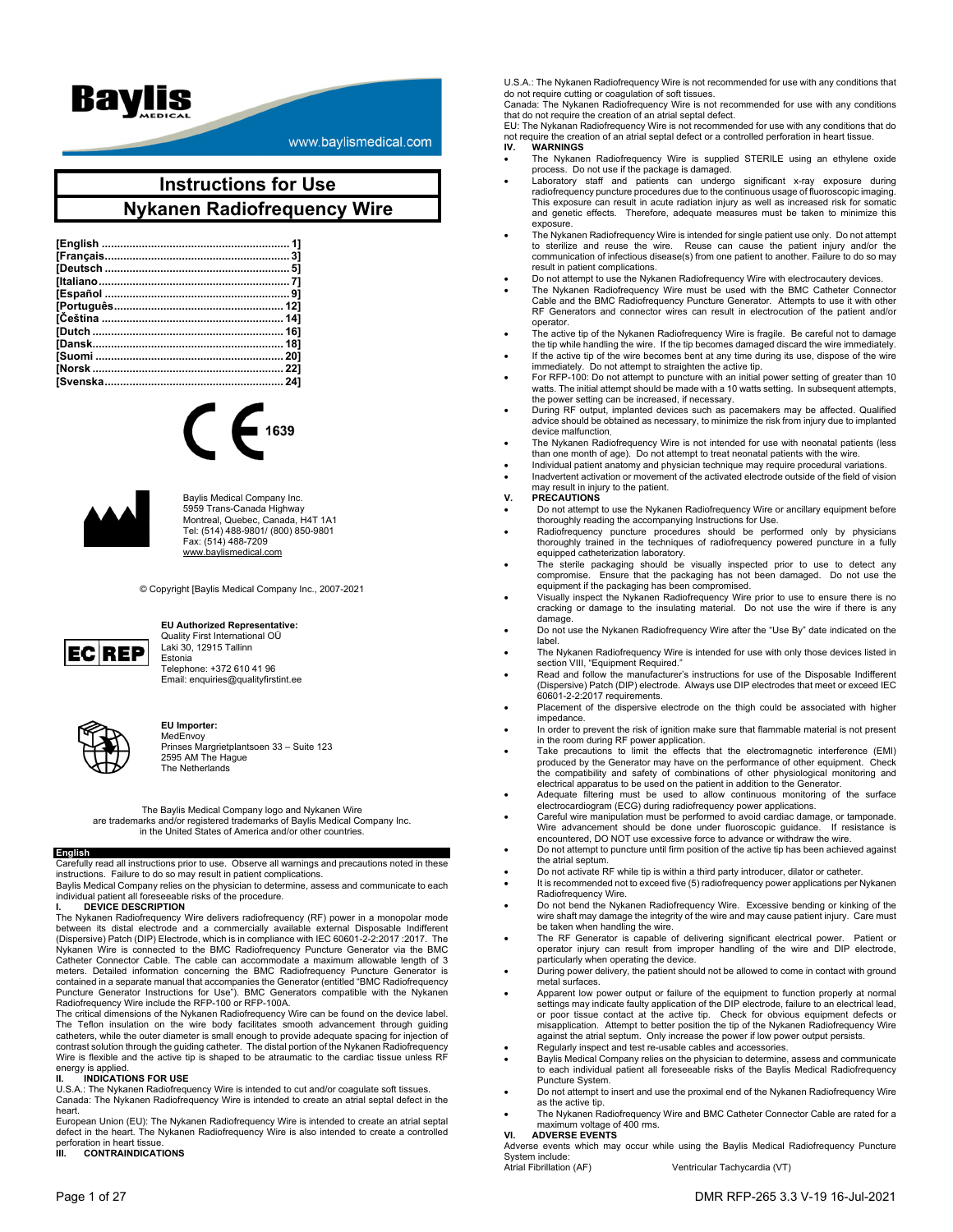Atrial Flutter Vessel Spasm Atrial Tachycardia **Atrica Communist Constructs**<br>
Perforation and/or Cardiac Tamponade<br>
Persis/Infection/Inflammation Sustained Arrhythmia<br>
Sepsis/Infection/Inflammation<br>
Pericardial/Pleural Effusion Vessel Dissection/Puncture<br>Hemorrhage Hemorrhage Conduction/Heart Block<br>
Hematoma Pericarditis Ventricular Fibrillation (VF)<br>Cerebral Infarction Tissue Burns<br>VII. INSPE

Pericardial/Pleural Effusion<br>Pain and Tenderness Pericarditis<br>Death **Myocardial Infarction** 

#### **VII. INSPECTION PRIOR TO USE**

Prior to use of the Baylis Medical Radiofrequency Puncture System, the individual components including the BMC Radiofrequency Puncture Generator, Nykanen Radiofrequency Wire, and the BMC Catheter Connector Cable should be carefully examined for damage or defects, as should all equipment used in the procedure. Inspect and ensure no exposed metal along the body of the device and between the proximal end and the push-button connector of the BMC catheter connector cable. Inspect all connections before use. Do not use defective equipment. Do not reuse the Nykanen Radiofrequency Wire.

#### **VIII. EQUIPMENT REQUIRED**

Intracardiac puncture procedures should be performed in a specialized clinical setting equipped with a fluoroscopy unit, radiographic table, physiologic recorder, emergency equipment and instrumentation for gaining vascular access. Ancillary materials required to perform cardiac puncture include:

- BMC Radiofrequency Puncture Generator
- BMC Catheter Connector Cable (Model RFP-101 for use with RFP-100 Generator or RFX-BAY-OTW-10-SU for use with RFP-100A Generator) Disposable Indifferent (dispersive) Patch (DIP) electrode that meets or exceeds IEC
- 60601-2-2:2017 requirements for electrosurgical electrodes, such as the Valley Labs Polyhesive Electrode #E7506. It is recommended to use Nykanen Radiofrequency Wire with Baylis Medical
- ProTrackTM Microcatheter (Model CIC 38-145).

#### **IX. SETTING UP THE SYSTEM**

- Please refer to the BMC Radiofrequency Puncture Generator Instructions for Use. The Instructions for Use describe the steps to follow to connect the system, set parameters, and deliver radiofrequency power.
- All instructions for equipment required should be carefully read, understood, and followed. Failure to do so may result in complications. **X. ATTACHING THE INDIFFERENT ELECTRODE**

- Remove the Disposable Indifferent (dispersive) Patch (DIP) electrode from the packaging and peel off the backing to expose the conductive gel surface. Check to be sure the pad is moist and sticky to the touch before placing it on the patient. A dry electrode will have limited grounding capability.
- Place the DIP electrode on a well-vascularized convex skin surface which is in close proximity to the heart. Do not place this electrode on the thigh, since this location is associated with higher impedance (see section V, "Precautions"). Avoid scar tissue, body prominence, adipose tissue, and areas where fluid may pool. Shave, clean, and dry the application site as needed.
- Check to be sure that excellent contact has been achieved over the entire area of the DIP electrode. Burns can result when RF power is delivered to a DIP electrode with poor contact.
- Plug the DIP electrode connector into the appropriate port on the BMC RF Puncture Generator as per the Generator Instructions for Use. Make sure that the DIP electrode connector is firmly pressed into the socket.

#### **SUGGESTED DIRECTIONS FOR USE**

The Nykanen Radiofrequency Wire is usually inserted into the femoral vein and is then positioned into the appropriate chamber of the heart under fluoroscopic guidance. Once appropriate positioning has been achieved, radiofrequency power is delivered via the BMC RF Puncture Generator. This results in the puncture of the targeted cardiac tissue.

#### *To prepare devices*

- The Nykanen Radiofrequency Wire is supplied sterile. Use aseptic technique when opening the package and handling the product in the sterile field.
- Prior to the insertion of the Nykanen Radiofrequency Wire, the usual premedication for cardiac catheterization is necessary.
- The procedure can be done percutaneously via the femoral vein.
- When the procedure is performed by the percutaneous technique, a guiding catheter is used to introduce the Nykanen Radiofrequency Wire into the heart to the puncture site.
- Prior to the puncture procedure, both left and right atrial pressure should be recorded and systemic saturation determined.
- The Nykanen Radiofrequency Wire is introduced into the right atrium with the location of the wire tip confirmed by fluoroscopic examination.
- *To connect the cable and wire* 
	- Connect the Nykanen Radiofrequency Wire to the BMC Catheter Connector Cable ensuring that the Nykanen Radiofrequency Wire is inserted properly into the push-button<br>connector. Make sure that the Connector Cable is plugged into the appropriate port on the<br>BMC RF Puncture Generator. Be sure to caref Use before using the Generator.
- *To position wire* 
	- Advance the Nykanen Radiofrequency Wire so that the active tip is extended beyond the tip of the catheter and is engaging the target tissue.
	- Once appropriate positioning has been achieved, RF power can be delivered via the BMC RF Puncture Generator to the active tip. This results in the puncture of the targeted cardiac
	- tissue. Please refer to the Generator Instructions for Use before using the Generator.
- **NOTE: If the active tip of the Nykanen Radiofrequency Wire becomes bent at any time during its use, dispose of the wire immediately. Do not attempt to straighten the active tip.** *To deliver RF power*
- **NOTE: It is recommended that the user use the least amount of energy to achieve the desired puncture.**
- For RFP-100: A power setting of 10 watts has been experimentally determined to be sufficient for successful puncture. Do not use an initial power setting greater than 10 Watts.
- For RFP-100A: An initial setting of one (1) second on "PULSE" mode is recommended. In subsequent punctures, the mode and time settings can be adjusted if necessary based on the physician's discretion. Do not attempt to puncture with an initial setting of greater than one (1) second on "PULSE" mode.
- Firm pressure must be applied to the Nykanen Radiofrequency Wire during the procedure to successfully advance it through the tissue.
- RF power delivery can be terminated by pressing the RF ON/OFF button on the Generator if the timer has not expired.
- If septal puncture is not successful after five (5) RF power applications, it is advised that the user proceed with an alternate method for the procedure.
- Once the initial puncture is successfully completed, the Nykanen Radiofrequency Wire should be advanced forward mechanically without any radiofrequency power.
- Entry into the left atrium can be confirmed by monitoring the Nykanen Radiofrequency Wire under fluoroscopy. Once the guiding catheter has been advanced over the Nykanen Radiofrequency Wire, a small injection of contrast medium will indicate that the guiding catheter is now in the left atrium.
- The Nykanen Radiofrequency Wire can now be removed from the patient. The puncture should then be enlarged by any appropriate, approved dilation methods. The appropriate user instructions supplied with these different devices should be followed.

#### **Connections**



#### **XII. CLEANING AND STERILIZATION INSTRUCTIONS**

The Nykanen Radiofrequency Wire is single use and supplied sterile. Do not clean or resterilize the device. The devices can be considered sterile only if the package is not opened or damaged prior to use

## **DISPOSAL OF WASTE**

Treat used Nykanen Radiofrequency Wire as biohazard and dispose of in compliance with standard hospital procedures.

**XIV. CUSTOMER SERVICE AND PRODUCT RETURN INFORMATION** 

If you have any problems with or questions about Baylis Medical Equipment contact our technical support personnel.

#### **Baylis Medical Company Inc.**

5959 Trans-Canada Highway Montreal, Quebec, Canada, H4T 1A1 Phone: (514) 488-9801 or (800) 850-9801

Fax: (514) 488-7209

www.baylismedical.com

#### **NOTES:**

- 1. In order to return products you must have a return authorization number before shipping the products back to Baylis Medical Company. Product Return Instructions will be provided to you at this time.
- 2. Ensure that any product being returned to Baylis Medical has been cleaned, decontaminated and/or sterilized as indicated in the Product Return Instruction before returning it for warrantied service. Baylis Medical will not accept any piece of used equipment that has not been properly cleaned or decontaminated as per the Product Return Instructions.

## **XV. LABELING AND SYMBOLS**

|                       | <b>Manufacturer</b>                                                                                     |
|-----------------------|---------------------------------------------------------------------------------------------------------|
| <b>ECREP</b>          | <b>EU Authorized</b><br>Representative                                                                  |
| <b>STERILE</b><br>EO. | Sterile using ethylene<br>oxide                                                                         |
|                       | Use By                                                                                                  |
|                       | Caution                                                                                                 |
|                       | <b>Follow Instructions for</b><br>Use                                                                   |
| <b>REF</b>            | Model number                                                                                            |
| <b>Rx ONLY</b>        | Caution: Federal (U.S.A.)<br>law restricts this device to<br>sale by or on the order of a<br>physician. |
|                       | Single Use - Do not reuse                                                                               |
|                       | Do Not Resterilize                                                                                      |
| <b>LOT</b>            | <b>Lot Number</b>                                                                                       |
|                       | Do Not Use if Packaging is<br>Damaged                                                                   |
|                       | <b>Keep Away From Sunlight</b>                                                                          |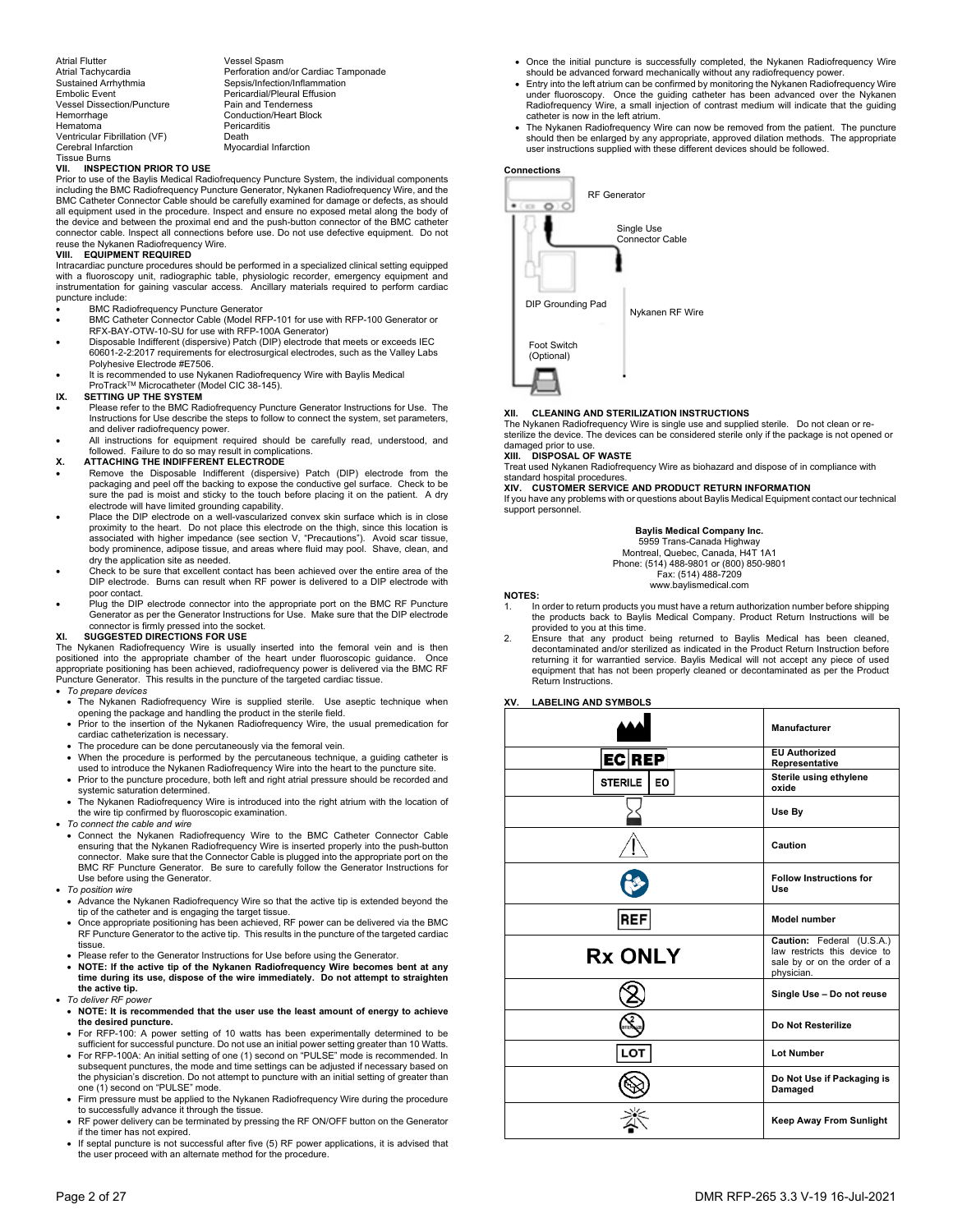|                                   | Only for EU member<br>states:<br>Use of this symbol indicates<br>that the product must be<br>disposed of in a way that<br>complies with local and<br>national regulations. For<br>questions regarding<br>recycling of this device<br>please contact your<br>distributor |
|-----------------------------------|-------------------------------------------------------------------------------------------------------------------------------------------------------------------------------------------------------------------------------------------------------------------------|
|                                   | Non-Pyrogenic                                                                                                                                                                                                                                                           |
| USE WITH: BMC RFP GENERATORS ONLY | Use with BMC RFP<br><b>Generators Only</b>                                                                                                                                                                                                                              |
| POWER APPLICATIONS x5 MAX         | Maximum of five (5) RF<br><b>Power Applications</b>                                                                                                                                                                                                                     |
|                                   | <b>EU</b> Importer                                                                                                                                                                                                                                                      |

### **XVI. LIMITED WARRANTIES**

Baylis Medical Company Inc. (BMC) warrants its Disposable and Accessory products against defects in materials and workmanship. BMC warrants that sterile products will remain sterile for a period of time as shown on the label as long as the original package remains intact. Under this Limited Warranty, if any covered product is proved to be defective in materials or workmanship, BMC will replace or repair, in its absolute and sole discretion, any such product, less any charges to BMC for transportation and labor costs incidental to inspection, removal or restocking of product. The length of the warranty is: (i) for the Disposable products, the shelf life of the product, and (ii) for the Accessory products, 90 days from shipment date. This limited warranty applies only to new original factory delivered products that have been used for their normal and intended uses. BMC's Limited Warranty shall not apply to BMC products which have been resterilized, repaired, altered, or modified in any way and shall not apply to BMC products which have been improperly stored or improperly cleaned, installed, operated or maintained contrary to BMC's instructions.

#### **DISCLAIMER AND EXCLUSION OF OTHER WARRANTIES**

Baylis Medical Company Inc. (BMC) warrants its Disposable and Accessory products against defects in materials and workmanship. BMC warrants that sterile products will remain sterile for a period of time as shown on the label as long as the original package remains intact. Under this Limited Warranty, if any covered product is proved to be defective in materials or workmanship, BMC will replace or repair, in its absolute and sole discretion, any such product, less any charges to BMC for transportation and labor costs incidental to inspection, removal or restocking of product. The length of the warranty is: (i) for the Disposable products, the shelf life of the product, and (ii) for the Accessory products, 90 days from shipment date. This limited warranty applies only to new original factory delivered products that have been used for their normal and intended uses. BMC's Limited Warranty shall not apply to BMC products which have been resterilized, repaired, altered, or modified in any way and shall not apply to BMC products which have been improperly stored or improperly cleaned, installed, operated or maintained contrary to BMC's instructions.

#### **LIMITATION OF LIABILITY FOR DAMAGES**

THE LIMITED WARRANTY ABOVE IS THE SOLE WARRANTY PROVIDED BY SELLER.<br>SELLER DISCLAIMS ALL OTHER WARRANTIES, WHETHER EXPRESS OR IMPLIED,<br>INCLUDING ANY WARRANTY OF MERCHANTABILITY OR FITNESS FOR A PARTICULAR **USE OR PURPOSE.** 

THE REMEDY SET FORTH HEREIN SHALL BE THE EXCLUSIVE REMEDY FOR ANY<br>WARRANTY CLAIM, AND ADDITIONAL DAMAGES, INCLUDING CONSEQUENTIAL<br>DAMAGES OR DAMAGES FOR BUSINESS INTERRUPTION OR LOSS OF PROFIT,<br>REVENUE, MATER **INCIDENTAL, OR INDIRECT DAMAGES OF ANY KIND, SHALL NOT BE AVAILABLE. SELLER'S MAXIMUM CUMULATIVE LIABILITY RELATIVE TO ALL OTHER CLAIMS AND LIABILITIES, INCLUDING OBLIGATIONS UNDER ANY INDEMNITY, WHETHER OR NOT INSURED, WILL NOT EXCEED THE COST OF THE PRODUCT(S) GIVING RISE TO THE CLAIM OR LIABILITY. SELLER DISCLAIMS ALL LIABILITY RELATIVE TO GRATUITOUS INFORMATION OR ASSISTANCE PROVIDED BY, BUT NOT REQUIRED OF SELLER HEREUNDER. ANY ACTION AGAINST SELLER MUST BE BROUGHT WITHIN EIGHTEEN**  (18) MONTHS AFTER THE CAUSE OF ACTION ACCRUES. THESE DISCLAIMERS AND<br>LIMITATIONS OF LIABILITY WILL APPLY REGARDLESS OF ANY OTHER CONTRARY<br>PROVISION HEREOF AND REGARDLESS OF THE FORM OF ACTION, WHETHER IN **CONTRACT, TORT (INCLUDING NEGLIGENCE AND STRICT LIABILITY) OR OTHERWISE,**  AND FURTHER WILL EXTEND TO THE BENEFIT OF SELLER'S VENDORS, APPOINTED<br>DISTRIBUTORS AND OTHER AUTHORIZED RESELLERS AS THIRD-PARTY<br>BENEFICIARIES. EACH PROVISION HEREOF WHICH PROVIDES FOR A LIMITATION OF **LIABILITY, DISCLAIMER OF WARRANTY OR CONDITION OR EXCLUSION OF DAMAGES IS SEVERABLE AND INDEPENDENT OF ANY OTHER PROVISION AND IS TO BE ENFORCED AS SUCH.**

 **IN ANY CLAIM OR LAWSUIT FOR DAMAGES ARISING FROM ALLEGED BREACH OF WARRANTY, BREACH OF CONTRACT, NEGLIGENCE, PRODUCT LIABILITY OR ANY OTHER LEGAL OR EQUITABLE THEORY, THE BUYER SPECIFICALLY AGREES THAT BMC SHALL NOT BE LIABLE FOR DAMAGES OR FOR LOSS OF PROFITS, WHETHER FROM BUYER OR BUYER'S CUSTOMERS. BMC'S LIABILITY SHALL BE LIMITED TO THE PURCHASE COST TO BUYER OF THE SPECIFIED GOODS SOLD BY BMC TO BUYER WHICH GIVE RISE TO THE CLAIM FOR LIABILITY.** 

No agent, employee or representative of Baylis Medical has the authority to bind the Company to any other warranty, affirmation or representation concerning the product.

 This warranty is valid only to the original purchaser of Baylis Medical products directly from a Baylis Medical authorized agent. The original purchaser cannot transfer the warranty. Use of any BMC product shall be deemed acceptance of the terms and conditions herein.

The warranty periods for Baylis Medical products are as follows:

| Disposable Products       | The shelf life of the product  |
|---------------------------|--------------------------------|
| <b>Accessory Products</b> | 90 days from the shipment date |
|                           |                                |

#### **Français**

attentivement toutes les directives avant l'utilisation. Respectez toutes les contre indications, avertissements et précautions indiqués dans ces directives. Le non-respect risque de causer des complications pour le patient.

Baylis Medical Company laisse au médecin le soin de communiquer avec chaque patient afin de déterminer et d'évaluer tous les risques prévisibles associés à la procédure. **I. DESCRIPTION DU DISPOSITIF** 

Le Cathéter de Perforation par Radiofréquences Nykanen livre de l'énergie par radiofréquences (RF) d'une façon monopolaire entre son électrode distal et une électrode passive de retour (DIP) disponible commercialement, qui est en accord avec les normes IEC 60601-2-2:2017 . Le Cathéter de Perforation par Radiofréquences Nykanen est branché au générateur de perforation par radiofréquences BMC via le Câble Connecteur pour Cathéter BMC. La longueur maximale autorisée du câble est de 3 mètres. Des informations plus détaillées sur le Générateur BMC de perforation par radiofréquences sont incluses dans le manuel qui accompagne le générateur (intitulé "Générateur BMC de perforation par radiofréquences"). Générateurs compatibles avec le Cathéter de Perforation par Radiofréquences Nykanen comprennent la RFP-100 ou RFP-100A.

Les dimensions pour le Cathéter de Perforation par Radiofréquences Nykanen peuvent être trouvées sur l'étiquette du dispositif. L'isolant Téflon sur le cathéter facilite un avancement fluide dans les cathéters guides, tandis que le diamètre extérieur est assez petit pour fournir un espace adéquat pour la perfusion de solution de contraste via le cathéter guide. Aussi, la portion distale du Cathéter de Perforation par Radiofréquences Nykanen est flexible et le bout actif est spécialement conçu pour être atraumatique aux tissus cardiaques à moins que de l'énergie RF soit appliquée

#### **II. INDICATIONS D'UTILISATION**

États-Unis: Le fil Nykanen Radiofrequency Wire sert à couper les tissus mous et(ou) à

coaguler le sang de ces tissus. Canada: Le Cathéter de Perforation par Radiofréquences Nykanen a été conçu pour créer une communication interauriculaire dans le cœur.

UE: Le Cathéter de Perforation par Radiofréquences Nykanen a été conçu pour créer une communication interauriculaire dans le cœur. Le Nykanen Radiofrequency Wire est aussi conçu pour effectuer une perforation contrôlée du tissu du cœur. **III. CONTRE-INDICATIONS** 

États-Unis: L'utilisation du fil Nykanen Radiofrequency Wire n'est pas recommandée chez les personnes qui présentent une affection ne nécessitant pas d'incision ni de coagulation de tissus mous.

Canada et l'UE: Le Cathéter de Perforation par Radiofréquences Nykanen n'est pas conseillé pour les conditions qui n'exigent pas la création d'une communication interauriculaire. **IV. AVERTISSEMENTS** 

- Le Cathéter de Perforation par Radiofréquences Nykanen est livré STÉRILE utilisant un procédé de stérilisation par l'oxyde d'éthylène. Ne pas utiliser si l'emballage est .<br>endommagé
- Le personnel de laboratoire et les patients peuvent subir une exposition aux rayonnements considérable pendant les interventions de perforation par radiofréquences en raison de l'usage continu de la radioscopie. Cette exposition peut causer une blessure de rayonnement grave et augmenter le risque d'effets somatiques et génétiques. Des mesures appropriées doivent donc être prises pour réduire cette exposition au minimum.
- Le Cathéter de Perforation par Radiofréquences Nykanen est conçu pour un usage simple sur un patient. N'essayez pas de stériliser et réutiliser le cathéter. La réutilisation peut causer des blessures au patient et/ou la transmission de maladies infectieuses entre patients. Car autrement, le patient pourrait être exposé à des complications.
- Le Cathéter de Perforation par Radiofréquences Nykanen doit seulement être utilisé avec le Câble Connecteur pour Cathéter BMC. L'utilisation du cathéter avec d'autres câbles connecteurs peut résulter en électrocution du patient et/ou de l'opérateur.
- Le bout actif du Cathéter Nykanen est fragile. Prenez bien soin de ne pas endommager le bout en manipulant le cathéter. Si le bout devient endommagé, jetez le cathéter immédiatement.
- Si le bout actif du cathéter devient plié à n'importe quel temps durant son utilisation, jetez le cathéter immédiatement. Ne tentez pas de redresser le bout actif.
- Pour le RFP-100 : Ne tentez pas de perforer avec une puissance initiale supérieure à 10 Watts. La tentative initiale devrait être faite avec un réglage de 10 Watts. Dans les perforations subséquentes le réglage de la puissance peut être augmenté si nécessaire. La génération de radiofréquences peut avoir un impact sur les dispositifs implantés tels
- les stimulateurs cardiaques. Il convient d'obtenir un avis qualifié, le cas échéant, pour réduire le risque de blessure lié à un dysfonctionnement du dispositif implanté.
- L'anatomie de chaque patient et la technique du médecin peuvent imposer des variations
- dans la procédure. Le cathéter de perforation par RF n'est pas recommandé pour utilisation sur les patients néonataux (âgé de moins d'un mois). N'essayez pas de traiter des patients néonataux avec ce cathéter.
- L'activation accidentelle de l'électrode ou les mouvements de l'électrode activée endehors du champ de vision pourraient blesser le patient.

## **V. PRÉCAUTIONS**

- N'essayez pas d'utiliser le Cathéter de Perforation par Radiofréquences Nykanen ou autre dispositif avant d'avoir lu attentivement les directives d'utilisation qui accompagnent le dispositif.
- Les procédures de perforations par RF devraient seulement être exécutées par des médecins bien formés dans les techniques de perforation par RF dans un laboratoire de cathérisation pleinement équipé.
- L'emballage stérile devrait être inspecté visuellement avant l'usage pour détecter des<br>ruptures. Assurez vous que l'emballage ne soit pas endommagé. Ne pas utiliser le Assurez vous que l'emballage ne soit pas endommagé. Ne pas utiliser le dispositif si l'emballage est endommagé.
- Le Cathéter de Perforation par Radiofréquences Nykanen devrait être inspecté visuellement, avant l'utilisation, pour s'assurer qu'il n'y ait pas de dommage ou de fissures
- dans la matière isolante. Ne pas utiliser le cathéter s'il y a des dommages. N'utilisez pas le Cathéter de Perforation par Radiofréquences Nykanen après la date d'expiration "Use By" indiqué sur l'emballage.
- Le Cathéter de Perforation par Radiofréquences Nykanen est conçu pour être utilisé seulement avec les dispositifs listés dans la section VIII "Équipement Requis."
- Lire et suivre les directives du fabricant qui s'appliquent à l'utilisation de l'électrode du DIP (Disposable Indifferent Dispersive Patch). N'utiliser que des électrodes de DIP qui satisfont ou surpassent les exigences des IEC 60601-2-2:2017 .
- Le placement de l'électrode dispersive sur la cuisse peut produire une impédance plus élevée.
- Pour prévenir le danger d'inflammation, vérifier que des matériaux inflammables ne se trouvent pas dans la pièce où l'application de puissance RF a lieu.
- Prendre les précautions nécessaires pour limiter les effets possibles de l'interférence électromagnétique (EMI) du générateur sur la performance des autres dispositifs. Assurez vous de la compatibilité et de la sécurité d'autres appareils de monitorage physiologique et électrique qui seront utilisés sur le patient en même temps que le Générateur RF.
- Un filtrage adéquat doit être utilisé pour permettre le contrôle continu de l'électrocardiogramme de surface (ECG) pendant les applications de puissance radiofréquences.
- Une manipulation attentive du cathéter devrait être utilisée pour éviter des dommages cardiaques ou une tamponnade. L'avancement du cathéter devrait être fait sous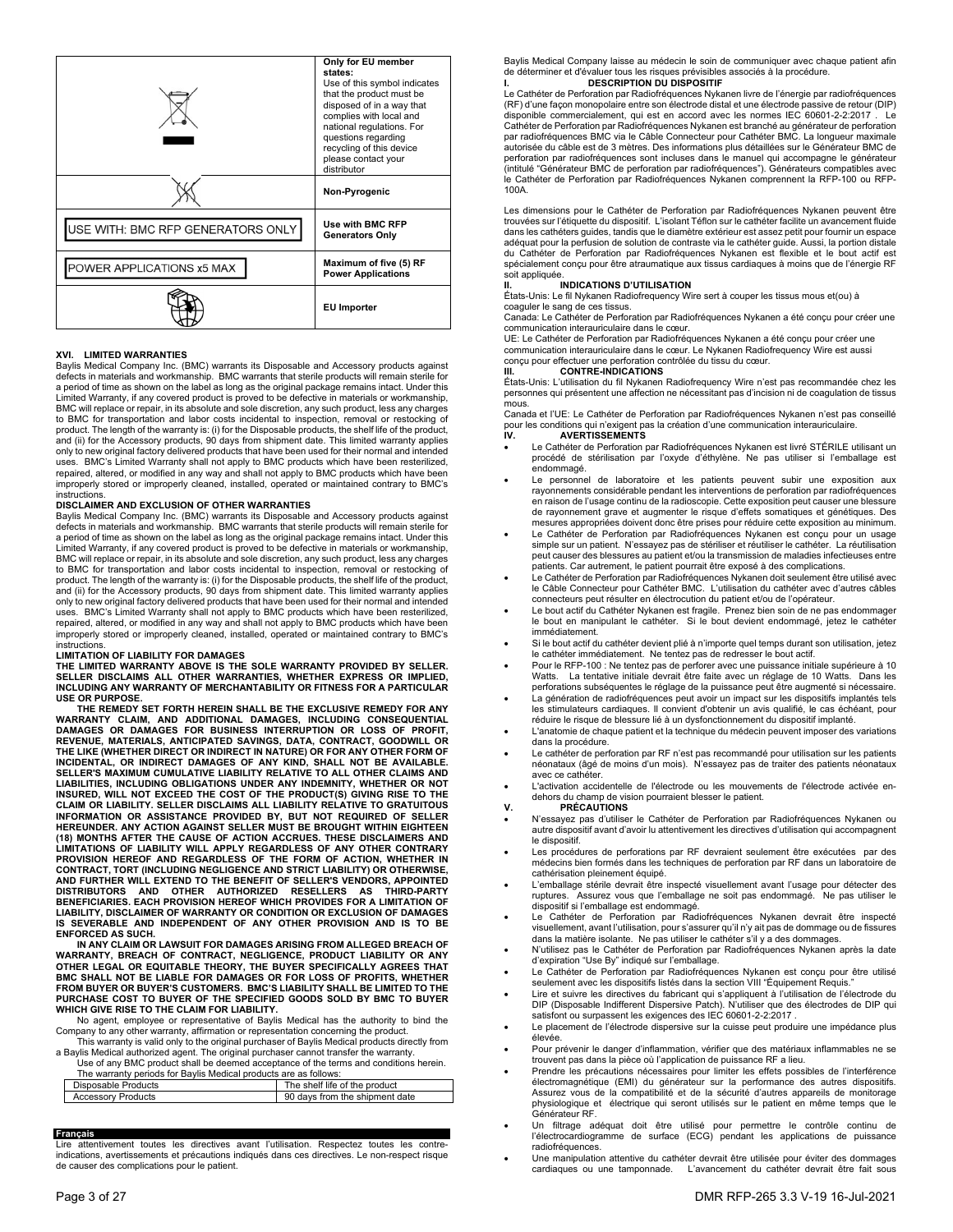guidance radioscopique. Si une résistance est rencontrée, N'UTILISÉZ PAS de force excessive pour avancer ou retirer le cathéter.N'essayez pas de perforer sans qu'un bon positionnement ferme du bout actif soit obtenu contre le septum interauriculaire.

- Ne pas activer le dispositif de RF alors que la pointe se trouve dans le cathéter d'une tierce partie (le cas échéant).
- Ne pas activer les radiofréquences alors que l'extrémité se trouve dans un introducteur, un dilatateur ou un cathéter tiers.
- Il n'est pas recommandé d'excéder cinq (5) applications de puissance par radiofréquences par Cathéter Nykanen.
- Ne pliez pas le Cathéter de Perforation par Radiofréquences Nykanen. Le pliage ou le tortillement excessif du cathéter peut endommager le cathéter et peut causer des blessures au patient. Le cathéter doit être manipulé avec soins.
- Le Générateur est capable de livrer une puissance électrique signifiante. Des blessures à l'opérateur ou au patient peuvent résulter d'une manipulation incorrecte du cathéter et de l'électrode DIP, particulièrement en opérant le dispositif.
- Le patient ne doit pas se trouver en contact avec des surfaces métalliques au sol pendant la transmission de courant.
- Une sortie de puissance faible ou le mauvais fonctionnement du dispositif en réglages normaux peut indiquer une application incorrecte de l'électrode du DIP, une panne de fil<br>électrique ou un mauvais contact avec le tissu. Assurez vous qu'il n'y ait pas de<br>défectuosités évidentes ou d'applicatio du cathéter Nykanen contre le septum interauriculaire. Augmentez la puissance seulement si le sortie d'une puissance faible persiste.
- Inspectez et testez régulièrement les câbles et accessoires réutilisables.
- Ne pas tenter d'introduire et d'utiliser l'extrémité proximale du fil de ponction par radiofréquences en tant qu'extrémité active.
- La compagnie Baylis Médical se fie sur le médecin pour déterminer, évaluer et communiquer à chaque patient tout les risques potentiels du système de perforation par radiofréquences de Baylis Médical.
- Le fil de ponction par radiofréquences Nykanen et le câble de connection pour cathéter BMC sont compatibles avec une valeur efficace nominale de tension de 400 rms.

#### **VI. EFFETS INDÉSIRABLES**

Les effets indésirables qui peuvent se produire en utilisant le système de perforation par radiofréquences de Baylis Médical incluent :

| Fibrillation auriculaire               | Tachycardie Ventriculaire     |
|----------------------------------------|-------------------------------|
| <b>Flutter auriculaire</b>             | Ponction du myocarde          |
| Infarctus du myocarde                  | Tamponnade                    |
| Décès                                  | Spasme vasculaire             |
| Tachycardie atriale                    | Embolie                       |
| Dissection/perforation artérielle      | Douleur et sensibilité        |
| Épanchement péricardique/pleural       | Hémorragie                    |
| Hématome                               | Sepsis/Infection/Inflammation |
| Trouble de la conduction cardiaque     | Péricardite                   |
| Fibrillation ventriculaire (FV)        | Infarctus cérébral            |
| Brûlures de tissus                     | Arythmies soutenus            |
| Perforation et/ou tamponnade cardiague |                               |

# Perforation et/ou tamponnade cardiaque **VII. INSPECTION AVANT L'UTILISATION**

Avant l'utilisation du Système de Perforation par Radiofréquences de Baylis Médical, toutes les composantes incluant le Générateur BMC de perforation par radiofréquences, le Cathéter de Perforation par Radiofréquences Nykanen, et le Câble Connecteur pour Cathéter BMC doivent être examinés pour des défauts ou des dommages, comme chaque pièce d'équipement utilisé dans la procédure. N'utilisez pas des équipements défectueux. Ne réutilisez pas le Cathéter de Perforation par Radiofréquences Nykanen.<br>VIII FOUIPEMENT REQUIS

#### **VIII. ÉQUIPEMENT REQUIS**

Les procédures de perforation intracardiaques devraient être exécutées dans un laboratoire spécialisé équipé d'une machine de radioscopie, d'une table radiographique, d'un enregistreur physiologique, d'un équipement d'urgence et d'instrumentation pour préparer un accès vasculaire. D'autres matériaux requis pour exécuter des procédures de perforations cardiaques incluses :

- Générateur BMC de perforation par radiofréquences
- Câble Connecteur pour Cathéter BMC (Modèle RFP-101 pour une utilisation avec RFP-100 Générateur ou RFX-BAY-OTW-10-SU pour une utilisation avec RFP-100A Générateur).
- Électrode DIP (Disposable Indifferent Dispersive Patch) qui satisfait ou surpasse les exigences des normes IEC 60601-2-2:2017 pour les électrodes chirurgicales, comme le Valley Labs Polyhesive Electrode #E7506.
- Il est recommandé d'utiliser le Nykanen Radiofrequency Wire avec le ProTrackTM Microcathéte de Baylis Médicale (modèle CIC 38-145).

## **IX. INSTALLATION DU SYSTÈME**

- Referez vous aux Directives D'Utilisation Générateur BMC de perforation par radiofréquences. Les Directives D'Utilisations décrivent les étapes à suivre pour connecter le système, régler les paramètres, et livrer la puissance RF.
- Toutes les instructions sur l'équipement requis devraient être lues, comprises et suivies.

# Si ceci n'est pas fait des complications peuvent se produire. **X. BRANCHEMENT DE L'ÉLECTRODE DE RETOUR**

- Retirez l'électrode de retour (DIP) de son emballage et détacher le papier protecteur pour exposer la surface de gel conducteur. Assurez vous que le gel est humide et collant à la touche avant de le placer sur patient. Une électrode sèche aura une capacité de mise à la terre limitée.
- Placez l'électrode DIP sur une surface de peau convexe bien vascularisée qui est à proximité du cœur. Ne pas placer cette électrode sur la cuisse, cet endroit étant associé à une impédance plus élevée (referez vous à la section 5 "Précautions"). Éviter les tissus cicatrisés, les proéminences osseuses, les tissus adipeux et toutes zones susceptibles de retenir les liquides. Rasez, nettoyez et séchez la zone d'application si nécessaire.
- Assurez vous que toute la surface du DIP possède un bon contact avec la peau. Des brûlures peuvent résulter si de la puissance RF est livrée sans que le DIP ait un bon contact.
- Branchez l'électrode DIP dans le port approprié du Générateur BMC de perforation par radiofréquences en suivant ces Directives D'Utilisation. Assurez vous que la prise de l'électrode DIP est fermement insérée dans le port.

#### **XI. DIRECTIVES D'UTILISATION**

Le Cathéter de Perforation par Radiofréquences Nykanen est normalement inséré dans la veine fémorale et est positionné dans la chambre du cœur appropriée sous une guidance radioscopique. Une fois qu'un bon positionnement est acquis, la puissance RF est livrée via le Générateur BMC de perforation par radiofréquences. Ceci résulte dans une ponction du tissu cardiaque ciblé.

#### *Pour préparer les dispositifs*

- Le Cathéter de Perforation par Radiofréquences Nykanen est livré stérile. Enlevez le cathéter du sachet et manipulez le en utilisant une technique stérile.
- Avant l'introduction du Cathéter de Perforation par Radiofréquences Nykanen, la prémédication normale pour la cathéterisation cardiaque est nécessaire.
- La procédure peut être faite d'une façon percutanée via la veine fémorale.
- Quand la procédure est exécutée en utilisant une technique percutanée, un cathéter guide est utilisé pour introduire le Cathéter de Perforation par Radiofréquences Nykanen dans le cœur jusqu'au site de perforation.
- Avant la procédure de perforation, les pressions auriculaires droite et gauche devraient être enregistrées et la saturation systémique déterminé.
- Le Cathéter de Perforation par Radiofréquences Nykanen est introduit dans l'oreillette droite en confirmant la localisation du bout du cathéter en examinant la radioscopie.

## *Pour connecter le câble et le fil*

 Connectez le Cathéter de Perforation par Radiofréquences Nykanen au Câble Connecteur pour Cathéter BMC en s'assurant que le cathéter est bien inséré dans le connecteur à bouton poussoir. Assurez vous que le Câble Connecteur est branché dans<br>le port approprié sur le Générateur BMC de perforation par radiofréquences. Suivez<br>attentivement les Directives D'Utilisation du Générat

#### *Pour positionner le fil*

- Faire avancer le Nykanen Wire jusqu'à ce que la pointe dépasse de l'embout du cathéter et atteigne le tissu ciblé. Une fois qu'un bon positionnement est établi, la puissance RF peut être livrée via le Générateur BMC de perforation par radiofréquences au bout actif. Ceci résulte en perforation du tissu cardiaque ciblé. Assurez vous de bien suivre les Directives D'utilisation qui accompagne le Générateur avant d'utiliser le Générateur.
- **REMARQUE : Si le bout actif du cathéter Nykanen devient plié à n'importe quel temps durant son utilisation, jetez le cathéter immédiatement. Ne tentez pas de redresser le bout actif.**

#### *Pour livrer la puissance RF*

- **REMARQUE : On recommande à l'utilisateur de se servir d'une quantité minimale d'énergie pour réaliser une ponction**
- Pour le générateur RFP-100: Dans le cadre des essais, le réglage à 10 watts s'est révélé suffisant pour effectuer une ponction. Ne réglez pas la radiofréquence initiale à plus de 10 watts.
- Pour le générateur RFP-100A : Un réglage de la radiofréquence initiale à une (1) seconde au mode « PULSE » est recommandé. Pour les ponctions ultérieures, le réglage du mode et du temps peut être ajusté au besoin, à la discrétion du médecin. N'essayez pas d'effectuer une ponction avec un réglage de la radiofréquence initiale supérieur à celui du mode « PULSE » pendant une (1) seconde.
- Appliquez une pression ferme au Cathéter Nykanen durant la procédure pour l'avancer à travers le tissu avec succès.
- L'application de la puissance RF peut être arrêtée en appuyant sur le bouton MARCHE/ARRÊT sur le Générateur si la minuterie est encore active.
- Si la perforation du septum n'est pas réussite après cinq (5) applications de puissance RF, il est recommandé que l'utilisateur procède avec une méthode alternative pour compléter la procédure.
- Une fois que la perforation initiale est réussie, le Cathéter Nykanen devrait être avancé sans l'utilisation de puissance RF.
- L'entrée dans l'oreillette gauche peut être confirmée en surveillant le Cathéter Nykanen sous la radioscopie. Une fois que le cathéter guide a été avancé sur le Cathéter Nykanen on peut injecter une petite quantité de médium de contraste qui indiquera que le cathéter guide est maintenant dans l'oreillette gauche.
- Le Cathéter Nykanen peut maintenant être retiré du patient. La perforation devrait maintenant être agrandie par une méthode de dilatation appropriée et approuvée. Les Directives D'Utilisation pertinentes qui accompagnent ces dispositifs devraient être suivies.



### **XII. NETTOYAGE ET STERILISATION**

Le fil de ponction par radiofréquences Nykanen est un dispositif à usage unique. Il est livré stérile. Ne pas nettoyer ou stériliser à nouveau le dispositif. Ces dispositifs sont considérés stériles uniquement si l'emballage n'a pas été ouvert ou endommagé avant l'utilisation. **XIII. ÉLIMINATION DES DÉCHETS** 

Traiter chaque fil de ponction par radiofréquences Nykanen usé comme un objet présentant un biorisque et le mettre au rebut conformément aux procédures standard de l'hôpital. SERVICE À LA CLIENTÈLE ET INFORMATION SUR LE RETOUR DES PRODUITS Si vous avez des problèmes ou des questions concernant des produits de Baylis Médical communiquez avec notre équipe de support technique.

#### **Baylis Medical Company Inc.**

 5959 Trans-Canada Highway Montreal, Quebec, Canada, H4T 1A1 Phone: (514) 488-9801 or (800) 850-9801 Fax: (514) 488-7209 www.baylismedical.com

#### **REMARQUES:**

Pour retourner un produit il vous faut un numéro d'autorisation de retour avant de l'expédier à la compagnie Baylis Médical. Les directives concernant le retour de produits vous seront communiquées à ce moment-là.

Baylis Médical n'acceptera aucune pièce d'équipement sans un certificat de stérilisation. Assurez vous que tout produit retourné à Baylis Médical a été.

## **XV. ÉTIQUETAGE ET SYMBOLES**

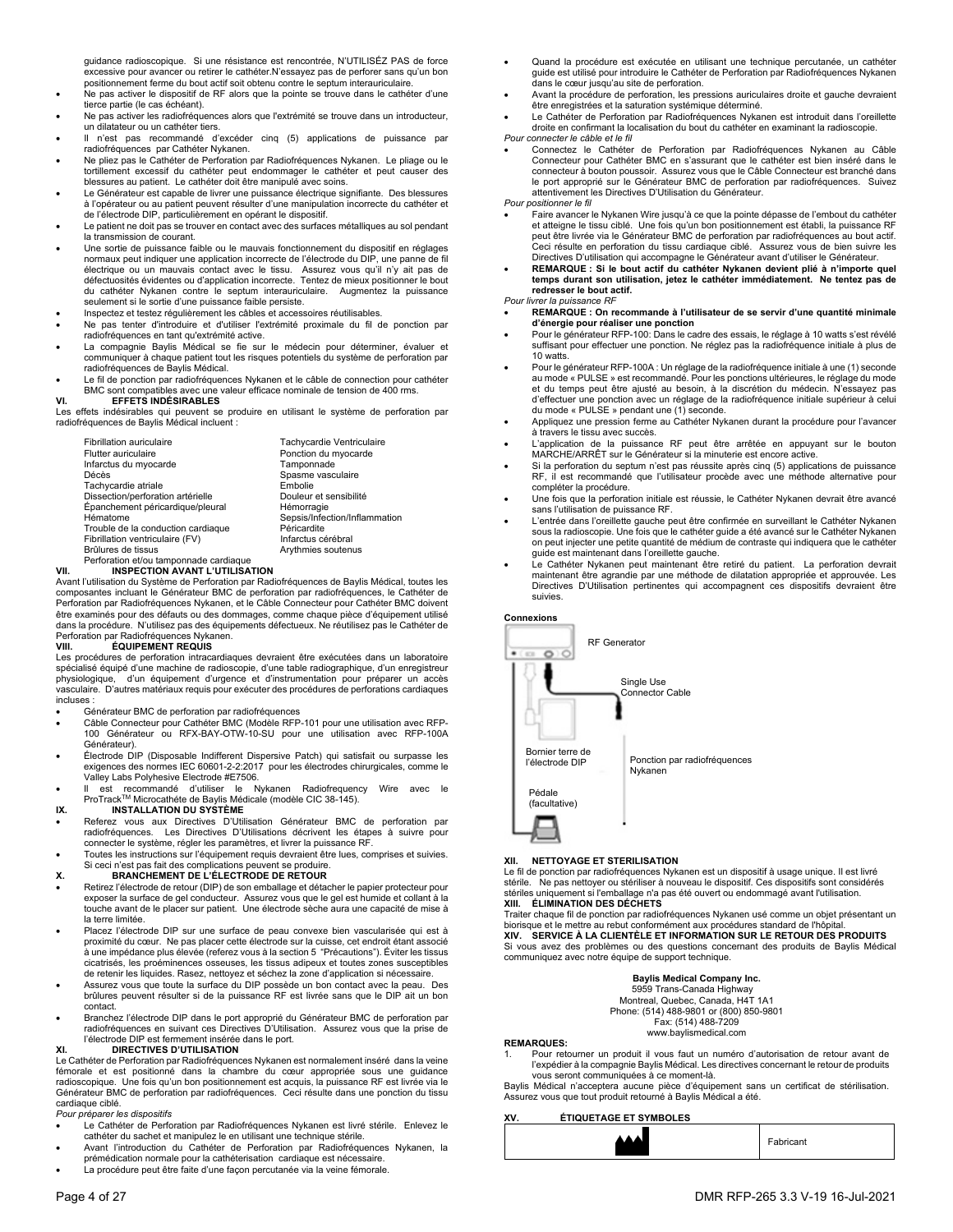| EC<br><b>REP</b>                  | Représentant autorisé dans<br>la Communauté<br>européenne                                                                                                                                                                                                                        |
|-----------------------------------|----------------------------------------------------------------------------------------------------------------------------------------------------------------------------------------------------------------------------------------------------------------------------------|
| <b>STERILE</b><br>EO              | Stérile; méthode de<br>stérilisation : oxyde<br>d'éthylène                                                                                                                                                                                                                       |
|                                   | Utilisé avant le                                                                                                                                                                                                                                                                 |
|                                   | Avertissement                                                                                                                                                                                                                                                                    |
|                                   | Suivez les instructions<br>d'utilisation                                                                                                                                                                                                                                         |
| REF                               | Numéro de catalogue                                                                                                                                                                                                                                                              |
| <b>Rx ONLY</b>                    | En vertu de la<br>réglementation fédérale des<br>États-Unis, ce système ne<br>peut être vendu que par un<br>médecin ou que sur<br>ordonnance d'un médecin.                                                                                                                       |
|                                   | Usage unique                                                                                                                                                                                                                                                                     |
|                                   | Ne pas restériliser                                                                                                                                                                                                                                                              |
| LOT                               | Numéro de lot                                                                                                                                                                                                                                                                    |
|                                   | Ne pas utiliser si<br>l'emballage est endommagé                                                                                                                                                                                                                                  |
|                                   | Tenir loin de la lumière du<br>soleil                                                                                                                                                                                                                                            |
|                                   | Pour les états membres<br>de l'UE seulement:<br>Ce symbole indique que le<br>produit doit être jeté<br>conformément aux lois<br>régionales et<br>nationales. Pour toute<br>question concernant le<br>recyclage de ce dispositif,<br>veuillez communiquer avec<br>le distributeur |
|                                   | Non-pyrogène                                                                                                                                                                                                                                                                     |
| USE WITH: BMC RFP GENERATORS ONLY | À utiliser exclusivement<br>avec des générateurs RFP<br>produits par BMC                                                                                                                                                                                                         |
| POWER APPLICATIONS x5 MAX         | Cinq (5) applications<br>d'énergie RF maximum                                                                                                                                                                                                                                    |
|                                   | Importateur pour l'UE                                                                                                                                                                                                                                                            |

#### **XVI. GARANTIE LIMITÉE – Dispositifs jetables et accessoires**

 Baylis Medical Company Inc. (BMC) garantit ses produits jetables et accessoires contre tout défaut de matériel et de fabrication. BMC garantit que les produits stériles resteront stériles pendant la période indiquée sur l'étiquette, tant que l'emballage original demeure intact. En vertu de cette garantie limitée, si un produit couvert comporte un défaut de matériel ou de fabrication, BMC le remplacera ou le réparera, à sa seule et entière discrétion, moins les frais de transport et de main-d'œuvre encourus par BMC pour l'inspection, le retrait ou la reconstitution des stocks de ce produit. La durée de la garantie est de : (i) la durée de vie du produit, dans le cas des produits jetables, et (ii) 90 jours à partir de la date d'envoi, pour les accessoires.

 Cette garantie limitée ne s'applique qu'aux nouveaux produits originaux provenant directement de l'usine et qui ont été utilisés de la façon normale prévue. La garantie limitée de BMC ne s'applique pas aux produits de BMC qui ont été restérilisés, réparés, altérés ou modifiés de quelque façon que ce soit, ni aux produits de BMC qui ont été mal conservés, nettoyés, installés, utilisés ou entretenus, d'après les modes d'emploi de BMC.

**AVIS DE NON-RESPONSABILITÉ ET LIMITATION DE RESPONSABILITÉ LA GARANTIE LIMITÉE SUSMENTIONNÉE EST LA SEULE GARANTIE OFFERTE PAR LE VENDEUR. LE VENDEUR DÉNIE TOUTE AUTRE GARANTIE, EXPLICITE OU IMPLICITE, Y COMPRIS TOUTE GARANTIE DE COMMERCIALITÉ OU D'UTILISATION À DES FINS OU BUTS PARTICULIERS.** 

**LE RECOURS ÉTABLI AUX PRÉSENTES SERA LE RECOURS EXCLUSIF POUR TOUTE RÉCLAMATION AU TITRE DE LA GARANTIE, TOUT AUTRE DOMMAGE, Y COMPRIS LES DOMMAGES CONSÉCUTIFS ET LES DOMMAGES DUS À UNE INTERRUPTION DES ACTIVITÉS OU À UNE PERTE DE PROFIT, DE REVENU, DE MATÉRIEL, D'ÉCONOMIES PRÉVUES, DE DONNÉES, DE CONTRAT, DE CLIENTÈLE OU**  AUTRE CAUSE DE CE GENRE (DIRECTE OU INDIRECTE) OU TOUT AUTRE DOMMAGE<br>ACCESSOIRE OU INDIRECT, NE SERA PAS COUVERT. LA RESPONSABILITÉ<br>CUMULATIVE MAXIMALE DU VENDEUR RELATIVE À TOUTE AUTRE RÉCLAMATION ET<br>RESPO **ASSURÉES OU NON, N'EXCÉDERA PAS LE COÛT DU OU DES PRODUIT(S) DONNANT** 

**LIEU À LA RÉCLAMATION OU À LA RESPONSABILITÉ. LE VENDEUR RENONCE À TOUTE RESPONSABILITÉ RELATIVE À UNE INFORMATION**  GRATUITE OU À UNE AIDE NON NECESSAIRE FOURNIE PAR LE VENDEUR AUX<br>TERMES DES PRÉSENTES. TOUTE ACTION CONTRE LE VENDEUR DOIT ÊTRE<br>INTENTÉE DANS LES DIX-HUIT (18) MOIS QUI SUIVENT LE DROIT DE FAIRE VALOIR. **LES PRÉSENTS AVIS DE NON-RESPONSABILITÉ ET LIMITATION DE RESPONSABILITÉ ENTRERONT EN VIGUEUR NONOBSTANT TOUTE AUTRE DISPOSITION CONTRAIRE À CELLES-CI ET PEU IMPORTE LA FORME D'ACTION, QUE CE SOIT PAR CONTRAT, DÉLIT** 

(Y COMPRIS LA NÉGLIGENCE ET LA RESPONSABILITÉ STRICTE) OU AUTRE, ET<br>COMPRENDRA LES AVANTAGES DES FOURNISSEURS DU VENDEUR, DES<br>DISTRIBUTEURS ATTITRÉS ET DES AUTRES REVENDEURS AUTORISÉS À TITRE DE **TIERS BÉNÉFICIAIRES. CHAQUE DISPOSITION AUX PRÉSENTES QUI PRÉVOIT UNE LIMITATION DE RESPONSABILITÉ, UNE STIPULATION D'EXONÉRATION DE GARANTIE OU UNE CONDITION OU EXCLUSION DE DOMMAGES EST DISSOCIABLE ET INDÉPENDANTE DE TOUTE AUTRE DISPOSITION ET DOIT ÊTRE MISE À EXÉCUTION EN TANT QUE TELLE.** 

 **DANS LE CADRE DE TOUTE RÉCLAMATION OU POURSUITE POUR DOMMAGES DÉCOULANT D'UNE PRÉSUMÉE VIOLATION DE GARANTIE, VIOLATION DE CONTRAT, NÉGLIGENCE, RESPONSABILITÉ DU FAIT DES PRODUITS OU DE TOUTE AUTRE THÉORIE FONDÉE EN DROIT OU EN EQUITY, LE VENDEUR ACCEPTE PRÉCISÉMENT QUE BMC NE SERA PAS TENU RESPONSABLE DES DOMMAGES OU D'UNE PERTE DE PROFIT, QUE CEUX-CI DÉCOULENT DE L'ACHETEUR OU DES CLIENTS DE L'ACHETEUR. LA RESPONSABILITÉ DE BMC SERA LIMITÉE AU COÛT D'ACHAT DE L'ACHETEUR DES BIENS PRÉCISÉS VENDUS PAR BMC À L'ACHETEUR, QUI ENTRAÎNE LA RÉCLAMATION DE RESPONSABILITÉ.** 

Aucun agent, employé ni représentant de Baylis Medical n'a l'autorité de lier la société à toute autre garantie, affirmation ou représentation concernant le produit.

La présente garantie n'est valide que pour l'acheteur d'origine des produits de Baylis Medical directement d'un agent autorisé par Baylis Medical. L'acheteur d'origine ne peut transférer la garantie.

L'utilisation de tout produit de BMC sera considérée comme une acceptation des modalités et des conditions établies dans les présentes.

| La garantie des produits de Baylis Medical sera en vigueur pour la période suivante : |                   |                                           |
|---------------------------------------------------------------------------------------|-------------------|-------------------------------------------|
|                                                                                       | Produits ietables | Durée de vie du produit                   |
|                                                                                       | Accessoires       | 90 iours à partir de la date de livraison |

**Deutsch**<br>Vor dem Gebrauch sollte die gesamte Anleitung sorgfältig gelesen werden. Beachten Sie bitte alle in dieser Anleitung aufgeführten Kontraindikationen, Warn- und Vorsichtshinweise. Bei Nichtbeachtung besteht die Gefahr von Komplikationen beim Patienten. Baylis Medical Company verlässt sich bei der Bestimmung, Beurteilung und Information jedes

einzelnen Patienten über die vorhersehbaren Risiken des Eingriffs auf den Arzt.

## **I. GERÄTEBESCHREIBUNG**

Der HF-Perforationskatheter Nykanen gibt eine unipolare Hochfrequenzenergie zwischen seiner distalen Elektrode und einer im Handel erhältlichen externen passiven Patchelektrode (Einmalprodukt) ab, die alle Anforderungen nach IEC 60601-2-2:2017 erfüllt. Der Nykanen-Katheter wird durch das BMC-Katheteranschlusskabel mit dem BMC-HF-Perforationsgenerator verbunden. Das Kabel ist mindestens 3 m lang. Weitere Informationen zum HF-Perforationsgenerator von BMC finden Sie in einem gesonderten, mit dem Generator gelieferten Handbuch (mit dem Titel "HF-Perforationsgenerator – Gebrauchsanweisung"). Generatoren mit<br>der HF-Perforationskatheter Nykanen gehören die RFP-100 oder RFP-100A.

Die wichtigsten Abmessungen des Nykanen-Katheters sind auf dem Geräteetikett zu finden. Die Teflon-Isolierung am Katheterkörper erleichtert den Vorschub durch die Führungskatheter. Der schmale Außendurchmesser sorgt für ausreichenden Freiraum für die Injektion des Kontrastmittels durch den Führungskatheter. Der distale Abschnitt des Nykanen-Katheters ist außerdem biegsam, wobei die Form der aktiven Spitze für Herzgewebe atraumatisch ist, sofern

# keine HF-Energie angelegt wird. **II. VERWENDUNGSZWECK**

USA: Der Nykanen Radiofrequency Wire wird für das Schneiden und/oder Koagulieren von Weichgewebe eingesetzt.

Kanada: Das Nykanen-HF-Perforationssystem wird für die Erzeugung einer Vorhofseptumdefekts verwendet.

EU: Das Nykanen-HF-Perforationssystem wird für die Erzeugung einer Vorhofseptumdefekts verwendet. Der Nykanen Radiofrequency Wire auch zur gezielten Perforation im Herzgewebe eingesetzt.

#### **III. KONTRAINDIKATIONEN**

USA: Der Nykanen Radiofrequency Wire sollte nicht für Eingriffe eingewendet werden, die das Schneiden oder Koagulieren von Weichgewebe nicht erfordern. Kanada und EU: Der Nykanen-HF-Perforationskatheter darf nicht unter Bedingungen verwendet

werden, bei denen keine Erzeugung eines Vorhofseptumdefekts notwendig ist.<br>IV. WARNHINWFISF

## **IV. WARNHINWEISE**

- Der Nykanen-Katheter wird mit Ethylenoxid STERILISIERT ausgeliefert. Nicht verwenden, wenn die Packung beschädigt ist.
- Da HF-Perforationsverfahren kontinuierlich radiologisch beobachtet werden, sind Labormitarbeiter und Patienten verstärkt Röntgenstrahlen ausgesetzt. Dies kann zu einer akuten Strahlenverletzung führen und ebenfalls die Gefahr von somatischen und genetischen Defekten erhöhen. Es sind daher geeignete Maßnahmen zu ergreifen, um die Strahlenbelastung so gering wie möglich zu halten.
- Der Nykanen-Katheter ist nur für den Gebrauch an einem Patienten bestimmt. Nicht versuchen, den Katheter zu sterilisieren oder wiederzuverwenden. Bei Wiederverwendung kann es zu Verletzungen des Patienten und/oder zur Übertragung von Infektionskrankheiten von einem Patienten zum anderen kommen. Anderenfalls kann es zu Komplikationen für den Patienten kommen.
- Der Nykanen-Katheter muss mit dem BMC-Katheteranschlusskabel verwendet werden. Bei Einsatz eines anderen Anschlusskabels können Patient und/oder Bediener einen tödlichen Elektroschock erleiden.
- Die aktive Spitze des Nykanen-Katheters ist zerbrechlich. Beim Umgang mit dem Katheter stets darauf achten, dass die Spitze nicht beschädigt wird. Den Katheter bei beschädigter Spitze sofort entsorgen.
- Wird die aktive Spitze des Katheters bei dessen Einsatz verbogen, muss der Katheter sofort entsorgt werden. Nicht versuchen, die aktive Spitze auszurichten.
- Für RFP-100A: Nicht versuchen, mit einer Anfangsleistungseinstellung von mehr als 10 Watt eine Perforation zu erzeugen. Der erste Versuch muss mit einer Einstellung von 10 Watt erfolgen. Bei nachfolgenden Versuchen kann die Leistungseinstellung bei Bedarf erhöht werden.
- Von der HF-Ausgabe können implantierte Vorrichtungen wie Schrittmacher betroffen sein. Um das Risiko einer Verletzung durch ein nicht funktionierendes Implantat zu verringern, sollte gegebenenfalls eine kompetente Beratung in Anspruch genommen werden.
- Individuelle Patientenanatomien und Ärztetechniken erfordern unter Umständen Abweichungen beim Eingriff.
- Der HF-Perforationskatheter darf nicht an Neugeborenen verwendet werden (unter einem Monat alt). Keinesfalls versuchen, neonatale Patienten mit diesem Katheter zu
- behandeln. Eine versehentliche Aktivierung oder Verschiebung der aktivierten Elektrode außerhalb
- des Sichtfelds kann zu Verletzungen des Patienten führen. **V. VORSICHTSHINWEISE**
- Nicht versuchen, den Nykanen-HF-Perforationskatheter oder dessen Zubehör ohne sorgfältiges Durchlesen dieser Gebrauchsanweisung anzuwenden.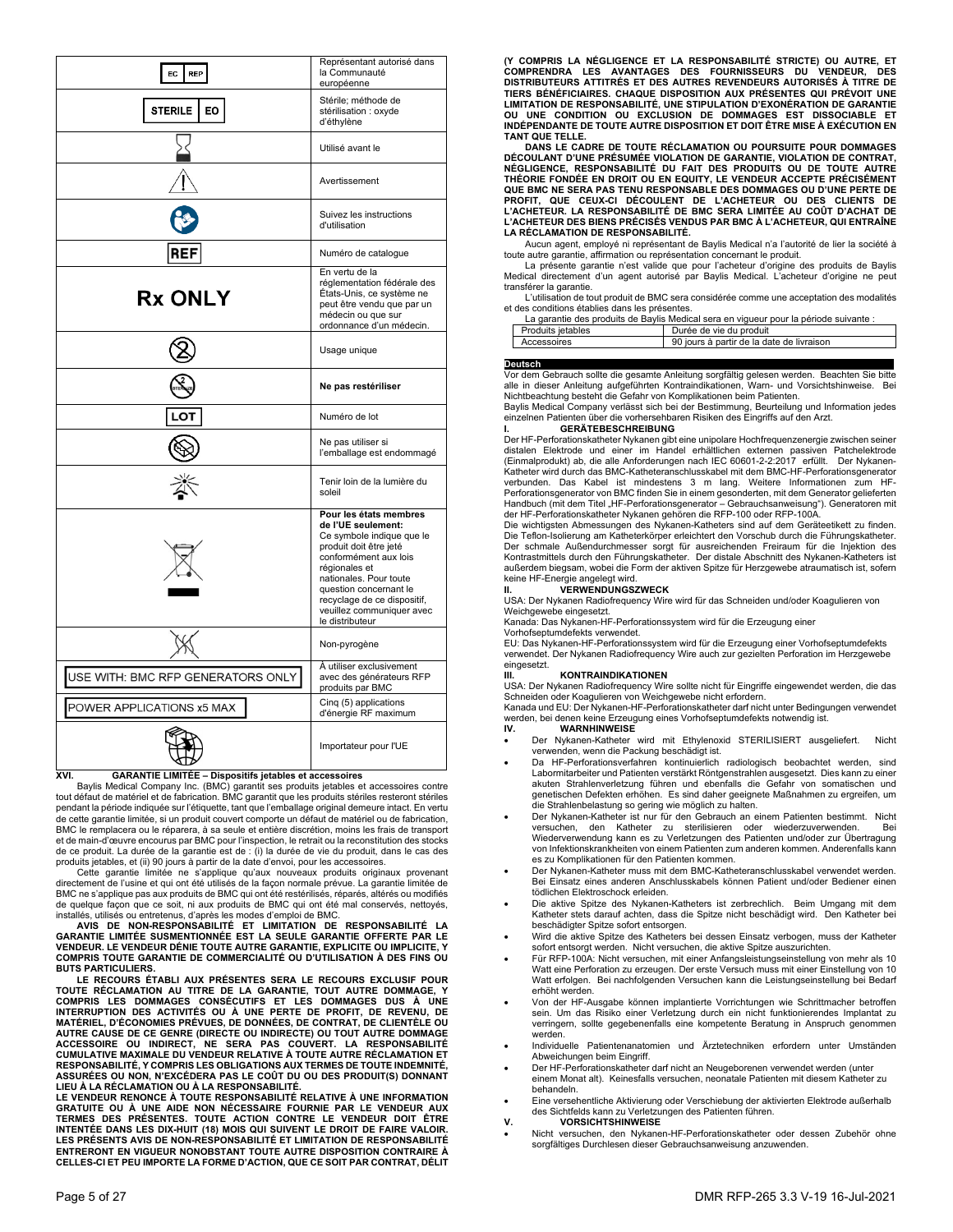- HF-Perforationsverfahren dürfen nur von in den Techniken der HF-Katheterperforation<br>gründlich ausgebildeten Ärzten in einem vollständig eingerichteten gründlich ausgebildeten Ärzten in einem vollständig eingerichteten Katheterisierungslabor durchgeführt werden.
- Die sterile Verpackung ist vor dem Gebrauch per Sichtprüfung auf eventuelle Beschädigungen zu kontrollieren. Darauf achten, dass die Verpackung unbeschädigt ist.
- Das Gerät nicht verwenden, wenn die Verpackung beschädigt ist. Den Nykanen-Katheter durch Sichtprüfung auf Risse oder Beschädigungen des Isoliermaterials überprüfen. Den Katheter nicht verwenden, wenn eine Beschädigung festgestellt wird.
- Den Nykanen-Katheter nicht nach dem auf dem Etikett angegebenen Verfallsdatum verwenden.
- Der Nykanen-Katheter ist nur für den Einsatz mit den in Abschnitt VIII, "Obligatorische Geräte", aufgeführten Geräten bestimmt.
- Zur Verwendung der passiven Einmal-Patchelektrode sind die Anweisungen des Herstellers zu lesen und zu befolgen. Die verwendeten passiven Einmalelektroden müssen alle Anforderungen nach IEC 60601-2-2:2017 erfüllen oder übertreffen.
- Bei Platzierung der passiven Elektrode am Oberschenkel kann eine höhere Impedanz verursacht werden.
- Zur Vermeidung einer Brandgefahr sollten vor der HF-Applikation alle entzündbaren Stoffe aus dem Raum entfernt werden.
- Es sollten auch entsprechende Maßnahmen zur Einschränkung der vom Generator verursachten elektromagnetischen Störungen (EMS) in anderen Geräten getroffen werden. Kompatibilität und Sicherheit der Kombination aus Generator, physiologischen Überwachungsgeräten und anderen elektrischen Geräten, die am Patienten angewendet werden, müssen überprüft werden.
- Zur Ermöglichung der kontinuierlichen Überwachung des Oberflächen-EKG während der HF-Applikation muss eine ausreichende Filtrierung vorgesehen werden.
- Der Katheter ist mit Sorgfalt zu handhaben, um Herzschäden oder Tamponaden zu verhindern. Den Katheter nur mit fluoroskopischer Unterstützung weiterbewegen. Bei Widerstand KEINE übermäßige Kraft aufwenden, um den Katheter nach vorn zu schieben oder herauszuziehen.
- Perforationsversuch erst unternehmen, wenn die aktive Spitze eine feste Position am Vorhofseptum erreicht hat.
- Aktivieren Sie HF nicht, während die Spitze in einem Katheter eines Drittanbieters (sofern verwendet) eingesetzt ist.
- Die HF-Spannung nicht aktivieren, während sich die Spitze in einem Einführsystem, Dilatator oder Katheter eines Drittanbieters befindet.
- Es wird nicht empfohlen, mehr als fünf (5) HF-Applikationen pro Nykanen-Katheter vorzunehmen.
- Den Nykanen-Katheter nicht biegen. Übermäßiges Verbiegen oder Knicken des Katheters kann dessen Integrität beeinträchtigen und zu Verletzungen beim Patienten führen. Den Katheter stets mit Sorgfalt handhaben.
- Der Generator kann eine sehr hohe elektrische Stromleistung ausgeben. Bei unsachgemäßer Handhabung des Katheters und der passiven Einmalelektrode, vor allem während des Betriebs des Generators, besteht die Gefahr von Verletzungen des Patienten oder des Bedieners des Gerätes.
- Während der Hochfrequenzabgabe muss sorgfältig darauf geachtet werden, dass der Patient mit keinen geerdeten Metallflächen in Berührung kommt.
- Bei offensichtlich schwacher Leistung oder Funktionsstörungen trotz normaler Einstellungen ist eventuell die passive Einmalelektrode nicht richtig angebracht, ein elektrischer Draht abgetrennt oder defekt, oder die aktive Spitze hat ungenügenden Gewebekontakt. Das Gerät auf offensichtliche Defekte oder Anwendungsfehler überprüfen. Die Nykanen-Katheterspitze besser am Vorhofseptum positionieren. Die Leistungseinstellung nur dann erhöhen, wenn die niedrige Leistungsabgabe anhält.
- Wiederverwendbare Kabel und Zubehörteile müssen regelmäßig inspiziert werden.
- Das proximale Ende des Nykanen-Hochfrequenzdrahts nicht einsetzen und nicht als aktive Spitze verwenden.
- Der Arzt ist dafür verantwortlich, alle absehbaren Risiken bei Verwendung des Baylis Medical HF-Perforationssystems zu bestimmen, zu beurteilen und den einzelnen Patienten mitzuteilen.
- Der Nykanen-Hochfrequenzdraht und das BMC-Katheteranschlusskabel sind für eine maximale Effektivspannung von 400 V ausgelegt. **VI. KOMPLIKATIONEN**

Mögliche Komplikationen bei der Verwendung des Baylis Medical HF-Perforationssystems sind u.a.:

| Vorhofflimmern              | Ventrikuläre Tachykardie           |
|-----------------------------|------------------------------------|
|                             |                                    |
| Vorhofflattern              | Punktion des Myokards              |
| Herzmuskelinfarkt           | Tamponade                          |
| Anhaltende Arrhythmie       | Tod                                |
| Gefäßkrampf                 | Vorhof-Tachykardie                 |
| Perikard/-Pleuraerguss      | <b>Blutuna</b>                     |
| Hämatom                     | Sepsis/Infektion/Entzündung        |
| Leitungs-/Herzblockade      | Perikarditis                       |
| Kammerflimmern              | Hirninfarkt                        |
| <b>Embolisches Ereignis</b> | Perforation und/oder Herztamponade |
| Gefäßdissektion/Punktion    | Schmerz und Druckempfindlichkeit   |
| Verbrennungen des Gewebes   |                                    |
|                             |                                    |

## **VII. INSPEKTION VOR DEM EINSATZ**

Vor dem Einsatz des HF-Perforationssystems von Baylis Medical sind dessen einzelne Komponenten, darunter der BMC-HF-Perforationsgenerator, der Nykanen-HF-Perforationskatheter und das BMC-Katheteranschlusskabel sorgfältig auf Beschädigungen und Defekte zu prüfen, wie dies für alle in diesem Verfahren verwendeten Geräte erfolgen sollte. Beschädigte Geräte nicht verwenden. Der Nykanen-HF-Perforationskatheter darf nicht wiederverwendet werden.

## **VIII. OBLIGATORISCHE GERÄTE**

Das Herz perforierende Verfahren sind in einem speziellen, mit Fluoroskop, Radiografietisch, physiologischem Aufzeichnungsgerät, Notfallausrüstung und Instrumenten zur Schaffung eines Gefäßzugangs ausgestatteten Klinikraum auszuführen. Zu den für eine Herzperforation erforderlichen Hilfsmaterialien gehören:

- BMC-HF-Perforationsgenerator
- BMC-Katheteranschlusskabel (Modell RFP-101 für die Verwendung mit RFP-100
- Generator oder RFX-BAY-OTW-10-SU für die Verwendung mit RFP-100A Generator). Passive Einmalelektrode, die die Anforderungen an elektrochirurgische Elektroden nach IEC 60601-2-2:2017 erfüllen oder übertreffen muss (z.B. die PolyHesive-Elektrode von Valley Labs, Best.Nr. E7506).
- Die Verwendung eines Nykanen Radiofrequency Wire mit dem Baylis Medical ProTrackTM Microkatheter (Modell CIC 38-145) ist zu empfehlen. **IX. EINRICHTEN DES SYSTEMS**
- 
- Das System muss gemäß der Gebrauchsanweisung zum BMC-HF-Perforationsgenerator eingerichtet werden. In der Gebrauchs-anweisung sind alle Schritte für den Anschluss des Systems, die Einstellung der Parameter und die Abgabe der HF-Energie beschrieben.

 Alle Anweisungen für das erforderliche Gerät sind genau zu lesen, zu verinnerlichen und zu befolgen. Nichtbeachtung kann zu Komplikationen führen.

## **X. ANSCHLIESSEN DER PASSIVEN ELEKTRODE**

- Die passive Einmal-Patchelektrode aus der Packung nehmen und die Schutzfolie abziehen, um die leitende Gelfläche freizulegen. Vor Anbringen der Elektrode am Patienten prüfen, ob sich das Elektrodenpflaster feucht und klebrig anfühlt. Bei einer trockenen Elektrode ist die Erdungskapazität begrenzt.
- Die passive Einmal-Patchelektrode auf einer gut vaskularisierten, gewölbten<br>Hautoberfläche in Herznähe anbringen. Diese Elektrode darf nicht am Oberschenkel<br>angebracht werden, da in diesem Bereich eine höhere Impedanz vorl V, "Vorsichtshinweise"). Auch Narben, hohe Knochen, Fettgewebe oder Bereiche mit<br>hoher Flüssigkeitsansammlung sollten vermieden werden. Die Applikationsstelle muss rasiert (bei Bedarf), gereinigt und getrocknet werden.
- Genau überprüfen, ob die gesamte Fläche der passiven Einmal-Patchelektrode vollständig auf der Haut anliegt. Bei einer passiven Elektrode mit mangelndem Hautkontakt besteht bei Abgabe der HF-Energie die Gefahr von Hautverbrennungen.
- Den Stecker der passiven Einmal-Patchelektrode gemäß der Gebrauchsanweisung zum Generator in den entsprechenden Anschluss am BMC-HF-Perforationsgenerator einstecken. Darauf achten, dass der Stecker der passiven Einmal-Patchelektrode fest in den Steckplatz eingesteckt ist.

## **XI. GEBRAUCHSANWEISUNG**

Der Nykanen-HF-Perforationskatheter wird meistens durch die Oberschenkelvene eingeführt und unter fluoroskopischer Beobachtung bis in die entsprechende Herzkammer vorgeschoben. Nach korrekter Positionierung wird über den BMC-HF-Perforationsgenerator Hochfrequenzenergie zugeführt. Dadurch wird das anvisierte Herzgewebe perforiert. *Vorbereitung der Vorrichtung* 

- Der Nykanen-Katheter wird steril ausgeliefert. Beim Öffnen der Verpackung und beim Umgang mit dem Produkt in einem sterilen Arbeitsbereich aseptische Techniken anwenden.
- Vor Einführen des Nykanen-Katheters muss die für Herzkatheterisierungen übliche Prämedikation verabreicht werden.
- Das Verfahren kann perkutan über die Oberschenkelvene erfolgen.
- Bei Verwendung der perkutanen Technik wird der Nykanen-Katheter durch einen Führungskatheter bis zum Perforationssitus in das Herz eingeführt.
- Vor Beginn des Perforationsverfahrens sollte der linke und rechte Atriumdruck gemessen und aufgezeichnet sowie die systemische Sättigung bestimmt werden.
- Der Nykanen-Katheter wird unter fluoroskopischer Beobachtung der Katheterspitze in den rechten Vorhof eingeführt.

## *Verbindung des Kabels und des Drahts*

 Den Nykanen-Katheter mit dem BMC-Katheteranschlusskabel verbinden. Darauf achten, dass der Nykanen-Katheter richtig in dem mit Druckknopf arretierten Steckverbinder sitzt.<br>Prüfen, ob das Anschlusskabel in den richtigen Anschluss am BMC-HF-<br>Perforationsgenerator eingesteckt ist. Die Gebrauchsanweisung zu genau befolgt werden.

*Platzierung des Drahts* 

- Schieben Sie den Nykanen Wire so weit vor, dass die aktive Spitze über die Katheterspitze hinausreicht und ins Zielgewebe reicht. Nach Erreichen der richtigen Position kann HF-Energie über den BMC-HF-Perforationsgenerator an die aktive Spitze abgegeben werden. Dadurch wird das anvisierte Herzgewebe perforiert. Vor Gebrauch des Generators bitte die Gebrauchsanweisung lesen.
- **HINWEIS: Wird die aktive Spitze des Nykanen-Katheters bei dessen Einsatz verbogen, muss der Katheter sofort entsorgt werden. Nicht versuchen, die aktive Spitze auszurichten.**

- *Zuführung von HF-Spannung*  **HINWEIS: Es empfiehlt sich, eine möglichst niedrige Energieleistung für eine erfolgreiche Punktion zu verwenden.**
- Für RFP-100 Generator: In Experimenten wurde festgestellt, dass eine Leistungseinstellung von 10 Watt für eine erfolgreiche Punktierung ausreichend ist. Die Einstellung der Anfangsleistung darf nicht mehr als 10 Watt betragen.
- Für RFP-100A Generator: Eine Grundeinstellung von einer (1) Sekunde im Pulsbetrieb wird empfohlen. Bei nachfolgenden Punktionen können die Betriebs- und Zeiteinstellungen nötigenfalls nach dem Ermessen des Arztes angepasst werden. Versuchen Sie keinesfalls eine Punktion mit einer Anfangsleistung durchzuführen, die höher ist als in der Einstellung "PULSE" von ein (1) Sekunde.
- Für den erfolgreichen Vorschub durch das Gewebe muss während des Verfahrens ein konstanter Druck an den Nykanen-Katheter angelegt werden.
- Die Abgabe der HF-Energie kann durch Drücken der RF ON/OFF-Taste am Generator vor Ablauf des Zeitgebers beendet werden.
- Wenn nach fünf (5) HF-Applikationen keine Septumperforation erzielt wird, sollte ein alternatives Verfahren eingesetzt werden.
- Ist die erste Perforation erfolgreich abgeschlossen, sollte der Nykanen-Katheter mechanisch ohne HF-Applikation weiterbewegt werden.
- Der Eintritt in den linken Vorhof kann durch fluoroskopische Beobachtung des Nykanen-Katheters bestätigt werden. Nachdem der Führungskatheter über dem Nykanen-Katheter vorgeschoben wurde, wird durch eine kleine Kontrastmittelinjektion angezeigt, ob sich der Führungskatheter im linken Vorhof befindet.
- Der Nykanen-Katheter kann dann aus dem Patienten entfernt werden. Die Perforation sollte anschließend durch geeignete, zugelassene Dilatationsmethoden erweitert werden. Dabei sind die Gebrauchsanweisungen zu den jeweiligen Geräten zu befolgen.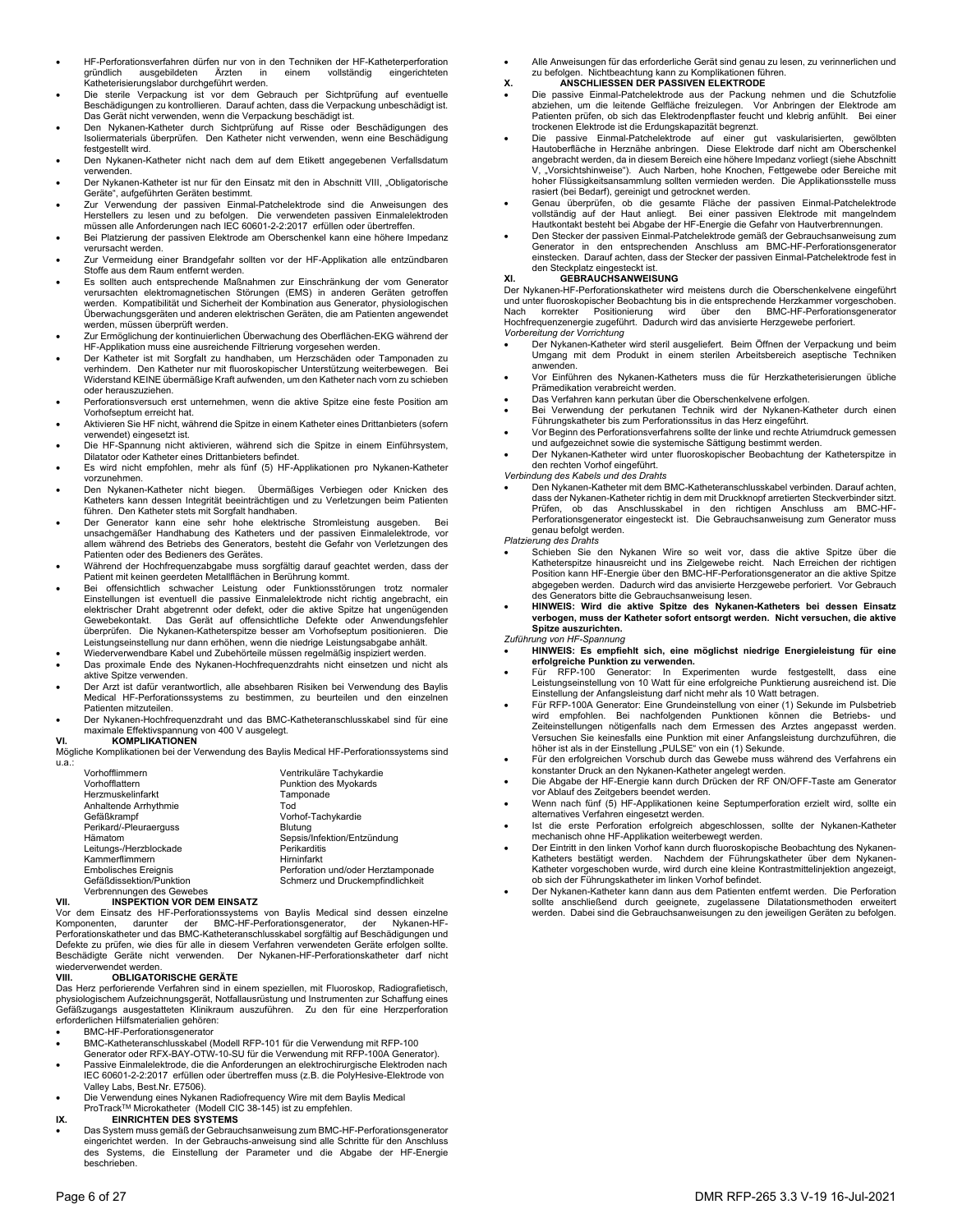## **Anschlüsse**



#### **XII. INSTRUCTIES VOOR REINIGEN EN STERILISEREN**

Der Nykanen-Hochfrequenzdraht ist zum Einmalgebrauch vorgesehen und wird steril geliefert. Das Produkt nicht reinigen oder sterilisieren. Die Sterilität ist nur bei ungeöffneter und unbeschädigter Verpackung gewährleistet.

## **XIII. MÜLLENTSORGUNG**

Der gebrauchte Nykanen-Hochfrequenzdraht ist als biologische Gefahr zu behandeln und in Übereinstimmung mit Standardverfahren des Krankenhauses zu entsorgen. **XIV. KLANTENSERVICE EN INFORMATIE OVER TERUGSTUREN VAN PRODUCTEN**  Mocht u problemen met of vragen over Baylis Medical apparatuur hebben, neem dan contact op met ons technisch ondersteuningspersoneel.

#### **Baylis Medical Company Inc.**

 5959 Trans-Canada Highway Montreal, Quebec, Canada, H4T 1A1 Phone: (514) 488-9801 or (800) 850-9801 Fax: (514) 488-7209 www.baylismedical.com

#### **OPMERKINGEN:**

- 1. Om producten te retourneren, moet u eerst een retourmachtigingsnummer hebben vooraleer u de producten kan terugzenden naar Baylis Medical Company. Instructies voor retourzenden van het product krijgt u bij deze gelegenheid.
- 2. Zorg ervoor dat ieder product dat naar Baylis Medical wordt geretourneerd, gereindigd, gedecontamineerd en/of gesteriliseerd is zoals aangegeven op de productretourinstructies, voordat u het voor garantieservices opstuurt. Baylis Medical accepteert geen enkel instrument dat niet naar behoren is gereinigd of gedecontamineerd volgens de productretourinstructies.

#### **XV. BESCHRIFTUNG UND SYMBOLE**

|                      | Hersteller                                                                                                                                                                                                                                                    |
|----------------------|---------------------------------------------------------------------------------------------------------------------------------------------------------------------------------------------------------------------------------------------------------------|
| EC<br><b>REP</b>     | Autorisierter Stellvertreter in der<br>Europäischen Gemeinschaft                                                                                                                                                                                              |
| <b>STERILE</b><br>EO | Steril; Sterilisationsmethode mit<br>Ethylenoxid                                                                                                                                                                                                              |
|                      | Verwendbar bis                                                                                                                                                                                                                                                |
|                      | Achtung                                                                                                                                                                                                                                                       |
|                      | Beachten sie die<br>gebrauchsanweisung                                                                                                                                                                                                                        |
| REF                  | Katalognummer                                                                                                                                                                                                                                                 |
| <b>Rx ONLY</b>       | Bundesgesetz (U.S.A) schreibt<br>vor, dass dieses Produkt nur<br>durch einen Arzt verkauft oder<br>auf dessen Verschreibung<br>verkauft werden darf                                                                                                           |
|                      | Einmalige Verwendung                                                                                                                                                                                                                                          |
|                      | <b>Nicht erneut</b><br>sterilisieren                                                                                                                                                                                                                          |
| -O1                  | Seriennummer                                                                                                                                                                                                                                                  |
|                      | Bei beschädigter Verpackung<br>nicht benutzen                                                                                                                                                                                                                 |
|                      | Vor Tageslicht schützen                                                                                                                                                                                                                                       |
|                      | Nur für EU-Mitgliedsstaaten:<br>Dieses Symbol verweist darauf,<br>dass das Produkt in<br>Übereinstimmung mit lokalen<br>und nationalen Richtlinien<br>entsorgt werden muss. Fragen<br>zum Recycling dieses Geräts<br>beantwortet Ihr Händler dieses<br>Geräts |

|                                   |  | Nichtpyrogen                                 |
|-----------------------------------|--|----------------------------------------------|
| USE WITH: BMC RFP GENERATORS ONLY |  | Nur mit BMC RFP-Generatoren<br>verwenden     |
| POWER APPLICATIONS x5 MAX         |  | Maximal fünf (5) HF-<br>Leistungsanwendungen |
|                                   |  | EU-Importeur                                 |

#### **XVI. BEGRENZTE GARANTIE – EINWEGARTIKEL UND ZUBEHÖR**

 Baylis Medical Company Inc. (BMC) gewährleistet, dass ihre Einweg- und Zubehörartikel frei von Material- und Herstellungsmängeln sind. BMC gewährleistet, dass sterile Produkte bei intakter Originalverpackung für den auf dem Etikett angegebenen Zeitraum steril bleiben. Gemäß dieser eingeschränkten Gewährleistung ersetzt oder repariert BMC in seinem alleinigen Ermessen ein solches Produkt, übernimmt jedoch nicht die Transport- und Arbeitskosten für die Inspektion, Entfernung oder das Aufstocken des Produkts. Die Dauer der Gewährleistung beträgt: (i) für die Einwegprodukte, die Lagerzeit des Produkts, und (ii) für die Zubehörprodukte, 90 Tage ab Versand. Diese eingeschränkte Gewährleistung gilt nur für neue, ab Werk gelieferte<br>Produkte, die für die normalen und vorgesehenen Zwecke verwendet wurden. Die beschränkte<br>Garantie von BMC gilt nicht für BMC-Pro

HAFTUNGSAUSSCHLUSS UND EINSCHRÄNKUNG DER HAFTBARKEIT DIE OBEN<br>BESCHRIEBENE EINGESCHRÄNKTE GARANTIE IST DIE EINZIGE GARANTIE, DIE VOM<br>VERKÄUFER ANGEBOTEN WIRD. DER VERKÄUFER SCHLIESST ALLE WEITEREN<br>GARANTIEN AUS, OB AUSDRÜC **JEGLICHER GARANTIE FÜR VERMARKTBARKEIT ODER EIGNUNG FÜR EINE** 

**BESTIMMTE VERWENDUNG ODER EINEN BESTIMMTEN ZWECK. DIE HIERIN BESCHRIEBENEN RECHTSMITTEL SIND DIE AUSSCHLIESSLICHEN**  RECHTSMITTEL FÜR JEGLICHE GARANTIEFORDERUNGEN, UND RECHTSMITTEL FÜR<br>ZUSÄTZLICHE SCHÄDEN, EINSCHLIESSLICH FOLGESCHÄDEN ODER SCHÄDEN<br>AUFGRUND VON UNTERBRECHUNGEN VON GESCHÄFTSTÄTIGKEITEN ODER<br>VERLUSTEN VON GEWINNEN, UMSATZVE ÄHNLICHEN (OB IN IHRER ART DIREKT ODER INDIREKT) ODER FÜR JEGLICHE<br>SONSTIGE ANDERE FORM VON ZUFÄLLIGEN ODER INDIREKTEN SCHÄDEN<br>JEGLICHER ART, SIND AUSGESCHLOSSEN. DIE MAXIMALE KUMULIERTE HAFTUNG DES VERKAUFERS IN BEZUG AUF ALLE SONSTIGEN FORDERUNGEN UND<br>VERPFLICHTUNGEN, EINSCHLIESSLICH VERPFLICHTUNGEN GEMÄSS JEGLICHEN<br>SCHADENERSATZES, OB ZUGESICHERT ODER NICHT, ÜBERSTEIGT NICHT DIE<br>KOSTEN DES PRODUKTS/DER PRODUKTE DER HILFESTELLUNG, DIE ANGEBOTEN WIRD, ABER ZU DER DER VERKÄUFER<br>HIERUNTER NICHT VERPFLICHTET IST, AUS. JEGLICHE FORDERUNGEN GEGEN DEN<br>VERKÄUFER NIÜSSEN INNERHALB VON ACHTZEHN (18) MONATEN NACH AUFTRETEN<br>DER URSACHE VORGEB EINSCHRÄNKUNGEN DER HAFTUNG GELTEN UNABHÄNGIG VON JEGLICHEN<br>GEGENTEILIGEN BESTIMMUNGEN HIERIN UND UNABHÄNGIG VON DER ART DER<br>MASSNAHME, OB AUFGRUND EINES VERTRAGS, EINER UNERLAUBTEN HANDLUNG (EINSCHLIESSLCH FAHRLÄSSIGKEIT UND KAUSALHAFTUNG) ODER ANDERWEITIG,<br>UND SIE GELTEN DARÜBER HINAUS FÜR DIE HÄNDLER, DIE ERNANNTEN<br>DISTRIBUTOREN UND SONSTIGE AUTORISIERTE WIEDERVERKÄUFER DES<br>VERKÄUFERS ALS DRITTE BEGÜNSTIGTE **MUSS ALS SOLCHE DURCHGESETZT WERDEN.** 

**IN JEGLICHER FORDERUNG ODER KLAGE VOR GERICHT FÜR SCHÄDEN, DIE SICH AUS EINER ANGENOMMENEN VERLETZUNG DER GARANTIE, VERLETZUNG DES**  VERTRAGS, FAHRLÄSSIGKEIT, PRODUKTHAFTUNG ODER SONSTIGEN ANDEREN<br>GESETZLICHEN ODER RECHTLICHEN THEORIE ERGEBEN, STIMMT DER KÄUFER<br>AUSDRÜCKLICH ZU, DASS BMC NICHT FÜR SCHÄDEN ODER FÜR DEN VERLUST VON **GEWINNEN, OB DIESE VOM KÄUFER ODER DEN KUNDEN DES KÄUFERS ERLITTEN WERDEN, HAFTBAR ZU MACHEN IST. DIE HAFTBARKEIT VON BMC IST BEGRENZT AUF DIE KOSTEN DES KÄUFERS FÜR DEN KAUF DER SPEZIELLEN WAREN, DIE VON BMC AN DEN KÄUFER VERKAUFT WURDEN, UND DIE DEN GRUND FÜR DIE FORDERUNG EINER ENTSCHÄDIGUNG LIEFERN.**

 Kein Agent, Mitarbeiter oder Vertreter von Baylis Medical verfügt über die Autorisierung, das Unternehmen an jegliche sonstige Garantie, Zustimmung oder Zusicherung das Produkt betreffend zu binden.

 Diese Garantie ist nur gültig für den ursprünglichen Käufer von Baylis Medical-Produkten, die er direkt von einem von Baylis Medical autorisierten Vertreter erworben hat. Der ursprüngliche Käufer kann die Garantie nicht übertragen.

 Der Einsatz eines Produkts von BMC wird als Zustimmung zu den Geschäftsbedingungen hierin erachtet.

| Die Garantiezeiträume für Baylis Medical-Produkte sind Folgende: |                 |                             |
|------------------------------------------------------------------|-----------------|-----------------------------|
|                                                                  | Einwegartikel   | Haltbarkeit des Produkts    |
|                                                                  | Zubehörprodukte | 90 Tage ab dem Versanddatum |

**Italiano**<br>Leggere attentamente le istruzioni per esteso prima dell'uso. Osservare tutte le controindicazioni, le avvertenze e le precauzioni riportate nelle presenti istruzioni. L'inottemperanza alla suddette potrebbe dare adito a complicazioni a carico del paziente. Baylis Medical Company si affida al medico per determinare, valutare e comunicare ad ogni

singolo paziente tutti i rischi prevedibili della procedura. **I. DESCRIZIONE DEL DISPOSITIVO** 

Il catetere di perforazione a radiofrequenza Nykanen trasmette energia RF in modo monopolare tra il suo elettrodo distale ed un elettrodo esterno indifferente (dispersivo) monouso a piastra (Disposable Indifferent Patch, DIP), disponibile in commercio, conforme allo standard IEC 60601-2-2:2017 . Il catetere è collegato al generatore di perforazione a radiofrequenza BMC attraverso il cavo connettore per catetere BMC. Il cavo può ospitare una lunghezza massima consentita di 3 metri. Informazioni dettagliate sul generatore di perforazione a radiofrequenza BMC sono riportate su un manuale separato che accompagna il generatore (chiamato "Generatore di perforazione a radiofrequenza BMC – Istruzioni per l'uso"). Generatori compatibili

con la catetere di perforazione a radiofrequenza Nykanen includono il RFP-100 o RFP-100A. Le dimensioni critiche del catetere Nykanen sono rinvenibili sull'etichetta del dispositivo. L'isolamento in Teflon sul corpo del catetere facilita un avanzamento regolare attraverso cateteri di guida, mentre il diametro esterno è abbastanza piccolo da fornire uno spazio adeguato per l'iniezione di una soluzione di contrasto. La parte distale del catetere è flessibile e la punta attiva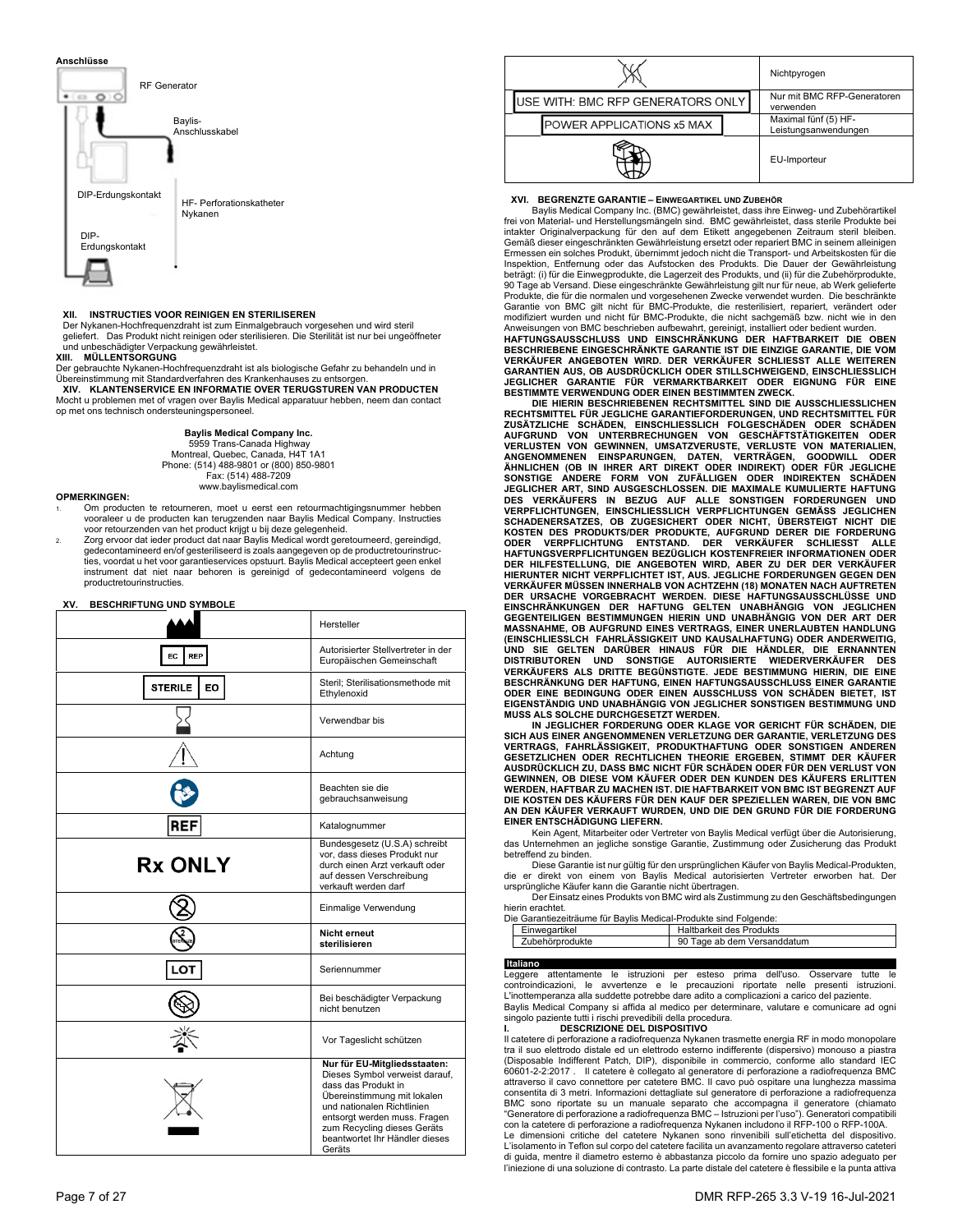ha una forma speciale per essere atraumatica per il tessuto cardiaco a meno che non sia

# applicata energia RF. **II. INDICAZIONI PER L'USO**

Stati Uniti: Il Nykanen Radiofrequency Wire è stato ideato al fine di tagliare e/o cauterizzare tessuti molli.

Canada: Il catetere di perforazione RF Nykanen è progettato per creare un difetto settale atriale nel cuore.

UE: Il catetere di perforazione RF Nykanen è progettato per creare un difetto settale atriale nel cuore. Il Nykanen Radiofrequency Wire è anche destinato a creare una perforazione controllata nei tessuti cardiaci.

## **III. CONTROINDICAZIONI**

Stati Uniti: Si sconsiglia l'uso del Nykanen Radiofrequency Wire nelle situazioni che non richiedono il taglio o la cauterizzazione di tessuti molli.

Canada e UE: Si sconsiglia l'uso del catetere di perforazione RF Nykanen in condizioni che non richiedono la creazione di un difetto settale atriale.

## **IV. AVVERTENZE**

- Il Catetere Nykanen è fornito in condizioni STERILI ed è sterilizzato con ossido di etilene. Non usare qualora l'imballaggio non appaia integro. Nel corso delle procedure di perforazione a radiofrequenza il personale dei laboratori ed
- i pazienti possono essere esposti ad un livello elevato di irradiazione con raggi x a causa dell'impiego continuo di imaging fluoroscopico. Una siffatta esposizione può causare lesioni da irradiazione acute, nonché l'aumento del rischio di insorgenza di effetti avversi a livello somatico e genetico. Si rende pertanto necessaria l'adozione di misure precauzionali adeguate tese a ridurre al minimo tale esposizione.
- Il catetere Nykanen è esclusivamente monopaziente. Non tentare di risterilizzare o di riutilizzare il catetere. Il riutilizzo può causare lesioni a carico del paziente e/o la trasmissione di malattie infettive da un paziente all'altro. La loro inosservanza può provocare complicanze nei pazienti.
- Il catetere Nykanen deve essere usato insieme al cavo connettore per catetere BMC. I tentativi di utilizzo del dispositivo insieme a cavi di connessione diversi da quello specificato potrebbero causare la folgorazione del paziente e/o dell'operatore.
- La punta attiva del catetere Nykanen è fragile. Prestare attenzione a non danneggiare la punta durante la manipolazione del catetere. In caso di danneggiamento della punta, .<br>gettare immediatamente il catetere.
- Qualora la punta attiva del catetere dovesse piegarsi in qualsiasi momento durante l'uso, gettare immediatamente il catetere. Non tentare di raddrizzare la punta attiva.
- Per l'RFP-100: Non cercare di perforare con un'impostazione di energia iniziale maggiore di 10 watt. Il primo tentativo deve essere eseguito con una impostazione della potenza pari a 10 watt. Per i tentativi successivi, si può aumentare la potenza, qualora ciò dovesse risultare necessario.
- Durante l'emissione di RF, i dispositivi impiantati, come i pacemaker, possono esserne influenzati. Laddove necessario, ottenere una consulenza qualificata per ridurre al minimo il rischio di traumi dovuti al malfunzionamento del dispositivo impiantato.
- L'anatomia individuale del paziente e la tecnica del medico possono richiedere variazioni procedurali.
- Il catetere di perforazione RF non va usato con pazienti neonatali (meno di un mese di età). Non cercare di trattare pazienti neonatali con il catetere.
- L'attivazione o il movimento involontario dell'elettrodo attivato al di fuori del campo visivo può provocare lesioni al paziente.

#### **V. PRECAUZIONI**

- Non tentare di usare il catetere di perforazione a radiofrequenza Nykanen o gli apparecchi accessori prima di aver letto attentamente e per esteso le relative Istruzioni per l'uso incluse nella confezione.
- Le procedure di perforazione a radiofrequenza devono essere eseguite esclusivamente da medici dotati della debita formazione sulle tecniche di perforazione a radiofrequenza con catetere, e presso un laboratorio di cateterizzazione adeguatamente attrezzato.
- L'imballaggio sterile deve essere ispezionato visivamente prima dell'uso per accertarne l'integrità. Accertarsi che l'imballaggio non sia stato danneggiato. Non usare il dispositivo qualora l'imballaggio non appaia integro.
- Controllare il catetere Nykanen prima dell'uso per assicurarsi che non vi siano fessure o danni al materiale isolante. Non utilizzare il catetere se danneggiato.
- Non usare il catetere Nykanen dopo la data di scadenza riportata sull'apposita etichetta. Il catetere di perforazione in radiofrequenza Nykanen deve essere utilizzato solo con i dispositivi elencati nella sezione VIII, "Attrezzatura occorrente".
- Leggere ed attenersi alle istruzioni per l'uso dell'elettrodo indifferente (dispersivo) adesivo monouso fornite dal relativo produttore. Usare sempre degli elettrodi indifferenti (dispersivi) adesivi monouso (DIP) conformi o superiori ai requisiti imposti dalle norme IEC 60601-2-2:2017 .
- Il posizionamento dell'elettrodo dispersivo sulla coscia potrebbe comportare un aumento dell'impedenza.
- Onde prevenire il rischio di esplosione accertarsi che non sia presente materiale infiammabile nella stanza durante le applicazioni di energia a radio frequenza.
- Adottare le precauzioni necessarie per limitare gli effetti che l'interferenza elettromagnetica (EMI) prodotta dal Generatore potrebbero esercitare sul corretto funzionamento di altre apparecchiature. Accertare la compatibilità e la sicurezza degli altri dispositivi di monitoraggio fisiologico ed apparecchi elettrici di cui si prevede l'uso per il paziente in concomitanza all'uso del Generatore.
- Occorre impiegare una filtrazione adeguata per consentire il monitoraggio costante dell'elettrocardiogramma (ECG) di superficie durante le applicazioni di energia a radio frequenza.
- Manipolare il catetere con la debita cautela onde evitare tamponamenti o danni cardiaci. L'avanzamento del catetere dovrebbe essere eseguito sotto guida fluoroscopica. Qualora si dovesse incontrare resistenza, NON usare forza eccessiva per far avanzare o estrarre il catetere.
- Non tentare di eseguire una perforazione prima di aver saldamente posizionato la punta attiva contro il setto atriale.
- Non attivare la RF quando la punta è inserita in un catetere terzo (qualora usato). Non attivare la RF mentre la punta si trova all'interno di un introduttore, dilatatore o
- catetere di terze parti. Si consiglia di non superare cinque (5) applicazioni di energia in radiofrequenza per
- catetere Nykanen. Non piegare il catetere. La piegatura o l'attorcigliamento eccessivi dello stelo del catetere potrebbero compromettere l'integrità del catetere e causare lesioni a carico del paziente. Esercitare la debita cautela durante la manipolazione del catetere.
- Il Generatore è in grado di trasmettere un'energia elettrica di potenza considerevole. La manipolazione impropria del catetere e dell'elettrodo dispersivo indifferente monouso potrebbe causare lesioni a carico del paziente o dell'operatore, in particolar modo durante l'azionamento del dispositivo.
- Durante la trasmissione dell'energia, non permettere al paziente di entrare a contatto con superfici metalliche collegate a terra.
- Un'apparente erogazione di bassa corrente o il funzionamento difettoso del dispositivo con i parametri normali potrebbero indicare un'applicazione non corretta dell'elettrodo

DIP, un guasto di una derivazione elettrica o uno scarso contatto con i tessuti nella posizione della punta attiva. Escludere la presenza di evidenti difetti o applicazioni errate del dispositivo. Tentare di posizionare meglio la punta del catetere Nykanen contro il setto atriale. Aumentare la potenza solo in caso di persistenza dell'erogazione di bassa energia.

- Ispezionare regolarmente e testare cavi e accessori multiuso.
- Non tentare di inserire e utilizzare l'estremità prossimale del Filo a Radiofrequenza Nykanen come punta attiva.
- La Baylis Medical Company si affida al medico per quanto attiene alla determinazione, alla valutazione e alla comunicazione a ciascun singolo paziente dei rischi prevedibili associati all'uso del Sistema per perforazione a radio frequenza della Baylis Medical.
- Il Filo a Radiofrequenza Nykanen e il Cavo di collegamento per Catetere BMC sono sificati per una tensione massima di 400 rms.

**VI. EVENTI AVVERSI** 

Tra gli eventi avversi che potrebbero verificarsi durante l'uso del Sistema di perforazione a radiofrequenza della Baylis Medical vi sono:

|                                 | Fibrillazione atriale Tachicardia ventricolare |
|---------------------------------|------------------------------------------------|
| Flutter atriale                 | Perforazione del miocardio                     |
| Infarto del miocardio           | Tamponamento cardiaco                          |
| Aritmia sostenuta               | Dolore e Sensibilità                           |
| Decesso                         | Vasospasmo                                     |
| Tachicardia atriale             | Evento Embolico                                |
| Emorragia                       | Ematoma                                        |
| Pericardite                     | Fibrillazione Ventricolare (FV)                |
| Ictus Ischemico                 | Ustioni dei Tessuti                            |
|                                 | Perforazione e/o Tamponamento cardiaco         |
| Dissezione Aortica/Perforazione |                                                |
|                                 | Versamento Pericardico/Versamento Pleurico     |
| Sepsi/Infezione/Infiammazione   |                                                |

## Conduzione cardiaca/Arresto cardiaco

**VII. ISPEZIONE PRIMA DELL'USO**  Prima di utilizzare il Sistema di perforazione a radiofrequenza Baylis Medical, i componenti

individuali, inclusi il generatore di perforazione a radiofrequenza BMC, il catetere di perforazione a radiofrequenza Nykanen e il cavo connettore per catetere BMC, vanno attentamente esaminati per verificare l'assenza di danni o difetti, così come va esaminata tutta l'attrezzatura usata nella .<br>procedura. Non usare apparecchiature difettose. Non riutilizzare il catetere di perforazione a radiofrequenza Nykanen.<br>VIII. ATTREZZI

## **VIII. ATTREZZATURA OCCORRENTE**

Le procedure di perforazione intracardiaca devono essere eseguite in un ambiente sterile presso centri clinici specializzati dotati di un apparecchio per fluoroscopia, di un tavolo radiografico, di un rilevatore fisiologico e di apparecchiature e strumenti di emergenza per l'accesso vascolare. Tra i materiali accessori occorrenti per l'esecuzione di perforazioni cardiache vi sono:

- Generatore di perforazione a radio frequenza BMC
- Cavo connettore per catetere BMC (Modello RFP-101 per l'utilizzo con RFP-100 generatore, o RFX-BAY-OTW-10-SU per l'uso con RFP-100A Generator). Elettrodo esterno indifferente (dispersivo) adesivo monouso (Disposable Indifferent
- Patch, DIP), conforme o superiore agli standard IEC 60601-2-2:2017 per gli elettrodi elettrochirurgici, come l'elettrodo Polyhesive Valley Labs N. E7506.
- Si raccomanda l'uso del Nykanen Radiofrequency Wire con il ProTrack™ Microcatetere (Modello CIC 38-145) di Baylis Medical.

## **IX. CONFIGURAZIONE DEL SISTEMA**

- Fare riferimento alle istruzioni per l'uso che accompagnano il generatore di perforazione a radiofrequenza BMC. Le Istruzioni per l'uso descrivono i passi da seguire per l'effettuazione del collegamento del sistema, l'impostazione dei parametri e la trasmissione di energia a radio frequenza.
- Tutte le istruzioni per l'uso delle apparecchiature vanno lette con cura, comprese e osservate. L'inottemperanza alla suddette istruzioni potrebbe dare adito a complicazioni. **X. APPLICAZIONE DELL'ELETTRODO INDIFFERENTE**
- Estrarre l'elettrodo esterno indifferente (dispersivo) adesivo monouso dall'imballo e staccare la parte posteriore per esporre la superficie in gel conduttivo. Verificare che il tampone sia umido e appiccicoso al tatto prima di porlo sul paziente. Un elettrodo asciutto ha limitata capacità di terra.
- Porre l'elettrodo DIP su una superficie della pelle convessa ben vascolarizzata in prossimità del cuore. Non porre questo elettrodo sulla coscia, sede associata ad una maggiore impedenza (vedere sezione V, "Precauzioni"). Evitare cicatrici, protuberanze del corpo, tessuto adiposo e aree in cui può raccogliersi il fluido. Radere, pulire e asciugare il luogo di applicazione dove necessario.
- Verificare che sia stato raggiunto un contatto eccellente su tutta l'area dell'elettrodo DIP. Possono risultare ustioni quando l'energia RF viene trasmessa ad un elettrodo DIP con scarso contatto.
- Collegare il connettore dell'elettrodo DIP all'apposita porta sul generatore di perforazione RF BMC come da Istruzioni per l'uso del generatore. Verificare che il connettore dell'elettrodo DIP sia saldamente inserito nella presa.

#### **XI. ISTRUZIONI PER L'USO**

Il catetere di perforazione a radiofrequenza Nykanen è solitamente inserito nella vena femorale ed è quindi posizionato nella camera cardiaca appropriata sotto guida fluoroscopica. Una volta raggiunta la posizione appropriata, l'energia in radiofrequenza è trasmessa attraverso il generatore di perforazione RF BMC. Ciò comporterà la perforazione del tessuto cardiaco target. *Per preparare i dispositivi* 

- Il catetere Nykanen viene fornito sterile. Usare una tecnica asettica durante l'apertura della confezione e maneggiare il prodotto in campo sterile.
- Prima dell'inserimento del catetere, è necessaria la consueta premedicazione per cateterizzazione cardiaca.
- La procedura può essere effettuata percutaneamente attraverso la vena femorale. Quando la procedura viene effettuata con tecnica percutanea, viene usato un catetere di
- guida per introdurre il catetere RF Nykanen nel cuore al sito di perforazione. Prima della procedura di perforazione, vanno registrate sia la pressione atriale sinistra,
- sia quella destra, e va determinata la saturazione sistemica.
- Il catetere Nykanen viene introdotto nell'atrio destro, con la sede della punta del catetere confermata dall'esame fluoroscopico.

## *Per collegare il cavo e il filo*

- Collegare il catetere Nykanen al cavo connettore per catetere BMC assicurandosi che il catetere sia inserito in modo appropriato nel connettore a tasto. Verificare che il cavo connettore sia inserito nell'apposita porta del generatore per perforazione a radio frequenza BMC. Assicurarsi di seguire attentamente le istruzioni per l'uso che accompagnano il generatore.
- *Per posizionare il filo*
- Far avanzare il Nykanen Wire in modo che la punta attiva sporga oltre la punta del catetere e sia in contatto con il tessuto mirato. Una volta raggiunto il posizionamento corretto, è possibile erogare energia RF alla punta attiva tramite il generatore di perforazione RF BMC. Ciò comporterà la perforazione del tessuto cardiaco target. Prima di usare il generatore consultare le relative Istruzioni per l'uso.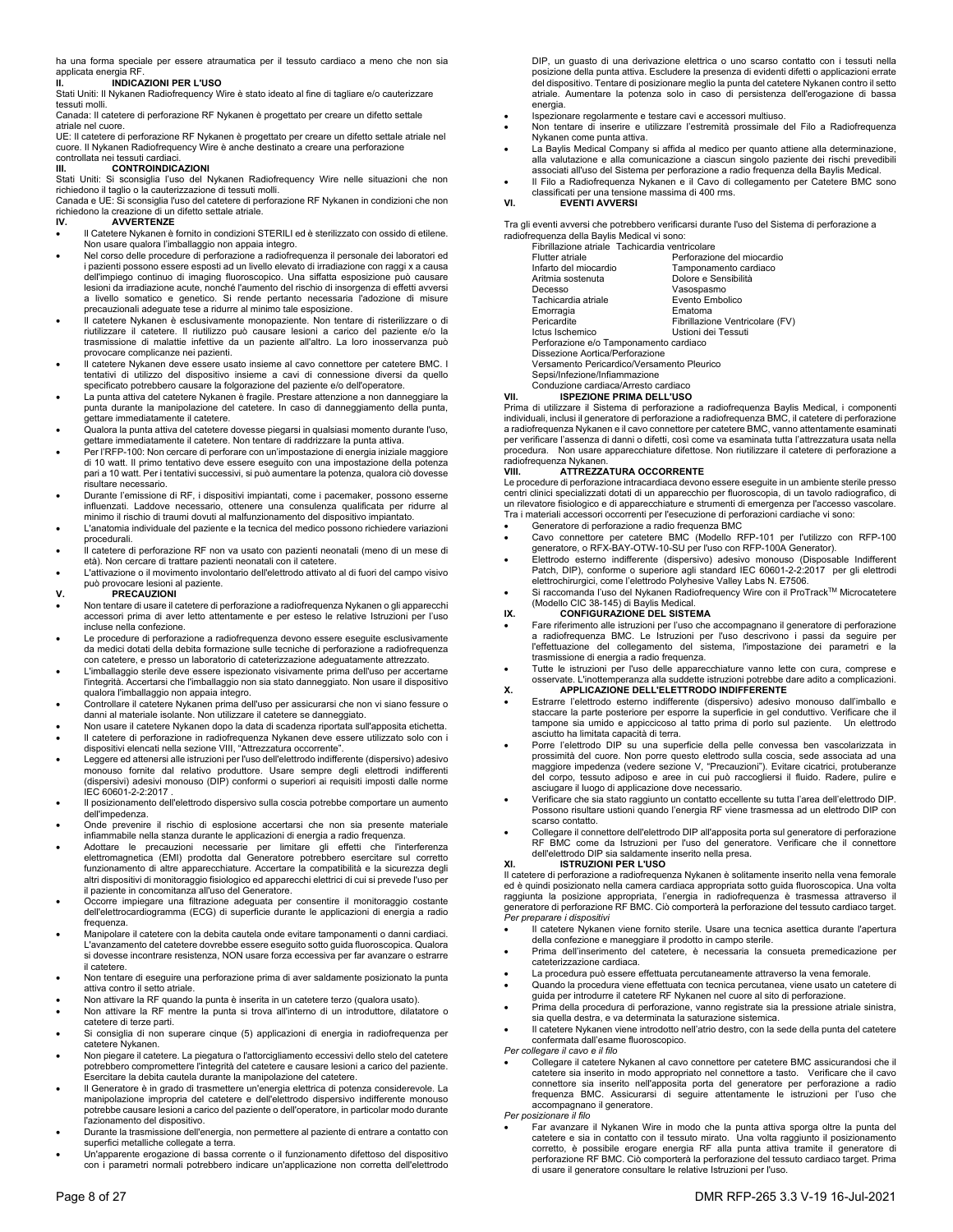- **NOTA: qualora la punta attiva del catetere Nykanen dovesse piegarsi in qualsiasi momento durante l'uso, gettare immediatamente il catetere. Non tentare di raddrizzare la punta attiva.**
- *Per erogare potenza RF*
- **NOTA: Si raccomanda che l'utente utilizzi la minor quantità di energia necessaria per una impuntazione efficace possibile.** Per l'RFP-100 Generator: È stato determinato a livello sperimentale che una
- impostazione della potenza su 10 watt è sufficiente ai fini dell'esecuzione di una
- perforazione con esito soddisfacente. L'energia iniziale non deve superare i 10 Watt. Per l'RFP-100A Generator: Si raccomanda di impostare l'apparechio su (1) in modalità "PULSE". Nelle punture successive, le impostazioni di modalità e di tempo possono, se necessario, essere modificate a discrezione del medico. Non tentare di effettuare un'impuntura con una Potenza iniziale superiore a 'PULSE', un (1) secondo.
- Durante la procedura è necessario applicare sul catetere Nykanen una pressione decisa per farlo avanzare attraverso il tessuto.
- La trasmissione dell'energia RF può essere interrotta premendo il pulsante RF ON/OFF del generatore prima della scadenza del timer.
- Se non si riesce ad eseguire la perforazione del setto dopo cinque (5) applicazioni di energia a radiofrequenza, si consiglia all'utente di proseguire con un metodo alternativo per l'esecuzione della procedura.
- Al termine della perforazione iniziale, il catetere Nykanen deve essere fatto avanzare meccanicamente senza attivare l'energia a radiofrequenza.
- È possibile confermare l'avvenuto ingresso nell'atrio sinistro controllando il catetere Nykanen in fluoroscopia. Dopo che il catetere guida è stato spinto sopra il catetere Nykanen, una piccola iniezione di mezzo di contrasto indicherà che il catetere guida si trova ora nell'atrio sinistro.

Il catetere Nykanen può essere ora rimosso dal paziente. La perforazione deve quindi essere allargata con uno dei metodi di dilatazione appropriati e approvati. A tal fine si seguiranno le istruzioni che accompagnano i vari dispositivi.



#### **XII. ISTRUZIONI PER LA PULIZIA E LA STERILIZZAZIONE**

Il Filo a Radiofrequenza Nykanen è monouso e viene fornito sterile. Non pulire o risterilizzare il dispositivo. I dispositivi vengono considerati sterili solo se la confezione non è stata aperta o

danneggiata prima dell'uso. **XIII. SMALTIMENTO E RIFIUTI**

Trattare il Filo a Radiofrequenza Nykanen usato come rischio biologico e smaltirlo in conformità con le procedure ospedaliere standard.

**XIV. SERVIZIO DI ASSISTENZA AI CLIENTI E INFORMAZIONI PER LA RESA DEI PRODOTTI**

Per eventuali problemi o domande in merito al dispositivo qui descritto, si prega di contattare il personale del servizio di assistenza tecnica della Baylis Medical.

> **Baylis Medical Company Inc.**  5959 Trans-Canada Highway Montreal, Quebec, Canada, H4T 1A1 Phone: (514) 488-9801 or (800) 850-9801 Fax: (514) 488-7209 www.baylismedical.com

**NOTE:** 

- Ai fini della resa del prodotto occorre premunirsi di un numero di autorizzazione alla resa prima di spedire il prodotto alla Baylis Medical Company. Le sarranno quindi fornite le istruzioni per rimandare indietro il prodotto.
- Assicurarsi che ogni il prodotto rispedito prima di inviarlo per servizio di garanzia, così come è indicato nelle Istruzioni per il Rinvio del Prodotto. La Baylis Medical non accetterà parti di equipaggiamento usato che non siano stati puliti o decontaminati in modo appropriato come da Istruzioni per il Rinvio del Prodotto.

## **XV. SIMBOLI ETICHETTE**

|                             | Produttore                                                     |
|-----------------------------|----------------------------------------------------------------|
| EC<br><b>REP</b>            | Rappresentante<br>autorizzato nella<br>Comunità Europea        |
| <b>STERILE</b><br><b>EO</b> | Sterile; Metodo di<br>Sterilizzazione con<br>Ossido di Etilene |
|                             | Usare entro                                                    |
|                             | Avvertimento                                                   |
|                             | Seguire le istruzioni per<br>l'uso                             |

| REF                               | Codice catalogo                                                                                                                                                                                                                                                                  |
|-----------------------------------|----------------------------------------------------------------------------------------------------------------------------------------------------------------------------------------------------------------------------------------------------------------------------------|
| <b>Rx ONLY</b>                    | Le leggi federali degli<br>Stati Uniti limitano la<br>vendita<br>di<br>questo<br>dispositivo solo da parte<br>o su prescrizione di un<br>medico                                                                                                                                  |
|                                   | Monouso                                                                                                                                                                                                                                                                          |
|                                   | Non<br>risterilizzare                                                                                                                                                                                                                                                            |
|                                   | Numero di lotto                                                                                                                                                                                                                                                                  |
|                                   | Non utilizzare se la<br>confezione non è integra                                                                                                                                                                                                                                 |
|                                   | Non esporre ai raggi del<br>sole                                                                                                                                                                                                                                                 |
|                                   | Per i membri dell'UE<br>solamente :<br>L'uso di questo simbolo<br>indica che il prodotto<br>deve essere smaltito in<br>accordo con le norme<br>nazionali e locali. Per<br>qualsiasi domanda<br>riguardo a il riciclaggio di<br>questo dispositivo,<br>contattare il distributore |
|                                   | Apirogeno                                                                                                                                                                                                                                                                        |
| USE WITH: BMC RFP GENERATORS ONLY | Utilizzare<br>Esclusivamente con<br>Generatori RFP BMC                                                                                                                                                                                                                           |
| POWER APPLICATIONS x5 MAX         | Massimo cinque (5)<br>Applicazioni di Potenza<br><b>RF</b>                                                                                                                                                                                                                       |
|                                   | Importatore nell'UE                                                                                                                                                                                                                                                              |

## **XVI. GARANZIA LIMITATA – Prodotti monouso e accessori**

 Baylis Medical Company Inc. (BMC) garantisce i suoi prodotti monouso e accessori contro difetti di materiali e di manodopera. BMC garantisce che i prodotti sterili rimarranno sterili per un periodo di tempo, come indicato sull'etichetta, fino a quando la confezione originale rimane intatta. Ai sensi della presente Garanzia Limitata, se un qualsiasi prodotto coperto dalla garanzia risultasse difettoso nei materiali o nella manodopera, BMC sostituirà o riparerà, a sua assoluta ed esclusiva discrezione, qualsiasi prodotto di questo tipo, detratte le spese di trasporto e le spese di manodopera accessorie per l'ispezione, la rimozione o il rifornimento del prodotto. La durata della garanzia è: (i) per i prodotti Monouso, la vita a scaffale del prodotto, e (ii) per i prodotti Accessori, 90 giorni a decorrere dalla data di spedizione. Questa garanzia limitata si applica solo ai nuovi prodotti originali consegnati in fabbrica che sono stati utilizzati per gli usi normali e previsti. La Garanzia Limitata di BMC non si applica ai prodotti BMC che siano stati risterilizzati, riparati, alterati o modificati in qualsiasi modo e non si applica ai prodotti BMC che siano stati conservati o puliti, installati, utilizzati o sottoposti a manutenzione in modo improprio, contrariamente alle istruzioni di BMC. ESCLUSIONE E LIMITAZIONE DELLA<br>RESPONSABILITÀ LA GARANZIA LIMITATA DESCRITTA SOPRA È L'UNICA GARANZIA<br>FORNITA DAL VENDITORE. IL VENDITORE ESCLUDE **ESPLICITA O IMPLICITA, COMPRESO OGNI GARANZIA DI MERCANTIBILITÀ O IDONEITÀ PER SCOPI PARTICOLARI.** 

**IL RICORSO QUI STABILITO È IL RICORSO ESCLUSIVO PER OGNI RECLAMO DI GARANZIA, E NESSUN ALTRO DANNO, COMPRESI DANNI DERIVANTI DALL'INTERRUZIONE DELLE ATTIVITÀ COMERCIALI O PERDITA DI UTILI O REDDITI,**  MATERIALI, ECONOMIE ANTICIPATE, DATI, CONTRATTO, AVVIAMENTO O QUALCOSA<br>DI SIMILE (CHE SIA DIRETTO O INDIRETTO DI NATURA) O QUALSIASI ALTRO TIPO DI<br>DANNO INCIDENTALE O INDIRETTO SARÀ COPERTO. LA RESPONSABILITÀ<br>C **RESPONSABILITÀ, COMPRESE OBLIGAZIONI SOTTO OGNI INDENNITÀ, ASSICURATE O**  MENO, NON PUÒ ECCEDERE IL VALORE DEL O DEI PRODOTTI CHE DANNO ORIGINE<br>AL RECLAMO O ALLA RESPONSABILITÀ. IL VENDITORE ESCLUDE OGNI<br>RESPONSABILITÀ RELATIVA AD INFORMAZIONE GRATUITA O SUSSEGUENTE<br>ASSISTENZA FORNITA, MA NON RI **QUANDO SI VERIFICA IL DANNO. QUESTE ESCLUSIONI E LIMITAZIONI DI**  RESPONSABILITÀ SONO APPLICABILI A PRESCINDERE DA QUALSIASI ALTRA<br>CLAUSOLA CONTRARIA DEL PRESENTE DOCUMENTO E A PRESCINDERE DALLA<br>FORMADEL·RICORSO, SIA·ESSO·PER·CONTRATTO, TORTO (COMPRESA NEGLIGENZA **E STRETTA RESPONSABILITÀ) O ALTRO, E SI ESTENDE ULTERIORMENTE A PROFITTO DEI VENDITORI DEL FORNITORE, DISTRIBUTORI DESIGNATI E ALTRI RIVENDITORI AUTORIZZATI COME BENEFICIARI DI TERZA PARTE. TUTTE LE CLAUSOLE DEL PRENSENTE DOCUMENTO CHE PROVVEDONO A UNA LIMITAZIONE DI GARANZIA, ESCLUSIONE DI GARANZIA O CONDIZIONE O ESCLUSIONE DI DANNI SONO SEPARABILI ED INDIPENDENTI DI OGNI ALTRA CLAUSOLA E DEVONO ESSERE ATTUATE COME TALI. PER QUALSIASI RECLAMO O CAUSA PER DANNI, PROVOCATI DA PRESUNTA RESCISSIONE DI GARANZIA, DALLA RESCISSIONE DEL CONTRATTO, DALLA NEGLIGENZA, DALL'AFFIDABILITÀ DEL PRODOTTO O DA QUALSIASI ALTRA TEORIA GIUSTA O LEGALE, L'ACQUIRENTE ACCETTA SPECIFICAMENTE CHE LA BMC NON PUÒ ESSER TENUTA RESPONSABILE PER QUALUNQUE DANNO PER PERDITA DI PROFITTO O PER I RECLAMI DEI CLIENTI DELL'ACQUIRENTE PER QUALUNQUE DI QUESTI DANNI. L'UNICA RESPONSABILITÀ DELLA BMC PER DANNI È LIMITATA AL COSTO DEL BENE VENDUTO DALLA BMC ALL'ACQUIRENTE CHE FA CAUSA PER DANNI.**

 Nessun agente, impiegato o rappresentante della Baylis Medical ha l'autorità di legare l'azienda a tutt'altra garanzia, dichiarazione o rappresentazione riguardante il prodotto.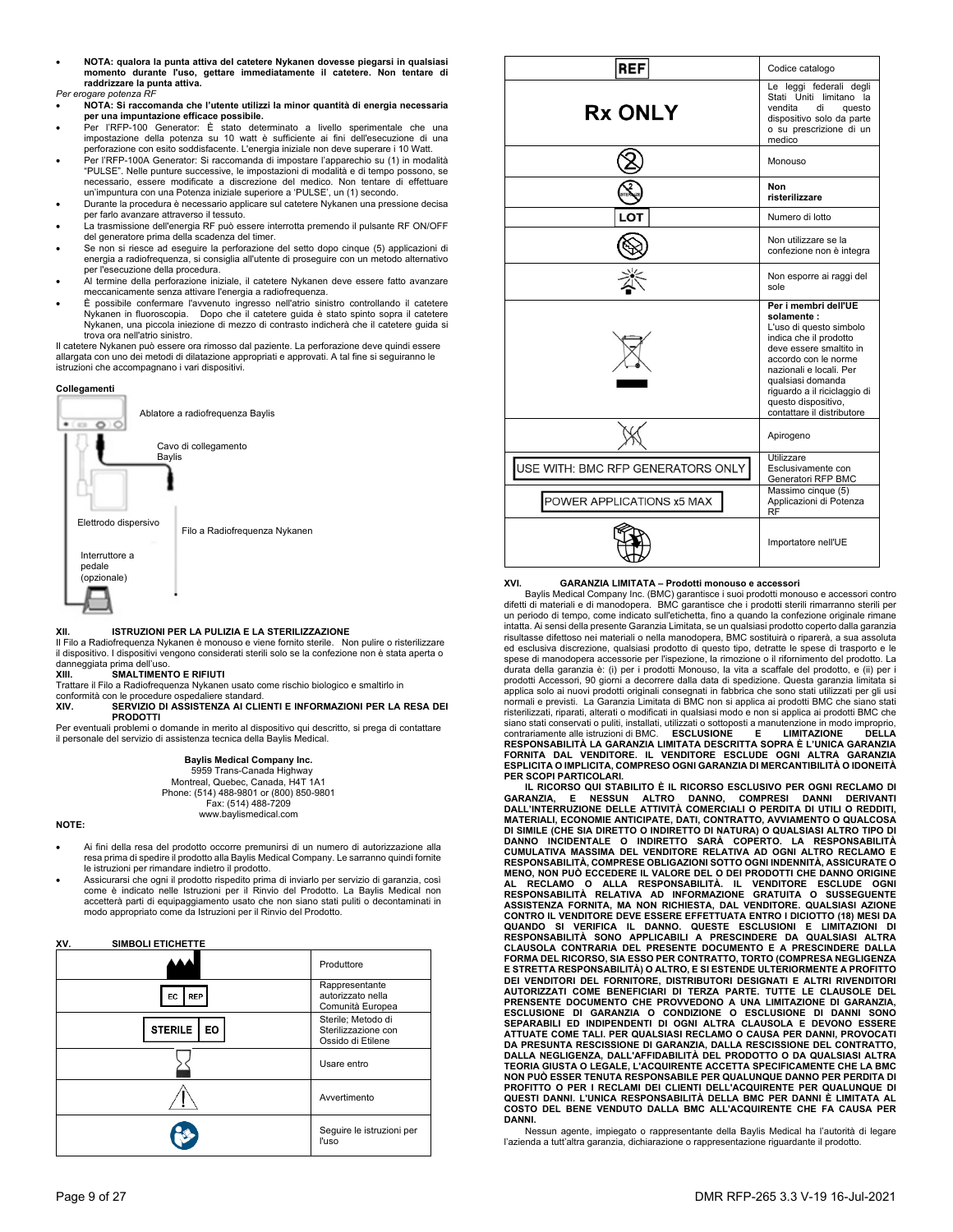La garanzia è solamente valida per l'acquirente originale dei prodotti della Baylis Medical acquistati presso un agente autorizzato della Baylis Medical. L'acquirente originale non può trasferire la garanzia.

 L'uso di qualsiasi prodotto della BMC implica il consenso dei termini e condizioni del presente documento.

| I periodi di garanzia per i prodotti della Bavlis Medical sono i seguenti: |                                     |
|----------------------------------------------------------------------------|-------------------------------------|
| Prodotti monouso                                                           | La durata in magazzino del prodotto |
| Accessori                                                                  | 90 giorni dalla data di spedizione  |

#### Español

**Español**<br>Lea detenidamente todas las instrucciones antes de su utilización. Tenga en cuenta todas las contraindicaciones, advertencias y precauciones que se mencionan en estas instrucciones. Su incumplimiento puede comportar complicaciones para los pacientes. **Aviso:** la legislación federal (EE. UU.) sólo autoriza la venta de este dispositivo a través o bajo

prescripción de un médico.

Baylis Medical Company confía en el médico para que determine, evalúe y comunique a cada paciente todos los riesgos previsibles del procedimiento.

## **I. DESCRIPCIÓN DEL DISPOSITIVO**

El catéter Nykanen de perforación por radiofrecuencia suministra radiofrecuencia (RF) en modo unipolar entre su electrodo distal y un electrodo de almohadilla indiferente (dispersivo) desechable (DIP) externo comercialmente disponible que cumpla la norma la Organización Internacional de Normalización (IEC) 60601-2-2:2017 . El catéter Nykanen está conectado al generador de radiofrecuencia para perforación de BMC a través del cable conector del catéter de BMC. El cable admite una longitud máxima permisible de 3 metros. En el manual aparte que acompaña al generador (titulado "Instrucciones de uso del generador de radiofrecuencia para perforación de BMC") se encuentra información detallada sobre el generador de radiofrecuencia para perforación de BMC. Generadores compatibles con el catéter Nykanen de perforación por radiofrecuencia incluir la solicitud de propuesta RFP-100 o de 100A.

Las dimensiones más importantes del catéter Nykanen se encuentran en la etiqueta del dispositivo. El aislamiento de teflón del cuerpo del catéter facilita un suave desplazamiento a través de los catéteres guía, mientras que el diámetro exterior es lo suficientemente pequeño para ofrecer un espacio adecuado para la inyección de la solución de contraste a través del catéter guía. La parte distal del catéter Nykanen es flexible y la punta activa se ha diseñado especialmente para no resultar traumática para el tejido cardiaco salvo que se aplique energía de RF.

## **II. INSTRUCCIONES DE USO**

EE. UU.: El Nykanen Radiofrequency Wire está diseñado para cortar y/o coagular tejidos blandos.

Canadá: El catéter Nykanen de perforación por radiofrecuencia se ha diseñado para crear un defecto auricular septal en el corazón.

UE: El catéter Nykanen de perforación por radiofrecuencia se ha diseñado para crear un defecto auricular septal en el corazón. El Nykanen Radiofrequency Wire se utiliza asimismo para crear una perforación controlada en

el tejido cardiaco

## **III. CONTRAINDICACIONES**

EE. UU.: No se recomienda utilizar el Nykanen Radiofrequency Wire con ninguna condición que no requiera el corte o coagulación de tejidos blandos. Canadá y la UE: No se recomienda el uso del catéter Nykanen de perforación por

radiofrecuencia en los estados que no requieran la creación de un defecto auricular septal. **IV. ADVERTENCIAS** 

- El catéter Nykanen viene ESTERILIZADO mediante un proceso con óxido de etileno. No lo utilice en caso de que el envase esté dañado.
- El personal de laboratorio y los pacientes pueden verse sometidos a una importante exposición a rayos X durante los procedimientos de perforación por radiofrecuencia debido al uso continuo de sistemas de captación de imágenes fluoroscópicas. Esta exposición puede producir graves lesiones por radiación así como un mayor riesgo de efectos somáticos y genéticos. Por consiguiente, deberán tomarse las medidas necesarias para minimizar esta exposición.
- El catéter Nykanen está destinado para su uso con un único paciente. No intente esterilizar ni reutilizar el catéter. Su reutilización podría causar daños al paciente o la transmisión de enfermedades infecciosas entre pacientes. Si no lo hace pueden darse complicaciones en el paciente.
- El catéter Nykanen deberá utilizarse con el cable conector del catéter de BMC. Su uso con otros cables conectores puede comportar la electrocución del paciente o del operador.
- La punta activa del catéter Nykanen es frágil. Tenga cuidado de no dañar la punta mientras manipula el catéter. Si la punta resulta dañada, deseche inmediatamente el catéter.
- Si la punta activa del catéter se dobla en el transcurso de su uso, deseche inmediatamente el catéter. No intente enderezar la punta activa.
- Para RFP-100: No intente perforar con una configuración de potencia inicial superior a los 10 vatios. El intento inicial debería hacerse con una configuración de 10 vatios. En posteriores intentos puede aumentarse la configuración de la potencia si es necesario.
- Los dispositivos implantados, tales como los marcapasos, pueden verse afectados durante la salida de RF. Se debe obtener, según sea necesario, asesoramiento cualificado a fin de minimizar el riesgo de lesiones debidas a una falla de funcionamiento de un dispositivo implantado.
- La anatomía del paciente en particular así como la técnica del médico pueden exigir variaciones de procedimiento.
- El catéter de perforación por RF no está destinado a su uso con pacientes neonatales (menores de un mes de edad). No intente tratar a pacientes neonatales con el catéter.
- Una activación involuntaria o el desplazamiento del electrodo activado fuera del campo visual puede lesionar al paciente.

**V. PRECAUCIONES** 

- No utilice el catéter Nykanen de perforación por radiofrecuencia ni su equipo auxiliar antes de leer detenidamente las instrucciones de uso que lo acompañan.
- Las intervenciones de perforación por radiofrecuencia deberán realizarlas únicamente médicos perfectamente conocedores de las técnicas de uso del catéter de perforación por radiofrecuencia en un laboratorio de cateterización perfectamente equipado.
- Antes de su uso deberá inspeccionarse visualmente el envase para detectar posibles deterioros. Compruebe que el envase no esté dañado. No utilice el equipo si el envase está deteriorado.
- Inspeccione visualmente el catéter Nykanen para comprobar que no haya grietas ni daños en el material de aislamiento. No utilice el catéter en caso de que existan daños.
- No utilice el catéter Nykanen en una fecha posterior a la fecha de caducidad indicada en la etiqueta.
- El catéter Nykanen de perforación por radiofrecuencia se utilizará únicamente con los dispositivos enumerados en la sección VIII: "Equipo necesario".
- Lea y siga las instrucciones del fabricante para el uso del electrodo de almohadilla indiferente (dispersivo) desechable (DIP). Utilice siempre electrodos DIP que cumplan o superen los requisitos de la norma de la IEC 60601-2-2:2017 .
- La colocación del electrodo dispersivo en el muslo puede relacionarse con una mayor impedancia.
- Para evitar el riesgo de ignición, compruebe que no haya material inflamable en la estancia durante la aplicación de la potencia de RF.
- Tome las precauciones necesarias para limitar los efectos de la interferencia electromagnética (EMI) producida por el generador en el rendimiento de otros equipos. Compruebe la compatibilidad y la seguridad de las combinaciones de otros aparatos eléctricos y de control fisiológico utilizados en el paciente además del generador.
- Durante las aplicaciones de la potencia de radiofrecuencia deberá utilizarse un filtrado
- adecuado para permitir un control continuo del electrocardiograma (ECG) de superficie. Manipule cuidadosamente el catéter para evitar daños cardiacos o taponamientos. El catéter debe desplazarse con la ayuda de una guía fluoroscópica. En caso de encontrar
- resistencia, NO fuerce el desplazamiento ni la retirada del catéter. No intente perforar hasta conseguir la colocación definitiva de la punta activa en el septo auricular.
- No activar la RF mientras el extremo esté dentro de un catéter fabricado por una tercera
- parte (si se utiliza uno). No active la RF mientras la punta esté dentro de un dilatador, catéter o introductor de terceros.
- Se recomienda no hacer más de cinco (5) aplicaciones de radiofrecuencia por catéter Nykanen.
- No doble el catéter Nykanen. Una flexión o un enroscado excesivo del cuerpo del catéter puede dañar la integridad del catéter y causarle lesiones al paciente. Debe prestarse la máxima atención a la manipulación del catéter.
- El generador es capaz de suministrar una potencia eléctrica importante. Una manipulación indebida del catéter y del electrodo DIP puede producir lesiones al paciente o al operador, en especial cuando el dispositivo está en funcionamiento.
- Durante el suministro de potencia, el paciente no debería estar en contacto con las superficies metálicas de la toma de tierra.
- Una potencia de salida baja o un fallo en el funcionamiento del equipo a una configuración normal puede indicar una aplicación defectuosa del electrodo DIP, el fallo de un cable eléctrico o un escaso contacto de la punta activa con el tejido. Revise el equipo en busca de defectos o compruebe la incorrecta aplicación. Intente colocar mejor la punta del catéter Nykanen en el septo auricular. Aumente solamente la potencia si persiste la potencia de salida baja.
- Inspeccione regularmente y pruebe los cables y accesorios reutilizables.
- No intente insertar y usar el extremo proximal del Nykanen Radiofrequency Wire como punta activa.
- Baylis Medical Company confía en que el médico determine, valore y comunique a cada paciente todos los riesgos predecibles del sistema de perforación por radiofrecuencia de Baylis Medical.

El Nykanen Radiofrequency Wire y el BMC Catheter Connector Cable (cable conector para tensión nominal máxima de 400 rms. **VI. CONSIDERED ACCEPT** Catéter de BMC) tienen una tens

Las reacciones adversas que pueden producirse con el uso del sistema de perforación por radiofrecuencia de Baylis Medical incluyen:

| Fibrilación auricular          | Taquicardia ventricular                |
|--------------------------------|----------------------------------------|
| Aleteo auricular               | Punción del miocardio                  |
| Infarto de miocardio           | Taponamiento                           |
| Arritmia sostenida             | Muerte                                 |
| Espasmo vascular               | Taquicardia atrial                     |
| Episodio de embolización       | Perforación y/o taponamiento cardíacos |
| Disección/perforación vascular | Dolor y sensibilidad                   |
| Efusión pericárdica/pleural    | Hemorragia                             |
| Hematoma                       | Sepsis/Infección/Inflamación           |
| Conducción/bloqueo cardíaco    | Pericarditis                           |
|                                |                                        |

Fibrilación ventricular (VF) nfarto cerebral

#### Quemaduras de tejidos<br>VII. **INSPECC VII. INSPECCIÓN ANTES DE SU USO**

Antes de utilizar el sistema de perforación por radiofrecuencia de Baylis Medical, examine atentamente el generador de radiofrecuencia para perforación de BMC, el catéter Nykanen de perforación por radiofrecuencia y el cable conector del catéter de BMC, al igual que todo el equipo utilizado en el procedimiento, para comprobar que no haya daños ni defectos. No utilice un equipo defectuoso. No reutilice el catéter Nykanen de perforación por radiofrecuencia. **VIII. EQUIPO NECESARIO** 

Los procedimientos de perforación intracardiacos deberán realizarse en un entorno clínico especializado equipado con una unidad de fluoroscopía, una mesa radiográfica, un aparato de registro fisiológico, equipo de emergencia e instrumental para el acceso vascular. Los materiales auxiliares para realizar la perforación cardiaca incluyen:

- Generador de radiofrecuencia para perforación de BMC
- Cable conector del catéter de BMC (modelo RFP-101 para el uso con RFP-100 Generador, o RFX-BAY-OTW-10-SU para uso con RFP-100A Generador).
- Electrodo de almohadilla indiferente (dispersivo) desechable (DIP) que cumpla o supere los requisitos de la norma de la IEC 60601-2-2:2017 para electrodos electroquirúrgicos, tales como el electrodo tipo Polyhesive n.º E7506 de Valley Labs.
- Se recomienda utilizar el Nykanen Radiofrequency Wire con el Baylis Medical ProTrackTM Microcatéter (Modelo CIC 38-145).

### **IX. CONFIGURACIÓN DEL SISTEMA**

 Consulte las instrucciones de uso del generador de radiofrecuencia para perforación de BMC. Las instrucciones de uso describen los pasos a seguir para conectar el sistema, ajustar los parámetros y suministrar la potencia de radiofrecuencia.

#### Deberá leer atentamente, comprender y seguir todas las instrucciones de los equipos. No hacerlo puede provocar complicaciones.

#### **X. ACOPLAMIENTO DEL ELECTRODO INDIFERENTE**

- Retire el electrodo de almohadilla indiferente (dispersivo) desechable (DIP) del envase y sáquele el protector para que quede expuesta la superficie conductora del gel. Compruebe que la almohadilla esté húmeda y pegajosa al tacto antes de colocarla en el paciente. Un electrodo seco tendrá una capacidad de toma de tierra limitada.
- Coloque el electrodo DIP en una superficie dérmica bien vascularizada y convexa próxima al corazón. No coloque este electrodo en el muslo, ya que esta ubicación se asocia con una mayor impedancia (consulte la sección V: "Precauciones"). Evite tejidos con cicatrices, prominencias corporales, tejidos adiposos y zonas en las que puedan acumularse líquidos. Afeite, limpie y seque el lugar de la aplicación, si es necesario.
- Compruebe que se haya conseguido un excelente contacto en toda la zona del electrodo DIP. Si se suministra potencia de RF a un electrodo DIP con escaso contacto pueden producirse quemaduras.
- Enchufe el conector del electrodo DIP al puerto correspondiente del generador de radiofrecuencia para perforación de BMC, con arreglo a las instrucciones de uso del generador. Compruebe que el conector del electrodo DIP esté firmemente ajustado a la toma.

#### **XI. INSTRUCCIONES DE USO**

El catéter Nykanen de perforación por radiofrecuencia se inserta normalmente en la vena femoral y, a continuación, se coloca en la correspondiente cámara del corazón con la ayuda de una guía fluoroscópica. Una vez debidamente colocado, se suministrará potencia de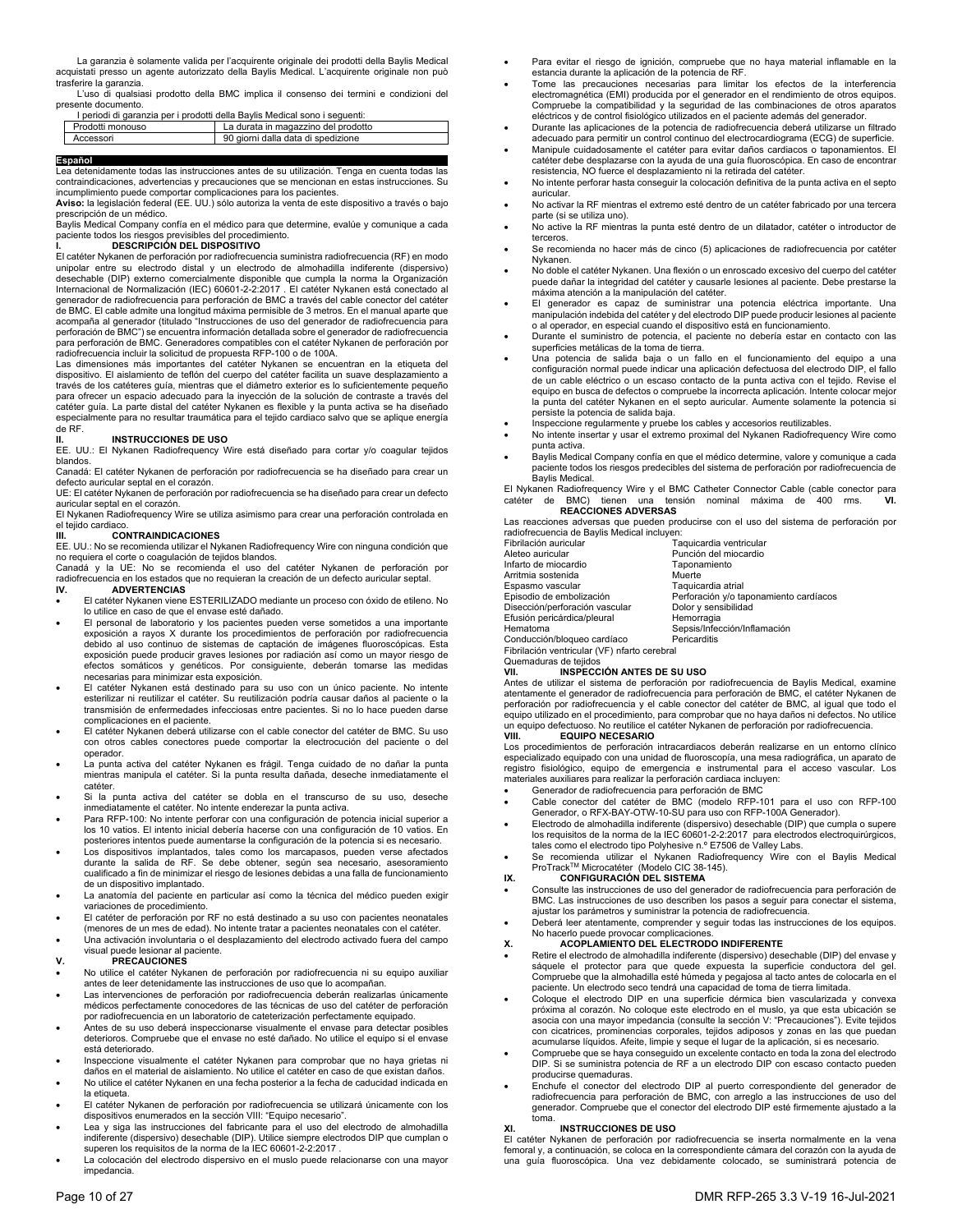radiofrecuencia a través del generador de RF para perforación de BMC. Esto conllevará la perforación del tejido cardiaco previsto. *Preparación de los dispositivos* 

- El catéter Nykanen se suministra esterilizado. Utilice una técnica aséptica cuando abra el envase y manipule el producto en el campo estéril.
- Antes de insertar el catéter Nykanen, es necesaria la medicación previa habitual para la cateterización cardiaca.
- El procedimiento puede hacerse percutáneamente a través de la vena femoral.
- Cuando el procedimiento siga una técnica percutánea, se utilizará un catéter guía para introducir el catéter Nykanen en el corazón hasta el lugar de perforación. Antes de proceder a la perforación, deberá registrarse la presión auricular tanto izquierda
- como derecha y determinar la saturación sistémica. El catéter Nykanen se introducirá en la aurícula derecha con la ubicación de la punta del catéter confirmada por el examen fluoroscópico.
- 
- *Conexión del cable y el alambre*  Conecte el catéter Nykanen al cable conector del catéter de BMC y compruebe que el catéter Nykanen esté perfectamente insertado en el conector de pulsador. Compruebe que el cable conector esté enchufado en el puerto correspondiente del generador de radiofrecuencia para perforación de BMC. Siga las instrucciones de uso del generador. *Posicionamiento del alambre*
- 
- Avanzar el Nykanen Wire de modo que el extremo activo se extienda más allá del extremo del catéter y haya contacto con el tejido objetivo. Una vez debidamente colocado, podrá suministrarse potencia de RF a la punta activa a través del generador de radiofrecuencia para perforación de BMC. Esto conllevará la perforación del tejido cardiaco previsto. Consulte las instrucciones de uso del generador antes de utilizar el generador.
- **NOTA: si la punta activa del catéter se dobla en el transcurso de su uso, deseche inmediatamente el catéter. No intente enderezar la punta activa.**

## *Para fornecer energia de RF*

- **NOTA: Se recomienda que el usuario utilice la cantidad mínima de energía posible para una punción exitosa.**
- Para el RFP-100 Generator: Una configuración de potencia de 10 vatios ha demostrado ser suficiente en los ensayos para conseguir una perforación satisfactoria. No utilice una potencia inicial superior a 10 vatios.
- Para el RFP-100A Generator: Se recomienda un nivel inicial de un (1) segundo en modo "PULSE". En punciones subsiguientes, puede ajustarse la configuración de modo y tiempo si es necesario, a discreción del médico. No intente hacer punciones con una configuración de potencia inicial superior a 'PULSE', un (1) segundo.
- Presione fuertemente el catéter Nykanen durante el procedimiento para desplazarlo satisfactoriamente a través del tejido.
- Interrumpa la alimentación de RF pulsando el botón RF ON/OFF del generador si no ha transcurrido el tiempo en su totalidad.
- Si no se consigue la perforación septal después de cinco (5) aplicaciones de RF, se recomienda proceder con un método alternativo.
- Una vez completada satisfactoriamente la perforación inicial, el catéter Nykanen debería poder desplazarse mecánicamente sin necesidad de ningún suministro de radiofrecuencia.
- La entrada en la aurícula izquierda puede confirmarse mediante el control fluoroscópico del catéter Nykanen. Una vez que se haya hecho avanzar el catéter guía por el catéter Nykanen, una pequeña inyección de medio de contraste indicará si el catéter guía se encuentra en la aurícula izquierda.
- Este es el momento de sacar el catéter Nykanen del paciente. La perforación debería ampliarse con la ayuda de unos métodos adecuados y autorizados de dilatación. Siga las instrucciones de uso para el usuario que acompañan a estos dispositivos.





### **XII. INSTRUCCIONES DE LIMPIEZA Y ESTERILIZACIÓN**

El Nykanen Radiofrequency Wire es para un solo uso y se suministra estéril. No limpie ni vuelva a esterilizar el dispositivo. Los dispositivos pueden ser considerados como estériles solo si el paquete no fue abierto o sufrió daños antes del uso. **XIII. ELIMINACIÓN DE RESIDUOS** 

El Nykanen Radiofrequency Wire (alambre de radiofrecuencia Nykanen) se debe tratar como un riesgo biológico, y ser descartado de conformidad con los procedimientos estándar del hospital<br>XIV.

#### **XIV. SERVICIO DE ATENCIÓN AL CLIENTE Y DEVOLUCIÓN DE LOS PRODUCTOS INFORMACIÓN**

En caso de problemas o dudas sobre los equipos de Baylis Medical, póngase en contacto con nuestro personal de asistencia técnica.

**Baylis Medical Company Inc.** 

 5959 Trans-Canada Highway Montreal, Quebec, Canada, H4T 1A1 Phone: (514) 488-9801 or (800) 850-9801 Fax: (514) 488-7209 www.baylismedical.com

#### **NOTAS:**

- Para la devolución de los productos deberá tener un número de autorización para la devolución antes de enviar de nuevo los productos a Baylis Medical Company. En ese momento se le proporcionarán las Instrucciones para la Devolución del Producto.
- 2. Asegúrese de que se ha limpiado, descontaminado y/o esterilizado cualquier producto que se devuelva a Baylis Medical, según se indica en las Instrucciones para la

Devolución del Producto, antes de devolverlo para el mantenimiento bajo garantía. Baylis Medical no aceptará ninguna pieza de equipo utilizado que no haya sido descontaminado o limpiado adecuadamente de acuerdo con las Instrucciones para la Devolución del Producto.

**XV. ETIQUETAJE Y SÍMBOLOS** 

|                                   | Fabricante                                                                                                                                                                                                                                                                                 |
|-----------------------------------|--------------------------------------------------------------------------------------------------------------------------------------------------------------------------------------------------------------------------------------------------------------------------------------------|
| EC<br><b>REP</b>                  | Representante autorizado<br>en la Comunidad Europea                                                                                                                                                                                                                                        |
| <b>STERILE</b><br>EO.             | Estéril; Método de<br>esterilización por medio<br>de óxido de etileno                                                                                                                                                                                                                      |
|                                   | Utilizar antes de                                                                                                                                                                                                                                                                          |
|                                   | Advertencia                                                                                                                                                                                                                                                                                |
|                                   | Siga las Instrucciones de<br>Uso                                                                                                                                                                                                                                                           |
| REF                               | Número de catálogo                                                                                                                                                                                                                                                                         |
| <b>Rx ONLY</b>                    | Las leyes federales<br>estadounidenses<br>restringen la venta de<br>este aparato a médicos o<br>según indicación médica.                                                                                                                                                                   |
|                                   | Uso único                                                                                                                                                                                                                                                                                  |
|                                   | No volver a<br>esterilizar                                                                                                                                                                                                                                                                 |
| .OT                               | Número de lote                                                                                                                                                                                                                                                                             |
|                                   | No usar si el paquete está<br>dañado                                                                                                                                                                                                                                                       |
|                                   | Mantener alejado de la<br>luz del sol                                                                                                                                                                                                                                                      |
|                                   | Únicamente para países<br>miembro de la UE:<br>Este símbolo indica que<br>el producto debe ser<br>desechado de un modo<br>que cumpla las<br>normativas locales y<br>nacionales. Para<br>preguntas relacionadas<br>con el reciclaje de este<br>dispositivo, contacte con<br>su distribuidor |
|                                   | No-pirogénico                                                                                                                                                                                                                                                                              |
| USE WITH: BMC RFP GENERATORS ONLY | À utiliser exclusivement<br>avec des générateurs<br>RFP produits par BMC                                                                                                                                                                                                                   |
| POWER APPLICATIONS x5 MAX         | Cinq (5) applications<br>d'énergie RF maximum                                                                                                                                                                                                                                              |
|                                   | Importador para la UE                                                                                                                                                                                                                                                                      |

## **XVI. GARANTÍA LIMITADA – Desechables y accesorios**

 Baylis Medical Company Inc. (BMC) garantiza sus productos desechables y accesorios contra defectos de materiales y de mano de obra. BMC garantiza que los productos estériles permanecerán estériles durante el periodo de tiempo indicado en la etiqueta, siempre y cuando el paquete original permanezca intacto. Bajo esta Garantía Limitada, si cualquier producto cubierto resulta tener defectos de materiales o de mano de obra, BMC reemplazará o reparará, a su única y absoluta discreción, dicho producto, salvo cualquier cargo a BMC por transporte y costos de mano de obra relacionados con la inspección, retiro o reaprovisionamiento del producto. El plazo de garantía es: (i) para los productos Desechables, la vida útil del producto, y (ii) para los productos Accesorios, 90 días a partir de la fecha de envío. La presente garantía limitada es válida únicamente para productos originales, entregados de fábrica, que han sido utilizados para sus usos normales y previstos. La Garantía Limitada de BMC no cubrirá los productos de BMC que hayan sido nuevamente esterilizados, reparados, alterados o modificados de manera alguna, y tampoco los productos de BMC que hayan sido almacenados, limpiados, instalados, operados o mantenidos inadecuadamente, en contradicción con las instrucciones de BMC

**DESCARGA DE RESPONSABILIDADES Y LIMITACIÓN DE RESPONSABILIDAD LA ANTERIOR GARANTÍA LIMITADA ES LA ÚNICA GARANTÍA PROPORCIONADA POR EL**  VENDEDOR. EL VENDEDOR RENUNCIA A CUALQUIER OTRA GARANTIA, SEAN<br>EXPRESAS O IMPLÍCITAS, INCLUYENDO CUALQUIER GARANTÍA DE<br>MERCANTIBILIDADO ADECUACIÓN PARA UN USO OPROPÓSITO EN PARTICULAR.<br>FL REMEDIO AQUÍ ESTABLECIDO SERÁ EL R

**DAÑOS CONSIGUIENTES O DAÑOS POR INTERRUPCIÓN DE ACTIVIDADES COMERCIALES O PÉRDIDA DE INGRESOS, GANANCIAS, MATERIALES, AHORROS PREVISTOS, DATOS, CONTRATOS, BUENA VOLUNTAD O SIMILAR (YA SEA DE NATURALEZA DIRECTA O INDIRECTA) O POR CUALQUIER OTRA FORMA DE DAÑOS INDIRECTOS DE CUALQUIER TIPO, NO ESTARÁN DISPONIBLES. LA**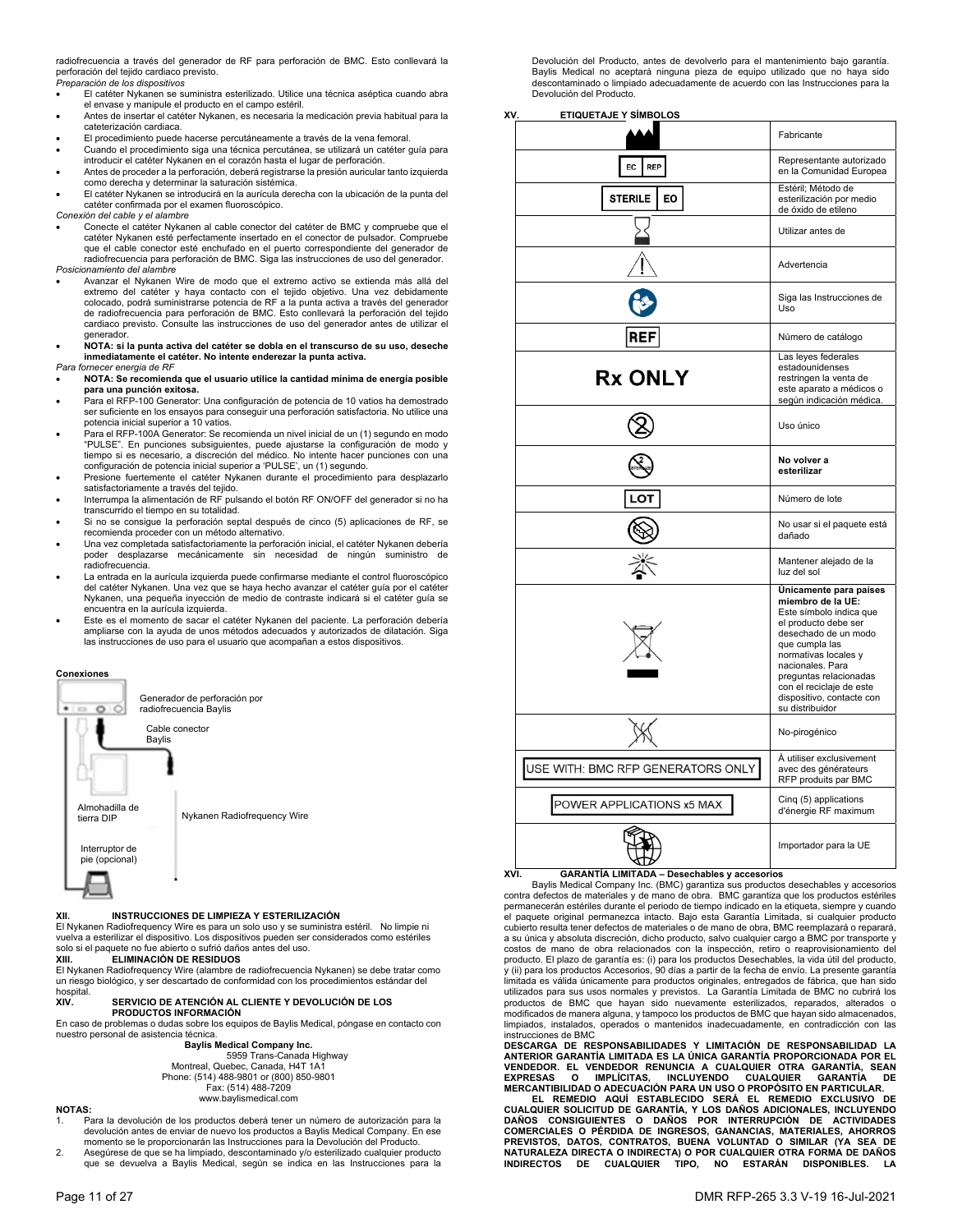**RESPONSABILIDAD CUMULATIVA MÁXIMA DEL VENDEDOR SOBRE TODAS LAS**  DEMAS DEMANDAS Y RESPONSABILIDADES, INCLUYENDO OBLIGACIONES BAJO<br>CUALQUIER INDEMNIDAD, ESTÉ O NO ASEGURADA, NO EXCEDERÁ EL COSTO DE<br>LOS PRODUCTOS QUE DEN PIE A LA DEMANDA O RESPONSABILIDAD. EL VENDEDOR<br>RECHAZA TODA RESPONS **GRATUITA PROPORCIONADA POR, PERO NO REQUERIDA POR, EL VENDEDOR A CONTINUACIÓN. TODA ACCIÓN CONTRA EL VENDEDOR DEBERÁ PRESENTARSE EN EL TRANSCURSO DE DIECIOCHO (18) MESES DESPUÉS DE QUE SE ACUMULE LA CAUSA DE ACCIÓN. ESTAS DESCARGAS Y LIMITACIONES DE RESPONSABILIDAD SE APLICARÁN INDEPENDIENTEMENTE DE CUALQUIER OTRA DISPOSICIÓN CONTRARIA AL MISMO E INDEPENDIENTEMENTE DE LA FORMA DE ACCIÓN, YA SEA POR**  CONTRATO, AGRAVIO (INCLUYENDO NEGLIGENCIA Y RESPONSABILIDAD ESTRICTA)<br>O DE CUALQUIER OTRO MODO, Y ADEMÁS SE EXTENDERÁ AL BENEFICIO DE LOS<br>AGENTES DEL VENDEDOR, ASÍ COMO SUS DISTRIBUIDORES OFICIALES Y CUALQUIER<br>OTRO REVENDE **CADA DISPOSICIÓN DEL PRESENTE DOCUMENTO QUE PROPORCIONA UNA LIMITACIÓN DE RESPONSABILIDAD, DESCARGO DE RESPONSABILIDAD DE GARANTÍA O CONDICIÓN O EXCLUSIÓN DE DAÑOS ES SEPARABLE E INDEPENDIENTE** 

**DE CUALQUIER OTRA DISPOSICIÓN Y DEBERÁ SER APLICADA COMO TAL. EN CUALQUIER DEMANDA O PLEITO POR DAÑOS CAUSADOS POR UN SUPUESTO INCUMPLIMIENTO DE GARANTÍA, INCUMPLIMIENTO DE CONTRATO, NEGLIGENCIA, RESPONSABILIDAD DEL PRODUCTO O CUALQUIER OTRA TEORÍA LEGAL O EQUIPARABLE, EL COMPRADOR ESPECÍFICAMENTE CONVIENE EN QUE BMC NO SERÁ RESPONSABLE POR DAÑOS O POR PÉRDIDA DE INGRESOS, YA SEA DEL COMPRADOR O LOS CLIENTES DEL COMPRADOR. LA RESPONSABILIDAD DE BMS SE LIMITARÁ AL COSTO DE ADQUISICIÓN DEL COMPRADOR DE LOS ARTÍCULOS ESPECIFICADOS VENDIDOS POR BMC AL VENDEDOR QUE DIERON PIE A LA DEMANDA DE RESPONSABILIDAD.** 

 Ningún agente, empleado o representante de Baylis Medical tiene la autoridad de vincular a la Compañía a cualquier otra garantía, afirmación o representación respecto al producto.

 Esta garantía es válida únicamente para el comprador original de productos de Baylis Medical directamente de un agente autorizado de Baylis Medical. El comprador original no puede transferir la garantía.

 Se considerará que el uso de cualquier producto de BMC implica la aceptación de los términos o condiciones del mismo.

Los periodos de garantía de los productos de Baylis Medical son los siguientes:

| Productos desechables | La vida útil del producto             |
|-----------------------|---------------------------------------|
| Productos accesorios  | 90 días a partir de la fecha de envío |

#### **Português\_\_\_\_\_\_\_\_\_\_\_\_\_\_\_\_\_\_\_\_ \_\_\_\_\_\_\_\_\_\_**

Leia com atenção as instruções abaixo antes da utilização do material. Verifique todas as contra-indicações, avisos e precauções descritas nestas instruções. A não observância destes princípios pode causar complicações ao doente.

A Baylis Medical Company confia ao médico a tarefa de determinar, avaliar e comunicar a cada paciente individual todos os riscos previsíveis do procedimento.

## **I. DESCRIÇÃO DO EQUIPAMENTO**

O Cateter de Perfuração por RF Nykanen fornece energia de Radio-Frequência (RF) em modo monopolar entre o seu elétrodo distal e o eléctrodo indiferente ou dispersivo (DIP) (placa de terra) disponível comercialmente, que esteja conforme os requisitos das normas IEC 60601-2- 2:2017 . O Cateter de Perfuração por RF está conectado a um Gerador de Radio-frequência Perfurante da BMC através de um Cabo Conector BMC. O cabo permite um comprimento máximo permitido de 3 metros. A informação detalhada relativamente ao Gerador de Radio-frequência Perfurante da BMC está contida num manual separado que o acompanha (intitulado "Gerador de Radio-frequência Perfurante BMC"). Geradores compatíveis com a Cateter de Perfuração por RF Nykanen incluem o RFP-100 ou RFP-100A.

As dimensões críticas do Cateter Nykanen podem ser encontradas na etiqueta do dispositivo. O isolamento em Teflon do corpo do cateter facilita a introdução suave através dos cateteres guia, mantendo-se um diâmetro externo tão pequeno que permite ainda espaço suficiente para proceder a injecções de contraste através do cateter guia.A porção distal do Cateter Nykanen é fléxivel e a extremidade activa está desenhada de forma especial para ser atraumática aos tecidos cardíacos excepto se fôr aplicada energia de RF.

**II. INDICAÇÕES PARA UTILIZAÇÂO**<br>EUA: O Nykanen Radiofrequency Wire destina-se a cortar e/ou coagular tecidos moles.

Canadá: O Cateter de Perfuração por RF Nykanen destina-se a criar uma comunicação interauricular.

União Europeia: O Cateter de Perfuração por RF Nykanen destina-se a criar uma comunicação interauricular. O Nykanen Radiofrequency Wire também tem como objectivo a criação de uma perfuração controlada no tecido do coração.

## **III. CONTRA-INDICAÇÕES**

EUA: Não se recomenda a utilização do Nykanen Radiofrequency Wire em situações que não exijam o corte ou a coagulação de tecidos moles.

Canadá e na União Europeia: O Cateter de Perfuração por RF Nykanen não é recomendado para ser utilizado em qualquer outra situação que não seja a de criar uma comunicação

#### interauricular.<br>IV. **IV. AVISOS**

- O Cateter Nykanen é fornecido ESTÉRIL, sendo a esterilização realizada por um processo com óxido de etileno. Não usar se a embalagem se encontrar danificada.
- Tanto o pessoal do Laboratório como os doentes podem ser submetidos a exposições prolongadas de raios-X, durante os procedimentos de perfuração por radio-frequência, devido ao uso prolongado de fluoroscopia. Esta exposição pode causar lesão por exposição aguda a radiação bem como maior risco de alterações somáticas ou genéticas. Por isso, devem ser tomadas todas as medidas adequadas para minimizar esta exposição.
- O Cateter Nykanen é para utilização única. Não tente esterilizar ou reutilizar o cateter. A reutilização pode causar lesão ao doente e/ou transmitir doenças infecciosas de um doente para outro. O não cumprimento pode resultar em complicações para o paciente. O Cateter Nykanen deve ser usado com o cabo Conector BMC. Tentar utilizá-lo com
- outro cabo de ligação pode provocar electrocussão do doente e/ou do operador. A extremidade activa do Cateter Nykanen é frágil. Tenha o cuidado de não danificar esta
- extremidade enquanto manipula o cateter. Se esta extremidade ficar danificada elimine o cateter de imediato e não o utilize.
- Se a extremidade activa do cateter se dobrar em qualquer altura do procedimento, elimine imediatamente o cateter. Nestas circunstâncias, não tente nunca endireitar a extremidade do cateter.
- RFP-100: Nunca tente fazer a perfuração septal com uma energia inicial superior a 10 watts. A primeira tentativa deve ser feita com uma energia de 10 watts. Para as tentativas subsequentes de perfuração a energia pode ser aumentada, se necessário.
- Durante a emissão de RF, podem ser afetados dispositivos implantados, como pacemakers. Deve ser procurado aconselhamento qualificado, conforme necessário, para minimizar o risco de ferimentos provocados por um funcionamento incorreto do dispositivo implantado.
- Podem existir variações nos procedimentos, dependendo da anatomia individual do paciente e da técnica do médico.
- O Cateter de Perfuração por RF não se destina a ser utilizado em doentes recém-nascidos (menos de 1 mês de idade). Não tente tratar recém-nascidos com este catéter.
	- Uma ativação ou movimento inadvertidos do elétrodo ativado fora do campo de visão pode provocar ferimentos no paciente.
- **V. PRECAUÇÕES**
- Não tente nunca utilizar o Cateter Nykanen ou outros equipamentos similares antes de ler cuidadosamente as "Instruções de Utilização" que os acompanham.
- Os procedimentos de perfuração por Radio-frequência devem ser realizados apenas por médicos claramente treinados na técnica de perfuração por cateter de Radio-frequência e num laboratório de cateterismo completamente equipado.
- A embalagem estéril deve ser cuidadosamente inspeccionada antes da sua utilização para assegurar que não existe qualquer anomalia. Assegure-se de que a embalagem não está danificada. Não use o equipamento se detectar qualquer dano ou anomalia na embalagem.
- Inspeccione o cateter antes de o utilizar. Não o use se detectar alguma anomalia.
- Não use o Cateter Nykanen depois da data "Use até" indicada na etiqueta.
- O Cateter Cateter Nykanen destina-se apenas a ser utilizado com os dispositivos listados na secção VII das Instruções em "Equipamento Necessário."
- Leia e siga as instruções do fabricante para a utilização de um eléctrodo indiferente ou dispersivo em penso transdérmico de descartável (placa de terra). Use sempre este eléctrodo de forma que cumpra ou exceda os requisitos das normas IEC 60601-2-2:2017 .
- O eléctrodo indiferente ou dispersivo em penso transdérmico (placa de terra) descartável se fôr colocado na nádega terá uma maior impedância.
- Para prevenir o risco de incêndio assegure-se de que não se encontram presentes na sala materiais inflamáveis durante a aplicação de energia de RF.
- Tome as precauções necessárias para limitar os efeitos da interferência electromagnética produzida pelo Gerador noutros equipamentos. Verifique a compatibilidade e a segurança da utilização simultânea no doente de outros equipamentos de monitorização fisiológica ou eléctricos em associação com o Gerador.
- Deve utilizar-se um filtro adequado para a monitorização do electrocardiograma de superfície (ECG) durante as aplicações de radio-frequência.
- O cateter deve ser manipulado cuidadosamente para evitar lesão cardíaca ou tamponamento. A introdução do cateter deve ser feita sob fluoroscopia. Caso encontre resistência, NÃO utilize força excessiva para fazer avançar ou retirar o cateter.
- Não tente perfurar o septo enquanto não obtiver uma posição de contacto firme entre a extremidade distal activa do cateter e o septo interauricular.
- Não ative RF enquanto a ponta estiver dentro de um cateter de terceiros (se estiver a usar).
- Não ative as RF enquanto a ponta estiver próxima de um introdutor, dilatador ou cateter de outras marcas.
- Não se recomenda utilizar mais de cinco (5) descargas de radio-frequência pelo Cateter Nykanen.
- Não dobre o Cateter Nykanen. Dobrar excessivamente ou trilhar o revestimento do Cateter Nykanen pode danificar a integridade do cateter e causar lesão ao doente. Deve ser utilizado todo o cuidado durante a manipulação do cateter.
- O Gerador é capaz de emitir energia eléctrica significativa. Pode ocorrer lesão do doente ou do operador se o cateter ou o eléctrodo DIP forem utilizados incorrectamente, em particular durante a manipulação do dispositivo.
- Durante a descarga de energia o doente não deve estar em contacto com superfícies de metal.
- Aparente baixa potência ou a impossibilidade do equipamento funcionar adequadamente com os parâmetros normais pode significar uma incorrecta colocação do eléctrodo DIP (placa terra), falha num dos condutores eléctricos ou mau contacto da extremidade activa com o septo. Verifique se existem defeitos óbvios do equipamento ou má utilização do mesmo. Tente uma melhor posição da extremidade activa contra o septo interauricular. Aumente a potência da descarga apenas se persistir uma diminuição da intensidade da energia utilizada.
- Inspeccione e teste com regularidade os cabos conectores BMC.
- Não tente inserir nem utilizar a extremidade proximal do Fio de Radiofrequências Nykanen como a ponta ativa.A Baylis Medical Company deposita confiança no operador médico para determinar, verificar e comunicar a cada doente todos os riscos previsíveis do Sistema de Perfuração da Baylis Medical.
- O Fio de Radiofrequências Nykanen e o Cabo Conetor de Cateter BMC têm uma tensão máxima nominal de 400 rms.

## **VI. EVENTOS ADVERSOS**

Podem ocorrer eventos adversos durante a utilização do Sistema de Perfuração de Radio-frequência e que podem incluir:

| Taquicardia Ventricular               |
|---------------------------------------|
| Perfuração do miocárdio               |
| Tamponamento                          |
| Morte                                 |
| Taquicardia atrial                    |
| Perfuração e/ou tamponamento cardíaco |
| Dor e sensibilidade                   |
| Hemorragia                            |
| Sepse/infeção/inflamação              |
| Pericardite                           |
| Enfarte cerebral                      |
|                                       |
|                                       |

#### **VII. VERIFICAÇÃO ANTES DA UTILIZAÇÃO**

Antes de utilizar o Sistema de Perfuração por Radio-frequência da Baylis Medical, deve examinar-se os seguintes componentes individuais verificando se estão estragados ou apresentam defeito: Gerador de Radio-frequência para Perfuração da BMC, o Cateter Nykanen de Radio-frequência e o Cabo Conector de Cateter BMC. Não utilize equipamento defeituoso. Não reutilize o Cateter de Perfuração por Radio-frequência Nykanen. **VIII. EQUIPAMENTO NECESSÁRIO** 

Os procedimentos de perfuração intracardíaca devem ser realizados em Centros Especializados e equipados com unidades de fluoroscopia, mesa de angiografia, polígrafo para registos hemodinâmicos, equipamento de emergência e material para aceder a acessos vasculares. O material específico necessário para realizar o procedimento de perfuração cardíaca incluiu:

- Gerador de Radio-frequência Perfurante da BMC
- Cabo Conector de Cateter BMC (Modelo RFP-101 para uso com RFP-100 Gerador, ou RFX-BAY-OTW-10-SU para uso com RFP-100A Gerador).
- Eléctrodo Indiferente (dispersível) transcutâneo descartável (DIP) que seja conforme ou exceda os requisitos das normas IEC 60601-2-2:2017 para eléctrodos cirúrgicos, como por exemplo o Valley Labs Polyhesive Electrode #E7506.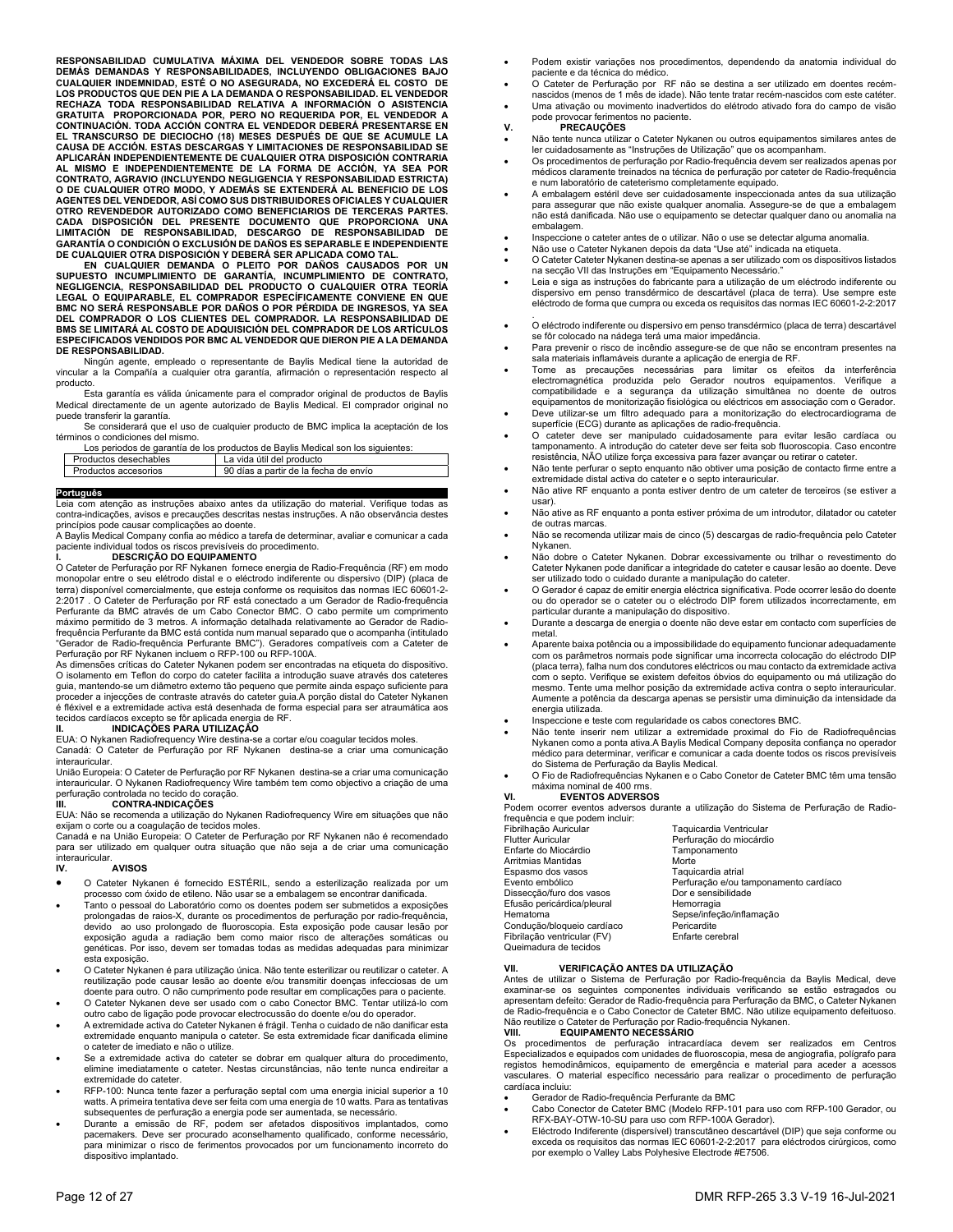Recomenda-se que utilize o Nykanen Radiofrequency Wire com o ProTrack™ Microcateter da Baylis Medical (Modelo CIC 38-145).

## **IX. PREPARAÇÃO DO SISTEMA**

- Por favor verifique as Instruções de Utilização do Gerador de Radio-frequência Perfurante BMC. Essas Instruções descrevem os passos a seguir para conectar o sistema, colocar os parâmetros, e administrar a energia de Radio-frequência.
- As Instruções de Utilização de todo o equipamento necessário devem ser lidas cuidadosamente, compreendidas, e seguidas. O não cumprimento desta determinação pode causar complicações.

## **X. APLICAÇÃO DO ELÉCTRODO INDIFERENTE**

- Retire o Eléctrodo Indiferente (dispersível) transcutâneo descartável (DIP) da embalagem e retire a cobertura posterior de modo a expôr a superfície de gel condutor. Verifique se o elétrodo está húmido e aderente ao tacto antes de o colocar no doente. Um eléctrodo seco terá uma capacidade de condução limitada.
- Coloque o eléctrodo DIP numa zona cutânea convexa, bem vascularizada que esteja em proximidade com o coração. Não coloque o eléctrodo na nádega, já que esta localização tem uma elevada impedância (ver secção V, "Precauções"). Evite tecido de cicatrização, proeminências do corpo, tecido adiposo, e áreas em que pode haver retenção de líquido. Retire os pêlos, limpe, e seque o local de aplicação na medida do necessáro.
- Verifique se existe bom contacto em toda a área do eléctodo DIP. Podem ocorrer queimaduras provocadas pela energia de RF quando esta é aplicada com o elétrodo DIP com mau contacto.
- Ligue o conector do elétrodo DIP na saída apropriada do Gerador de RF conforme descriminado nas Instruções de Utilização do Gerador. Assegure-se de que o conector do eléctrodo DIP se encontra firmemente conectado na manga.

## **XI. ORIENTAÇÕES PARA UTILIZAÇÃO**

O Cateter de Perfuração por Radio-frequência Nykanen é geralmente inserido pela veia femoral e seguidamente é posicionado na câmara cardíaca apropriada sob controle fluoroscópico. Quando o posicionamento apropriado fôr alcançado, a energia de radio-frequência é administrada através do Gerador de RF Perfurante BMC causando perfuração do tecido cardíaco alvo.

#### *Para preparar os dispositivos*

- O Cateter Nykanen é fornecido em embalagem estéril. Use uma técnica asséptica quando abrir a embalagem e manobre o material em campo esterilizado.
- Antes da introdução do Catater Nykanen, deve ser administrada a pré-medicação habitual para cateterismo cardíaco, se necessário.
- O procedimento é realizado percutaneamente, via veia femoral.
- Quando o procedimento é realizado percutaneamente, deve utilizar-se um cateter guia para introduzir o Cateter Nykanen no local de perfuração dentro do coração.
- Antes de realizar o procedimento de perfuração, devem ser registadas as pressões das aurículas esquerda e direita, e a saturação sistémica deve também ser determinada.
- O Cateter Nykanen é introduzido na aurícula direita confirmando a localização da sua extremidade através de fluoroscopia.

#### *Para ligar o cabo e o fio*

 Conecte o Cateter Nykanen ao Cabo Conector de Cateter BMC assegurando-se que o Cateter Nykanen está introduzido correctamente no botão do conector. Assegure-se de que o Cabo conector está adequadamente ligado na saída apropriada do gerador de RF BMC. Assegure-se de que vai seguir cuidadosamente as Instruções de Utilização do Gerador.

#### *Para posicionar o fio*

- Avance o Nykanen Wire para que a ponta ativa fique estendida para além da ponta do cateter e consiga alcançar o tecido alvo. Logo que tenha alcançado o local apropriado, poderá proceder à descarga de energia de Radio-frequência a partir do Gerador de Radio-frequência Perfurante da BMC na extremidade distal do cateter, o que causará a perfuração do tecido cardíaco alvo. Por favor verifique as "Instruções de Utilização" do Gerador antes de o utilizar.
- **NOTA: Se a extremidade activa do cateter se dobrar em qualquer altura da sua utilização, inutilize o cateter de imediato. Não tente endireitar a extremidade activa dobrada.**

#### *Para fornecer energia de RF*

- **NOTA: Recomenda-se que, o utilizador use o mínimo de energia para uma punção com êxito.**
- Para o Gerador RFP-100: Determinou-se experimentalmente que uma descarga de 10 Watts será suficiente para executar uma perfuração bem sucedida. Não utilize na descarga inicial uma potência superior a 10 Watts.
- Para o Gerador RFP-100A: Recomenda-se uma definição inicial de um (1) segundo no modo "PULSE". Nas punções subsequentes, as definições de modo e tempo podem ser ajustadas, se necessário, com base no parecer do médico. Não tente fazer a punção com uma configuração inicial de potência superior a "PULSE" de um (1) segundo.
- Aplique uma pressão firme ao Cateter Nykanen contra o septo interauricular durante a descarga de Radio-frequência para a poder avançar com sucesso o cateter através do tecido septal.
- A descarga de Radio-frequência pode ser interrompida pressionando o botão ON/OFF do Gerador se a duração da descarga não tiver terminado.
- Se a perfuração septal não foi eficaz após um total de cinco (5) descargas de Radiofrequência, aconselha-se o operador a prosseguir com outro método.
- Logo que se complete com sucesso a perfuração inicial, o Cateter Nykanen deve ser avançado sem qualquer descarga de Radio-frequência.
- A passagem para a aurícula esquerda pode ser confirmada controlando a posição do Cateter Nykanen por fluoroscopia, por injecção de contraste, e/ou obtendo curvas de pressão das cavidades.
- O Cateter Nykanen pode agora ser removido do doente. A perfuração deve ser alargada por métodos de dilatação apropriados e validados. Em conformidade as instruções de utilização desses equipamentos devem também ser seguidas.



#### **XII. INSTRUÇÕES PARA LIMPEZA E ESTERILIZAÇÃO**

O Fio de Radiofrequências Nykanen é um dispositivo de utilização única e é fornecido esterilizado. Não limpe nem reesterilize o dispositivo. Os dispositivos podem se considerados esterilizados apenas se a embalagem não for aberta nem danificada antes da utilização.

#### **XIII. ELIMINAÇÃO DE RESÍDUOS**

Trate o Fio de Radiofrequências Nykanen como um material de risco biológico e elimine o

mesmo de acordo com os procedimentos hospitalares padrão. **XIV. SERVIÇO DE CLIENTES E INFORMAÇÃO PARA DEVOLUÇÃO DE PRODUTOS** 

Se tiver algum problema ou questões sobre os produtos da Baylis Medical contacte o nosso pessoal técnico de apoio.

**Baylis Medical Company Inc.** 

 5959 Trans-Canada Highway Montreal, Quebec, Canada, H4T 1A1 Phone: (514) 488-9801 or (800) 850-9801

Fax: (514) 488-7209 www.baylismedical.com

#### **NOTAS:**

- 1. Para devolver produtos à Baylis Medical Company deve obter um número de autorização de devolução antes de enviar o produto de volta. As instruções de devolução do produto ser-lhe-ão agora fornecidas.
- Certifique-se que qualquer produto a ser devolvido à Baylis Medical tenha sido limpo, descontaminado e/ou esterilizado tal como indicado nas Instruções de Devolução do Produto antes de o devolver ao serviço de garantia. A Baylis Medical não aceita qualquer peça de equipamento usado que não tenha sido limpa adequadamente ou descontaminada de acordo com as Instruções de Devolução.

|                             | Fabricante                                                                                                                               |
|-----------------------------|------------------------------------------------------------------------------------------------------------------------------------------|
| <b>REP</b><br>EС            | Representante<br>autorizado en la UE                                                                                                     |
| <b>STERILE</b><br><b>EO</b> | Esterilização com óxido de<br>etileno                                                                                                    |
|                             | Data de expiração                                                                                                                        |
|                             | Precauçoes                                                                                                                               |
|                             | Siga as Instruções de<br>Utilização                                                                                                      |
| <b>REF</b>                  | Número do modelo                                                                                                                         |
| <b>Rx ONLY</b>              | Atenção: A lei federal norte-<br>americana limita a venda<br>deste dispositivo por um<br>médico ou mediante a<br>prescrição de um médico |
|                             | Uso único                                                                                                                                |
|                             | Não reesterilizar                                                                                                                        |
| LOT                         | Número de lote                                                                                                                           |
|                             | Não use se a embalagem<br>tiver sido danificada.                                                                                         |
|                             | Mantenha longe da luz do<br>sol.                                                                                                         |

# **XV. ETIQUETAR E SÍMBOLOS**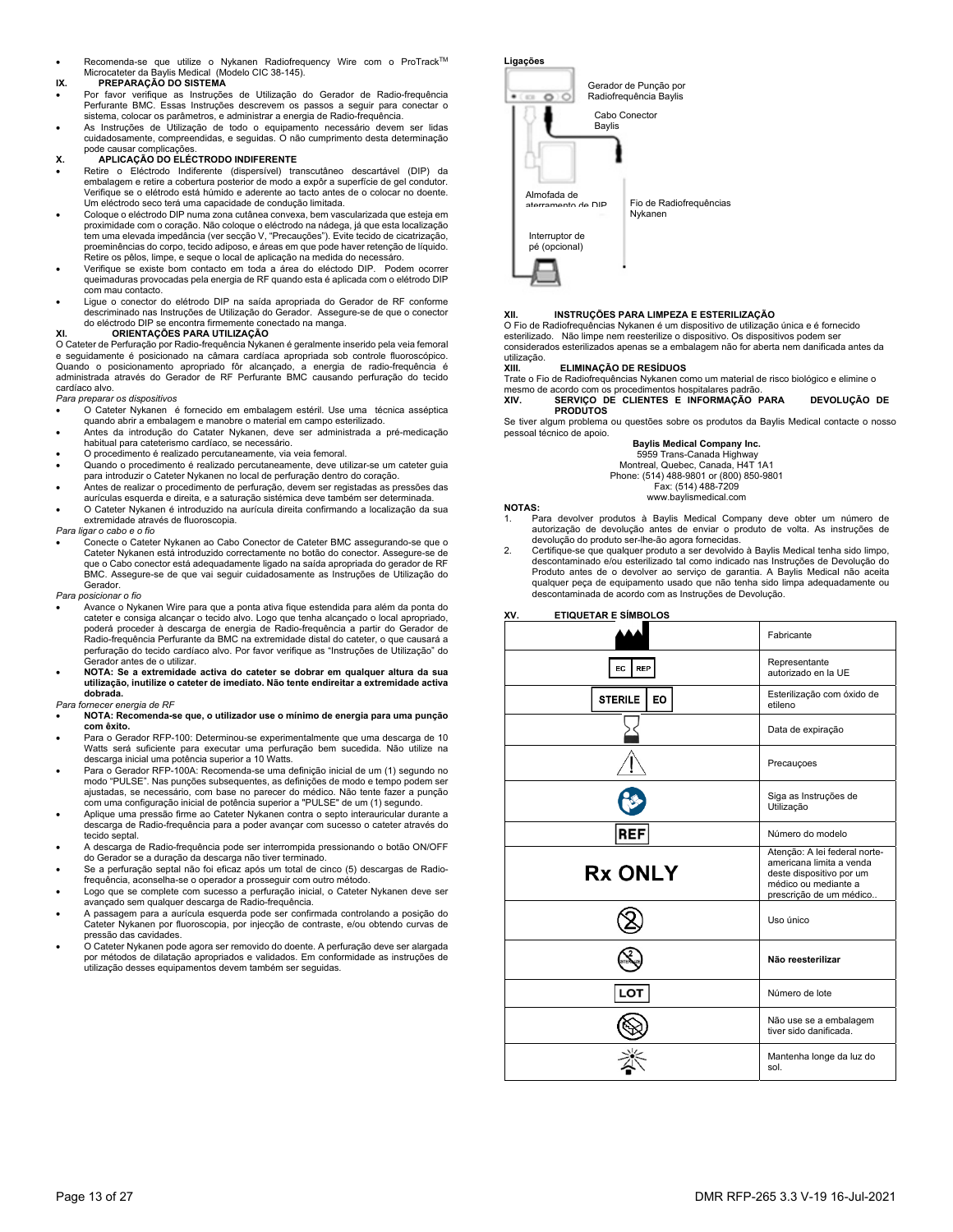|                                   | Somente para os países<br>membros da UE:<br>O uso deste símbolo indica<br>que o produto deve ser<br>eliminado de acordo com os<br>regulamentos locais e<br>nacionais. Caso tenha<br>dúvidas sobre como reciclar<br>este<br>produto, por favor,<br>comunique-se com o seu<br>distribuidor |
|-----------------------------------|------------------------------------------------------------------------------------------------------------------------------------------------------------------------------------------------------------------------------------------------------------------------------------------|
|                                   | Apirogénico                                                                                                                                                                                                                                                                              |
| USE WITH: BMC RFP GENERATORS ONLY | Utilizar apenas com<br>Geradores RFP BMC                                                                                                                                                                                                                                                 |
| POWER APPLICATIONS x5 MAX         | Máximo de cinco (5)<br>aplicações de energia de<br><b>RF</b>                                                                                                                                                                                                                             |
|                                   | Importador da UE                                                                                                                                                                                                                                                                         |

## **XVI. GARANTIA LIMITADA - Descartáveis e Acessórios**

 A Baylis Medical Company Inc. (BMC) garante que os seus produtos descartáveis e acessórios estão isentos de defeitos de materiais e de mão-de-obra. A BMC garante que os produtos esterilizados continuarão esterilizados durante o período indicado no rótulo, desde que a embalagem original permaneça intacta. Ao abrigo desta Garantia Limitada, se qualquer produto coberto pela mesma apresentar defeitos de materiais ou mão-de-obra, a BMC efetuará a sua substituição ou reparação, de acordo com os seus critérios, mas a BMC não assumirá quaisquer custos de transporte e mão-de-obra relacionados com a inspeção, remoção e nova disponibilização em stock do produto. A duração da garantia aplica-se: (i) aos produtos descartáveis, durante a vida útil dos produtos e (ii) aos produtos acessórios, 90 dias a partir da data de envio dos mesmos. Esta garantia limitada aplica-se apenas aos produtos novos originais fornecidos de fábrica que tenham sido utilizados para a finalidade prevista normal. A Garantia Limitada da BMC não se aplica a produtos BMC que tenham sido de algum modo reesterilizados, reparados, alterados ou modificados e não se aplica a produtos BMC que tenham sido incorretamente armazenados, limpos, instalados, operados ou cuja manutenção não seja realizada segundo as instruções da BMC. **DECLARAÇÃO E LIMITAÇÃO DE**  RESPONSABILIDADE A GARANTIA LIMITADA ACIMA É A ÚNICA GARANTIA<br>FORNECIDA PELO VENDEDOR. O VENDEDOR DECLARA QUE TODAS AS OUTRAS<br>GARANTIAS, QUER EXPRESSAS OU IMPLICÍTAS, INCLUINDO QUALQUER GARANTIA

DE COMPRA OU ADEQUAÇÃO PARA UTILIZAÇÃO OU PROPOSITO.<br>O REMÉDIO AQUI INDICADO DEVERÁ SER EXCLUSIVO PARA QUALQUER<br>PEDIDO DE GARANTIA E PARA DANOS ADICIONAIS, INCLUINDO DANOS<br>CONSEQUENCIAIS OU DANOS RELATIVOS À INTERRUPÇÃO DE **BOA VONTADE OU OUTROS (QUER DE NATUREZA DIRECTA OU INDIRECTA) OU DEVIDO A QUALQUER OUTRA FORMA ACIDENTAL OU DANOS INDIRECTOS DE QUALQUER TIPO, NÃO DEVERÃO ESTAR DISPONÍVEIS. A RESPONSABILIDADE**  MAXIMA DO VENDEDOR RELATIVA A TODAS AS OUTRAS QUEIXAS E<br>RESPONSABILIDADES, INCLUINDO AS OBRIGAÇÕES RELATIVAS A QUALQUER<br>INDEMNIZAÇÃO, ASSEGURADAS OU NÃO, NÃO IRÃO EXCEDER O CUSTO DO(S)<br>PRODUTO(S) DANDO AZO À QUEIXA OU À RE **REJEITA TODA E QUALQUER RESPONSABILIDADE RELATIVA A INFORMAÇÕES GRATUITAS OU ASSISTÊNCIA FORNECIDA A, MAS NÃO NECESSÁRIA PELO VENDEDOR AQUI REFERIDO. QUALQUER ACÇÃO CONTRA O VENDEDOR DEVERÁ SER**  REALIZADA DENTRO DOS DEZOITO (18) MESES SEGUINTES A ACÇÃO DE MAIS-<br>VALIAS. ESTAS QUEIXAS E LIMITAÇÕES DE RESPONSABILIDADE IRÃO APLICAR-SE<br>INDEPENDENTEMENTE DE QUALQUER OUTRA PROVISÃO CONTRÁRIA E **INDEPENDENTEMENTE DA FORMA DA ACÇÃO, QUER EM CONTRATO, DIREITO (INCLUINDO NEGLIGÊNCIA E RESPONSABILIDADE ESTRITA) OU, CASO CONTRÁRIO, IRÁ ALARGAR O BENEFÍCIO DOS VENDEDORES, DISTRIBUIDORES INDICADOS E OUTROS REVENDORES AUTORIZADOS COMO BENEFICIÁRIOS DE TERCEIROS. CADA PROVISÃO QUE AQUI ESTEJA REFERIDA PARA UMA LIMITAÇÃO DE RESPONSABILIDADE, REJEIÇÃO DE GARANTIA OU CONDIÇÃO, EXCLUSÃO OU DANO FOR RESTRINGIDO E INDEPENDENTE DE QUALQUER OUTRA PROVISAO A SER REFORÇADO COMO TAL.** 

**EM QUALQUER QUEIXA OU PROCESSO RELATIVAMENTE A DANOS ADVINDOS DE QUALQUER QUEBRA DE GARANTIA, QUEBRA DE CONTRATO, NEGLIGÊNCIA, RESPONSABILIDADE DO PRODUTO OU QULQUER OUTRA TEORIA EQUITATIVA OU LEGAL, O COMPRADOR ACORDA, ESPECIFICAMENTE, QUE A BMC NÃO DEVERÁ SER RESPONSÁVEL POR DANOS OU POR PERDA DE LUCROS, QUER DO COMPRADOR OU DOS CLIENTES DO COMPRADOR. A RESPONSABILIDADE DA BMC DEVERÁ LIMITAR-SE AO CUSTO DE COMPRA AO COMPRADOR DOS BENS ESPECIFICADOS VENDIDOS PELA BMC AO COMPRADOR QUE PODERÃO DAR AZO A PEDIDO DE RESPONSABILIDADE.**

 Nenhum agente, funcionário ou representante da Baylis Medical tem a autoridade de ligar a Empresa a qualquer outra garantia, afirmação ou representação relativa ao produto.

 Esta garantia é válida apenas para a compra de produtos originais Baylis Medical directamente a partir de um agente autorizado Baylis Medical. O comprador original não poderá transferir a garantia.

 A utilização de qualquer produto BMC deverá assumir a aceitação dos termos e condições aqui definidos.

| Os períodos de garantia para produtos Baylis Medical são os seguintes: |                       |                                     |
|------------------------------------------------------------------------|-----------------------|-------------------------------------|
|                                                                        | Produtos Descartáveis | A vida de armazenamento do produto  |
|                                                                        | Produtos Acessórios   | 90 dias a partir da data da entrega |

**Čeština**<br>Před použitím výrobku si pečlivě přečtěte návod k použití. Dodržujte všechny kontraindikace, varování a upozornění uvedená v tomto návodu. V opačném případě může dojít u pacientů ke komplikacím.

**Upozornění:** Federální zákon (USA) omezuje prodej tohoto zařízení na lékaře nebo na jejich předpis. Baylis Medical Company spoléhá na to, že veškerá předvídatelná rizika spojená s tímto

postupem stanoví, posoudí a každému jednotlivému pacientovi sdělí lékař. **I. POPIS ZAŘÍZENÍ** 

Radiofrekvenční katetr Nykanen vyvíjí radiofrekvenční (RF) energii v monopolárním režimu mezi svou distální elektrodou a komerčně dostupnou vnější disperzní samolepicí (DIP) elektrodou, která je v souladu s IEC 60601-2-2:2017 . Katetr Nykanen je napojen na BMC radiofrekvenční punkční generátor přes BMC konektorový kabel katetru. Maximální povolená délka kabelu jsou<br>3 metry. Podrobné informace o BMC radiofrekvenčním generátoru jsou obsaženy v<br>samostatném manuálu přiloženém ke ge radiofrekvenčního generátoru"). Mezi generátory kompatibilní s Nykanen radiofrekvenčním katetrem patří RFP-100 či RFP-100A.

Kritické rozměry Nykanen katetru lze nalézt na štítku zařízení. Teflonová izolace na těle katetru umožňuje plynulý postup pomocí vodících katetrů, přičemž vnější průměr je dostatečně malý, aby zajistila dostatečný volný prostor pro injekci kontrastního roztoku přes vodící katetr. Distální část katetru Nykanen je pružná a aktivní hrot speciálně tvarovaný, aby byl atraumatický k srdeční tkáni, pokud se neaplikuje vysokofrekvenční energie.

## **II. INDIKACE PRO POUŽITÍ**

USA: Radiofrekvenční katetr Nykanen je určen k řezání a/nebo koagulaci měkkých tkání. Kanada: Radiofrekvenční katetr Nykanen je určen k vytvoření defektu septa síní v srdci. Evropská unie (EU): Radiofrekvenční katetr Nykanen je určen k vytvoření defektu septa síní v srdci. Radiofrekvenční katetr Nykanen je také určena k vytvoření řízené perforace v srdeční

#### tkáni.<br>III. **III. KONTRAINDIKACE**

USA: Radiofrekvenční katetr Nykanen se nedoporučuje používat v případě stavů, které nevyžadují řezání nebo koagulaci měkkých tkání.

Kanada a EU: Radiofrekvenční katetr Nykanen se nedoporučuje používat v případě stavů, které nevyžadují vytvoření defektu septa síní.<br>IV. VAROVÁNÍ

#### **IV. VAROVÁNÍ**

- Nykanen katetr se dodává STERILNÍ pomocí ethylenoxidu. Nepoužívejte v případě poškození obalu.
- Pracovníci laboratoře a pacienti mohou být v průběhu radiofrekvenčních punkcí vystaveni v důsledku kontinuální použití fluoroskopického zobrazování významné expozici rentgenového záření. Tato expozice může mít za následek akutní poškození zářením, jakož i zvýšené riziko somatických a genetických vlivů. Z tohoto důvodu musí být přijata příslušná opatření k minimalizaci této expozice.
- .<br>Katetr Nykanen je určen k jednorázovému použití u jednoho pacienta. Nepokoušejte se jej sterilizovat a znovu použít. Opakované použití může způsobit poranění pacienta a/nebo přenos infekčního(ích) onemocnění od jednoho pacienta na druhého. V opačném případě může dojít u pacientů ke komplikacím.
- .<br>Katetr Nykanen musí být použit s BMC konektorovým kabelem katetru. Pokusy o použití s jinými konektory mohou vést k úrazu pacienta a/nebo obsluhy elektrickým proudem.
- Aktivní hrot katetru Nykanen je křehký. Dávejte pozor, aby nedošlo k poškození hrotu při manipulaci s katetrem. V případě, že dojde k poškození hrotu, katetr ihned vyhoďte.
- V případě, že se aktivní hrot katetru kdykoliv v průběhu použití ohne, okamžitě katetr vyhoďte. Nepokoušejte se aktivní hrot narovnat.
- Pro RFP-100: Nepokoušejte se provést vpich s počátečním nastavením výkonu vyšším než 10 wattů. První pokus by měla být proveden s nastavením 10 wattů. V dalších pokusech lze nastavit vyšší výkon, je-li to nutné.
- Během aplikování RF může dojít k ovlivnění implantovaných zařízení jako například pacemakerů. V případě potřeby se za účelem minimalizace rizika poranění v důsledku špatného fungování implantovaného zařízení poraďte s odborníkem.
- Vzhledem k anatomii konkrétního pacienta a technice použité lékařem může být nutné
- uvedený postup změnit. RF perforační katetr není určen pro použití u novorozenců (do jednoho měsíce věku). Nepokoušejte se léčit novorozence pomocí katetru.
- Nenadálé aktivování či pohyb aktivované elektrody mimo zorné pole může vést k poranění pacienta.

## **V. BEZPEČNOSTNÍ OPATŘENÍ**

 Nepokoušejte se používat radiofrekvenční katetr Nykanen nebo pomocné zařízení před předchozím důkladném přečtení přiloženého návodu k použití.

- Radiofrekvenční perforační postupy by měly provádět pouze lékaři důkladně proškolení v technikách radiofrekvenčních punkcí v plně vybavené katetrizační laboratoři. Sterilní obal by se měl před použitím vizuálně zkontrolovat, aby se odhalilo jakékoliv
- případné poškození. Ujistěte se, že obal nebyl poškozen. V případě poškození obalu zařízení nepoužívejte.
- Katetr Nykanen před použitím vizuálně zkontrolujte a ujistěte se, že se neobjevují žádné trhliny nebo poškození izolačního materiálu. V případě jakékoliv poškození katetr nepoužívejte.
- Nepoužívejte katetr Nykanen po datu "spotřebujte do" uvedeném na etiketě.
- Radiofrekvenční katetr Nykanen je určen pouze pro použití se zařízeními uvedenými v oddíle VIII, "požadované vybavení".
- Přečtěte si a dodržujte pokyny výrobce pro používání disperzní elektrody DIP (Disposable Indifferent Dispersive Patch). Vždy používejte DIP elektrody, které splňují nebo převyšují požadavky IEC 60601-2-2:2017 .
- Umístění disperzní elektrody na stehně může být spojeno s vyšší impedancí.
- Aby se zabránilo nebezpečí vznícení, ujistěte se, že se v místnosti při aplikaci RF energie nevyskytuje hořlavý materiál.
- Učiňte nezbytná opatření k omezení dopadů, které může mít elektromagnetické rušení (EMI) produkované generátorem na výkonnost jiných zařízení. Zkontrolujte kompatibilitu a bezpečnost kombinace s dalšími přístroji na fyziologické monitorování a
- elektrickými přístroji kromě generátoru, které se mají na pacienta použít. Pro umožnění průběžného monitorování povrchového elektrokardiogramu (EKG) při aplikacích radiofrekvenční energie je třeba použít odpovídající filtrování.
- S katetrem je třeba manipulovat opatrně, aby se zabránilo poškození srdce nebo tamponádě. Drát postup by mělo být provedeno pod fluoroskopií. V případě odporu, NEPOUŽÍVEJTE nadměrnou sílu pro postup či vyjmutí katetru.
- Nepokoušejte se perforovat před dosažením pevné polohy aktivního hrotu proti septu síní.
- Neaktivujte RF, pokud je hrot v jakémkoliv katetru třetí strany (pokud jej používáte).
- Neaktivujte RF, pokud se hrot nachází v zavaděči, dilatátoru či katétru třetí strany.
- Doporučuje se nepřekročit pět (5) radiofrekvenčních aplikací na jeden katetr Nykanen.
- Katetr Nykanen neohýbejte. Nadměrné ohýbání nebo kroucení hřídele katetru může vést k poškození celistvosti katetru a může dojít k poranění pacienta. Při manipulaci s katetrem je třeba dbát na opatrnost.
- Generátor je schopen dodávat značnou elektrickou energii. Při nesprávné manipulace s drátem a DIP elektrodou, a to zejména při provozu zařízení, může dojít ke zranění pacienta či obsluhy.
- Během přenosu výkonu by pacient neměl přijít do styku s přízemním kovovými povrchy.
- Zjevně nízký výkon nebo nesprávné fungování zařízení při běžném nastavení může znamenat nesprávného použití DIP elektrody, selhání elektrického vedení, nebo špatný kontakt tkáně s aktivním hrotem. Zkontrolujte, zda se nevyskytují zjevné vady zařízení nebo nedošlo k nesprávnému použití. Pokus o lepší umístění hrotu katetru Nykanen proti síňovému septu. Pokud přetrvává nízký výkon, pouze zvyšte výkon.
- Pravidelně kontrolujte a testujte kabely a příslušenství na více použití.
- Nesnažte se vložit a použít proximální konec radiofrekvenčního vodiče Nykanen jako aktivní hrot.Baylis Medical Company spoléhá na lékaře, aby určili, posoudili a sdělili každému jednotlivému pacientovi všechna předvídatelná rizika Radiofrekvenčního perforačního systému Baylis Medical.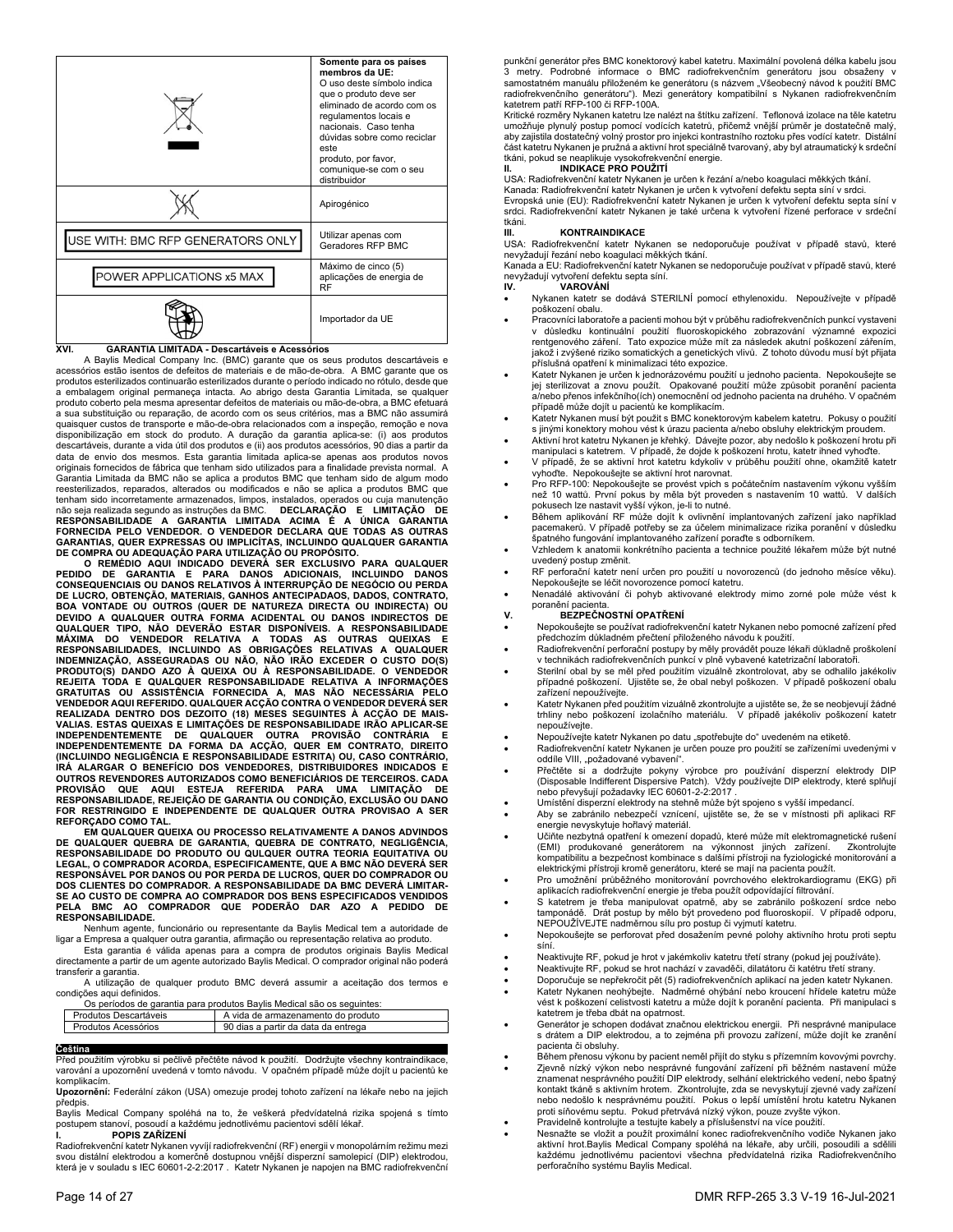Radiofrekvenční vodič Nykanen a spojovací kabel katétru BMC jsou dimenzovány pro maximální napětí 400 rm

## **VI. NEŽÁDOUCÍ UDÁLOSTI**

Mezi nežádoucí události, které se mohou vyskytnout při používání Radiofrekvenčního perforačního systému Baylis Medical patří:

| fibrilace síní                | komorová tachykardie               |
|-------------------------------|------------------------------------|
| Flutter síní                  | perforace myokardu                 |
| infarkt myokardu              | tamponáda                          |
| trvalá arytmie                | Smrt                               |
| Cévní spazmus                 | Předsíňová tachykardie             |
| Embolie                       | Perforace a/nebo srdeční tamponáda |
| Rozřezání/propíchnutí cévy    | Bolest a citlivost při tlaku       |
| Perikardiální/pleurální efuze | Krvácení                           |
| Hematom                       | Sepse/infekce/zánět                |
| Kondukce/srdeční zástava      | Perikarditida                      |
| Ventrikulární fibrilace (VF)  | Cévní mozková příhoda              |
| Popálení tkáně                |                                    |

#### **VII. KONTROLA PŘED POUŽITÍM**

Před použitím tohoto Radiofrekvenčního perforačního systému Baylis Medical je třeba jednotlivé komponenty včetně BMC radiofrekvenčního generátoru, radiofrekvenčního katetru Nykanen a BMC konektorového kabelu katetru pečlivě zkontrolovat pro možná poškození nebo vady stejně, jako by tomu mělo být u všech zařízení použitých v daném postupu. Nepoužívejte vadné zařízení. Radiofrekvenční katetr Nykanen po použití nepoužívejte znovu. **VIII. POŽADOVANÉ VYBAVENÍ** 

Intrakardiální punkce by se měly provádět ve specializovaném klinickém prostředí vybaveném<br>fluoroskopickou jednotkou, RTG stolem, fyziologickým rekordérem, nouzovým vybavením a<br>vybavení pro zpřístupnění cév. K pomocným mat patří:

- BMC radiofrekvenční generátor
- BMC konektorový kabel katetru (Model RFP-101 pro použití s RFP-100 generátorem nebo RFX-bay-OTW-10-su pro použití s RFP-100A generátorem)
- Jednorázová DIP (Disposable Indifferent Patch) elektroda, která splňuje nebo překračuje IEC 60601-2-2:2017 požadavky na elektrochirurgické elektrody, jako je
- .<br>Valley Labs Polyhesive elektroda # E7506. Doporučuje se používat radiofrekvenční katetr Nykanen s Baylis Medical ProTrack TM mikrokatetrem (Model CIC 38-145).

## **IX. NASTAVENÍ SYSTÉMU**

- Prostudujte prosím návodu k použití BMC radiofrekvenčního generátoru. Návod na použití popisuje kroky pro připojení systému, nastavení parametrů a vyslání radiofrekvenční energie.
- Všechny návody k požadovaným vybavením je třeba pečlivě přečíst, pochopit a řídit se jimi. V opačném případě může dojít ke komplikacím.

#### **X. NASAZENÍ INDIFERENTNÍ ELEKTRODY**

- Odstraňte jednorázovou DIP (Disposable Indifferent Patch) elektrodu z obalu a odloupněte zadní fólii z vodivého povrchu gelu. Před nalepením na pacienta<br>zkontrolujte, zda je polštářek vlhký a lepkavý. Suchá elektroda bude mít omezenou možnost uzemnění.
- Umístěte DIP elektrody na dobře vaskularizovaný konvexní povrch kůže v těsné blízkosti srdce. Nepokládejte tuto elektrodu na stehno, protože je spojeno s vyšší impedancí (viz oddíl V "Bezpečnostní opatření"). Vyhněte se zjizvené tkáni, tělesným výčnělkům, tukové tkáni a oblastem, kde se může hromadit tekutina. Místo aplikace podle potřeby. Oholte, vyčistěte a osušte.
- Zkontrolujte, že po celé ploše DIP elektrody lze dosáhnout vynikajícího kontaktu. V případě, že se na elektrodu se špatným kontaktem dostane RF proud, může dojít k popáleninám.
- .<br>Zapojte konektor DIP elektrody do příslušného portu na BMC RF generátoru dle návodu k použití. Ujistěte se, že konektor DIP elektrody je pevně zasunut do zásuvky.

#### **XI. NÁVOD K POUŽITÍ**

Radiofrekvenční katetr je obvykle vložen do stehenní žíly a pak se umístí do příslušné komory srdce pod fluoroskopickým vedením. Po dosažení vhodné polohy je radiofrekvenční energie dodávána přes BMC RF punkční generátor. To má za následek punkci v cílené srdeční tkáni. *Příprava prostředků*

- Katetry Nykanen jsou dodávány sterilní. Při otevření balení a manipulaci s výrobkem použijte aseptickou techniku ve sterilním poli.
- Před vložením katetru Nykanen je obvykle nezbytná premedikace pro srdeční katetrizaci.
- Tento postup lze provést perkutánně přes femorální žílu.
- Pokud se postup provádí perkutánní technikou, používá se k zavedení katetru Nykanen do srdce na místě vpichu vodicí katetr.
- Před punkcí je třeba zaznamenat tlak v levé i pravé síni a určit systémovou saturaci.
- Katetr Nykanen se zavede do pravé síně, přičemž umístění hrotu potvrdí fluoroskopické vyšetření.
- *Zapojení kabelu a vodiče*

 Připojte katetr Nykanen do BMC konektorového kabelu katetru a ujistěte se, že je katetr Nykanen správně vložen do "push-button" konektoru. Ujistěte se, že konektorový kabel je zapojen do příslušného portu na BMC RF generátoru. Ujistěte se, že jste pečlivě postupovali podle návodu k použití.

Umístění vodiče

 Posunujte katetr Nykanen tak, aby aktivní hrot přesahoval přes špičku katetru a působil na cílovou tkáň. Po dosažení vhodné polohy je radiofrekvenční energie dodávána přes BMC RF punkční generátor do aktivního hrotu. To má za následek punkci v cílené srdeční tkáni. Před použitím generátoru si prosím přečtěte návod k použití generátoru. **POZNÁMKA: V případě, že se aktivní hrot katetru Nykanen kdykoliv v průběhu** 

**jeho použití ohne, okamžitě jej vyhoďte. Nepokoušejte se aktivní hrot narovnat.** *Dodání radiofrekvenční energie* 

#### **POZNÁMKA: Doporučuje se, aby uživatel používal nejmenší množství energie pro dosažení požadované punkce.**

- Pro RFP-100: Nastavení výkonu 10 wattů byla experimentálně stanoveno jako dostačující pro úspěšnou punkci. Nepoužívejte počáteční nastavení výkonu vyšší než 10 wattů.
- Pro RFP-100A: Doporučuje se počáteční nastavení jedné (1) sekundy v režimu "Pulse". V následujících punkcích lze nastavení režimu a času v případě potřeby upravit na základě uvážení lékaře. Nepokoušejte se provádět punkci s počátečním nastavením vyšší než jedna (1) sekunda v režimu "Pulse"
- V průběhu procedury je třeba aplikovat na katetr Nykanen pevný tlak, aby úspěšně postupoval přes tkáň.
- V případě, že časovač ještě neskončil, lze RF proud lze zastavit stisknutím tlačítka RF ON/OFF na generátoru.
- Pokud se septální defekt nezdaří po pěti (5) RF aplikacích, je doporučeno, aby uživatel pokračoval alternativní metodou.
- Po úspěšném dokončení úvodní punkce by měl katetr Nykanen postupovat mechanicky bez jakéhokoliv radiofrekvenčního proudu.
- Vstup do levé síně lze potvrdit sledováním katetru Nykanen pod fluoroskopií. Jakmile vodící katetr postoupí přes katetr Nykanen, malá injekce kontrastní látky indikuje, že se vodící katetr nachází v levé síni.
- Katetr Nykanen lze nyní z pacienta odstranit. Punkce by se poté měla rozšířit jakoukoliv vhodnou, schválenou dilatační metodou. Měly by se dodržovat příslušné pokyny pro uživatele dodávané s těmito různými zařízeními.

## **Spojení**



#### **XII. PRODUKTY NA JEDNO POUŽITÍ**

Radiofrekvenční vodič značky Nykanen je jednorázový a je dodáván sterilní. Prostředek<br>nečistěte a opětovně nesterilizujte. Prostředek lze považovat za sterilní pouze tehdy, nebyl-li před použitím otevřen či poškozen obal.<br>XIII. COD OD TRAŇOVÁNÍ ODPAD

**XIII. ODSTRAŇOVÁNÍ ODPADŮ**

Nakládejte s radiofrekvenčním vodičem Nykanen jako s materiálem představujícím biologické nebezpečí a zneškodněte ho v souladu se standardními nemocničními postupy.<br>XIV. JINFORMACE O SLUŽBĚ ZÁKAZNÍKŮ A Vrácení produktu

**XIV. INFORMACE O SLUŽBĚ ZÁKAZNÍKŮ A Vrácení produktu** 

Pokud máte jakékoli problémy nebo dotazy týkající se zdravotnického zařízení Baylis, kontaktujte naše pracovníky technické podpory.

#### **Baylis Medical Company Inc.**

5959 Trans-Canada Highway

Montreal, Quebec, Canada, H4T 1A1 Phone: (514) 488-9801 or (800) 850-9801

Fax: (514) 488-7209 www.baylismedical.com

#### **POZNÁMKA:**

- Abyste mohli produkty vrátit, musíte mít před odesláním produktů zpět společnosti Baylis Medical Company číslo autorizace pro vrácení. Nyní vám budou poskytnuty pokyny k vrácení produktu
- 2. Před vrácením do záručního servisu se ujistěte, že byl jakýkoli produkt vrácený společnosti Baylis Medical vyčištěn, dekontaminován a / nebo sterilizován, jak je uvedeno v Pokynech pro vrácení produktu. Společnost Baylis Medical nepřijme žádné použité zařízení, které nebylo řádně vyčištěno nebo dekontaminováno podle pokynů pro vrácení produktu.

#### **XV. ETIKETOVÁNÍ A SYMBOLY**

|                      | Výrobce                                                                                                     |
|----------------------|-------------------------------------------------------------------------------------------------------------|
| <b>REP</b><br>EC     | Autorizovaný zástupce pro<br>EU                                                                             |
| <b>STERILE</b><br>EO | Sterilní pomocí<br>ethylenoxidu                                                                             |
|                      | Spotřebujte do                                                                                              |
|                      | Pozor                                                                                                       |
|                      | Dodržujte pokyny pro<br>použití                                                                             |
| <b>REF</b>           | Číslo modelu                                                                                                |
| <b>Rx ONLY</b>       | Upozornění: Federální zákon<br>(USA) omezuje prodej tohoto<br>zařízení na lékaře nebo na<br>jejich předpis. |
|                      | Na jedno použití -<br>Nepoužívejte opakovaně                                                                |
|                      | Nepoužívejte nesterilizujte.                                                                                |
| LOT                  | Číslo šarže                                                                                                 |
|                      | V případě poškození<br>obalu nepoužívejte.                                                                  |
|                      | Udržujte mimo dosah                                                                                         |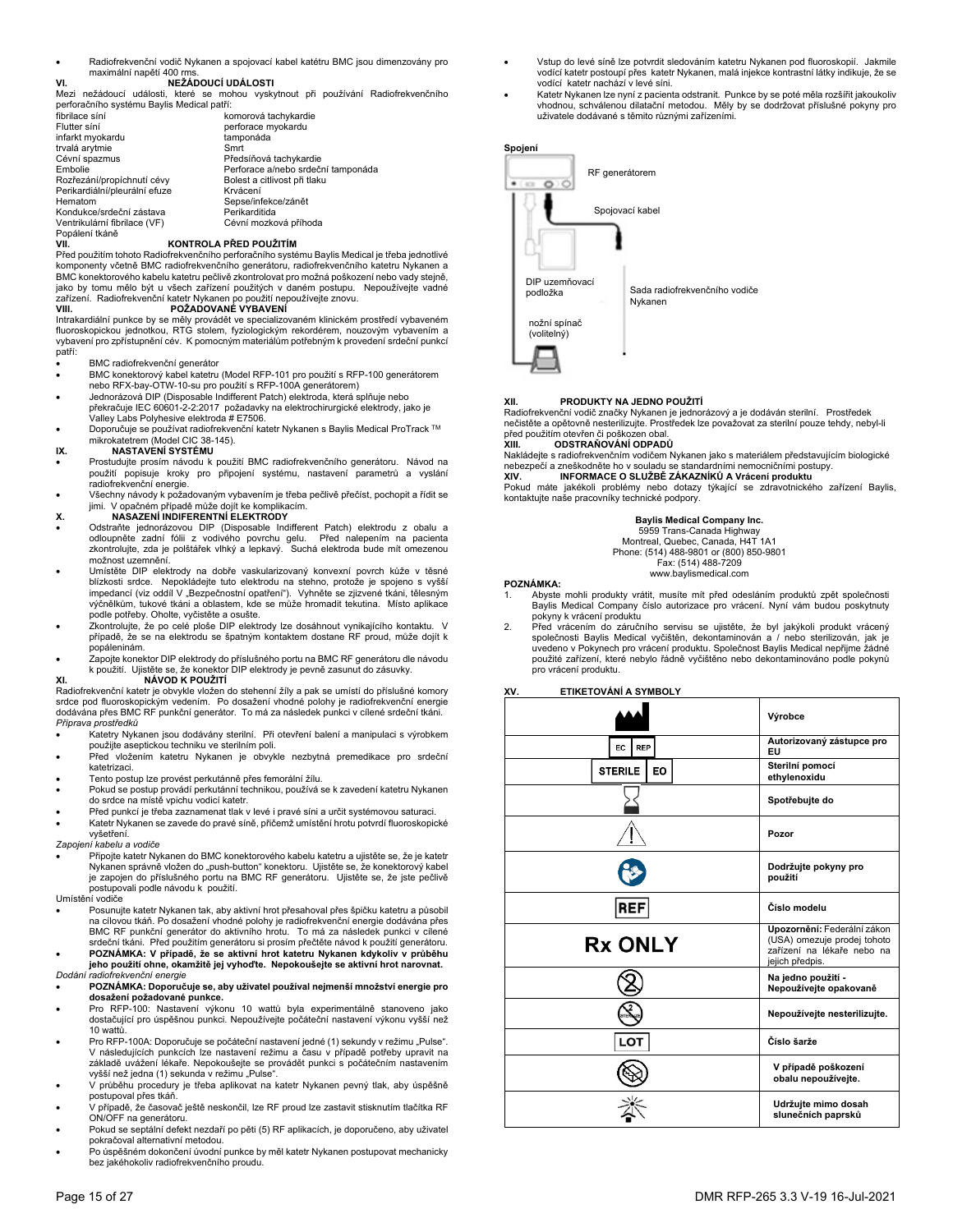|                                   | Pouze pro členské státy<br>EU:<br>Použití tohoto symbolu<br>znamená, že výrobek musí<br>být zlikvidován způsobem,<br>který je v souladu s<br>místními a národními<br>předpisy. Pro dotazy týkající<br>se recyklace tohoto zařízení<br>kontaktujte svého<br>distributora |
|-----------------------------------|-------------------------------------------------------------------------------------------------------------------------------------------------------------------------------------------------------------------------------------------------------------------------|
|                                   | Nepyrogenní                                                                                                                                                                                                                                                             |
| USE WITH: BMC RFP GENERATORS ONLY | Určeno k použití pouze s<br>generátory BMC RFP                                                                                                                                                                                                                          |
| POWER APPLICATIONS x5 MAX         | Maximálně pět (5)<br>radiofrekvenčních použití                                                                                                                                                                                                                          |
|                                   | Dovozce do EU                                                                                                                                                                                                                                                           |

**XVI. OMEZENÁ ZÁRUKA - produkty na jedno použití a příslušenství**  Baylis Medical Company Inc. (BMC) poskytuje na své jednorázové výrobky a jejich příslušenství záruku proti vadám materiálu a zpracování. BMC zaručuje, že sterilní výrobky zůstanou sterilními po dobu uvedenou na štítku za předpokladu, že originální balení zůstane neporušeno. Pokud v rámci této omezené záruky bude u jakéhokoli výrobku, na nějž se záruka vztahuje, prokázána vada materiálů či zpracování, společnost BMC podle svého uvážení jakýkoli takový výrobek vymění či opraví s odečtením všech poplatků, které BMC bude muset uhradit za přepravu, a nákladů na práci spojenou s kontrolou a odstraněním výrobku či doplněním zásob. Délka záruky: (i) u jednorázových výrobků doba skladovatelnosti výrobku a (ii) u příslušenství<br>90 dní od data odeslání. Tato omezená záruka se týká pouze nových originálních výrobků dodaných ze závodu, které byly použity pro běžné a zamýšlené účely. Omezená záruka firmy<br>BMC se nevztahuje na výrobky značky BMC, které byly opětovně sterilizovány, opraveny, jakkoli<br>upraveny či změněny, a také na výrobky instalovány, provozovány či servisovány v souladu s pokyny společnosti BMC. **ODMÍTNUTÍ A OMEZENÍ ODPOVĚDNOSTI** 

VYSE UVEDENA OMEZENA ZARUKA NAHORE JE JEDINOU ZARUKOU<br>POSKYTOVANOU PRODÁVAJÍCÍM. PRODÁVAJÍCÍ SE ZŘÍKÁ VEŠKERÉ DALŠÍZÁRUKY,<br>AŤ UŽ VÝSLOVNÉ NEBO PŘEDPOKLÁDANÉ, VČETNĚ JAKÉKOLIV ZÁRUKY<br>PRODEJNOSTI NEBO VHODNOSTI PRO KONKRÉTNÍ

**VČETNĚ NÁSLEDNÝCH, ČI ŠKODY JAKO PŘERUŠENÍ FUNGOVÁNÍ, UŠLÝ ZISK, PŘÍJMY, MATERIÁLY, PŘEDPOKLÁDANÉ ÚSPORY, DATA, ZAKÁZKY, RENOMÉ A POD. (PŘÍMÉ ČI NEPŘÍMÉ POVAHY), NEBO JAKÉKOLIV JINÉ FORMY NÁHODNÉ NEBO NEPŘÍMÉ ŠKODY NEBUDOU MOŽNÉ. MAXIMÁLNÍ KUMULATIVNÍ ODPOVĚDNOST PRODEJCE ZA VŠECHNY OSTATNÍ POHLEDÁVKY A ZÁVAZKY, VČETNĚ POVINNOSTÍ ZE KTERÝCH**  VYPLÝVA JAKEKOLIV ODSKODNÉNI, AŤ BYLO CI NEBYLO POJISTÉNO, NEBUDE VYSSI<br>NEŽ NÁKLADY NA PRODUKT(Y), JEŽ VEDLY KE VZNIKU POHLEDÁVKY NEBO<br>ZÁVAZKU. PRODEJCE SE ZŘÍKÁ VEŠKERÉ ODPOVĚDNOSTI VE VZTAHU K JAKÉKOLIV<br>BEZPLATNÉ INFORMA PRODEJCI MUSI BYT PODANY DO OSMNACTI (18) MÉSICŮ PO ZJISTÉNÍ PŘÍČIN. TATO<br>VYLOUČENÍ A OMEZENÍ ODPOVĚDNOSTI BUDOU PLATIT BEZ OHLEDU NA JAKÁKOLIV OPAČNA USTANOVENI TOHOTO DOKUMENTU A OHLEDU NA FORMU AKCE, AT NA<br>ZÁKLADĚ SMLOUVY, DELIKTU (VČETNĚ NEDBALOSTI A OBJEKTIVNÍ ODPOVĚDNOSTI)<br>NEBO JINAK, A DÁLE BUDOU PLATIT I VE PROSPĚCH DODAVATELŮ PRODÁVAJÍCÍHO, JEHO DISTRIBUTORŮ A JINYCH OPRAVNÉNYCH PRODEJCŮ JAKO PRIJEMCŮ TRETI<br>STRANY. KAŽDÉ USTANOVENÍ TÉTO SMLOUVY, KTERÝ STANOVÍ OMEZENÍ<br>ODPOVĚDNOSTI, VYLOUČENÍ ZÁRUKY NEBO PODMÍNKY NEBO VYLOUČENÍ ŠKOD JE<br>ODDĚLITELNÉ A NE **VYKONÁNO JAKO TAKOVÉ.**

V JAKEMKOLI NAROKU NEBO ŽALOBE NA NAHRADU SKODY VYPLYVAJICI Z<br>ÚDAJNÉHO PORUŠENÍ ZÁRUČNÍCH PODMÍNEK, PORUŠENÍ SMLOUVY, NEDBALOSTI,<br>ODPOVĚDNOST ZA VÝROBEK NEBO JAKÉKOLIV JINÉ PRÁVNÍ NEBO JUSTIČNÍ TEORII,<br>KUPUJÍCÍ VÝSLOVNĚ SO ODPOVÉDNOST BMC VÚČI KUPUJÍCIMU BUDE OMEZENA NA KUPNÍ CENU URČITÝCH<br>DRUHŮ VÝROBKŮ PRODÁVANÝCH SPOLEČNOSTÍ BMC, KTERÉ VEDOU KE VZNIKU **NÁROKU NA ODPOVĚDNOST.** 

 Žádný zprostředkovatel, zaměstnanec nebo zástupce společnosti Baylis Medical nemá pravomoc zavazovat společnost k jakékoli jiné záruce, prohlášení nebo reprezentaci týkající se produktu.

 Tato záruka platí pouze pro původního kupujícího lékařských výrobků Baylis Medical přímo od autorizovaného zprostředkovatele Baylis Medical . Původní kupující nemůže tuto záruku nijak převést.

 Použití jakéhokoli produktu BMC se považuje za souhlas s podmínkami uvedenými v tomto dokumentu.

Záruční lhůty produktů Baylis Medical jsou následující:

| Produkty na jedno použití | Doba použitelnosti produktu |
|---------------------------|-----------------------------|
| Produktová příslušenství  | 90 dnů od data odeslání     |

**Dutch**<br>Neem alle instructies voorafgaand aan gebruik aandachtig door. Neem alle contra-indicaties, waarschuwingen en voorzorgsmaatregelen in deze instructies in acht. Als u dit niet doet, kan dit tot complicaties bij de patiënt leiden.

**Let op:** volgens de federale wetgeving van de VS mag dit instrument uitsluitend door of namens een arts worden verkocht.

Baylis Medical Company gaat ervan uit dat de arts alle te voorziene risico's van de procedure bepaalt, beoordeelt en aan elke individuele patiënt overbrengt.

## **I. BESCHRIJVING VAN HET HULPMIDDEL**

De Nykanen RF-draad levert radiofrequente (RF) energie in een monopolaire modus tussen de distale elektrode en een commercieel verkrijgbare externe Disposable Indifferent (neutrale) Patch (DIP) elektrode, die voldoet aan de IEC 60601-2-2:2017 . De Nykanen-draad wordt aangesloten op de BMC RF-punctiegenerator via de aansluitkabel van de BMC-katheter. Er kan bij de kabel gebruik worden gemaakt van een toegestane maximale lengte van 3 meter. Uitgebreide informatie over de BMC RF-punctiegenerator vindt u in een afzonderlijke handleiding die met de generator wordt meegeleverd (genaamd "Gebruiksaanwijzing voor de

BMC RF-punctiegenerator"). Generatoren die compatibel zijn met de Nykanen RF-draad zijn onder andere de RFP-100 of de RFP-100A.

De kritieke afmetingen van de Nykanen-draad vindt u op het apparaatlabel. De Teflon-isolatie op de draad zorgt ervoor dat hij soepel door geleidekatheters kan worden gevoerd, terwijl de omtrek klein genoeg is om voldoende ruimte te bieden om contrastvloeistof door de geleidekatheter te injecteren. Het distale gedeelte van de Nykanen-draad is flexibel en de actieve tip is speciaal vormgegeven om atraumatisch te zijn voor het hartweefsel, tenzij er RFenergie wordt toegepast.

## **GEBRUIKERSINDICATIES**

Verenigde Staten: De Nykanen RF-draad is bedoeld om zacht weefsel te snijden en/of coaguleren.

Canada: De Nykanen RF-draad is bedoeld om een atriumseptumdefect in het hart te maken. Europese Unie (EU): De Nykanen RF-draad is bedoeld om een atriumseptumdefect in het hart te maken. De Nykanen RF-draad is tevens bedoeld om een gecontroleerde perforatie in het hartweefsel te maken.

## **III. CONTRA-INDICATIES**

Verenigde Staten: De Nykanen RF-draad wordt niet aanbevolen voor gebruik onder omstandigheden waarin er geen zacht weefsel gesneden of gecoaguleerd hoeft te worden. Canada en de EU: De Nykanen RF-draad wordt niet aanbevolen voor gebruik onder omstandigheden waarin geen atriumseptumdefect gemaakt hoeft te worden.

#### **IV. WAARSCHUWINGEN**

- De Nykanen-draad wordt gesteriliseerd met ethyleenoxide en STERIEL geleverd. Niet gebruiken als de verpakking is beschadigd.
- Laboratoriummedewerkers en patiënten kunnen worden blootgesteld aan röntgenstraling tijdens RF-punctieprocedures als gevolg van het voortdurende gebruik van fluoroscopische beeldvorming. Deze blootstelling kan resulteren in acuut stralingsletsel en een verhoogd risico op somatische en genetische effecten. Derhalve moeten er adequate maatregelen worden genomen om deze blootstelling te minimaliseren.
- De Nykanen-draad is uitsluitend bedoeld voor gebruik door één patiënt. Probeer de draad niet te steriliseren en opnieuw te gebruiken. Opnieuw gebruiken kan letsel bij de patiënt veroorzaken en/of er kunnen besmettelijke ziektes van patiënt naar patiënt worden overgebracht. Als u dit niet doet, kan dit tot complicaties bij de patiënt leiden.
- De Nykanen-draad moet gebruikt worden met de aansluitkabel van de BMC-katheter. Pogingen om de draad te gebruiken met andere aansluitkabels kunnen resulteren in elektrocutie van de patiënt en/of operator.
- De actieve tip op de Nykanen-draad is kwetsbaar. Zorg ervoor dat u de tip niet beschadigt tijdens gebruik van de draad. Als de tip beschadigd raakt, gooit u de draad onmiddellijk
- weg. Als de actieve tip van de draad tijdens gebruik wordt gebogen, gooit u de draad
- onmiddellijk weg. Probeer de actieve tip niet terug te buigen.<br>• Voor RFP-100: Probeer geen punctie te maken met een eerste vermogensinstelling van<br>• meer dan 10 Watt. De eerste poging moet gedaan wor Hierna mag het vermogen, indien nodig, verhoogd worden.
- Toediening van RF-energie kan van invloed zijn op geïmplanteerde hulpmiddelen, zoals een pacemaker. Er dient al naargelang nodig deskundig advies te worden verkregen om het risico op letsel vanwege het niet goed functioneren van een geïmplanteerd hulpmiddel tot een minimum te beperken.
- Het kan nodig zijn om de uitvoering van de procedure aan te passen op grond van de anatomie van de individuele patiënt of de persoonlijke techniek van de arts.
- De RF-punctiedraad is niet bedoeld voor gebruik met neonatale patiënten (jonger dan één maand). Probeer neonatale patiënten niet met de draad te behandelen.
- Onbedoelde activatie of verplaatsing van de geactiveerde elektrode buiten het gezichtsveld kan in letsel bij de patiënt resulteren. **V. VOORZORGSMAATREGELEN**
- 
- Probeer de Nykanen RF-draad of randapparatuur niet te gebruiken voordat u de bijgesloten gebruiksaanwijzing aandachtig heeft doorgenomen.
- RF-punctieprocedures mogen uitsluitend door artsen worden uitgevoerd die goed getraind zijn in de techniek van RF-aangedreven puncties in een volledig uitgerust laboratorium voor katheterisatie.
- De steriele verpakking moet voorafgaand aan gebruik visueel gecontroleerd worden op beschadigingen. Controleer of de verpakking niet is beschadigd. Gebruik het beschadigingen. Controleer of de verpakking niet is beschadigd. Gebruik het hulpmiddel niet als de verpakking is beschadigd.
- Controleer de Nykanen-draad voorafgaand aan gebruik visueel op breuken en beschadigd isolatiemateriaal. Gebruik de draad niet als er sprake is van schade.
- Gebruik de Nykanen-draad niet na de "te gebruiken tot datum" weergegeven op het label.
- De Nykanen RF-draad is uitsluitend bedoeld voor gebruik met de hulpmiddelen die in sectie VII "Benodigde apparatuur" staan vermeld.
- Lees en volg de gebruiksaanwijzing van de fabrikant voor de Disposable Indifferent (neutrale) Patch (DIP) elektrode. Gebruik altijd DIP-elektrodes die voldoen aan de IEC 60601-2-2:2017 normen.
- Plaatsing van de neutrale elektrode op de dij kan gepaard gaan met een hogere impedantie.
- Om het risico op ontbranding te voorkomen, zorgt u ervoor dat het brandbare materiaal niet aanwezig is in de ruimte tijdens de toepassing van RF-vermogen.
- Neem voorzorgsmaatregelen om de effecten te beperken die door de generator geproduceerde elektromagnetische interferentie (EMI) op de prestaties van andere apparatuur kan hebben. Controleer de compatibiliteit en veiligheid van combinaties van overige apparaten voor psychologische monitoring en elektrische apparaten die naast de generator op de patiënt gebruikt gaan worden.
- Er moet adequaat gefilterd worden om het oppervlakte-elektrocardiogram (ECG) constant te kunnen monitoren tijdens RF-vermogensapplicaties.
- De draad moet voorzichtig gehanteerd worden om hartschade of tamponade te voorkomen. Het inbrengen van de draad moet onder fluoroscopische begeleiding plaatsvinden. Als er weerstand wordt waargenomen, gebruik dan GEEN overmatige kracht om de draad in te brengen of te verwijderen.
- 
- Maak geen punctie totdat de tip op de juiste manier tegen de atriaal septum is geplaatst. Activeer RF niet als de tip in een katheter van een derde partij zit (indien gebruikt).
- Ga geen RF-energie toedienen terwijl het uiteinde zich in een inbrenghuls, dilatator of katheter van een derde bevindt.
- Het wordt aanbevolen om niet meer dan vijf (5) RF-vermogensapplicaties toe te passen per Nykanen-draad.
- De Nykanen-draad niet buigen. Overmatig buigen of knikken van de draadschacht kan de integriteit van de draad in gevaar brengen en kan letsel bij de patiënt veroorzaken. De draad moet voorzichtig gebruikt worden.
- De generator kan significant veel elektrische stroom leveren. De patiënt of operator kan letsel oplopen als de draad en/of DIP-elektrode onjuist wordt gehanteerd, met name tijdens gebruik van het hulpmiddel.
- Tijdens de levering van energie mag de patiënt niet in contact komen met geaarde metalen oppervlakken.
- Een duidelijk laag uitgangsvermogen of als het hulpmiddel niet normaal functioneert bij normale instellingen, kan duiden op een foutieve applicatie van de DIP-elektrode, een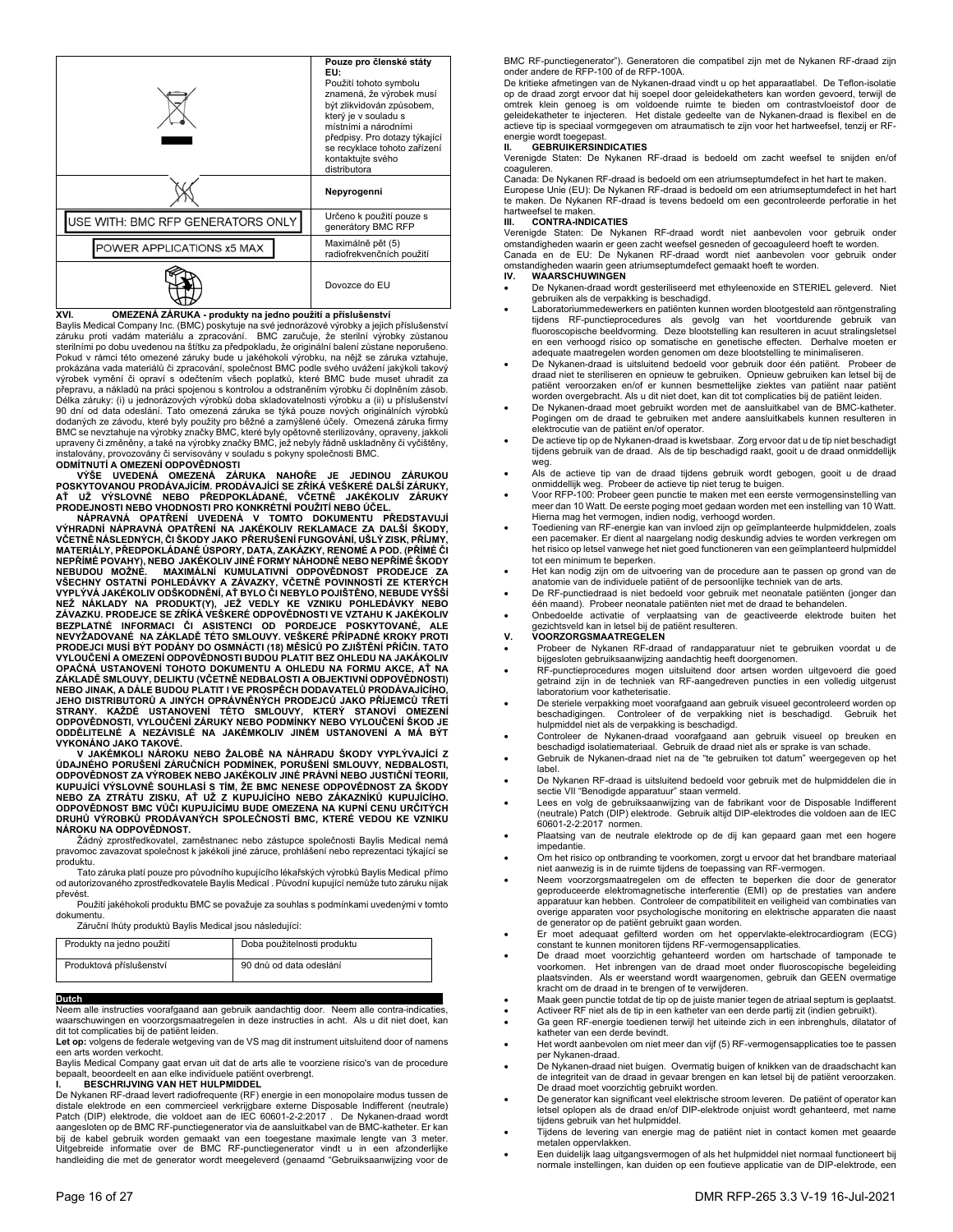storing in een elektrisch snoer, of slecht contact met het weefsel bij de actieve tip. Controleer op de voor de hand liggende defecten aan hulpmiddelen of verkeerde toepassingen. Probeer de tip van de Nykanen-draad beter tegen de atriaal septum te plaatsen. Verhoog het vermogen alleen als er sprake blijft van een laag uitgangsvermogen.

- Controleer en test herbruikbare kabels en accessoires regelmatig.
- Ga er niet toe over om het proximale uiteinde van de Nykanen-radiofrequentievoerdraad op te voeren en te gebruiken als het werkzame uiteinde.
- Baylis Medical Company vertrouwt erop dat de arts alle voorspelbare risico's van het Baylis Medical RF-punctiesysteem voor iedere individuele patiënt inschat, beoordeelt en communiceert.
- Het maximale voltage voor de Nykanen-radiofrequentievoerdraad en de BMCkatheteraansluitkabel is vastgesteld op 400 rms. **VI. BIJWERKINGEN**

Mogelijke bijwerkingen die tijdens het gebruik van het Baylis Medical RF-punctiesysteem kunnen

| optreden zijn:                     |                                     |
|------------------------------------|-------------------------------------|
| Atriale fibrillatie                | Ventriculaire tachycardie           |
| Atriale flutter                    | Perforatie van het myocardium       |
| Myocardinfarct                     | Tamponade                           |
| Aanhoudende aritmie                | Overlijden                          |
| Vaatspasme                         | Atriale tachycardie                 |
| Embolisch voorval                  | Hartperforatie en/of harttamponnade |
| Vaatdissectie of vaatperforatie    | Pijn en gevoeligheid                |
| Pericardiale of pleurale effusie   | Hemorragie                          |
| Hematoom                           | Sepsis / infectie / ontsteking      |
| Hartgeleidingsstoornis of hartblok | Pericarditis                        |
| Ventrikelfibrilleren (VF)          | Cerebraal infarct                   |
| Inwendige brandwonden              |                                     |

### **VII. CONTROLE VOORAFGAAND AAN GEBRUIK**

Voorafgaand aan het gebruik van het Baylis Medical RF-punctiesysteem moeten de individuele componenten waaronder de BMC RF-punctiegenerator, de Nykanen RF-draad en de aansluitkabel van de BMC-katheter nauwkeurig gecontroleerd worden op schade en defecten, net als alle apparatuur die voor de procedure wordt gebruikt. Gebruik geen defecte apparatuur. De Nykanen RF-draad niet opnieuw gebruiken.

#### **VIII. BENODIGDE APPARATUUR**

Intracardiale punctieprocedures moeten uitgevoerd worden in een speciale klinische setting met een fluoroscopie-apparaat, radiografische tafel, fysiologische recorder, noodapparatuur en instrumentatie voor vaattoegang. Overige materialen om deze hartpunctie uit te kunnen voeren zijn:

- BMC RF-punctiegenerator
- Aansluitkabel van de BMC-katheter (model RFP-101 voor gebruik met de RFP-100
- generator of RFX-BAY-OTW-10-SU voor gebruik met de RFP-100A generator) Disposable Indifferent (neutrale) Patch (DIP) elektrode die voldoet aan de IEC 60601- 2-2:2017 normen voor elektrochirurgische elektrodes, zoals de Valley Labs Polyhesive Electrode nummer E7506.
- Het wordt aanbevolen om de Nykanen RF-draad te gebruiken met de Baylis Medical ProTrackTM microkatheter (model CIC 38-145).

#### **IX. HET SYSTEEM OPZETTEN**

- Zie de algemene gebruiksaanwijzing van de BMC RF-punctiegenerator. In de gebruiksaanwijzing worden de te volgen stappen uitgelegd om het systeem aan te sluiten, parameters in te stellen en RF-vermogen te leveren.
- Alle instructies voor vereiste apparatuur moeten aandachtig doorgenomen, begrepen en gevolgd worden. Als u dit niet doet, kan dit tot complicaties leiden.

## **X. DE NEUTRALE ELEKTRODE PLAATSEN**

- Haal de Disposable Indifferent (neutrale) Patch (DIP) elektrode uit de verpakking en verwijder de achterkant van de verpakking om de geleidende gel tevoorschijn te halen. Controleer met een vinger of de pad vochtig en kleverig is voordat deze op de patiënt wordt geplaatst. Een droge elektrode hecht zich moeilijk aan de patiënt.
- Plaats de DIP-elektrode op een goed dooraderd bol huidoppervlak vlakbij het hart.<br>Plaats deze elektrode niet op de dij, aangezien deze locatie geassocieerd wordt met<br>een hogere impedantie (zie sectie V, "Voorzorgsmaatreg contouren van het lichaam, vetweefsel en gebieden waar vloeistof zich kan ophopen. Scheer, reinig en droog de plek waar de elektroden geplaatst worden indien nodig.
- Controleer of de volledige DIP-elektrode goed contact maakt met de huid. Er kunnen brandwonden optreden als er RF-vermogen wordt geleverd aan een DIP-elektrode die onvoldoende contact maakt met de huid.
- Plaats de aansluiting van de DIP-elektrode in de juiste aansluiting op de BMC RFpunctiegenerator volgens de gebruiksaanwijzing van de generator. Zorg ervoor dat de aansluiting van de DIP-elektrode goed in het contact zit.

## **XI. GEBRUIKSAANWIJZING**

De Nykanen RF-draad wordt meestal in de femorale ader ingebracht en vervolgens met behulp van fluoroscopie in de juiste hartkamer geplaatst. Als de draad correct is geplaatst, wordt er RF-vermogen geleverd met de BMC RF-punctiegenerator. Dit resulteert in een punctie van het beoogde hartweefsel.

## *Voorbereiding op het gebruik van de hulpmiddelen*

- De Nykanen-draad wordt steriel geleverd. Gebruik aseptische technieken om de verpakking te openen en het product te gebruiken in het steriele gebied.
- Voorafgaand aan het inbrengen van de Nykanen-draad is de gebruikelijke premedicatie voor hartkatheterisatie vereist.
- De procedure kan percutaan via de femorale ader worden uitgevoerd.
- Als de procedure met de percutane techniek wordt uitgevoerd, wordt er een geleidekatheter gebruikt om de Nykanen-draad in het hart in te brengen op de punctielocatie.
- Voorafgaand aan de punctieprocedure moet de atriumdruk links en rechts gemonitord worden en moet de systemische verzadiging worden bepaald.
- De Nykanen-draad wordt in het rechter atrium ingebracht, waarbij de locatie van de draadtip bevestigd wordt door fluoroscopisch onderzoek. *Aansluiting van de kabel en voerdraad*
- 
- Sluit de Nykanen-draad aan op de aansluitkabel van de BMC-katheter en zorg ervoor dat de Nykanen-draad op de juiste manier in de drukknopaansluiting wordt geplaatst. Zorg ervoor dat de aansluitkabel op de juiste aansluiting wordt aangesloten op de BMC RF-punctiegenerator. Volg de gebruiksaanwijzing van de generator nauwgezet. *Positionering van de voerdraad*
- Breng de Nykanen-draad in zodat de actieve tip verder komt dan de tip van het uiteinde van de katheter en het beoogde weefsel nadert. Als de draad correct is geplaatst, kan er RF-vermogen geleverd worden met de BMC RF-punctiegenerator aan de actieve tip. Dit resulteert in een punctie van het beoogde hartweefsel. Zie de gebruiksaanwijzing van de generator voordat u de generator gebruikt.
- **OPMERKING: Als de actieve tip van de Nykanen-draad tijdens gebruik wordt gebogen, gooit u de draad onmiddellijk weg. Probeer de actieve tip niet terug te buigen.**

*Umístění vodiče* 

- **OPMERKING: Het wordt aanbevolen dat de gebruiker zo weinig mogelijk vermogen gebruikt om de gewenste punctie te maken.**
- Voor RFP-100: Uit onderzoek is gebleken dat een vermogensinstelling van 10 Watt voldoende is om een punctie te kunnen maken. Gebruik geen eerste vermogensinstelling van meer dan 10 Watt.
- Voor RFP-100A: Een eerste instelling van één (1) seconde in de modus "PULSE" wordt aanbevolen. De modus en tijdinstellingen voor volgende puncties kunnen indien nodig aangepast worden naargelang het oordeel van de arts. Probeer geen punctie te maken
- met een eerste instelling van meer dan één (1) seconde in de modus "PULSE". Er moet stevige druk op de Nykanen-draad worden uitgeoefend tijdens de procedure om deze in het weefsel in te kunnen brengen.
- De levering van RF-vermogen kan geregeld worden door de knop RF AAN/UIT op de generator in te drukken als de timer niet verstreken is.
- Als septale punctie niet succesvol is na vijf (5) toepassingen van RF-vermogen, raden we aan dat de gebruiker een alternatieve methode gebruikt voor de procedure. Als de eerste punctie met succes is voltooid, moet de Nykanen-draad verder
- mechanisch worden ingebracht zonder RF-vermogen.
- Door de Nykanen-draad te monitoren aan de hand van fluoroscopie kan gecontroleerd worden of de draad correct is ingebracht in het linker atrium. Als de geleidekatheter verder is ingebracht dan de Nykanen-draad, geeft een kleine injectie met contrastvloeistof aan dat de geleidekatheter nu in het linker atrium is ingebracht.
- De Nykanen-draad kan nu uit de patiënt worden gehaald. De punctie moet vervolgens vergroot worden met de juiste en een goedgekeurde verdunningsmethode. De juiste gebruikersinstructies die met deze verschillende hulpmiddelen worden meegeleverd, moeten worden gevolgd.

#### **Verbindingen**



#### **XII. INSTRUCTIES VOOR REINIGEN EN STERILISEREN**

De Nykanen-radiofrequentievoerdraad is bedoeld voor eenmalig gebruik en wordt steriel geleverd. Reinig het hulpmiddel niet of steriliseer het niet opnieuw. Het hulpmiddel kan alleen als steriel worden beschouwd als het voorafgaand aan gebruik niet is geopend of beschadigd.<br>XIII AFVOER VAN AFVAI **AFVOER VAN AFVAL** 

Behandel de Nykanen-radiofrequentievoerdraad als een hulpmiddel met biologisch risico en voer hem af in overeenstemming met de standaard ziekenhuisprocedures. **XIV. KLANTENSERVICE EN INFORMATIE OVER TERUGSTUREN VAN** 

# **PRODUCTEN**

Mocht u problemen met of vragen over Baylis Medical apparatuur hebben, neem dan contact op met ons technisch ondersteuningspersoneel.

**Baylis Medical Company Inc.**  5959 Trans-Canada Highway

Montreal, Quebec, Canada, H4T 1A1

Phone: (514) 488-9801 or (800) 850-9801 Fax: (514) 488-7209

www.baylismedical.com

#### **OPMERKINGEN:**

- Om producten te retourneren, moet u eerst een retourmachtigingsnummer hebben vooraleer u de producten kan terugzenden naar Baylis Medical Company. Instructies voor retourzenden van het product krijgt u bij deze gelegenheid.
- Zorg ervoor dat ieder product dat naar Baylis Medical wordt geretourneerd, gereindigd, gedecontamineerd en/of gesteriliseerd is zoals aangegeven op de productretourinstruc-ties, voordat u het voor garantieservices opstuurt. Baylis Medical accepteert geen enkel instrument dat niet naar behoren is gereinigd of gedecontamineerd volgens de productretourinstructies.

## **XV. LABELS EN SYMBOLEN**

|                      | Fabrikant                                                                                    |
|----------------------|----------------------------------------------------------------------------------------------|
| <b>REP</b><br>EC     | Bevoegd<br>vertegenwoordiger in de<br>EU                                                     |
| <b>STERILE</b><br>EO | Gesteriliseerd met<br>ethyleenoxide                                                          |
|                      | Te gebruiken tot                                                                             |
|                      | Let op                                                                                       |
|                      | Zie de gebruiksaanwijzing                                                                    |
| <b>REF</b>           | Modelnummer                                                                                  |
| <b>Rx ONLY</b>       | Let op: volgens de federale<br>wetgeving van de VS mag dit<br>instrument uitsluitend door of |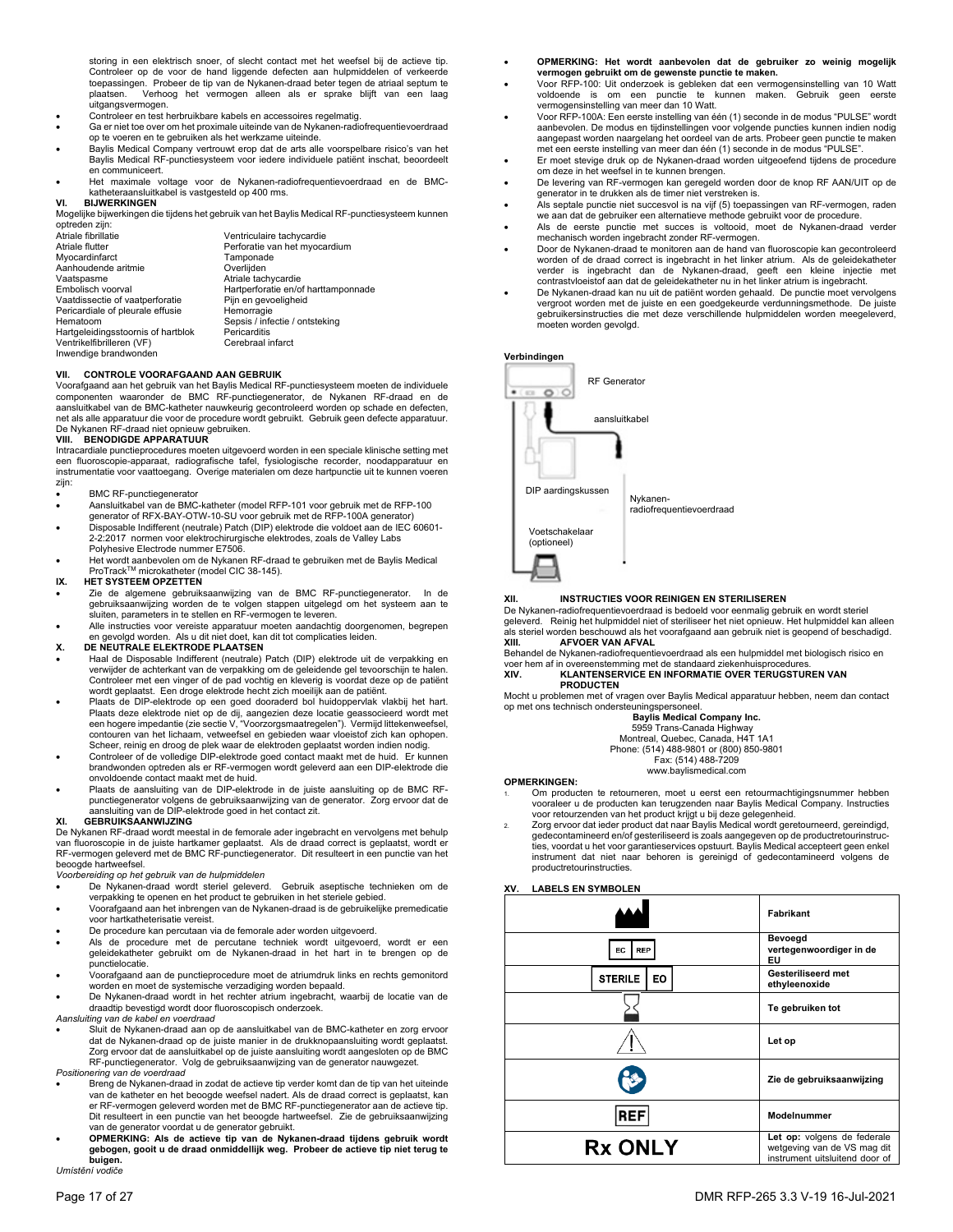|                                   | worden<br>arts<br>namens<br>een<br>verkocht.                                                                                                                                                                                                                                                                                       |
|-----------------------------------|------------------------------------------------------------------------------------------------------------------------------------------------------------------------------------------------------------------------------------------------------------------------------------------------------------------------------------|
|                                   | Voor eenmalig gebruik -<br>Niet opnieuw gebruiken                                                                                                                                                                                                                                                                                  |
|                                   | Niet opnieuw<br>steriliseren                                                                                                                                                                                                                                                                                                       |
| LOT                               | Partijnummer                                                                                                                                                                                                                                                                                                                       |
|                                   | Niet gebruiken indien de<br>verpakking beschadigd is                                                                                                                                                                                                                                                                               |
|                                   | Beschermen tegen<br>rechtstreeks zonlicht                                                                                                                                                                                                                                                                                          |
|                                   | Uitsluitend voor EU-<br>lidstaten:<br>Als u dit symbool ziet, geeft<br>dit aan dat het product<br>weggegooid moet worden<br>op een manier die in<br>overeenstemming is met de<br>lokale en nationale<br>wetgeving. Voor vragen met<br>betrekking tot recycling van<br>dit hulpmiddel neemt u<br>contact op met uw<br>distributeur. |
|                                   | Niet-pyrogeen                                                                                                                                                                                                                                                                                                                      |
| USE WITH: BMC RFP GENERATORS ONLY | Uitsluitend gebruiken met<br>RFP-generatoren van BMC                                                                                                                                                                                                                                                                               |
| POWER APPLICATIONS x5 MAX         | Maximaal vijf (5) applicaties<br>voor RF-energie                                                                                                                                                                                                                                                                                   |
|                                   | EU-importeur                                                                                                                                                                                                                                                                                                                       |

## **XVI. BEPERKTE GARANTIE – Artikelen voor eenmalig gebruik en accessoires**

Baylis Medical Company Inc. (BMC) garandeert dat de producten voor eenmalig gebruik en de bijbehorende producten vrij zijn van materiaal- en constructiefouten. BMC garandeert dat steriele producten steriel blijven gedurende periode die op het etiket wordt weergegeven, zolang de oorspronkelijke verpakking intact blijft. Als is aangetoond dat een product dat onder deze beperkte garantie valt materiaal- en constructiefouten bevat, zal BMC onder deze beperkte garantie dit product, volledig en uitsluitend ter beoordeling van BMC, vervangen of repareren, met aftrek van kosten die BMC in rekening worden gebracht voor vervoer en voor arbeid in verband met inspectie, verwijdering of opnieuw in voorraad nemen van het product. De duur van de garantie is: (i) voor producten voor eenmalig gebruik de bewaartijd voor het product en (ii) voor de bijbehorende producten 90 dagen vanaf de verzenddatum. Deze beperkte garantie geld alleen voor nieuwe, oorspronkelijke, door de fabriek geleverde producten die zijn gebruikt voor hun normale en bedoelde toepassingen. De beperkte garantie van BMC geldt niet voor producten van BMC die opnieuw zijn gesteriliseerd of op enige wijze zijn gerepareerd, veranderd of aangepast en geldt niet voor producten van BMC die niet goed zijn bewaard of in weerwil van de instructies van BMC niet goed zijn gereinigd, geïnstalleerd,

# gebruikt of onderhouden. **AFWIJZING EN UITSLUITING VAN ANDERE GARANTIES**

De beperkte garantie hierboven is de enige garantie die de verkoper biedt. De verkoper wijst<br>alle garanties af, hetzij uitdrukkelijk of impliciet, inclusief iedere garantie van verkoopbaarheid of

# geschiktheid voor een bepaald gebruik of doel. **XVII. BEPERKING VOOR AANSPRAKELIJKHEID VOOR SCHADE**

Baylis Medical Company Inc. (BMC) garandeert dat haar artikelen voor eenmalig gebruik en accessoires vrij zijn van materiaal- en verwerkingsfouten. BMC garandeert dat steriele producten steriel blijven voor een periode die op het etiket is aangegeven, mits de originele verpakking intact blijft. Als blijkt dat dit product qua oorspronkelijke verwerking of materiaal toch fouten vertoont, dan vervangt of repareert BMC het onder deze beperkte garantie naar eigen goeddunken, verminderd met de kosten die BMC maakt voor transport en arbeid ten gevolge van inspectie, verwijdering of aanvullen van productvoorraden. De duur van de garantie bedraagt: (i) voor producten voor eenmalig gebruik, de levensduur van het product en (II) voor accessoires 90 dagen vanaf de verzenddatum.

Deze beperkte garantie is alleen van toepassing op nieuwe originele producten zoals geleverd vanaf de fabriek en die gebruikt zijn voor normale en beoogde doeleinden. BMC's beperkte garantie is niet van toepassing op BMC-producten die zijn gehersteriliseerd, gerepareerd, gewijzigd of gemodificeerd op enigerlei wijze en is niet van toepassing op BMC-producten die incorrect zijn opgeslagen of incorrect zijn gereinigd, bediend of onderhouden, anders dan volgens BMC's instructies.

**UITSLUITING EN BEPERKING VAN AANSPRAKELIJKHEID DE BEPERKTE GARANTIE HIERBOVEN IS DE ENIGE GARANTIE DIE DE VERKOPER BIEDT. DE VERKOPER SLUIT IEDERE ANDERE EXPLICIETE OF IMPLICIETE GARANTIE UIT, INCLUSIEF IEDERE GARANTIE VAN VERKOOPBAARHEID OF BRUIKBAARHEID VOOR EEN BEPAALD DOEL. HET RECHTSMIDDEL HIERIN IS HET ENIGE RECHTSMIDDEL VOOR IEDERE GARANTIEVORDERING.** 

**AANVULLENDE VERGOEDINGEN, INCLUSIEF VOOR VERVOLGSCHADE OF VERGOEDINGEN WEGENS BEDRIJFSONDERBREKING OF WINSTDERVING, VERLIES VAN OMZET, MATERIAAL, VERWACHTE BESPARINGEN, DATA,**  CONTRACTEN, GOODWILL OF DERGELIJKE (DIRECT OF INDIRECT VAN<br>AARD)OF ENIGE ANDERE VORM VAN INCIDENTELE OF INDIRECTE SCHADE<br>VAN ENIGE AARD STAAN NIET TER BESCHIKKING. DE MAXIMALE<br>CUMULATIEVE AANSPRAKELIJKHEID VOOR ALLE ANDERE SCHADEVERGOEDING, VERZEKERD OF NIET, ZAL DE KOSTEN VAN HET<br>PRODUCT / DE PRODUCTEN DIE AANLEIDING GAVEN TOT DE VORDERING<br>OF AANSPRAKELIJKHEID NIET OVERSTIJGEN. DE VERKOPER WIJST<br>IEDERE AANSPRAKELIJKHEID VAN DE HAND VOOR GRA **VERKOPER HIERONDER. IEDERE ACTIE TEGEN DE VERKOPER MOET BINNEN ACHTTIEN (18) MAANDEN NA OPTREDEN VAN DE OORZAAK VAN DE ACTIE WORDEN INGEDIEND. DEZE UITSLUITINGEN EN BEPERKINGEN VAN AANSPRAKELIJKHEID ZIJN VAN TOEPASSING ONGEACHT ENIGE** 

**ANDERE VOORZIENING HIERIN EN ONGEACHT DE VORM VAN DE ACTIE, IN**  CONTRACT, ONRECHTMATIGHEID (INCLUSIEF NALATIGHEID EN STRIKTE<br>AANSPRAKELIJKHEID) OF ANDERSZINS, EN ZAL ZICH VERDER<br>UITSTREKKEN TEN VOORDELE VAN DE LEVERANCIERS VAN DE<br>VERKOPER, BENOEMDE DISTRIBUTEURS EN ANDERE GEAUTORISEERD **HERVERKOPERS ALS BEGUNSTIGDE DERDEN. IEDRE VOORZIENING HIERIN DIE EEN AANSPRAKELIJKHEIDSBEPERKING, UITSLUITING VAN GARANTIE OF VOORWAARDE OF UITSLUITING VAN SCHADEVERGOEDING VORMT, IS ONAFHANKELIJK VAN IEDERE ANDERE VOORZIENING EN MOET AFZONDERLIJK TEN UITVOER WORDEN GEBRACHT.** 

**IN IEDER GEVAL VAN SCHADEVORDERING OF RECHTSGEDING NAAR AANLEIDING VAN EEN BEWEERDE GARANTIEBREUK,**  CONTRACTBREUK, **ONACHTZAAMHEID**, **PRODUCTAANSPRAKELIJKHEID OF ENIGE ANDERE VORM VAN JURIDISCHE OF RECHTSOPVATTING STEMT DE KOPER ER SPECIFIEK MEE IN DAT BMC NIET AANSPRAKELIJK ZAL WORDEN GEHOUDEN VOOR SCHADE OF WINSTDERVING, NOCH DOOR DE KOPER NOCH DOOR KLANTEN VAN DE KOPER. BMC'S AANSPRAKELIJKHEID VOOR SCHADEVERGOEDINGEN BLIJFT BEPERKT TOT DE KOSTEN VOOR DE KOPER VAN DE DESBETREFFENDE PRODUCTEN VERKOCHT DOOR BMC AAN DE KOPER, DIE AANLEIDING GEVEN TOT VORDERING VAN AANSPRAKELIJKHEID.**

Geen agent, medewerker of vertegenwoordiger van Baylis Medical is bevoegd het bedrijf te binden door enige andere garantie, toezegging of representatie aangaande het product.

Deze garantie geldt alleen voor de oorspronkelijke koper van producten van Baylis Medical direct van een door Baylis erkende agent. De oorspronkelijke koper kan de garantie niet overdragen.

Het gebruik van BMC-producten zal worden opgevat als instemming met de gebruiksvoorwaarden hierin.

De garantieperiode voor producten van Baylis Medical zijn als volgt:

| Producten voor eenmalig<br>gebruik | De levensduur van het<br>product  |
|------------------------------------|-----------------------------------|
| Accessoires                        | 90 dagen vanaf de<br>verzenddatum |

#### **Dansk**

Læs alle anvisninger omhyggeligt igennem før brug. Vær opmærksom på alle advarsler og forholdsregler, der er anført i denne vejledning. I modsat fald kan det medføre komplikationer for patienten

Baylis Medical Company forlader sig på, at lægen bestemmer, vurderer og informerer hver<br>enkelt patient om alle forudsigelige risici, som indgrebet indebærer.<br>**I. BESKRIVELSE AF UDSTYRET** 

Nykanen-radiofrekvenstråden tilfører radiofrekvensenergi (RF) i en enpolet tilstand mellem dens distale elektrode og en kommercielt tilgængelig ekstern passiv (dispersiv) plasterelektrode til engangsbrug, som er i overensstemmelse med standarden IEC 60601-2-2:2017. Nykanenträden forbindes med BMC-radiofrekvenspunkturgeneratoren via BMCkateterforbindelseskablet. Kablet kan have en maksimalt tilladt længde på 3 meter. Nærmere oplysninger om BMC-radiofrekvenspunkturgeneratoren kan findes i en særskilt vejledning, som følger med generatoren (under navnet "Brugervejledning til BMC-radiofrekvenspunkturgeneratoren"). BMC-generatorer, som er kompatible med Nykanen-radiofrekvenstråden, er RFP-100 og RFP-100A.

Nykanen-radiofrekvenstrådens vigtigste må kan findes på udstyrets etiket. Trådens teflonisolering letter fremføringen igennem styrekatetrene, og den udvendige diameter er tilstrækkelig lille til at give nok plads til injektion af kontrastvæske igennem styrekateteret. Den distale del af Nykanen-radiofrekvenstråden er fleksibel, og den aktive spids har en form, der ikke skader hjertevævet, medmindre der tilføres RF-energi.

## **II. BRUGERVEJLEDNING**

USA: Nykanen-radiofrekvenstråden er beregnet til at skære i eller koagulere blødt væv.

Canada: Nykanen-radiofrekvenstråden er beregnet til at skabe en atriesemptumdefekt i hjertet. Den Europæiske Union (EU): Nykanen-radiofrekvenstråden er beregnet til at skabe en atriesemptumdefekt i hjertet. Nykanen-radiofrekvenstråden er også beregnet til at skabe en kontrolleret perforation i hjertevæv.

## **III.** KONTRAINDIKATIONER

USA: Det anbefales ikke at bruge Nykanen-radiofrekvenstråden til sygdomme, der ikke kræver skæring i eller koagulering af blødt væv.

Canada: Det anbefales ikke at bruge Nykanen-radiofrekvenstråden til sygdomme, der ikke kræver skabelse af en atrieseptumdefekt.

EU: Det anbefales ikke at bruge Nykanen-radiofrekvenstråden til sygdomme, der ikke kræver skabelse af en atrieseptumdefekt eller en kontrolleret perforation i hjertevæv. **ADVARSLER** 

- Nykanen-radiofrekvenstråden leveres STERIL. Den er steriliseret med ethylenoxid.
- Udstyret må ikke anvendes, hvis emballagen er beskadiget. Laboratoriepersonale og patienter kan blive udsat for betydelig eksponering for radiofrekvenspunktur i forbindelse med indgrebene på grund af den uafbrudte anvendelse af fluoroskopi. Denne eksponering kan forårsage akutte stråleskader og øget risiko for somatiske og genetiske virkninger. Derfor skal der træffes egnede foranstaltninger for at minimere denne eksponering.
- Nykanen-radiofrekvenstråden er udelukkende beregnet til brug på en enkelt patient. Gør ikke forsøg på at sterilisere og genanvende tråden. Genanvendelse kan forårsage skader på patienten og/eller overføring af smitsomme sygdomme mellem patienter. I modsat fald kan det medføre komplikationer for patienten.
- Gør ikke forsøg på at bruge Nykanen-radiofrekvenstråden med udstyr til elektrokauterisation.
- Nykanen-radiofrekvenstråden skal bruges med BMC-kateterforbindelseskablet og BMC-radiofrekvenspunkturgeneratoren. Forsøg på at bruge den med andre RF-generatorer eller andre forbindelseskabler kan resultere i, at patienten eller brugeren kommer til skade på grund af elektricitet.
- Nykanen-radiofrekvenstrådens aktive spids er skrøbelig. Vær forsigtig med ikke at beskadige spidsen under brug af tråden. Hvis spidsen bliver beskadiget, skal tråden bortskaffes med det samme.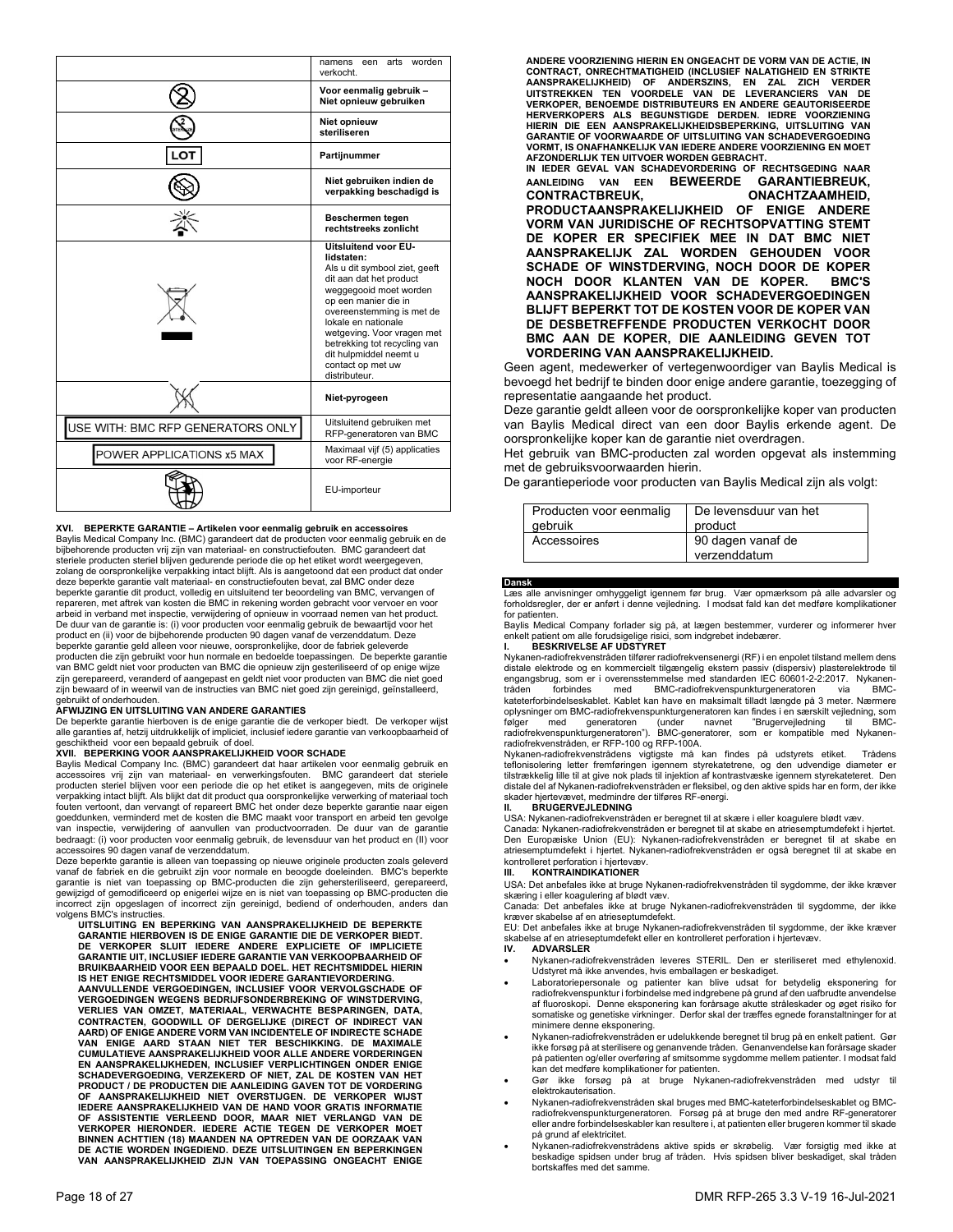- Hvis trådens aktive spids bliver bøjet under brug, skal tråden bortskaffes med det samme. Gør ikke forsøg på at rette spidsen ud.
- RFP-100: Gør ikke forsøg på at udføre punktur med en indledende effektindstilling på mere end 10 watt. Det første forsøg skal udføres med en indstilling på 10 watt. Ved efterfølgende forsøg kan effektindstillingen om nødvendigt øges.
- Implanteret udstyr såsom pacemakere kan blive påvirket under tilførslen af RF-energi. Der skal indhentes kvalificeret rådgivning efter behov for at mindske risikoen for personskader på grund af svigt af implanteret udstyr.
- Nykanen-radiofrekvenstråden er ikke beregnet til brug på neonatale patienter (med en alder på under en måned). Gør ikke forsøg på at behandle neonatale patienter med tråden.
- Patientens anatomi og lægens teknik kan kræve variation af indgrebet.
- Utilsigtet aktivering eller bevægelse af den aktiverede elektrode uden for synsfeltet kan forårsage skade på patienten.

## **V. FORHOLDSREGLER**

 Gør ikke forsøg på at bruge Nykanen-radiofrekvenstråden eller perifert udstyr, inden du har læst den medfølgende brugervejledning grundigt igennem.

- Radiofrekvenspunkturindgreb må kun udføres af læger med omfattende oplæring i teknikkerne til radiofrekvensstyret punktur på et laboratorie, der er fuldt udstyret til kateteranlæggelse.
- Den sterile emballage skal efterses før brug for at kontrollere, om den er beskadiget eller åben. Sørg for, at emballagen ikke er beskadiget. Udstyret må ikke anvendes, hvis emballagen er beskadiget eller åben.
- Efterse Nykanen-radiofrekvenstråden før brug for at sikre, at der ikke er nogen revner i eller skader på isoleringsmaterialet. Tråden må ikke bruges, hvis den er beskadiget.
- Nykanen-radiofrekvenstråden må ikke bruges efter den holdbarhedsdato, der er anført på etiketten.
- Nykanen-radiofrekvenstråden er udelukkende beregnet til brug med det udstyr, der er anført i afsnit VIII "Nødvendigt udstyr".
- Læs og følg producentens brugervejledning til den passive (dispersive) plasterelektrode til engangsbrug. Brug altid passive (dispersive) plasterelektroder, der lever op til eller overgår kravene i standarden IEC 60601-2-2:2017.
- Placering af den dispersive elektrode på låret kan indebære en højere impedans.
- For at forebygge risikoen for brand skal det sikres, at der ikke er nogen brændbare materialer i rummet under anvendelsen af RF-energi.
- Træf foranstaltninger for at mindske den effekt, som den elektromagnetiske interferens (EMI), som generatoren genererer, har på funktionen af andet udstyr. Kontrollér kompatibiliteten og sikkerheden af kombinationer med andet fysiologisk overvågningsudstyr og elektrisk udstyr, som skal anvendes på patienten ud over generatoren.
- Der skal anvendes passende filtrering for at muliggøre uafbrudt overvågning af elektrokardiogrammet (EKG) under anvendelsen af radiofrekvensenergi.
- Tråden skal håndteres forsigtigt for at undgå skader på hjertet eller hjertetamponade. Tråden skal indføres ved brug af fluoroskopi. Hvis du mærker modstand, må du IKKE bruge overdreven kraft til at føre tråden frem eller til at trække den ud.
- Gør ikke forsøg på at udføre punktur, inden den aktive spids er placeret korrekt ind mod atrieseptum.
- Tilførslen af RF-energi må ikke aktiveres, mens spidsen er inden i et indføringshylster, en dilatator eller et kateter.
- Det anbefales ikke at overstige fem (5) radiofrekvensanvendelser pr. Nykanenradiofrekvenstråd.
- Nykanen-radiofrekvenstråden må ikke bøjes. Hvis trådens skaft bøjes eller knækkes for meget, kan det beskadige tråden og forvolde skade på patienten. Tråden skal håndteres med omhu.
- RF-generatoren kan tilføre betydelig elektrisk effekt. Forkert håndtering af tråden og den dispersive elektrode kan forårsage skade på patienten eller brugeren, særligt under anvendelsen af udstyret.
- Under tilførslen af energi må patienten ikke komme i berøring med metaloverflader med jordforbindelse.
- En tilsyneladende lav udgangseffekt eller hvis udstyret ikke fungerer efter hensigten ved normale indstillinger kan være tegn på forkert anvendelse af den dispersive elektrode, fejl på en elektrisk ledning eller dårlig vævskontakt ved den aktive spids. Kontrollér for åbenlyse fejl på udstyret eller forkert anvendelse. Forsøg at placere Nykanenradiofrekvenstrådens spids bedre ind mod atrieseptum. Øg kun effekten, hvis den lave udgangseffekt varer ved.
- Genanvendelige kabler og tilbehør skal kontrolleres og testes med jævne mellemrum.
- Baylis Medical Company forlader sig på, at lægen bestemmer, vurderer og informerer hver enkelt patient om alle forudsigelige risici, som radiofrekvenspunktursystemet fra Baylis Medical indebærer.
- Gør ikke forsøg på at indføre og anvende den proksimale ende af Nykanenradiofrekvenstråden som den aktive spids. Nykanen-radiofrekvenstråden og BMC-kateterforbindelseskablet er godkendt til en
- maksimal spænding på 400 rms. **VI. UØNSKEDE HÆNDELSER**

Uønskede hændelser, som kan forekomme under brugen af radiofrekvenspunktursystemet fra

| Baylis Medical omfatter: |                                      |
|--------------------------|--------------------------------------|
| Atrieflimren (AF)        | Ventrikulær takykardi (VT)           |
| Atrieflagren             | Karsammentrækning                    |
| Atrietakykardi           | Perforation og/eller hjertetamponade |
| Vedvarende arytmi        | Sepsis/infektion/betændelse          |
| Embolisme                | Perikardial/pleural effusion         |
| Kardissektion/-punktur   | Smerter og ømhed                     |
| Blødning                 | Ledning/hjerteblok                   |
| Hæmatom                  | Pericarditis                         |
| Ventrikelflimmer (VF)    | Dødsfald                             |
| Hjerneinfarkt            | Hjerteinfarkt                        |
| Vaweforbranding          |                                      |

Vævsforbrænding<br>**VII. – EFTERSYN FØR BRUG** 

Forud for brugen af radiofrekvenspunktursystemet fra Baylis Medical skal de enkelte komponenter, inklusive BMC-radiofrekvenspunkturgeneratoren, Nykanen-radiofrekvenstråden og BMC-kateterforbindelseskablet, samt alt andet udstyr, der skal bruges til indgrebet,<br>kontrolleres omhyggeligt for skader eller fejl. Kontrollér og sørg for, at der ikke er noget blotlagt<br>metal på udstyret og mellem den

#### **VIII. NØDVENDIGT UDSTYR**

Indgreb til intrakardiel punktur skal udføres på en specialklinik, der er udstyret med fluoroskopiudstyr, røntgenudstyr, udstyr til overvågning af fysiologiske funktioner, nødudstyr og instrumenter til anlæggelse af vaskulær adgang. Andre materialer, der er nødvendige til udførelse af hjertepunktur, omfatter:

BMC-radiofrekvenspunkturgenerator

- BMC-kateterforbindelseskabel (model RFP-101 til brug med RFP-100 generatoren eller RFX-BAY-OTW-10-SU til brug med RFP-100A generatoren)
- Passiv (dispersiv) plasterelektrode til engangsbrug, som lever op til eller overgår kravene i standarden IEC 60601-2-2:2017 for elektrokirurgiske elektroder, f.eks. Valley Labs Polyhesive Electrode nr. E7506.
- Det anbefales at bruge Nykanen-radiofrekvenstråden med ProTrackTM mikrokateteret (model CIC 38-145) fra Baylis Medical.

## **IX. KLARGØRING AF SYSTEMET**

- Der henvises til BMC-radiofrekvenspunkturgeneratorens brugervejledning. brugervejledningen beskrives de trin, der skal følges til tilslutning af systemet, indstilling af parametrene og tilførsel af radiofrekvensenergi.
- Alle vejledninger til nødvendigt udstyr skal læses omhyggeligt, forstås og følges. I modsat fald kan det medføre komplikationer.

## **X. ANBRINGELSE AF DEN PASSIVE ELEKTRODE**

- Tag den passive (dispersive) plasterelektrode til engangsbrug ud af emballagen, og tag beskyttelseslaget på bagsiden af, så den ledende geloverflade blotlægges. Kontrollér, at gelen er fugtig og føles klæbrig, inden elektroden anbringes på patienten. En tør elektrode har en begrænset jordforbindelsesevne.
- Anbring den passive elektrode på en konveks hudoverflade med god blodgennemstrømning i nærheden af hjertet. Elektroden må ikke anbringes på låret, da denne placering indebærer en øget impedans (se afsnit V "Forholdsregler"). Undgå arvæv, steder med knogle lige under huden, fedtvæv og steder hvor der kan forekomme væskeansamlinger. Anvendelsesstedet skal barberes og renses efter behov.
- Kontrollér, at der er god kontakt i hele den passive elektrodes kontaktområde. Tilførsel af RF-energi til en passiv elektrode med dårlig kontakt kan forårsage forbrændinger.
- Forbind den passive elektrodes stik med den passende port på BMC RFpunkturgeneratoren i henhold til generatorens brugervejledning. Sørg for, at den passive elektrodes stik er sat korrekt ind i udtaget.

#### **XI. ANBEFALET BRUGSANVISNING**

Nykanen-radiofrekvenstråden indføres normalt i vena femuralis og anbringes derefter i det pågældende hjertekammer ved brug af fluoroskopi. Når korrekt placering er opnået, tilføres radiofrekvensenergi via BMC RF-punkturgeneratoren. Det resulterer i punkturen af det tilsigtede hjertevæv.

#### *Klargøring af udstyret*

- Nykanen-radiofrekvenstråden leveres steril. Brug en aseptisk metode til åbning af emballagen og håndtering af produktet i det sterile felt.
- Den sædvanlige præmedicinering til kateteranlæggelse i hjertet er påkrævet forud for indføringen af Nykanen-radiofrekvenstråden.
- Indgrebet kan udføres perkutant via vena femuralis.
- Når indgrebet udføres perkutant, bruges et styrekateter til indføring af Nykanenradiofrekvenstråden frem til punkturstedet i hjertet.
- Forud for punkturindgrebet skal trykket i både venstre og højre atrium dokumenteres og den systemiske mætning bestemmes.
- Nykanen-radiofrekvenstråden indføres i højre atrium, og placeringen af trådens spids bekræftes ved brug af fluoroskopi. *Tilslutning af kablet og tråden* 
	- Forbind Nykanen-radiofrekvenstråden med BMC-kateterforbindelseskablet, og sørg for, at Nykanen-radiofrekvenstråden indføres korrekt i trykknapstikket. Sørg for, at forbindelseskablet tilsluttes i den korrekte port på BMC RF-punkturgeneratoren. Sørg for at følge generatorens brugervejledning nøje , før generatoren tages i brug.
- *Placering af tråden*
- Før Nykanen-radiofrekvenstråden frem, så den aktive spids rager ud over kateterets spids og kommer i berøring med det tilsigtede væv.
- Når korrekt placering er opnået, kan der tilføres RF-energi til den aktive spids via BMC RFpunkturgeneratoren. Det resulterer i punkturen af det tilsigtede hjertevæv.
- Se generatorens brugervejledning, før generatoren tages i brug.
- **BEMÆRK: Hvis Nykanen-radiofrekvenstrådens aktive spids bliver bøjet under brug, skal tråden bortskaffes med det samme. Gør ikke forsøg på at rette spidsen ud.** *Tilførsel af RF-energi*
- **BEMÆRK: Det anbefales, at brugeren anvender så lidt energi som muligt til at opnå den tilsigtede punktur.**
- RFP-100: Ved afprøvning er det blevet bestemt, at en effektindstilling på 10 watt er tilstrækkelig til at opnå vellykket punktur. Der må ikke anvendes en indledende effektindstilling på mere end 10 watt.
- RFP-100A: En indledende indstilling på et (1) sekund i "IMPULS"-tilstand anbefales. Ved efterfølgende punktur kan tilstanden og tidsindstillingerne tilpasses efter behov i henhold til lægens skøn. Gør ikke forsøg på at udføre punktur med en indledende indstilling på mere end et (1) sekund i "IMPULS"-tilstand.
- Der skal udøves et fast tryk på Nykanen-radiofrekvenstråden under indgrebet for at føre den frem igennem vævet.
- Tilførslen af RF-energi kan afsluttes ved tryk på RF-tænd/sluk-knappen på generatoren, hvis timeren ikke er udløbet.
- Hvis septumpunktur ikke er opnået efter fem (5) RF-energianvendelser, anbefales det, at brugeren tager en anden metode i brug til indgrebet.
- Når den indledende punktur er udført, skal Nykanen-radiofrekvenstråden føres mekanisk frem uden tilførsel af radiofrekvensenergi.
- Indføring i venstre atrium kan bekræftes ved overvågning af Nykanen-radiofrekvenstråden med fluoroskopi. Når styrekateteret er ført hen over Nykanen-radiofrekvenstråden, viser en lille injektion af kontrastvæske, at styrekateteret nu er placeret i venstre atrium.
- Derefter kan Nykanen-radiofrekvenstråden tages ud af patienten. Punkturen bør derefter<br>forstørres ved brug af egnede og godkendte dilatationsmetoder. De gældende<br>brugervejledninger, der følger med det forske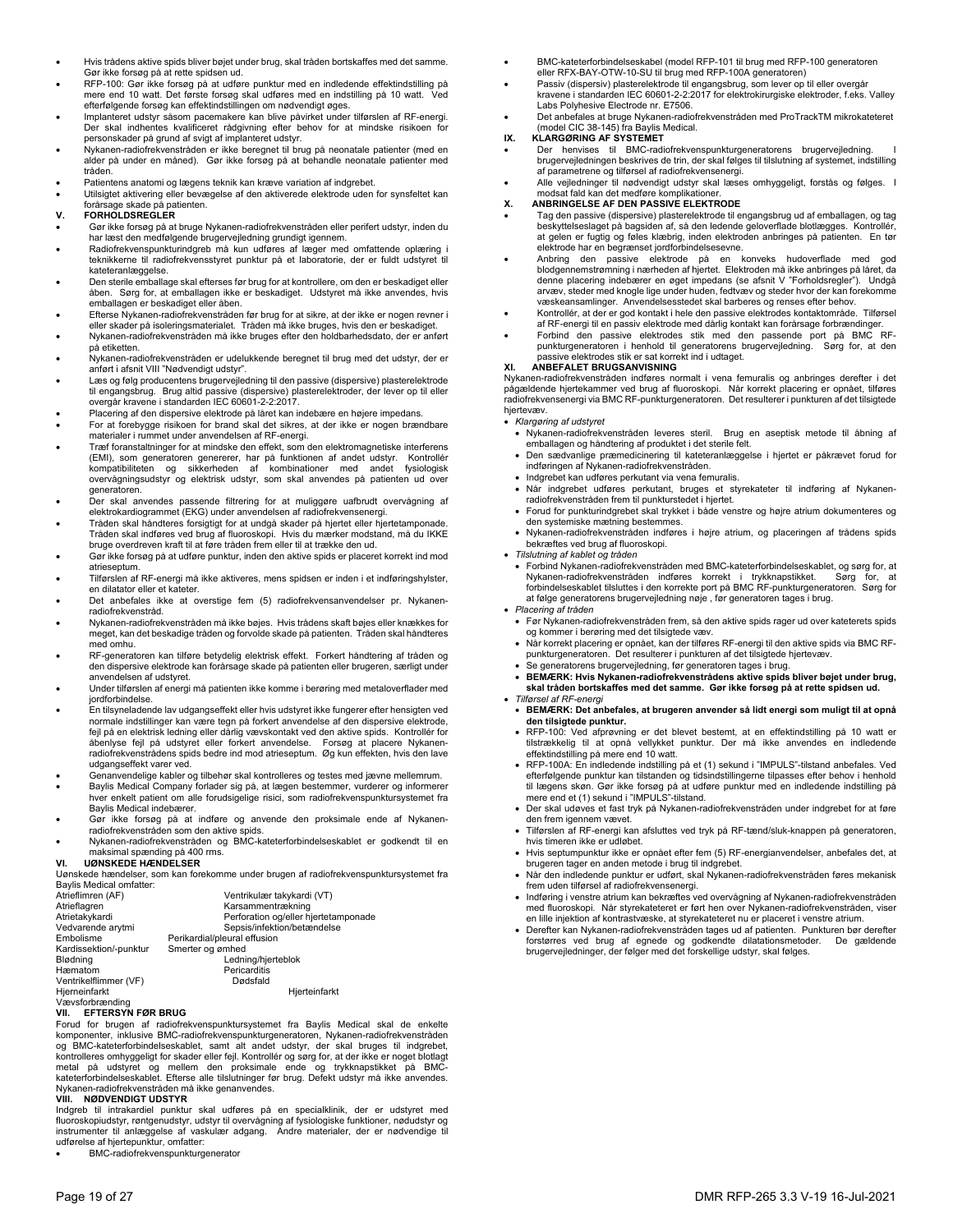

#### **XII. RENGØRINGS- OG STERILISERINGSVEJLEDNING**

Nykanen-radiofrekvenstråden er beregnet til engangsbrug og leveres steril. Udstyret må ikke rengøres eller resteriliseres. Udstyret kan kun anses for at være sterilt, hvis emballagen ikke er

blevet åbnet eller beskadiget før brug. **XIII. BORTSKAFFELSE AF AFFALD** 

En brugt Nykanen-radiofrekvenstråd skal behandles som biologisk farligt affald og bortskaffes i overensstemmelse med hospitalets standardprocedurer. **XIV. KUNDESERVICE OG OPLYSNINGER OM RETURNERING AF PRODUKTET** 

Hvis du har problemer med eller spørgsmål om udstyr fra Baylis Medical, bedes du kontakte vores tekniske serviceteknikere.

> **Baylis Medical Company Inc.**  5959 Trans-Canada Highway Montreal, Quebec, Canada, H4T 1A1 Telefon: (514) 488-9801 eller (800) 850-9801 Fax: (514) 488-7209 www.baylismedical.com

#### **BEMÆRK:**

- 1. For at kunne returnere produkter skal du have et returgodkendelsesnummer, inden du sender produkterne tilbage til Baylis Medical Company. Når du henvender dig, vil du modtage anvisninger om returnering af produktet.
- 2. Sørg for, at alle produkter, der returneres til Baylis Medical, er blevet rengjort, desinficeret og/eller steriliseret i henhold til anvisningerne om returnering af produkter,<br>inden de returneres med henblik på service, der er dækket af garantien. Baylis Medical tager ikke imod udstyr, der ikke er rengjort eller desinficeret korrekt i henhold til anvisningerne om returnering af produkter.

#### **XV. MÆRKNING OG SYMBOLER**

|                      | Producent                                                                                                                                                                                                                                                                                      |
|----------------------|------------------------------------------------------------------------------------------------------------------------------------------------------------------------------------------------------------------------------------------------------------------------------------------------|
| EC REP               | Autoriseret repræsentant i<br>EU                                                                                                                                                                                                                                                               |
| <b>STERILE</b><br>EO | Steriliseret med<br>ethylenoxid                                                                                                                                                                                                                                                                |
|                      | Udløbsdato                                                                                                                                                                                                                                                                                     |
|                      | Vigtigt                                                                                                                                                                                                                                                                                        |
|                      | Følg brugervejledningen                                                                                                                                                                                                                                                                        |
| <b>REF</b>           | Modelnummer                                                                                                                                                                                                                                                                                    |
| <b>Rx ONLY</b>       | Vigtigt:<br>henhold<br>til<br>$\mathbf{L}$<br>amerikansk<br>føderal<br>lovgivning må dette udstyr<br>kun sælges af eller efter<br>ordinering fra en læge.                                                                                                                                      |
|                      | Engangsbrug - Må ikke<br>genanvendes                                                                                                                                                                                                                                                           |
|                      | Må ikke resteriliseres                                                                                                                                                                                                                                                                         |
| LOT                  | Partinummer                                                                                                                                                                                                                                                                                    |
|                      | Må ikke anvendes, hvis<br>emballagen er beskadiget                                                                                                                                                                                                                                             |
|                      | Skal beskyttes mod sollys                                                                                                                                                                                                                                                                      |
|                      | Kun til EU-medlemslande:<br>Brug af dette symbol<br>angiver, at produktet skal<br>bortskaffes på en måde, der<br>er i overensstemmelse med<br>de gældende lokale og<br>nationale bestemmelser.<br>Kontakt venligst din<br>distributør, hvis du har<br>spørgsmål om genbrug af<br>dette udstyr. |



### **XVI. BEGRÆNSEDE GARANTIER**

Baylis Medical Company Inc. (BMC) giver garanti for, at virksomhedens engangsprodukter og tilbehør er fri for materiale- og produktionsfejl. BMC giver garanti for, at sterile produkter forbliver sterile i det tidsrum, der er anført på etiketten, under forudsætning af at den originale emballage forbliver intakt. I tilfælde af beviselige materiale- eller produktionsfejl på et produkt, der er dækket af garantien, vil BMC i henhold til denne begrænsede garanti erstatte eller reparere produktet efter eget skøn efter fratrækning af omkostninger, der opstår for BMC for transport og arbejdstimer i forbindelse med eftersyn, fjernelse eller levering af produktet. Garantiperiodens varighed er: (i) produktets holdbarhedsperiode for engangsprodukter, og (ii) 90 dage fra forsendelsesdatoen for tilbehør. Denne begrænsede garanti gælder kun for nye originale produkter, der leveres fra fabrikken, og som er blevet anvendt til deres normale og tilsigtede brug. BMC's begrænsede garanti gælder ikke for BMC-produkter, som er blevet resteriliseret, repareret, ændret eller modificeret på nogen måde, og den gælder ikke for BMC-produkter, som er blevet opbevaret, rengjort, installeret, anvendt eller vedligeholdt forkert og i modstrid med BMC's veiledninge

#### **ANSVARSFRASKRIVELSE OG UDELUKKELSE AF ANDRE GARANTIER**

Baylis Medical Company Inc. (BMC) giver garanti for, at virksomhedens engangsprodukter og tilbehør er fri for materiale- og produktionsfejl. BMC giver garanti for, at sterile produkter forbliver sterile i det tidsrum, der er anført på etiketten, under forudsætning af at den originale emballage forbliver intakt. I tilfælde af beviselige materiale- eller produktionsfejl på et produkt, der er dækket af garantien, vil BMC i henhold til denne begrænsede garanti erstatte eller reparere produktet efter eget skøn efter fratrækning af omkostninger, der opstår for BMC for transport og arbejdstimer i forbindelse med eftersyn, fjernelse eller levering af produktet. Garantiperiodens varighed er: (i) produktets holdbarhedsperiode for engangsprodukter, og (ii) 90 dage fra forsendelsesdatoen for tilbehør. Denne begrænsede garanti gælder kun for nye originale produkter, der leveres fra fabrikken, og som er blevet anvendt til deres normale og tilsigtede brug. BMC's begrænsede garanti gælder ikke for BMC-produkter, som er blevet resteriliseret, repareret, ændret eller modificeret på nogen måde, og den gælder ikke for BMC-produkter, som er blevet opbevaret, rengjort, installeret, anvendt eller vedligeholdt forkert og i modstrid med

# BMC's vejledninger. **BEGRÆNSNING AF ERSTATNINGSANSVAR**

**OVENSTÅENDE BEGRÆNSEDE GARANTI ER DEN ENESTE GARANTI, SOM SÆLGEREN GIVER. SÆLGER FRASKRIVER SIG ALLE ANDRE GARANTIER, BÅDE UDTRYKKELIGE OG UNDERFORSTÅEDE, HERUNDER ENHVER GARANTI FOR SALGBARHED ELLER** 

**EGNETHED TIL ET BESTEMT FORMÅL. DET RETSMIDDEL, DER ER ANFØRT HERI, ER DET ENESTE RETSMIDDEL I FORBINDELSE MED ENHVER FORDRING I HENHOLD TIL GARANTIEN, OG YDERLIGERE ERSTATNINGSKRAV, INKLUSIVE FORDRINGER PÅ GRUND AF FØLGESKADER ELLER TABT ARBEJDSTID ELLER TABT INDTJENING, BEDRIFTSSKADER, MATERIALETAB, TAB AF FORVENTET OPSPARING, DATATAB, ERSTATNING I HENHOLD TIL KONTRAKTLOV, GOODWILL ELLER TILSVARENDE (DET VÆRE SIG DIREKTE ELLER**  INDIREKTE SKADER) OG ENHVER ANDEN FORM FOR FØLGESKADER ELLER<br>INDIREKTE SKADER KAN IKKE GØRES GÆLDENDE. SÆLGERS MAKSIMALE<br>KUMULATIVE ERSTATNINGSANVSVAR MED HENSYN TIL ALLE ANDRE FORDRINGER **OG ERSTATNINGSANSVAR, INKLUSIVE SKADESERSTATNING, BÅDE MED OG UDEN FORSIKRING, VIL IKKE OVERSTIGE PRISEN FOR PRODUKTET/PRODUKTERNE, DER LIGGER TIL GRUND FOR FORDRINGEN ELLER ERSTATNINGSANSVARET. SÆLGER FRASKRIVER SIG ETHVERT ANSVAR I FORBINDELSE MED GRATIS OPLYSNINGER ELLER ASSISTANCE, SOM SÆLGER LEVERER, MEN IKKE ER FORPLIGTET TIL I**  HENHOLD HERTIL. ETHVERT SØGSMAL MOD SÆLGER SKAL BRINGES FOR RETTEN<br>INDEN FOR ATTEN (18) MÅNEDER EFTER ÅRSAGEN TIL SØGSMÅLET OPSTÅR. DISSE<br>ANSVARSFRASKRIVELSER – OG – BEGRÆNSNINGER – AF – GARANTIEN – GÆLDER<br>UAFHÆNGIGT – AF **ANDET, OG DE GÆLDER LIGELEDES FOR SÆLGERS FORHANDLERE, AUTORISEREDE**  DISTRIBUTØRER OG ANDRE AUTORISEREDE SÆLGERE SOM<br>TREDJEPARTSBEGUNSTIGEDE. ALLE BESTEMMELSER HERI, SOM INDEBÆRERER<br>BEGRÆNSNING AF ANSVARET, FRASKRIVELSE AF GARANTIER ELLER BETINGELSER **ELLER ERSTATNINGSANSVAR, KAN ADSKILLES FRA OG ER UAFHÆNGIGE AF ALLE** 

**ANDRE BESTEMMELSER, OG SKAL HÅNDHÆVES I OVERENSSTEMMELSE HERMED. I FORBINDELSE MED ETHVERT SØGSMÅL MED HENBLIK PÅ SKADESERSTATNING**  PA BAGGRUND AF PASTAET BRUD PA GARANTIEN, KONTRAKTBRUD, UAGTSOMHED,<br>PRODUKTANSVAR – ELLER – ETHVERT – ANDET – RETSLIGT – ELLER – RIMELIGT<br>UDGANGSPUNKT – ACCEPTERER – KØBER – UDTRYKKELIGT, – AT – BMC – IKKE – ER<br>ERSTATNINGS **BEGRÆNSET TIL DEN KØBSPRIS, SOM KØBER HAR BETALT FOR DE PÅGÆLDENDE PRODUKT, SOM BMC HAR SOLGT TIL KUNDEN, OG SOM DANNER GRUNDLAG FOR ERSTATNINGSKRAVET.** 

Ingen af Baylis Medicals agenter, medarbejdere eller repræsentanter er berettigede til at

binde virksomheden til nogen anden garanti, erklæring eller påstand vedrørende produktet. Denne garanti gælder kun for den oprindelige køber af produkter fra Baylis Medical, som er købt direkte fra en autoriseret Baylis Medical-agent. Den oprindelige køber kan ikke overføre garantien.

 Brug af ethvert BMC-produkt anses for at være lig accept af nærværende vilkår og betingel

Følgende garantiperioder gælder for produkter fra Baylis Medical:

| gangsprodukter | Produktets holdbarhedsperiode     |
|----------------|-----------------------------------|
| rilbehør       | dage fra forsendelsesdatoen<br>90 |
| Suomi          |                                   |

**Suomi**<br>Lue kaikki ohjeet huolellisesti ennen käyttöä. Noudata kaikkia näissä ohjeissa annettuja varoituksia ja varotoimia. Tämän tekemättä jättö voi johtaa potilaan komplikaatioihin. Baylis Medical Company luottaa siihen, että lääkäri määrittää ja arvioi kaikki toimenpiteen odotettavissa olevat riskit ja kertoo ne kullekin yksittäiselle potilaalle.

#### **I. LAITTEEN KUVAUS**

Nykanen-radiotaajuusjohdin tuottaa radiotaajuusvirtaa (RF) monopolaarisessa tilassa sen distaalielektrodin ja kaupallisesti saatavilla olevan ulkoisen kertakäyttöisen neutraalin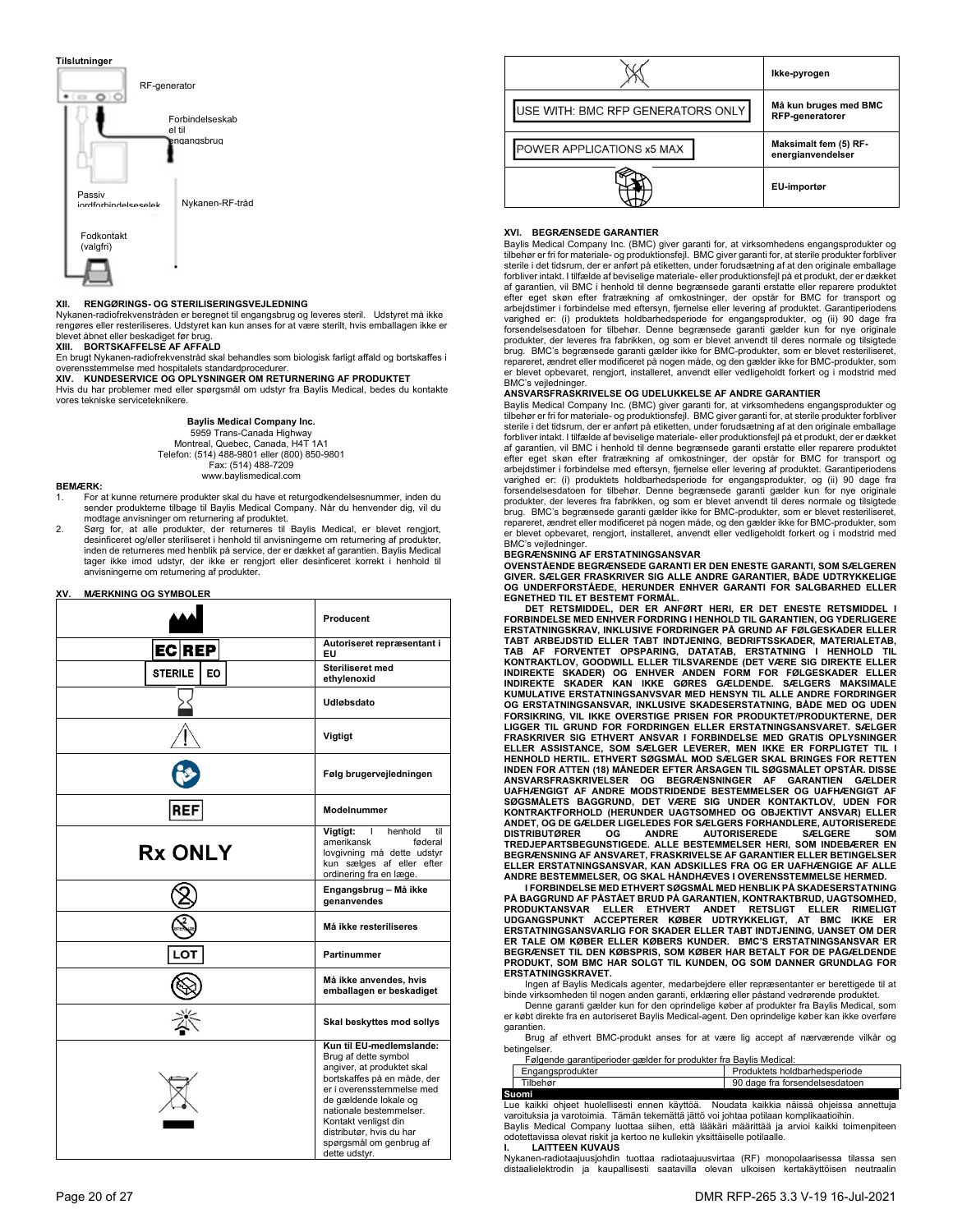(dispersiivinen) tarraelektrodin (DIP) välillä, joka on IEC 60601-2-2:2017:2017 -standardin<br>mukainen. Nykanen-johdin liitetään BMC-radiotaajuuspunktiogeneraattoriin BMC-<br>katetriliitinjohdon kautta. Johdon suurin salli radiotaajuuspunktiogeneraattorista on annettu erillisessä käyttöoppaassa, joka toimitetaan generaattorin mukana ("BMC-radiotaajuuspunktiogeneraattorin käyttöohjeet"). Nykanenradiotaajuusjohtimen kanssa yhteensopivia BMC-generaattoreita ovat RFP-100 ja RFP-100A.

Nykanen-radiotaajuusjohtimen kriittiset mitat on ilmoitettu sen merkinnöissä. Johtimen rungon tefloneriste helpottaa etenemistä ohjainkatetrien läpi, ja ulkohalkaisija on riittävän pieni tarjoamaan riittävästi tilaa kontrastiliuoksen injektointiin ohjainkatetrin läpi. Nyk radiotaajuusjohtimen distaaliosa on joustava, ja aktiivikärki on muotoiltu ei-traumaattiseksi sydänkudokselle, ellei RF-energiaa käytetä.

## **II. KÄYTTÖAIHEET**

Yhdysvallat: Nykanen-radiotaajuusjohdin on tarkoitettu pehmytkudosten leikkaamiseen ja/tai koagulointiin.

Kanada: Nykanen-radiotaajuusjohdin on tarkoitettu käytettäväksi aukon muodostamiseen sydämen eteisväliseinään.

Euroopan unioni (EU): Nykanen-radiotaajuusjohdin on tarkoitettu käytettäväksi aukon muodostamiseen sydämen eteisväliseinään. Lisäksi Nykanen-radiotaajuusjohdin on tarkoitettu käytettäväksi kontrolloidun perforaation luomiseen sydänkudokseen.

## **III. VASTA-AIHEET**

Yhdysvallat: Nykanen-radiotaajuusjohtimen käyttöä ei suositella, kun pehmytkudosten leikkaamista tai koagulointia ei vaadita.

Kanada: Nykanen-radiotaajuusjohtimen käyttöä ei suositella, kun sydämen eteisväliseinään ei tarvitse luoda aukkoa.

EU: Nykanen-radiotaajuusjohtimen käyttöä ei suositella, kun sydämen eteisväliseinään ei tarvitse luoda aukkoa eikä sydänkudoksen kontrolloitua perforaatiota vaadita.<br>IV. VAROITUKSET

- **IV. VAROITUKSET**
- Nykanen-radiotaajuusjohdin toimitetaan etyleenioksidiprosessin avulla STERILOITUNA. Älä käytä tuotetta, jos pakkaus on vaurioitunut.
- Laboratoriohenkilökunta ja potilaat voivat altistua huomattavalle röntgensäteilymäärälle radiotaajuuspunktiotoimenpiteiden aikana fluoroskooppisen kuvantamisen jatkuvan käytön vuoksi. Tämä altistus voi aiheuttaa akuutteja säteilyvammoja sekä somaattisten ja geneettisten vaikutusten lisääntyneen riskin. Siksi on noudatettava riittäviä toimia tämän altistuksen minimoimiseksi.
- Nykanen-radiotaajuusjohdin on tarkoitettu vain potilaskohtaiseen kertakäyttöön. Älä yritä steriloida johdinta tai käyttää sitä uudelleen. Uudelleenkäyttö voi johtaa potilasvammoihin ja/tai tartuntatautien leviämiseen potilaalta toiselle. Tämän tekemättä jättö voi johtaa potilaan komplikaatioihin.
- 
- Älä yritä käyttää Nykanen-radiotaajuusjohdinta sähköpolttolaitteiden kanssa. Nykanen-radiotaajuusjohdinta tulee käyttää BMC-katetriliitinjohdon ja BMCradiotaajuuspunktiogeneraattorin kanssa. Jos sitä yritetään käyttää muiden RFgeneraattoreiden ja liitinjohtojen kanssa, seurauksena voi olla potilaaseen ja/tai käyttäjään kohdistuva tappava sähköisku.
- Nykanen-radiotaajuusjohtimen aktiivikärki on helposti rikkoutuva. Varo vahingoittamasta kärkeä, kun käsittelet johdinta. Jos kärki vahingoittuu, hävitä johdin välittömästi.
- Jos johtimen aktiivikärki taittuu käytön aikana, hävitä johdin välittömästi. Älä yritä suoristaa aktiivikärkeä.
- RFP-100: Älä yritä punktoida yli 10 watin alkutehoasetuksella. Toimenpiteen alkuasetuksena pitää olla 10 wattia. Seuraavilla yrityskerroilla tehoasetusta voi lisätä tarvittaessa.
- Radiotaajuusvirran (RF) syöttö saattaa vaikuttaa implantoituihin laitteisiin, kuten sydämentahdistimiin. Ammattitaitoista neuvontaa tulee pyytää tarvittaessa, jotta implantoidun laitteen toimintahäiriöstä aiheutuvan vammautumisen vaara minimoidaan. Nykanen-radiotaajuusjohdinta ei ole tarkoitettu käytettäväksi vastasyntyneillä (alle yhden
- kuukauden ikäisillä). Älä yritä käyttää johdinta vastasyntyneillä potilailla. Yksittäisen potilaan anatomia ja lääkärin tekniikka saattavat edellyttää menettelytapojen
- vaihtelua. Tahaton elektrodin aktivointi tai aktivoidun elektrodin liikkuminen näkökentän ulkopuolelle
- voi johtaa potilaan vammautumiseen. **V. VAROTOIMET**

- Älä yritä käyttää Nykanen-radiotaajuusjohdinta tai apulaitteita ennen kuin olet lukenut mukana toimitetut käyttöohjeet perusteellisesti.
- Radiotaajuuspunktiotoimenpiteitä saavat suorittaa vain lääkärit, joilla on perusteellinen koulutus radiotaajuusvirralla suoritettaviin punktiotekniikoihin täysin varustetussa katetrointilaboratoriossa.
- Steriili pakkaus on tarkastettava visuaalisesti ennen käyttöä mahdollisten puutteiden havaitsemiseksi. Varmista, ettei pakkaus ole vahingoittunut. Älä käytä laitetta, jos pakkaus on vahingoittunut.
- Tarkista Nykanen-radiotaajuusjohdin visuaalisesti ennen käyttöä varmistaaksesi, ettei eristysmateriaali ole halkeillut tai vaurioitunut. Älä käytä johdinta, jos siinä on vaurioita.
- Älä käytä Nykanen-radiotaajuusjohdinta etikettiin merkityn "Käyt. viim." -päivämäärän jälkeen.
- Nykanen-radiotaajuusjohdin on tarkoitettu käytettäväksi vain kohdassa VIII "Vaadittavat laitteet" lueteltujen laitteiden kanssa.
- Lue kertakäyttöisen neutraalin (dispersiivinen) tarraelektrodin (DIP) valmistajan käyttöohjeet ja noudata niitä. Käytä aina DIP-elektrodeja, jotka täyttävät tai ylittävät IEC 60601-2-2:2017 -standardin vaatimukset.
- Jos dispersiivinen elektrodi sijoitetaan reiteen, impedanssi voi olla tavallista suurempi. Varmista, ettei huoneessa ole tulenarkoja materiaaleja RF-virran käytön aikana syttymisvaaran välttämiseksi.
- Noudata varotoimia niiden vaikutusten rajoittamiseksi, joita generaattorin aiheuttamilla sähkömagneettisilla häiriöillä (EMI) voi olla muiden laitteiden toimintaan. Tarkista generaattorin lisäksi myös muiden potilaalle käytettävien, toisiinsa yhdistettävien fysiologisten valvontalaitteiden ja sähkölaitteiden yhteensopivuus ja turvallisuus.
- Pinta-elektrokardiogrammin (EKG) jatkuvan valvonnan mahdollistamiseksi radiotaajuusvirran käytön aikana on käytettävä riittävää suodatusta.
- Johdinta on käsiteltävä varoen sydänvaurioiden tai tamponaation välttämiseksi. Johdinta tulee viedä edemmäs fluoroskooppisen ohjauksen avulla. Jos havaitset vastusta, ÄLÄ käytä liiallista voimaa johtimen edemmäs vientiin tai pois vetämiseen.
- Älä yritä punktoida ennen kuin on saavutettu aktiivikärjen tukeva asento eteisväliseinää vasten.
- Älä aktivoi RF-virtaa kärjen ollessa kolmannen osapuolen sisäänvientivälineen, laajentimen tai katetrin sisällä.
- On suositeltavaa olla ylittämättä viiden (5) radiotaajuusvirran syöttökerran rajaa yhtä Nykanen-radiotaajuusjohdinta kohden.
- Älä taivuta Nykanen-radiotaajuusjohdinta. Johtimen varren liiallinen taivuttaminen tai kiertäminen voi vahingoittaa johdinta ja johtaa potilasvammoihin. käsiteltävä varovasti.
- RF-generaattori pystyy tuottamaan merkittävän sähkövirran. Johtimen ja DIP-elektrodin epäasianmukainen käsittely voi johtaa potilaan tai käyttäjän vammautumiseen erityisesti laitteen käytön aikana.
- Virransyötön aikana potilas ei saa joutua kosketuksiin maadoitettujen metallipintojen kanssa.
- Havaittava alhainen sähköteho tai laitteen epäasianmukainen toiminta normaaleilla asetuksilla voi olla merkki DIP-elektrodin virheellisestä käytöstä, sähköjohdon viasta tai aktiivikärjen puutteellisesta kudoskontaktista. Tarkista, onko havaittavissa selviä laitevikoja tai käyttövirheitä. Yritä asettaa Nykanen-radiotaajuusjohtimen kärki paremmin eteisväliseinää vasten. Lisää tehoa vain, jos alhainen tehonsyöttö jatkuu.
- Tarkista ja testaa uudelleenkäytettävät johdot ja lisätarvikkeet säännöllisesti.
- Baylis Medical Company luottaa siihen, että lääkäri määrittää ja arvioi kaikki Baylis Medicalin radiotaajuuspunktiojärjestelmän odotettavissa olevat riskit ja kertoo ne kullekin yksittäiselle potilaalle.
- Älä yritä asettaa ja käyttää Nykanen-radiotaajuusjohtimen proksimaalipäätä aktiivikärkenä.
- Nykanen-radiotaajuusjohtimen ja BMC-katetriliitinjohdon nimellinen enimmäisjännite on 400 rms.

## **VI. HAITTATAPAHTUMAT**

Baylis Medical -radiotaajuuspunktiojärjestelmän käytön aikana voi ilmetä muun muassa seuraavia haittatapahtumia:

| Eteisvärinä (AF)         | Kammiotakykardia (VT)             |
|--------------------------|-----------------------------------|
| Eteislepatus             | Suonikouristus                    |
| Eteistakykardia          | Perforaatio ja/tai tamponaatio    |
| Jatkuva rytmihäiriö      | Sepsis/infektio/tulehdus          |
| Embolinen tapahtuma      | Sydänpussin/keuhkopussin effuusio |
| Suonen dissektio/punktio | Kipu ja aristavuus                |
| Hemorragia               | Johtoradan/sydänkatkos            |
| Hematooma                | Sydänpussintulehdus               |
| Sydänkammiovärinä (VF)   | Kuolema                           |
| Aivoinfarkti             | Svdäninfarkti                     |

#### Kudospalovamma **VII. KÄYTTÖÄ EDELTÄVÄ TARKASTUS**

Kuten kaikki muutkin toimenpiteessä käytettävät laitteet, ennen käyttöä on tarkistettava huolellisesti, onko Baylis Medical -radiotaajuuspunktiojärjestelmän yksittäisissä huolellisesti, onko Bayiis medicai -radiotaajuuspunkiioganesseiman yisitualisissa,<br>komponenteissa, kuten BMC-radiotaajuuspunktiogeneraattorissa, Nykanenradiotaajuusjohtimessa ja BMC-katetriliitinjohdossa vaurioita tai puutteita. Tarkasta ja varmista, ettei laitteen rungossa eikä BMC-katetriliitinjohdon proksimaalipään ja painonappiliittimen välillä näy metallia. Tarkasta kaikki liitännät ennen käyttöä. Älä käytä viallisia laitteita. Älä käytä Nykanen-radiotaajuusjohdinta uudelleen. **VIII. VAADITTAVAT LAITTEET** 

Intrakardiaaliset punktiotoimenpiteet on suoritettava erikoistuneissa kliinisissä olosuhteissa, joiden laitteistoon kuuluvat fluoroskopiayksikkö, röntgenpöytä, fysiologinen tallennin, hätälaitteet ja välineistö verisuonitoimenpiteisiin. Sydänpunktioon tarvittavia täydentäviä laitteita: BMC-radiotaajuuspunktiogeneraattori

- 
- BMC-katetriliitinjohto (RFP-101-malli käyttöön RFP-100-generaattorin kanssa tai RFX-BAY-OTW-10-SU käyttöön RFP-100A-generaattorin kanssa)
- Kertakäyttöinen neutraali (dispersiivinen) tarraelektrodi (DIP), joka täyttää tai ylittää sähkökirurgisia elektrodeja, kuten Valley Labs Polyhesive Electrode E7506 elektrodeja, koskevat IEC 60601-2-2:2017 -standardin vaatimukset.
- Nykanen-radiotaajuusjohdinta suositellaan käytettäväksi Baylis Medical ProTrackTM mikrokatetrin (malli CIC 38-145) kanssa.

### **IX. JÄRJESTELMÄN KÄYTTÖÖNOTTO**

- Katso BMC-radiotaajuuspunktiogeneraattorin käyttöohjeet. Käyttöohjeissa kuvataan järjestelmän liittämisessä, parametrien asettamisessa ja radiotaajuusvirran syöttämisessä noudatettavat vaiheet.
- Kaikki vaadittavia laitteita koskevat ohjeet tulee lukea huolellisesti, ymmärtää ja niitä tulee noudattaa. Ohjeiden noudattamatta jättö voi johtaa komplikaatioihin. **X. NEUTRAALIN ELEKTRODIN KIINNITTÄMINEN**
- 
- Ota kertakäyttöinen neutraali (dispersiivinen) tarraelektrodi (DIP) pakkauksestaan ja irrota sähköä johtavan geelipinnan suojapaperi. Varmista, että tyyny on kostea ja tahmea kosketettaessa, ennen kuin asetat sen potilaaseen. maadoitusteho on rajallinen.
- Aseta DIP-elektrodi hyvin vaskularisoituun kuperaan ihon pintaan lähelle sydäntä. Älä sijoita tätä elektrodia reiteen, sillä tässä sijainnissa impedanssi voi olla suurempi (katso kohta V "Varotoimet"). Vältä arpikudosta, kehon prominenssia, rasvakudosta ja alueita, joille voi kertyä nestettä. Poista kiinnitysalueen karvoitus ja puhdista ja kuivaa alue tarpeen mukaan.
- Varmista, että kontakti on erinomainen koko DIP-elektrodin kiinnitysalueella. Seurauksena voi olla palovammoja, jos RF-virtaa syötetään DIP-elektrodiin, jonka kontakti on puutteellinen.
- Liitä DIP-elektrodin liitin BMC RF -punktiogeneraattorin asianmukaiseen porttiin generaattorin käyttöohjeiden mukaisesti. Varmista, että DIP-elektrodin liitin on painettu tiukasti pistorasiaan.

#### **XI. EHDOTETUT KÄYTTÖOHJEET**

Nykanen-radiotaajuusjohdin työnnetään yleensä reisilaskimoon ja asetetaan sitten asianmukaiseen sydänkammioon fluoroskooppisen ohjauksen avulla. Kun asianmukainen sijainti on saavutettu, radiotaajuusvirtaa syötetään BMC RF -punktiogeneraattorin kautta. Tämän tuloksena on kohteena olevan sydänkudoksen punktio.

- *Laitteiden valmistelu*
- Nykanen-radiotaajuusjohdin toimitetaan steriilinä. Noudata aseptista tekniikkaa, kun avaat pakkauksen ja käsittelet tuotetta steriilillä alueella. Sydämen katetroinnin edellyttämä tavanomainen esilääkitys vaaditaan ennen Nykanen-
- radiotaajuusjohtimen asettamista.
- Toimenpide voidaan suorittaa perkutaanisesti reisilaskimon kautta.
- Kun toimenpide suoritetaan perkutaanisen tekniikan mukaisesti, Nykanen-radiotaajuusjohdin viedään sydämen punktiokohtaan ohjainkatetrin avulla.
- Ennen punktiotoimenpidettä sekä vasemman että oikean eteisen paine tulee kirjata ja systeeminen saturaatio määrittää.
- Nykanen-radiotaajuusjohdin viedään oikeaan eteiseen, ja johtimen kärjen sijainti varmistetaan fluoroskooppisen tarkastuksen avulla.
- *Johdon ja johtimen liittäminen*
- Liitä Nykanen-radiotaajuusjohdin BMC-katetriliitinjohtoon varmistaen, että Nykanenradiotaajuusjohdin on työnnetty asianmukaisesti painonappiliittimeen. Varmista, että<br>liitinjohto on liitetty asianmukaiseen BMC RF -punktiogeneraattorin porttiin. Varmista, että<br>noudatat generaattorin käyttöohjeit *Johtimen sijoittaminen*
- Työnnä Nykanen-radiotaajuusjohdinta siten, että aktiivikärki ulottuu katetrin kärkeä ulommas ja koskee kohdekudokseen.
- Kun asianmukainen sijainti on saavutettu, RF-virtaa voidaan syöttää BMC RF punktiogeneraattorin kautta aktiivikärkeen. Tämän tuloksena on kohteena olevan sydänkudoksen punktio.
- Lue generaattorin käyttöohjeet ennen generaattorin käyttöä.
- **HUOMAUTUS: Jos Nykanen-radiotaajuusjohtimen aktiivikärki taittuu käytön aikana, hävitä johdin välittömästi. Älä yritä suoristaa aktiivikärkeä.**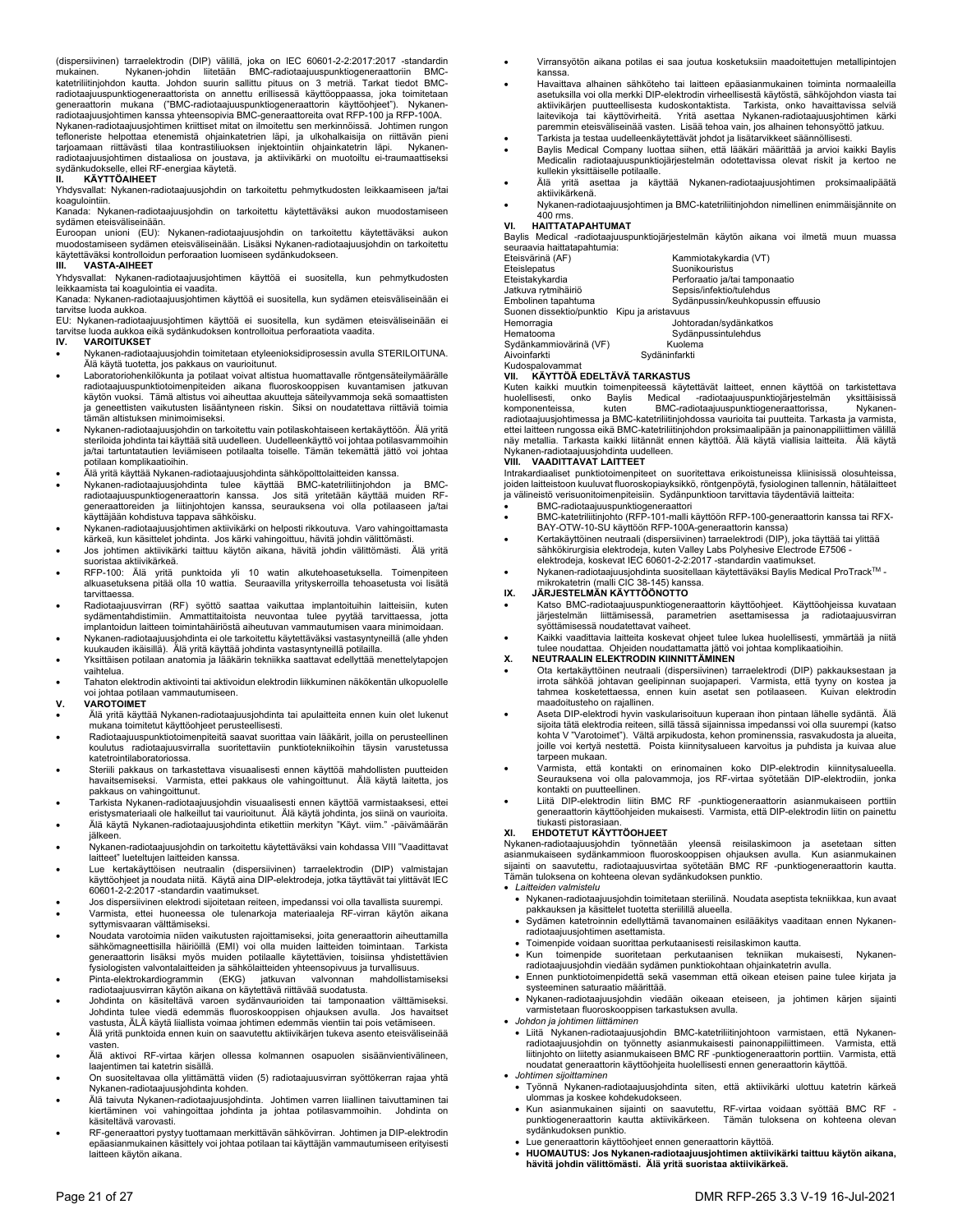- *RF-virran syöttö*
- **HUOMAUTUS: On suositeltavaa käyttää pienin mahdollinen määrä energiaa halutun punktion saavuttamiseen.**
- RFP-100: Onnistuneeseen punktioon riittäväksi virta-asetukseksi on kokeellisesti määritetty 10 wattia. Älä käytä yli 10 watin alkutehoasetusta.
- RFP-100A: Yhden (1) sekunnin alkuasetusta "PULSE" (PULSSI) -tilassa suositellaan. Seuraavilla punktiokerroilla tila- ja aika-asetuksia voidaan säätää tarvittaessa lääkärin harkinnan mukaan. Älä yritä punktoida yli yhden (1) sekunnin alkuasetuksella "PULSE" (PULSSI) -tilassa.
- Nykanen-radiotaajuusjohdinta tulee painaa napakasti toimenpiteen aikana, jotta se saadaan työnnettyä kudoksen läpi.
- RF-virran syöttö voidaan katkaista painamalla generaattorin RF ON/OFF -painiketta, jos ajastimen aika ei ole kulunut loppuun.
- Jos väliseinän punktio ei onnistu viiden (5) RF-virransyöttökerran jälkeen, on suositeltavaa käyttää toimenpiteen suorittamiseen vaihtoehtoista menetelmää.
- Kun alkupunktio on suoritettu onnistuneesti. Nykanen-radiotaajuusjohdinta tulee viedä
- edemmäs mekaanisesti ilman radiotaajuusvirtaa.<br>Sisäänvienti vasempaan eteiseen voidaan varmistaa seuraamalla Nykanen-<br>radiotaajuusjohdinta fluoroskopian avulla. Kun ohjainkatetri on viety Nykanen- Sisäänvienti vasempaan eteiseen voidaan varmistaa seuraamalla Nykanen-radiotaajuusjohdinta fluoroskopian avulla. Kun ohjainkatetri on viety Nykanenradiotaajuusjohtimen päälle, pienen varjoaineinjektoinnin avulla voidaan havaita, että ohjainkatetri on nyt vasemmassa eteisessä.
- Nykanen-radiotaajuusjohdin voidaan nyt poistaa potilaasta. Punktiota on sitten laajennettava asianmukaisella, hyväksytyllä laajennusmenetelmällä. Eri laitteiden mukana toimitettuja käyttöohjeita tulee noudattaa.

## **Liitännät**



#### **XII. PUHDISTUS- JA STERILOINTIOHJEET**

Nykanen-radiotaajuusjohdin on kertakäyttöinen, ja se toimitetaan steriilinä. Älä puhdista laitetta tai steriloi sitä uudelleen. Laitteet voidaan katsoa steriileiksi vain, jos pakkausta ei ole avattu eikä se ole vahingoittunut ennen käyttöä.

## **XIII. JÄTTEIDEN HÄVITTÄMINEN**

Käsittele käytettyä Nykanen-radiotaajuusjohdinta biologisesti vaarallisena jätteenä ja hävitä se sairaalan tavanomaisten menettelyjen mukaisesti.

**XIV. ASIAKASPALVELU JA TUOTTEEN PALAUTUSTA KOSKEVAT TIEDOT**  Jos sinulla on ongelmia tai kysyttävää Baylis Medicalin laitteista, ota yhteyttä tekniseen tukeen.

## **Baylis Medical Company Inc.**

5959 Trans-Canada Highway Montreal, Quebec, Kanada, H4T 1A1 Puhelin: (514) 488-9801 tai (800) 850-9801 Faksi: (514) 488-7209 www.baylismedical.com

#### **HUOMAUTUKSET:**

1. Ennen tuotteiden lähettämistä takaisin Baylis Medical Companylle sinun on hankittava palautusnumero. Tuotteen palautusohjeet annetaan tässä vaiheessa.

2. Varmista, että mikä tahansa Baylis Medical Companylle palautettava tuote on puhdistettu, dekontaminoitu ja/tai steriloitu tuotteen palautusohjeiden mukaisesti ennen sen palauttamista takuuhuoltoon. Baylis Medical ei ota vastaan mitään käytettyä laitetta, jota ei ole puhdistettu tai dekontaminoitu asianmukaisesti tuotteen palautusohjeiden mukaisesti.

### **XV. MERKINNÄT JA SYMBOLIT**

|                      | Valmistaja                                                                                                                              |
|----------------------|-----------------------------------------------------------------------------------------------------------------------------------------|
| <b>ECREP</b>         | EU:n valtuutettu edustaja                                                                                                               |
| <b>STERILE</b><br>EO | Steriloitu etyleenioksidilla                                                                                                            |
|                      | Käyt. viim.                                                                                                                             |
|                      | Huomio                                                                                                                                  |
|                      | Noudata käyttöohjeita                                                                                                                   |
| <b>REF</b>           | <b>Mallin numero</b>                                                                                                                    |
| <b>Rx ONLY</b>       | Huomio: Liittovaltion (USA)<br>laki rajoittaa tämän laitteen<br>myynnin<br>tapahtuvaksi<br>lääkärin<br>toimesta<br>tai<br>määräyksestä. |
|                      | Kertakäyttöön - Ei saa<br>käyttää uudelleen                                                                                             |



#### **XVI. RAJOITETUT TAKUUT**

Baylis Medical Company Inc. (BMC) tarjoaa kertakäyttötarvikkeilleen ja lisätarvikkeilleen takuun materiaali- ja valmistusvirheitä vastaan. BMC takaa, että steriilit tuotteet pysyvät steriileinä etiketissä ilmoitetun ajan edellyttäen, että alkuperäinen pakkaus pysyy ehjänä. Tällä rajoitetulla takuulla taataan, että jos jossakin takuun piiriin kuuluvassa tuotteessa todetaan materiaali- tai<br>valmistusvirhe, BMC korvaa tai korjaa ehdottoman ja yksinomaisen harkintansa mukaan<br>tällaisen tuotteen, pois lukien mahd Kertakäyttötarvikkeilla takuun kesto on tuotteen säilyvyysaika ja (ii) lisätarvikkeilla 90 päivää lähetyspäivästä laskettuna. Tämä rajoitettu takuu koskee vain uusia alkuperäisiä tehtaalta toimitettuja tuotteita, joita on käytetty niiden normaaliin ja suunniteltuun käyttötarkoitukseen. BMC:n rajoitettu takuu ei kata BMC:n tuotteita, joita on uudelleensteriloitu, korjattu, muunnettu tai muokattu jollain tavalla, eikä se koske BMC:n tuotteita, joita on säilytetty epäasianmukaisesti tai puhdistettu, asennettu, käytetty tai huollettu BMC:n ohjeiden vastaisesti.

**VASTUUVAPAUSLAUSEKE JA MUIDEN TAKUIDEN POISSULKEMINEN**<br>Baylis Medical Company Inc. (BMC) tarjoaa kertakäyttötarvikkeilleen ja lisätarvikkeilleen takuun materiaali- ja valmistusvirheitä vastaan. BMC takaa, että steriilit tuotteet pysyvät steriileinä etiketissä ilmoitetun ajan edellyttäen, että alkuperäinen pakkaus pysyy ehjänä. Tällä rajoitetulla takuulla taataan, että jos jossakin takuun piiriin kuuluvassa tuotteessa todetaan materiaali- tai valmistusvirhe, BMC korvaa tai korjaa ehdottoman ja yksinomaisen harkintansa mukaan<br>tällaisen tuotteen, pois lukien mahdolliset tuotteen tarkastamiseen, poistamiseen tai<br>tälydentämiseen liittyvät BMC:lle koituva lähetyspäivästä laskettuna. Tämä rajoitettu takuu koskee vain uusia alkuperäisiä tehtaalta toimitettuja tuotteita, joita on käytetty niiden normaaliin ja suunniteltuun käyttötarkoitukseen. BMC:n rajoitettu takuu ei kata BMC:n tuotteita, joita on uudelleensteriloitu, korjattu, muunnettu tai muokattu jollain tavalla, eikä se koske BMC:n tuotteita, joita on säilytetty epäasianmukaisesti tai puhdistettu, asennettu, käytetty tai huollettu BMC:n ohjeiden vastaisesti.

## **VAHINGONKORVAUSVASTUUN RAJOITTAMINEN**

**EDELLÄ OLEVA RAJOITETTU TAKUU ON AINOA MYYJÄN TARJOAMA TAKUU. MYYJÄ KIELTÄÄ KAIKKI MUUT TAKUUT, JOKO NIMENOMAISESTI TAI EPÄSUORASTI, MUKAAN LUKIEN TAKUU MYYNTIKELPOISUUDESTA TAI SOPIVUUDESTA TIETTYYN KÄYTTÖÖN TAI TARKOITUKSEEN.** 

 **Tässä kuvattu korjaustoimenpide on yksinomainen korjaustoimenpide mille tahansa**  takuuvaateelle, eikä lisäkorvauksia, mukaan lukien korvauksia epäsuorista vahingoista<br>TAI LIIKETOIMINNAN KESKEYTYMISESTÄ AIHEUTUVISTA VAHINGOISTA TAI VOITON,<br>MYYNTITULOJEN, MATERIAALIEN, ENNAKOITUJEN SÄÄSTÖJEN, **ole saatavilla. MYYJÄN KUMULATIIVINEN ENIMMÄISKORVAUSVASTUU SUHTEESSA KAIKKIIN MUIHIN VAATIMUKSIIN JA VASTUIHIN, MUKAAN LUKIEN MIHIN TAHANSA KORVAUSVASTUISIIN LIITTYVÄT VELVOITTEET, OLIPA VAKUUTUSTA TAI EI, EI YLITÄ VAATEEN TAI VASTUUN AIHEUTTAVAN TUOTTEEN HINTAA. MYYJÄ KIELTÄÄ KAIKKI KORVAUSVASTUUT, JOTKA LIITTYVÄT ILMAISEEN TIETOON TAI APUUN, JOTA MYYJÄ**  ON ANTANUT MUTTA JOTA EI OLE TÄLTÄ VAADITTU. MIKÄ TAHANSA KANNE MYYJÄÄ<br>VASTAAN ON NOSTETTAVA KAHDEKSANTOISTA (18) KUUKAUDEN KULUESSA<br>PÄIVÄSTÄ, JONA KANNE AIHEUTUI. NÄMÄ VASTUUVAPAUSLAUSEKKEET JA<br>VAS **PERUSTUIPA SE SOPIMUKSEEN, VAHINGONKORVAUSOIKEUTEEN (MUKAAN LUKIEN**  LAIMINLYÖNTI JA ANKARA VASTUU) TAI MUUHUN PERUSTEESEEN, JA LISÄKSI NE<br>ULOTTUVAT KOSKEMAAN MYYJÄN TOIMITTAJIA, VALTUUTETTUJA JAKELIJOITA JA<br>MUITAVALTUUTETTUJA JÄLLEENMYYJIÄ ULKOPUOLISINA EDUNSAAJINA JOKAINEN<br>MÄSSÄ – ANNETTU **TAKUUNRAJOITUKSESTA, VAHINGONKORVAUSEHDOSTA TAI VAHINGONKORVAUSTEN POISSULKEMISESTA, ON EROTETTAVISSA JA RIIPPUMATON MISTÄ TAHANSA MUISTA MÄÄRÄYKSISTÄ, JA SE ON PANTAVA TOIMEEN SELLAISENA.**

 **KAIKISSA VAHINGONKORVAUSVAATIMUKSISSA TAI RIITA-ASIOISSA, JOTKA**  JOHTUVAT VÄITETYSTÄ TAKUUN RIKKOMISESTA, SOPIMUSRIKKOMUKSESTA,<br>LAIMINLYÖNNISTÄ, TUOTEVASTUUSTA TAI MISTÄ TAHANSA MUUSTA<br>OIKEUDELLISESTA TAI OIKEUDENMUKAISESTA TEORIASTA, OSTAJA HYVÄKSYY<br>NIMENOMAISESTI, ETTÄ BMC EI OLE KORV **KORVAUSVASTUU RAJOITTUU NIIDEN BMC:N OSTAJALLE MYYMIEN MÄÄRITETTYJEN TAVAROIDEN OSTOHINTAAN, JOISTA VAHINGONKORVAUSVASTUU AIHEUTUU.**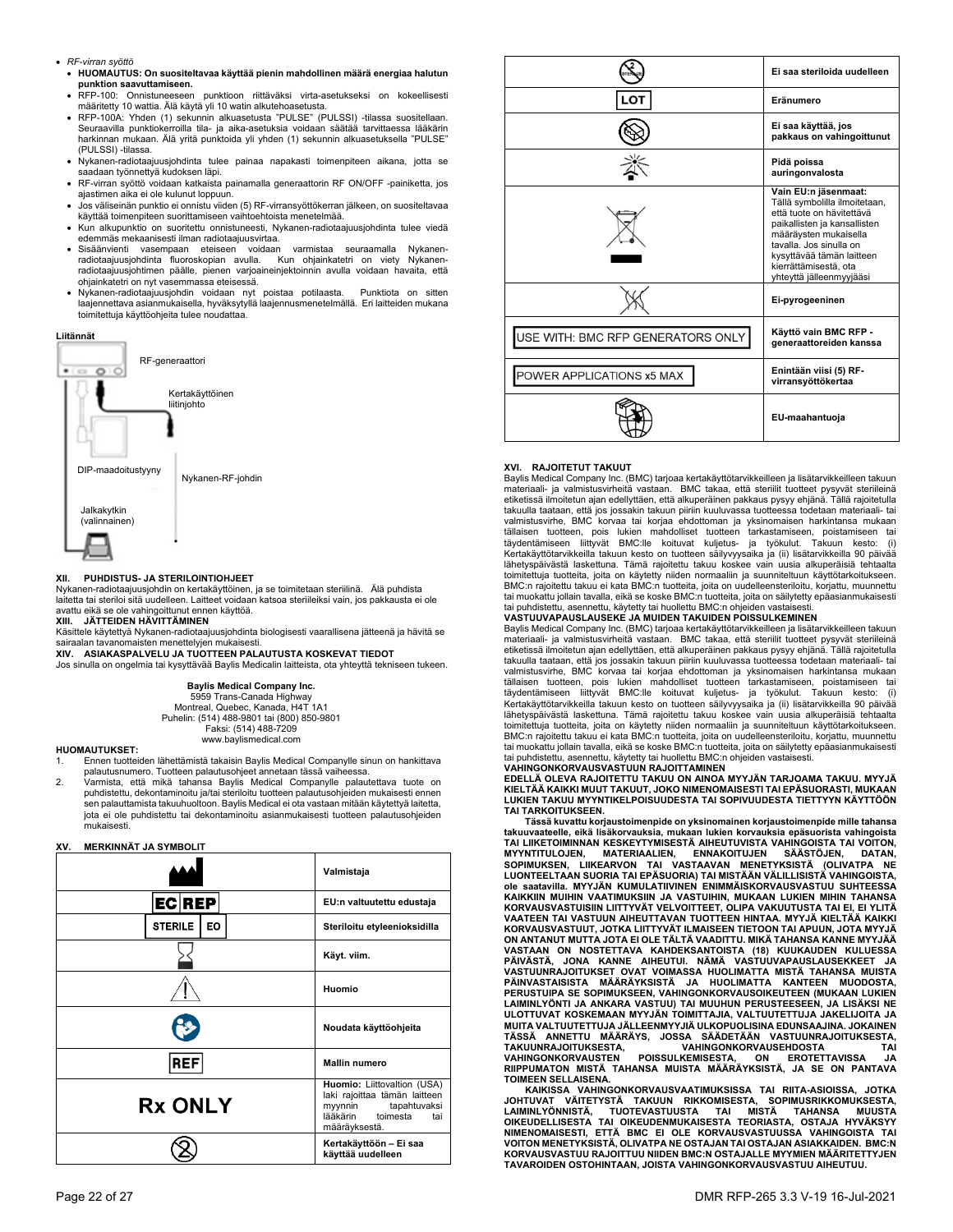Kenelläkään Baylis Medicalin asiamiehellä, työntekijällä tai edustajalla ei ole valtuuksia sitoa yritystä mihinkään muuhun tuotetta koskevaan takuuseen, vakuutukseen tai edustukseen. Tämä takuu on voimassa vain Baylis Medicalin tuotteiden alkuperäiselle ostajalle, joka on

ostanut tuotteet suoraan Baylis Medicalin valtuutetulta edustajalta. Alkuperäinen ostaja ei voi siirtää takuuta.

Minkä tahansa BMC:n tuotteen käyttö katsotaan näiden ehtojen hyväksymiseksi.

| Baylis Medicalin tuotteiden takuujaksot: |                                      |
|------------------------------------------|--------------------------------------|
| Kertakäyttötuotteet                      | Tuotteen säilyvyysaika               |
| Lisätarvikkeet                           | 90 päivää lähetyspäivästä laskettuna |
|                                          |                                      |

#### **Norsk**

Les gjennom alle instruksjonene nøye før bruk. Følg alle advarsler og forsiktighetsregler som er nevnt i denne bruksanvisningen. Unnlatelse av å gjøre dette kan føre til komplikasjoner for pasienten.

Baylis Medical Company er avhengig av at legen bestemmer, vurderer og kommuniserer til hver enkelt pasient alle forutsigbare risikoer ved prosedyren. **I. ENHETSBESKRIVELSE** 

Nykanen Radiofrequence Wire leverer radiofrekvenskraft (RF) i en monopolær modus mellom den distale elektroden og en kommersielt tilgjengelig ekstern referanseelektrode, som er i samsvar med IEC 60601-2-2:2017 :2017. Nykanen Wire er koblet til BMC RFpunkteringsgeneratoren via BMC-kabelen for katetertilkobling. Kabelen har en maksimal tillatt lengde på 3 meter. Detaljert informasjon om BMC RF-punkteringsgeneratoren finnes i en egen håndbok som følger med generatoren (med tittelen «Bruksanvisning for RFpunkteringsgenerator»). BMC-generatorer som er kompatible med Nykanen Radiofrequency Wire inkluderer RFP-100 eller RFP-100A.

De kritiske dimensjonene til Nykanen Radiofrequency Wire finner du på enhetsetiketten. Teflonisolasjonen på wirerens kropp muliggjør jevn fremføring gjennom ledekatetere, mens den ytre diameteren er liten nok til å gi tilstrekkelig avstand for injeksjon av kontrastløsningen gjennom ledekateteret. Den distale delen av Nykanen Radiofrequency Wire er fleksibel og den aktive tuppen er formet til å være atraumatisk for hjertevevet med mindre RF-energi påføres.

**II. INDIKASJONER FOR BRUK** 

U.S.A.: Nykanen Radiofrequency Wire er ment å kutte og/eller koagulere bløtvev. Canada: Nykanen Radiofrequency Wire er ment å skape en atriell septumdefekt i hjertet.

Den europeiske union (EU): Nykanen Radiofrequency Wire er ment å skape en atriell septumdefekt i hjertet. Nykanen Radiofrequency Wire er også ment å skape en kontrollert perforering i hjertevev.<br>III. KONTRAINDIK

#### **III. KONTRAINDIKASJONER**

U.S.A.: Nykanen Radiofrequency Wire anbefales ikke til bruk under forhold som ikke krever kutting eller koagulering av bløtvev.

Canada: Nykanen Radiofrequency Wire anbefales ikke til bruk under forhold som ikke krever dannelse av atriell septumdefekt.

EU: Nykanan Radiofrequency Wire anbefales ikke til bruk under forhold som ikke krever dannelse av atriell septumdefekt eller kontrollert perforering i hjertevev.<br>IV. ADVARSLER

#### **IV. ADVARSLER**

- Nykanen Radiofrequency Wire leveres STERIL ved bruk av en etylenoksidprosess. Skal ikke brukes hvis pakningen er skadet.
- Laboratoriepersonell og pasienter kan gjennomgå betydelig røntgeneksponering under radiofrekvente punkteringsprosedyrer på grunn av kontinuerlig bruk av fluoroskopisk bildebehandling. Denne eksponeringen kan resultere i akutt strålingsskade samt økt risiko for somatiske og genetiske effekter. Derfor må det fattes tilstrekkelige tiltak for å minimere denne eksponeringen.
- Mykanen Radiofrequency Wire er kun beregnet til bruk på én pasient. Ikke prøv å<br>sterilisere og bruke tråden på nytt. Gjenbruk kan forårsake pasientskade og/eller<br>overføring av smittsomme sykdommer fra en pasient til en ann dette kan føre til komplikasjoner for pasienten.<br>Ikke prøv å bruke Nykanen Radiofrequency Wire med elektrokauteriseringsutstyr.

- Ikke prøv å bruke Nykanen Radiofrequency Wire med elektrokauteriseringsutstyr.<br>- Nykanen Radiofrequency Wire må brukes med BMC-kateterkontaktkabelen og BMC RF-<br>- punkteringsgeneratoren. Forsøk på å bruke den med .<br>punkteringsgeneratoren. Forsøk på å bruke den med andre RF-generatorer og<br>kontakttråder kan føre til elektrosjokk hos pasienten og/eller operatøren.
- Den aktive tuppen av Nykanen Radiofrequency Wire er skjør. Vær forsiktig så du ikke skader tuppen mens du håndterer tråden. Hvis tuppen blir skadet, kast tråden umiddelbart.
- Hvis den aktive tuppen av tråden blir bøyd når som helst under bruk, må du kaste den umiddelbart. Ikke prøv å rette ut den aktive tuppen.
- For RFP-100: Ikke prøv å punktere med en innledende effektinnstilling på mer enn 10 watt. Det første forsøket skal gjøres med en innstilling på 10 watt. I påfølgende forsøk kan strøminnstillingen økes, om nødvendig.
- Under RF-effekt kan implanterte enheter slik som pacemakere bli påvirket. Kvalifiserte råd bør innhentes etter behov for å minimere risikoen for personskade på grunn av funksjonsfeil på implanterte enheter.
- Nykanen Radiofrequency Wire er ikke beregnet for bruk hos nyfødte pasienter (under en måneds alder). Ikke prøv å behandle nyfødte pasienter med tråden.
- Individuell pasients anatomi og legeteknikk kan kreve prosessuelle variasjoner. Utilsiktet aktivering eller bevegelse av den aktiverte elektroden utenfor synsfeltet kan føre

# til skade på pasienten.

## **V. FORHOLDSREGLER**

- Ikke prøv å bruke Nykanen Radiofrequency Wire eller tilleggsutstyret før du har lest den medfølgende bruksanvisningen grundig.
- Radiofrekvenspunkteringen skal bare utføres av leger som er grundig opplært i teknikker for radiofrekvensdrevet punktering i et fullt utstyrt kateteriseringslaboratorium.
- Den sterile emballasjen skal inspiseres for mulige kompromitteringer før bruk. Forsikre deg om at emballasjen ikke er skadet. Ikke bruk utstyret hvis emballasjen er kompromittert.
- Inspiser Nykanen Radiofrequency Wire før bruk for å sikre at det ikke er sprekker eller skader på isolasjonsmaterialet. Ikke bruk tråden hvis det er skade.
- Ikke bruk Nykanen Radiofrequency Wire etter «Use By»-datoen (Brukes innen) som er angitt på etiketten.
- Nykanen Radiofrequency Wire er kun ment for bruk med enhetene som er oppført i avsnitt VIII, «Nødvendig utstyr».
- Les og følg produsentens instruksjoner for bruk av referanseelektroden. Bruk alltid referanseelektroder som oppfyller eller overgår kravene i IEC 60601-2-2:2017.
- Plassering av den dispersive elektroden på låret kan være forbundet med høyere impedans.
- For å forhindre tennfare må du forsikre deg om at det ikke er brennbart materiale i rommet under påføring av RF-strøm.
- Ta forholdsregler for å begrense effekten som den elektromagnetiske forstyrrelsen<br>(EMI), som produseres av generatoren, kan ha på ytelsen til annet utstyr. Kontroller<br>kompatibiliteten og sikkerheten til kombinasjoner av an elektriske apparater som skal brukes på pasienten i tillegg til generatoren. Tilstrekkelig filtrering må brukes for å muliggjøre kontinuerlig overvåking av
- overflateelektrokardiogrammet (EKG) under bruk av radiofrekvent kraft.
- Forsiktig trådmanipulering må utføres for å unngå hjerteskader eller tamponade. Fremføring av tråd skal gjøres under fluoroskopisk veiledning. Hvis det oppstår motstand, IKKE bruk overdreven kraft til å trekke tråden frem eller ut.
- Ikke prøv å punktere før en fast posisjon av den aktive tuppen er oppnådd mot atrialsentumet
- Ikke aktiver RF mens tuppen befinner seg i et/en tredjeparts innføringssett, dilatator eller kateter.
- Det anbefales ikke å overstige fem (5) påføringer av RF-kraft per Nykanen Radiofrequency Wire.
- Ikke bøy Nykanen Radiofrequency Wire. Overdreven bøying eller knekking av trådskaftet kan skade integriteten til tråden og kan forårsake pasientskade. Vær forsiktig når du håndterer tråden.
- RF-generatoren er i stand til å levere betydelig elektrisk kraft. Pasient- eller operatørskade kan skyldes feil håndtering av tråden og referanseelektroden, særlig når du bruker enheten.
- Under strømtilførselen skal pasienten ikke få komme i kontakt med jordede metalloverflater.
- Tilsynelatende lav effekt eller at utstyret ikke fungerer som det skal ved normale innstillinger, kan indikere feil påføring av referanseelektroden, svikt i en elektrisk ledning eller dårlig vevskontakt ved den aktive tuppen. Sjekk for åpenbare utstyrsdefekter eller feil påføring. Forsøk på å plassere tuppen av Nykanen Radiofrequency Wire bedre mot atrialseptumet. Øk bare kraften hvis det er liten utgangseffekt.
- Inspiser og test regelmessig kabler og tilbehør som kan brukes.
	- Baylis Medical Company er avhengig av at legen bestemmer, vurderer og kommuniserer til hver enkelt pasient alle forutsigbare risikoer ved Baylis Medical RFpunkteringssystemet.
- Ikke prøv å sette inn og bruke den proksimale enden av Nykanen Radiofrequency Wire som den aktive tuppen.
- Nykanen Radiofrequency Wire og BMC kateterkontaktkabel har en nominell maksimal spenning på 400 rms. **VI. UGUNSTIGE HENDELSER**

Bivirkninger som kan oppstå når du bruker Baylis Medical RF-punkteringssystemet inkluderer:

| Atrieflimmer (AF)                          | Ventrikulær takykardi (VT)           |
|--------------------------------------------|--------------------------------------|
| Forkammerflimmer                           | Karspasme                            |
| Atriell takykardi                          | Perforering og/eller hjertetamponade |
| Vedvarende arytmi                          | Sepsis / infeksjon / betennelse      |
| Embolisk hendelse                          | Perikardiell/pleural effusjon        |
| Kardisseksion/-punktering Smerter og ømhet |                                      |
| Blødning                                   | Ledning/hjerteblokk                  |
| Hematom                                    | Perikarditt                          |
| Ventrikelfibrillering (VF)                 | Død                                  |
| Hjerneinfarkt                              | Myokardinfarkt                       |
| Veyeforbrenninger                          |                                      |

## **VII. INSPISER FØR BRUK**

Før bruk av Baylis Medical RF-punkteringssystemet skal de enkelte komponentene, inkludert BMC RF-punkteringssystemet, Nykanen Radiofrequency Wire, og BMC-kateterkontaktkabelen undersøkes nøye for skader eller mangler, i likhet med alt utstyr som brukes i prosedyren. Undersøk og forsikre deg om at det ikke er eksponert metall langs enhetens kropp og mellom<br>den proksimale enden og trykknappkontakten til BMC-kateterkontaktkabelen. Undersøk alle<br>tilkoblinger før bruk. Defekt utstyr må ikk **VIII. NØDVENDIG UTSTYR** 

Intrakardiale punkteringsprosedyrer skal utføres i en spesialisert klinisk setting utstyrt med en/et fluoroskopienhet, røntgenbord, fysiologisk opptaker, nødutstyr og instrumenter for å få vaskulær tilgang. Hjelpemateriell som kreves til å utføre hjertepunktering, inkluderer:

- BMC RF-punkteringsgenerator
- BMC-kateterkontaktkabel (modell RFP-101 for bruk med RFP-100-generator eller RFX-BAY-OTW-10-SU for bruk med RFP-100A-generator)
- Referanseelektrode som oppfyller eller overgår kravene i IEC 60601-2-2:2017 til elektrokirurgiske elektroder, for eksempel Valley Labs Polyhesive elektrode nr. E7506.
- Det anbefales å bruke Nykanen Radiofrequency Wire med Baylis Medical ProTrackTM mikrokateter (modell CIC 38-145).

- **IX. SETTE OPP SYSTEMET**
- Se bruksanvisningen for BMC RF-punkteringsgeneratoren. Bruksanvisningen beskriver trinnene for å koble til systemet, angi parametere og levere radiofrekvenskraft.
- Alle instruksjoner for nødvendig utstyr skal leses nøye, forstås og følges. Unnlatelse av å gjøre dette kan føre til komplikasjoner.

### **X. FESTE REFERANSEELEKTRODEN**

- Fjern referanseelektroden fra emballasjen og trekk av baksiden for å eksponere den ledende geloverflaten. Kontroller at elektroden er fuktig og klebrig å ta på før du legger den på pasienten. En tørr elektrode vil ha begrenset jordingsevne.
- Plasser referanseelektroden på en godt vaskularisert konveks hudoverflate som er i nærheten av hjertet. Ikke plasser denne elektroden på låret, siden dette stedet er forbundet med høyere impedans (se avsnitt V, «Forholdsregler»). Unngå arrvev, benet fremspring, fettvev og områder der væske kan samle seg. Barber, rengjør og tørk påføringsstedet etter behov.
- Kontroller at det er oppnådd utmerket kontakt over hele området av referanseelektroden. Forbrenning kan oppstå når RF-strøm leveres til en referanseelektrode med dårlig kontakt.
- Koble referanseelektrodekontakten til riktig port på BMC RF-punkteringsgeneratoren i<br>henhold til generatorens bruksanvisning. Forsikre deg om at henhold til generatorens bruksanvisning. Forsikre deg om at referanseelektrodekontakten er presset godt inn i stikkontakten.

## **XI. FORESLÅTT BRUKSANVISNING**

Nykanen Radiofrequency Wire settes vanligvis inn i femoralvenen og deretter plasseres i riktig<br>hjertekammer under fluoroskopisk veiledning. Når riktig posisjonering er oppnådd, leveres<br>radiofrekvenskraft via BMC RF-punkt bestrålte hjertevevet.

*For å klargjøre enheter* 

- Nykanen Radiofrequency Wire leveres steril. Bruk aseptisk teknikk når du åpner pakken og håndterer produktet i det sterile feltet.
- Før innsettingen av Nykanen Radiofrequency Wire er vanlig premedisinering for hjertekateterisering nødvendig.
- Prosedyren kan gjøres perkutant via femoralvenen.
- Når prosedyren utføres med perkutan teknikken, brukes et ledekateter til å føre Nykanen Radiofrequency Wire inn i hjertet til punkteringsstedet.
- Før punkteringsprosedyren skal både venstre og høyre atrieltrykk registreres og systemisk metning bestemmes.
- Nykanen Radiofrequency Wire føres inn i høyre atrium, og wiretuppens plassering bekreftes ved fluoroskopisk undersøkelse.
- *For å koble til kabelen og tråden*
- Koble Nykanen Radiofrequency Wire til BMC-kateterkontaktkabelen, og forsikre deg om at Nykanen Radiofrequency Wire er satt riktig inn i trykknappkontakten. Forsikre deg om at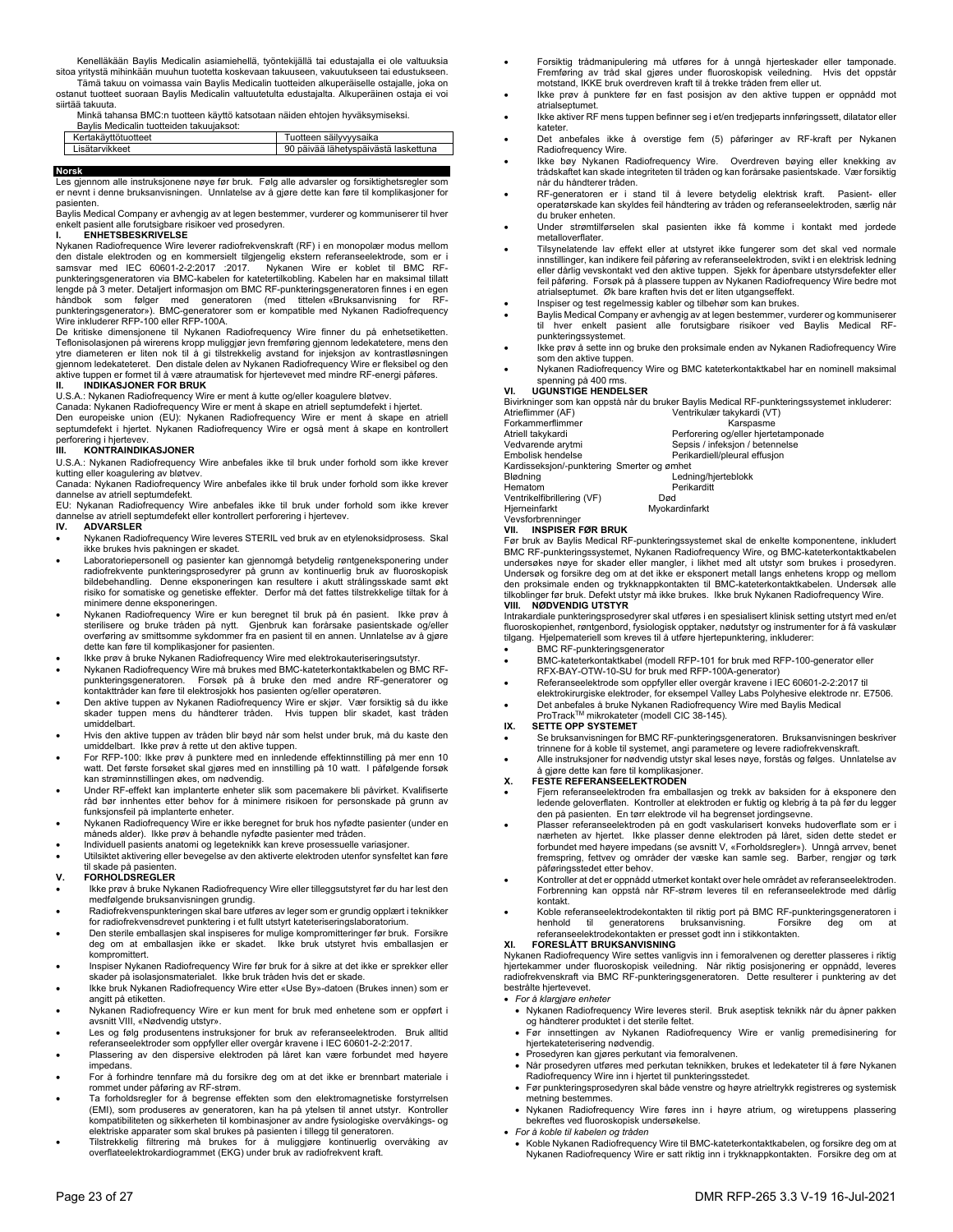tilkoblingskabelen er koblet til riktig port på BMC RF-punkteringsgeneratoren. Sørg for å følge generatorens bruksanvisning nøye før du bruker generatoren. *Til posisjon-tråd* 

- Før Nykanen Radiofrequency Wire frem slik at den aktive tuppen strekkes utover katetertuppen og griper inn i målvevet.
- Når riktig posisjonering er oppnådd, kan RF-kraft leveres via BMC RF-punkteringsgeneratoren til den aktive tuppen. Dette resulterer i punktering av det bestrålte hjertevevet.
- Se generatorens bruksanvisning før du bruker generatoren.
- **MERK: Hvis den aktive tuppen av Nykanen Radiofrequency Wire blir bøyd når som helst under bruk, må du kaste den umiddelbart. Ikke prøv å rette ut den aktive tuppen.**
- *For å levere RF-kraft* 
	- **MERK: Det anbefales at brukeren bruker minst mulig energi for å oppnå ønsket punktering.**
	- For RFP-100: En effektinnstilling på 10 watt har blitt fastslått å være tilstrekkelig for vellykket punktering basert på eksperimenter. Ikke bruk en innledende effektinnstilling som er større enn 10 watt.
	- For RFP-100A: En innledende innstilling på ett (1) sekund i «PULSE»-modus anbefales. Ved påfølgende punkteringer kan modus- og tidsinnstillingene justeres om nødvendig basert på legens skjønn. Ikke prøv å punktere med en innledende innstilling på mer enn ett (1) sekund i «PULSE»-modus.
	- Det må påføres et fast trykk på Nykanen Radiofrequency Wire under prosedyren for å kunne føre den gjennom vevet.
	- Levering av RF-kraft kan avsluttes ved å trykke på RF PÅ/AV-knappen på generatoren hvis tidsuret ikke er utløpt.
	- Hvis septalpunksjon ikke lykkes etter fem (5) påføringer av RF-kraft, anbefales det at brukeren fortsetter med en alternativ metode for prosedyren.
- Når den innledende punkteringen er fullført, skal Nykanen Radiofrequency Wire føres fremover mekanisk uten radiofrekvensstyrke.
- Innføring i venstre atrium kan bekreftes ved å overvåke Nykanen Radiofrequency Wire under fluoroskopi. Når ledekateteret har blitt ført over Nykanen Radiofrequency Wire, vil en liten injeksjon av kontrastmiddel indikere at ledekateteret nå er i venstre atrium.
- Nykanen Radiofrequency Wire kan nå fjernes fra pasienten. Punktering bør deretter forstørres med passende, godkjente utvidelsesmetoder. Riktige brukerinstruksjoner som følger med disse forskjellige enhetene, skal følges.



#### **XII. RENGJØRINGS- OG STERILISERINGSINSTRUKSJONER**

Nykanen Radiofrequency Wire er et engangsutstyr og leveres steril. Ikke rengjør eller sterilisere enheten. Enhetene kan bare betraktes som sterile hvis pakken ikke åpnes eller blir skadet før bruk.

#### **XIII. AVHENDING AV AVFALL**

Behandle brukt Nykanen Radiofrequency Wire som en mikrobiologisk risk og kast den i

# samsvar med standard sykehusprosedyrer. **XIV. KUNDESERVICE- OG PRODUKTRETURINFORMASJON**

Hvis du har problemer med eller spørsmål om utstyr fra Baylis Medical, kan du kontakte vårt tekniske støttepersonell.

#### **Baylis Medical Company Inc.**  5959 Trans-Canada Highway

Montreal, Quebec, Canada, H4T 1A1 Telefon: (514) 488-9801 eller (800) 850-9801 Faks: (514) 488-7209 www.baylismedical.com

#### **NOTATER:**

- 1. For å returnere produkter må du ha et autorisasjonsnummer for retur før du sender produktene tilbake til Baylis Medical Company. Instruksjoner om produktretur vil bli gitt på dette tidspunktet.
- 2. Forsikre deg om at ethvert produkt som returneres til Baylis Medical er rengjort, dekontaminert og/eller sterilisert som angitt i produktreturinstruksjonene før du returnerer det for garantert service. Baylis Medical godtar ikke noe brukt utstyr som ikke er blitt rengjort eller dekontaminert i henhold til produktreturinstruksjonen

#### **XV. MERKING OG SYMBOLER**

|                      | Produsent                       |
|----------------------|---------------------------------|
| <b>ECREP</b>         | Autorisert representant i<br>ΕU |
| <b>STERILE</b><br>EO | Steriliser med etylenoksid      |
|                      | <b>Bruk innen</b>               |
|                      | Forsiktighet                    |

|                                   | Følg bruksanvisningen                                                                                                                                                                                                                                                   |
|-----------------------------------|-------------------------------------------------------------------------------------------------------------------------------------------------------------------------------------------------------------------------------------------------------------------------|
| REF                               | <b>ModelInummer</b>                                                                                                                                                                                                                                                     |
| <b>Rx ONLY</b>                    | Advarsel:<br>$\mathbf{I}$<br>henhold<br>til<br>føderal lovgivning i USA kan<br>dette produktet kun selges<br>av eller foreskrives av en<br>lege.                                                                                                                        |
|                                   | Engangsbruk - Ikke for<br>gjenbruk                                                                                                                                                                                                                                      |
|                                   | Ikke resteriliser                                                                                                                                                                                                                                                       |
| LOT                               | Lotnummer                                                                                                                                                                                                                                                               |
|                                   | Ikke bruk hvis emballasjen<br>er skadet                                                                                                                                                                                                                                 |
|                                   | <b>Hold unna sollys</b>                                                                                                                                                                                                                                                 |
|                                   | Kun for EU-medlemsland:<br>Bruk av dette symbolet<br>indikerer at produktet må<br>kastes på en måte som er i<br>samsvar med lokale og<br>nasjonale forskrifter. Hvis du<br>har spørsmål angående<br>resirkulering av denne<br>enheten, kan du kontakte<br>distributøren |
|                                   | Ikke-pyrogent                                                                                                                                                                                                                                                           |
| USE WITH: BMC RFP GENERATORS ONLY | Skal kun brukes med BMC<br>RFP-generatorer                                                                                                                                                                                                                              |
| POWER APPLICATIONS x5 MAX         | Maksimalt fem (5)<br>påføringer av RF-kraft                                                                                                                                                                                                                             |
|                                   | EU-importør                                                                                                                                                                                                                                                             |

## **XVI. BEGRENSEDE GARANTIER**

Baylis Medical Company Inc. (BMC) garanterer at dets engangsprodukter og tilbehør vil være uten defekter i materialer og utførelse. BMC garanterer at sterile produkter vil forbli sterile perioden vist på etiketten så lenge originalemballasjen forblir intakt. Under denne begrensede garantien, hvis noe dekket produkt viser seg å ha mangler i materialer eller utførelse, vil BMC erstatte eller reparere, etter eget skjønn, ethvert slikt produkt, minus eventuelle gebyrer til BMC for transport- og arbeidskostnader i forbindelse med inspeksjon, fjerning eller utfylling av produkt. Garantiens varighet er: (i) for engangsproduktene, holdbarheten til produktet, og (ii) for tilbehørsproduktene, 90 dager fra leveringsdato. Denne begrensede garantien gjelder bare for nye, opprinnelige fabrikkleverte produkter som har blitt brukt til normal og tiltenkt bruk. BMCs begrensede garanti gjelder ikke for BMC-produkter som er resterilisert, reparert, endret eller modifisert på noen måte, og gjelder ikke BMC-produkter som er blitt lagret, rengjort eller<br>installert feil, eller betjent eller vedlikeholdt feil og i strid med BMCs instruksjoner.

#### **FRASKRIVELSE OG UTELUKKELSE AV ANDRE GARANTIER**

Baylis Medical Company Inc. (BMC) garanterer at dets engangsprodukter og tilbehør vil være uten defekter i materialer og utførelse. BMC garanterer at sterile produkter vil forbli sterile perioden vist på etiketten så lenge originalemballasjen forblir intakt. Under denne begrensede garantien, hvis noe dekket produkt viser seg å ha mangler i materialer eller utførelse, vil BMC erstatte eller reparere, etter eget skjønn, ethvert slikt produkt, minus eventuelle gebyrer til BMC for transport- og arbeidskostnader i forbindelse med inspeksjon, fjerning eller utfylling av produkt. Garantiens varighet er: (i) for engangsproduktene, holdbarheten til produktet, og (ii) for tilbehørsproduktene, 90 dager fra leveringsdato. Denne begrensede garantien gjelder bare for nye, opprinnelige fabrikkleverte produkter som har blitt brukt til normal og tiltenkt bruk. BMCs begrensede garanti gjelder ikke for BMC-produkter som er resterilisert, reparert, endret eller modifisert på noen måte, og gjelder ikke BMC-produkter som er blitt lagret, rengjort eller<br>installert feil, eller betjent eller vedlikeholdt feil og i strid med BMCs instruksjoner.

BEGRENSNING AV ANSVAR FOR SKADER<br>DEN BEGRENSEDE GARANTIEN OVENFOR ER DEN ENESTE GARANTIEN SOM<br>SELGEREN GIR. SELGEREN FRASKRIVER SEG ALLE ANDRE GARANTIER,<br>UTTRYKKELIG ELLER UNDERFORSTÅTT, INKLUDERT GARANTI OM SALGBARHET<br>ELL

**INKLUDERT FØLGESKADER ELLER SKADER FOR DRIFTSSTANS ELLER TAP AV FORTJENESTE, INNTEKTER, MATERIALER, FORVENTET SPARING, DATA, KONTRAKT, GOODWILL ELLER LIGNENDE (ENTEN DIREKTE ELLER INDIREKTE) ELLER FOR ALLE ANDRE FORMER FOR TILFELDIGE, ELLER INDIREKTE SKADER AV NOE SOM HELST SLAG, SKAL IKKE VÆRE TILGJENGELIG. SELGERS MAKSIMALE KUMULATIVE ANSVAR RELATIVT TIL ALLE ANDRE KRAV OG FORPLIKTELSER, INKLUDERT**  FORPLIKTELSER UNDER ENHVER SKADELØSHOLDELSE, ENTEN FORSIKRET ELLER<br>IKKE, SKAL IKKE OVERSKRIDE KOSTNADEN FOR PRODUKTET/PRODUKTENE SOM<br>KRAVET ELLER FORPLIKTELSEN ER BASERT PÅ. SELGER FRASKRIVER SEG ALT<br>ANSVAR RELATERT TIL VE **GITT, MEN SOM IKKE KREVES AV SELGER HERUNDER. ALLE SØKSMÅL MOT SELGER MÅ BRINGES INN ATTEN (18) MÅNEDER EFTER ÅRSAKEN TIL SØKSMÅLET TILFALLER.**  DISSE ANSVARSFRASKRIVELSER OG BEGRENSNINGER AV ANSVAR GJELDER<br>UAVHENGIG AV EVENTUELLE ANDRE MOSTRIDENDE BESTEMMELSER HERUNDER OG<br>UAVHENGIG AV TYPEN SØKSMÅL, ENTEN I KONTRAKT, ERSTATNINGSGRUNNLAG **(INKLUDERT, MEN IKKE BEGRENSET TIL UAKTSOMHET) ELLER PÅ ANNEN MÅTE, OG VIL VIDERE UTVIDE TIL FORDEL FOR SELGERENS LEVERANDØRER, UTNEVNTE**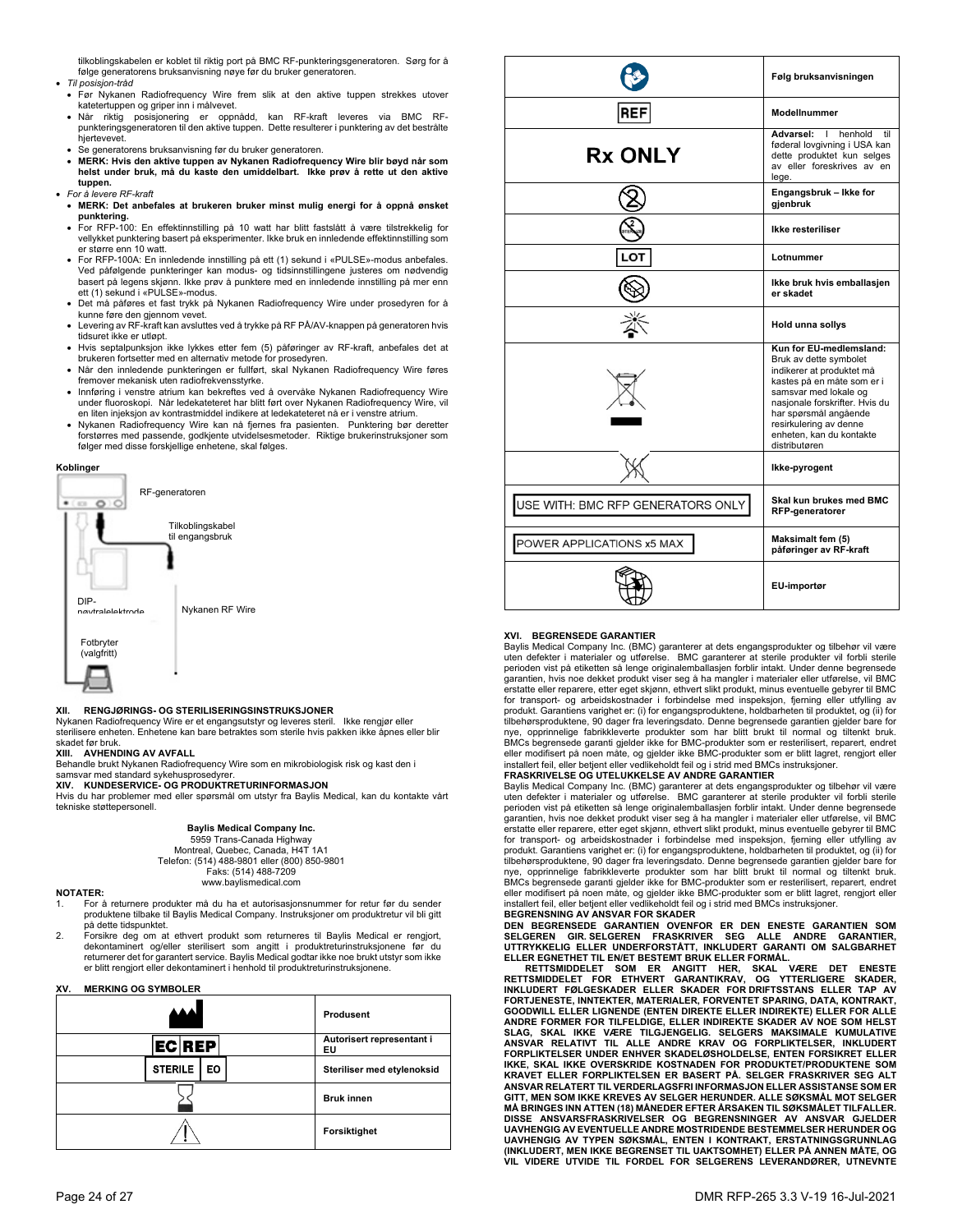DISTRIBUTØRER OG ANDRE AUTORISERTE FORHANDLERE SOM<br>TREDJEPARTSMOTTAKERE. HVER BESTEMMELSE HERUNDER SOM GIR<br>BEGRENSNING AV ANSVAR, ANSVARSFRASKRIVELSE ELLER BETINGELSE ELLER **UTELUKKELSE AV SKADER, KAN UTSKILLES FRA AVTALEN OG ER UAVHENGIG AV ANDRE BESTEMMELSER OG SKAL HÅNDHEVES SOM SÅDAN.**

 **I ETHVERT KRAV ELLER SØKSMÅL OM SKADER SOM SKYLDES PÅSTÅTT BRUDD**  PÅ GARANTIEN, KONTRAKTSBRUDD, UAKTSOMHET, PRODUKTANSVAR ELLER<br>ANNEN JURIDISK TEORI ELLER PRINSIPPER OM RETTFERDIGHET, SAMTYKKER<br>KJØPEREN I AT BMC IKKE SKAL VÆRE ANSVARLIG FOR SKADER ELLER TAP AV<br>FORTJENESTE,ENTENFRA KJØPER **VÆRE BEGRENSET TIL KJØPSKOSTNAD FOR KJØPEREN AV DE SPESIFISERTE VARENE SOLGT AV BMC TIL KJØPEREN SOM GIR ANLEDNING TIL ANSVARSKRAVET.** 

Ingen agent, ansatt eller representant for Baylis Medical har fullmakt til å binde selskapet til noen annen garanti, bekreftelse eller framstilling angående produktet.

 Denne garantien er kun gyldig for den opprinnelige kjøperen av Baylis Medical-produkter direkte fra en Baylis Medical-autorisert agent. Den opprinnelige kjøperen kan ikke overføre garantien.

Bruk av BMC-produkter skal anses som aksept av vilkårene og betingelsene her.

| Garantiperiodene for Baylis Medical-produkter er som følger: |                                |  |
|--------------------------------------------------------------|--------------------------------|--|
| Engangsprodukter                                             | Holdbarhetstiden til produktet |  |
| Tilbehørsprodukter                                           | 90 dager fra leveringsdatoen   |  |
|                                                              |                                |  |

#### **Svenska**

Läs alla anvisningar noggrant före användning. Iaktta alla varningar och försiktighetsåtgärder som anges i den här bruksanvisningen. Annars kan patientkomplikationer inträffa.

Baylis Medical Company förlitar sig på att läkaren avgör, bedömer och kommunicerar till varje enskild patient alla förutsebara risker med proceduren.

### **I. ENHETSBESKRIVNING**

Nykanen-radiofrekvensledaren tillför radiofrekvensenergi i ett monopolärt läge mellan dess distala elektrod och en kommersiellt tillgänglig extern DIP-elektrod (Disposable Indifferent (Dispersive) Patch) som överensstämmer med IEC 60601-2-2: 2017. Nykanen-ledaren ansluts till BMC-radiofrekvenspunktionsgeneratorn via BMC-kateterkontaktkabeln. Kabeln tillåter en<br>längsta längd på 3 meter. Detaljerad information om BMC-radiofrekvenspunktionsgeneratorn<br>finns i en separat handbok som medföljer g

Viktiga mått på Nykanen-radiofrekvensledaren finns på enhetsetiketten. Teflonisoleringen på<br>ledarhöljet underlättar jämn förflyttning genom ledarkatetrar, medan den yttre diametern är<br>tillräckligt liten för att ge tillräc Den distala delen av Nykanen-radiofrekvensledaren är flexibel och den aktiva spetsen är formad för att vara atraumatisk för hjärtvävnaden såvida inte RF-energi appliceras.

## **II. INDIKATIONER FÖR ANVÄNDNING**

USA: Nykanen-radiofrekvensledaren är avsedd att skära och koagulera mjukvävnad.

Kanada: Nykanen-radiofrekvensledaren är avsedd att skapa en förmaksseptumdefekt i hjärtat. Europeiska unionen (EU): Nykanen-radiofrekvensledaren är avsedd att skapa en förmaksseptumdefekt i hjärtat. Nykanen-radiofrekvensledaren är även avsedd att skapa en kontrollerad perforation i hjärtvävnad.

#### **III. KONTRAINDIKATIONER**

USA: Det rekommenderas inte att Nykanen-radiofrekvensledaren används när det inte krävs skärning eller koagulering av mjukvävnad.

Kanada: Det rekommenderas inte att Nykanen-radiofrekvensledaren används när det inte behöver skapas en förmaksseptumdefekt.

EU: Det rekommenderas inte att Nykanen-radiofrekvensledaren används när det inte behöver skapas en förmaksseptumdefekt eller en kontrollerad perforation i hjärtvävnad.<br>IV. VARNINGAR

### **IV. VARNINGAR**

- Nykanen-radiofrekvensledaren levereras STERIL, den har steriliserats med etylenoxid. Använd inte produkten om förpackningen är skadad. Laboratoriepersonal och patienter kan utsättas för betydande röntgenexponering under
- radiofrekvenspunktionsprocedurer på grund av kontinuerlig användning av<br>genomlysning. Sådan exponering kan leda till akut strålskada och ökad risk för somatiska<br>och genetiska effekter. Lämpliga åtgärder måste därför vidtas exponering.
- Nykanen-radiofrekvensledaren är endast avsedd för enpatientsbruk. Försök inte att sterilisera och återanvända ledaren. Återanvändning kan leda till patientskador eller överförande av smittsamma sjukdomar från en patient till en annan. Annars kan patientkomplikationer inträffa.
- Försök inte att använda Nykanen-radiofrekvensledaren med elektrokoaguleringsenheter.
- Nykanen-radiofrekvensledaren måste användas med BMC-kateterkontaktkabeln och BMC-radiofrekvenspunktionsgeneratorn. Försök att använda den med andra RF-generatorer eller anslutningsledare kan resultera i att patienten eller operatören får elektriska stötar.
- Den aktiva spetsen på Nykanen-radiofrekvensledaren är ömtålig. Var försiktig så att inte spetsen skadas när du hanterar ledaren. Kassera ledaren omedelbart om spetsen skadas.
- Om den aktiva spetsen böjs när ledaren används ska ledaren kasseras omedelbart. Försök inte att räta ut den aktiva spetsen.
- För RFP-100: Försök inte att punktera med en inledande effektinställning på mer än 10 watt. Det inledande försöket ska göras med en inställning på 10 watt. Vid efterföljande försök kan effektinställningen ökas.
- När radiofrekvens tillförs kan implanterade enheter, t.ex. pacemakrar, påverkas. Konsultera en kvalificerad person vid behov för att minimera risken för skador på grund av att implanterade enheter felfungerar.
- Nykanen-radiofrekvensledaren är inte avsedd att användas på neonatalpatienter (yngre än en månad). Försök inte att behandla neonatalpatienter med ledaren.
- Enskild patientanatomi och läkarteknik kan kräva procedurvariationer. Oavsiktlig aktivering eller rörelse av den aktiverade elektroden utanför synfältet kan leda
- till skada på patienten.

## **V. FÖRSIKTIGHETSÅTGÄRDER**

- Försök inte att använda Nykanen-radiofrekvensledaren eller tillhörande utrustning förrän du har läst de medföljande bruksanvisningarna noggrant. Radiofrekvenspunktionsprocedurer ska endast utföras av läkare som är välutbildade i
- teknikerna för punktion med radiofrekvenseffekt i ett fullt kateteriseringslaboratorium.
- Okulärbesikta den sterila förpackningen före användning för att upptäcka eventuella felaktigheter. Kontrollera att förpackningen är oskadad. Använd inte utrustningen om förpackningen har äventyrats.
- Inspektera Nykanen-radiofrekvensledaren visuellt för att säkerställa att det inte finns några sprickor eller skador på isoleringsmaterialet. Använd inte ledaren om det finns skador.
- Använd inte Nykanen-radiofrekvensledaren efter det utgångsdatum som står på etiketten.
- Nykanen-radiofrekvensledaren är endast avsedd att användas med de enheter som anges i avsnitt VIII, Utrustning som behövs.
- Läs och följ tillverkarens anvisningar för användning av DIP-elektroden (Disposable Indifferent (Dispersive) Patch). Använd alltid DIP-elektroder som uppfyller eller överskrider kraven i IEC 60601-2-2: 2017.
- Att placera den dispersiva elektroden på låret kan vara förknippat med högre impedans.
- Förhindra risken för antändning genom att se till att det inte finns brännbart material i rummet under applikationer med RF-effekt.
- vidta försiktighetsåtgärder för att begränsa effekterna som den elektromagnetiska<br>störningen (EMI) som genereras av generatorn kan ha på annan utrustnings prestanda.<br>Kontrollera kompatibiliteten och säkerheten för kombinat övervakningsapparater och elektrisk utrustning än generatorn som ska användas på patienten.
- Tillräcklig filtrering måste användas för att möjliggöra kontinuerlig övervakning av
- ytelektrokardiogrammet (EKG) under applikationer med radiofrekvenseffekt. Manipuleringen av ledaren måste ske noggrant för att undvika hjärtskador och tamponad. Ledaravancemang ska göras under genomlysning. Om motstånd uppstår får du INTE använda överdriven kraft för att föra fram eller dra tillbaka ledaren. Försök inte att punktera förrän en stadig kontakt mellan den aktiva spetsen och
- förmaksseptum har uppnåtts.
- Aktivera inte RF när spetsen ligger i en tredjepartsintroducer, -dilatator eller -kateter. Vi rekommenderar att du inte överskrider fem (5) radiofrekvenseffektapplikationer per
- Nykanen-radiofrekvensledare. Böj inte Nykanen-radiofrekvensledaren. Överdriven böjning eller kinkning av ledarskaftet kan skada ledarens integritet och orsaka patientskador. Ledaren måste
- hanteras med försiktighet.
- RF-generatorn kan tillföra avsevärd elektrisk kraft. Skada på patienten eller operatören kan uppstå vid felaktig hantering av ledaren och DIP-elektroden, i synnerhet när enheten används.
- Patienten får inte komma i kontakt med slipade metallytor under effekttillförseln.
- Uppenbart låg effektutgång eller utrustningsfel vid normala inställningar kan indikera felaktig applikation av DIP-elektroden, fel på en elektrisk avledning eller dålig vävnadskontakt vid den aktiva spetsen. Kontrollera om det föreligger uppenbar<br>utrustningsdefekt eller felapplicering. Försök att bättre placera spetsen på Nykanen-<br>radiofrekvensledaren mot förmaksseptum. Öka bara eff effektutmatningen fortsätter.

Inspektera och testa återanvändbara kablar och tillbehör regelbundet.

- Baylis Medical Company förlitar sig på att läkaren avgör, bedömer och kommunicerar till varje enskild patient alla förutsebara risker med Baylis Medicals radiofrekvenspunktionssystem.
- Försök inte att föra in och använda den proximala änden av Nykanenradiofrekvensledaren som aktiv spets.
- Nykanen-radiofrekvensledaren och BMC-kateterkontaktkabeln har en högsta märkspänning på 400 rms. **VI. BIVERKNINGAR**

Biverkningar som kan uppstå när Baylis Medical-radiofrekvenspunktionssystemet används innefattar:

| Förmaksflimmer           | Kammartakykardi                                     |
|--------------------------|-----------------------------------------------------|
| Förmaksfladder           | Kärlspasm                                           |
| Förmakstakykardi         | Perforation och/eller hjärttamponad                 |
| Ihållande arytmi         | Sepsis/infektion/inflammation                       |
| Embolisk biverkning      | Perikardiell effusion/vätskeutgjutning i lungsäcken |
| Kärldissektion/-punktion | Smärta och ömhet                                    |
| Blödning                 | Retlednings-/hjärtblock                             |
| Hematom                  | Hjärtsäcksinflammation                              |
| Kammarflimmer            | Dödsfall                                            |
| Cerebral infarkt         | Hiärtinfarkt                                        |
| Väynadehrännekador       |                                                     |

# Vävnadsbrännskador **VII. INSPEKTION FÖRE ANVÄNDNING**

Innan Baylis Medical-radiofrekvenspunktionssystemet används ska enskilda komponer däribland BMC-radiofrekvenspunktionsgeneratorn, Nykanen-radiofrekvensledaren och BMC-kateterkontaktkabeln, inspekteras noggrant med avseende på skador och defekter, vilket även gäller all annan utrustning som ska användas i proceduren. Inspektera och kontrollera att det inte finns någon exponerad metall längs enhetshöljet eller mellan den proximala änden och<br>tryckknappskontakten på BMC-kateterkontaktkabeln. Inspektera alla anslutningar före<br>användning. Använd inte skadad utrustning. **VIII. UTRUSTNING SOM BEHÖVS** 

## Intrakardiella punktionsprocedurer ska utföras i en specialiserad klinisk miljö som är utrustad med en genomlysningsenhet, ett röntgenbord, en registreringsenhet för fysiologiska parametrar,<br>nödutrustning och instrument för att få kärlaccess. Hjälpmedel som krävs för att utföra hjärtpunktion innefattar:

- BMC-radiofrekvenspunktionsgenerator
- BMC-kateterkontaktkabel (modell RFP-101 med RFP-100-generatorn och RFX-BAY-OTW-10-SU med RFP-100A-generatorn)
- DIP-elektrod (Disposable Indifferent (Dispersive) Patch) som uppfyller eller överstiger kraven i IEC 60601-2-2: 2017 för elektrokirurgiska elektroder, såsom Valley Labs Polyhesive-elektrod nr E7506.
- Det rekommenderas att använda Nykanen-radiofrekvensledaren med Baylis Medical ProTrackTM-mikrokatetern (modell CIC 38-145).

#### **IX. STÄLLA IN SYSTEMET**

- Se bruksanvisningen till BMC-radiofrekvenspunktionsgeneratorn. I bruksanvisningen beskrivs stegen som ska följas för att ansluta systemet, ställa in parametrar och tillföra radiofrekvenseffekt.
- Alla anvisningar gällande utrustning som behövs ska läsas noggrant, förstås och följas. Annars kan komplikationer inträffa.

#### **X. FÄSTA DEN INDIFFERENTA ELEKTRODEN**

- Ta ut DIP-elektroden (Disposable Indifferent (Dispersive) Patch) ur förpackningen och dra bort baksidan så att den ledande gelytan exponeras. Kontrollera att elektroden är fuktig och vidhäftande innan du placerar den på patienten. En torr elektrod har begränsad jordningsförmåga.
- Placera DIP-elektroden på en väl vaskulariserad konvex hudyta i närheten av hjärtat. Elektroden får inte placeras på låret eftersom den platsen är förknippad med högre<br>impedans (se avsnitt V. Försiktighetsåtgärder). Undvik ärrvävnad. utskiutande impedans (se avsnitt V, Försiktighetsåtgärder). kroppsdelar, fettvävnad och områden där vätska kan ansamlas. Raka, tvätta och torka appliceringsstället efter behov.
- Kontrollera att utmärkt kontakt har uppnåtts över hela DIP-elektrodens område. Brännskador kan uppstå om RF-effekt tillförs till en DIP-elektrod med dålig kontakt.
- Anslut DIP-elektrodkontakten till lämplig port på BMC RF-punktionsgeneratorn enligt bruksanvisningen till generatorn. Kontrollera att DIP-elektrodkontakten sitter fast ordentligt i uttaget.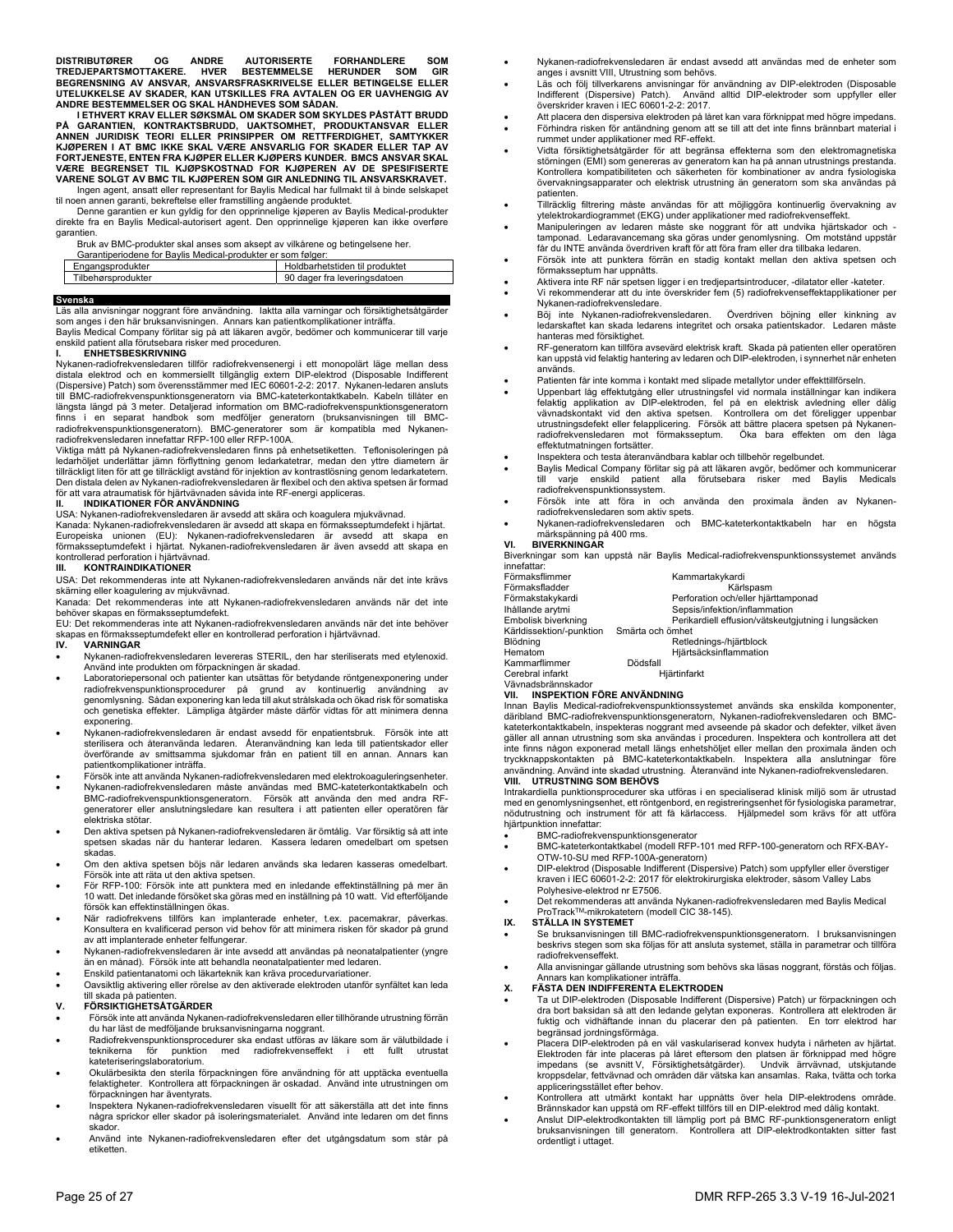#### **REKOMMENDERAD BRUKSANVISNING**

Nykanen-radiofrekvensledaren förs vanligtvis in i lårbensvenen och placeras sedan i lämplig<br>hjärtkammare under genomlysning. När lämplig positionering har uppnåtts tillförs<br>radiofrekvenseffekt via BMC RF-punktio avsedda hjärtvävnaden.

- *Så här förbereder du enheterna*
- Nykanen-radiofrekvensledaren levereras steril. Använd aseptisk teknik när du öppnar förpackningen och hanterar produkten i det sterila fältet.
- Innan Nykanen-radiofrekvensledaren förs in är normal premedicinering för hjärtkateterisering nödvändig.
- Proceduren kan göras perkutant via lårbensvenen.
- När proceduren utförs med den perkutana tekniken används en ledarkateter för att föra in Nykanen-radiofrekvensledaren i hjärtat till punktionsstället.
- Före punktionsproceduren ska både vänster och höger förmaks tryck registreras och den systemiska saturationen fastställas.
- Nykanen-radiofrekvensledaren förs in i höger förmak medan ledarspetsens placering bekräftas under genomlysning.
- *Så här ansluter du kabeln och ledaren*
- Anslut Nykanen-radiofrekvensledaren till BMC-kateterkontaktkabeln och se till att Nykanen-radiofrekvensledaren sitter ordentligt i tryckknappskontakten. Kontrollera att anslutningskabeln är ansluten till lämplig port på BMC RF-punktionsgeneratorn. Se bruksanvisningen till generatorn innan du använder generatorn, och följ anvisningarna i den. *Så här positionerar du kabeln*
- 
- För fram Nykanen-radiofrekvensledaren så att den aktiva spetsen sträcker sig bortom kateterns spets och griper in i målvävnaden.
- När lämplig positionering har uppnåtts kan RF-effekt tillföras via BMC RFpunktionsgeneratorn till den aktiva spetsen. Detta resulterar i punktion av den avsedda hjärtvävnaden.
- Se bruksanvisningen till generatorn innan du använder generatorn.
- **OBS! Om den aktiva spetsen böjs när Nykanen-radiofrekvensledaren används ska ledaren kasseras omedelbart. Försök inte att räta ut den aktiva spetsen.**
- *Så här tillför du radiofrekvensenergi*
- **OBS! Det rekommenderas att användaren använder minsta möjliga energi för att uppnå önskad punktion.**
- För RFP-100: En effektinställning på 10 watt har experimentellt fastställts vara tillräcklig för lyckad punktion. Använd inte en inledande effektinställning större än 10 watt.
- För RFP-100A: En inledande inställning på en (1) sekund i läget PULSE (puls) rekommenderas. Vid efterföljande punktioner kan läges- och tidsinställningarna justeras efter läkarens gottfinnande. Försök inte att punktera med en inledande inställning större än en (1) sekund i läget PULSE (puls).
- Ett fast tryck måste appliceras på Nykanen-radiofrekvensledaren under proceduren för att framgångsrikt föra fram den genom vävnaden.
- Du kan stänga av RF-effekttillförseln genom att trycka på knappen för radiofrekvensenergi på/av på generatorn om inte tidsgränsen har passerats.
- Om inte septal punktion har lyckats efter fem (5) RF-effektapplikationer rekommenderas det att användaren går vidare med en alternativ procedurmetod.
- När den inledande punktionen har genomförts ska Nykanen-radiofrekvensledaren föras fram mekaniskt utan radiofrekvenseffekt.
- Inträde i det vänstra förmaket kan bekräftas genom att övervaka Nykanen-radiofrekvensledaren under genomlysning. När ledarkatetern väl har flyttats fram över Nykanen-radiofrekvensledaren anger en liten injektion av kontrastmedel att ledarkatetern nu befinner sig i det vänstra förmaket.
- Nykanen-radiofrekvensledaren kan nu tas bort från patienten. Punktionen ska sedan förstoras genom lämpliga, godkända utvidgningsmetoder. Lämpliga användaranvisningar som medföljer dessa olika enheter ska följas.

#### **Anslutningar**



#### **XII. ANVISNINGAR FÖR RENGÖRING OCH STERILISERING**

Nykanen-radiofrekvensledaren är för engångsbruk och levereras steril. Enheten får inte rengöras eller resteriliseras. Enheterna kan bara anses vara sterila om förpackningarna inte har öppnats eller skadats före användning.

**XIII. KASSERING AV AVFALL** 

Hantera den använda Nykanen-radiofrekvensledaren som biologiskt avfall och kassera den i enlighet med sjukhusets standardrutiner

**XIV. KUNDTJÄNST OCH INFORMATION OM PRODUKTRETUR** 

Kontakta teknisk support om du har problem med eller frågor om Baylis Medical-utrustning.

**Baylis Medical Company Inc.**  5959 Trans-Canada Highway Montreal, Quebec, Kanada, H4T 1A1 Telefon: (514) 488-9801 eller (800) 850-9801 Fax: (514) 488-7209 www.baylismedical.com

#### **ANMÄRKNINGAR:**

- 1. Du måste ha ett returnummer innan du skickar tillbaka produkter till Baylis Medical
- Company. Produktretursanvisningar ges till dig vid detta tillfälle.<br>2. Alla produkter som returneras till Baylis Medical för garantiservice ska ha rengjorts,<br> dekontaminerats och steriliserats enligt produktret godtar inte begagnad utrustning som inte har rengjorts eller dekontaminerats ordentligt enligt produktretursanvisningarna.

| <b>ECREP</b>                      | Auktoriserad EU-<br>representant                                                                                                                                                                                                                                                           |
|-----------------------------------|--------------------------------------------------------------------------------------------------------------------------------------------------------------------------------------------------------------------------------------------------------------------------------------------|
| <b>STERILE</b><br>EO              | Steril med etylenoxid                                                                                                                                                                                                                                                                      |
|                                   | Utgångsdatum                                                                                                                                                                                                                                                                               |
|                                   | Försiktighet                                                                                                                                                                                                                                                                               |
|                                   | Följ bruksanvisningen                                                                                                                                                                                                                                                                      |
| <b>REF</b>                        | Modellnummer                                                                                                                                                                                                                                                                               |
| <b>Rx ONLY</b>                    | Försiktighet! Enligt federal<br>amerikansk lagstiftning får<br>den här enheten endast<br>säljas av eller på order av en<br>läkare.                                                                                                                                                         |
|                                   | Engångsbruk - får inte<br>återanvändas                                                                                                                                                                                                                                                     |
|                                   | Får inte resteriliseras                                                                                                                                                                                                                                                                    |
| LOI                               | Lotnummer                                                                                                                                                                                                                                                                                  |
|                                   | Använd inte produkten om<br>förpackningen är skadad                                                                                                                                                                                                                                        |
|                                   | Skydda produkten mot<br>solljus                                                                                                                                                                                                                                                            |
|                                   | Gäller endast EU:s<br>medlemsländer:<br>Användning av den här<br>symbolen indikerar att<br>produkten måste kasseras<br>på ett sätt som<br>överensstämmer med lokala<br>och nationella<br>bestämmelser. Kontakta<br>distributören om du har<br>frågor om återvinning av den<br>här enheten. |
|                                   | Icke-pyrogen                                                                                                                                                                                                                                                                               |
| USE WITH: BMC RFP GENERATORS ONLY | Använd endast med BMC<br>RFP-generatorer                                                                                                                                                                                                                                                   |
| POWER APPLICATIONS x5 MAX         | Högst fem (5) RF-<br>energiapplikationer                                                                                                                                                                                                                                                   |
|                                   | EU-importör                                                                                                                                                                                                                                                                                |

**Tillverkare** 

#### **XVI. BEGRÄNSADE GARANTIER**

**XV. MÄRKNING OCH SYMBOLER** 

Baylis Medical Company Inc. (BMC) garanterar att dess förbrukningsartiklar och tillbehörsprodukter är fria från defekter i material och utförande. BMC garanterar att sterila produkter förblir sterila under den tidsperiod som visas på etiketten så länge originalförpackningen förblir intakt. Enligt denna begränsade garanti ska BMC, om någon produkt som omfattas befinns vara defekt i material eller utförande, ersätta eller reparera, efter .<br>absolut och eget gottfinnande, den produkten, minus BMC:s eventuella frakt arbetskostnader i samband med inspektion, borttagning eller påfyllning av produkten. Garantiperiodens längd är: (i) produktens hållbarhetstid när det gäller förbrukningsartiklar och (ii) 90 dagar från leveransdatumet när det gäller tillbehörsprodukter. Denna begränsade garanti gäller endast nya fabrikslevererade originalprodukter som har använts enligt normalt och avsett<br>bruk. BMC:s begränsade garanti ska inte gälla BMC-produkter som har resteriliserats,<br>reparerats, ändrats förvarats, rengjorts, installerats, använts eller underhållits på ett felaktigt sätt som strider mot

# BMC:s anvisningar. **ANSVARSFRISKRIVNING OCH UNDANTAG FRÅN ANDRA GARANTIER**

Baylis Medical Company Inc. (BMC) garanterar att dess förbrukningsartiklar och tillbehörsprodukter är fria från defekter i material och utförande. BMC garanterar att sterila produkter förblir sterila under den tidsperiod som visas på etiketten så länge originalförpackningen förblir intakt. Enligt denna begränsade garanti ska BMC, om någon produkt som omfattas befinns vara defekt i material eller utförande, ersätta eller reparera, efter absolut och eget gottfinnande, den produkten, minus BMC:s eventuella frakt- och arbetskostnader i samband med inspektion, borttagning eller påfyllning av produkten. Garantiperiodens längd är: (i) produktens hållbarhetstid när det gäller förbrukningsartiklar och (ii) 90 dagar från leveransdatumet när det gäller tillbehörsprodukter. Denna begränsade garanti gäller endast nya fabrikslevererade originalprodukter som har använts enligt normalt och avsett bruk. BMC:s begränsade garanti ska inte gälla BMC-produkter som har resteriliserats, reparerats, ändrats eller modifierats på något sätt och ska inte gälla BMC-produkter som har förvarats, rengjorts, installerats, använts eller underhållits på ett felaktigt sätt som strider mot BMC:s anvisning

### **ANSVARSBEGRÄNSNING FÖR SKADOR**